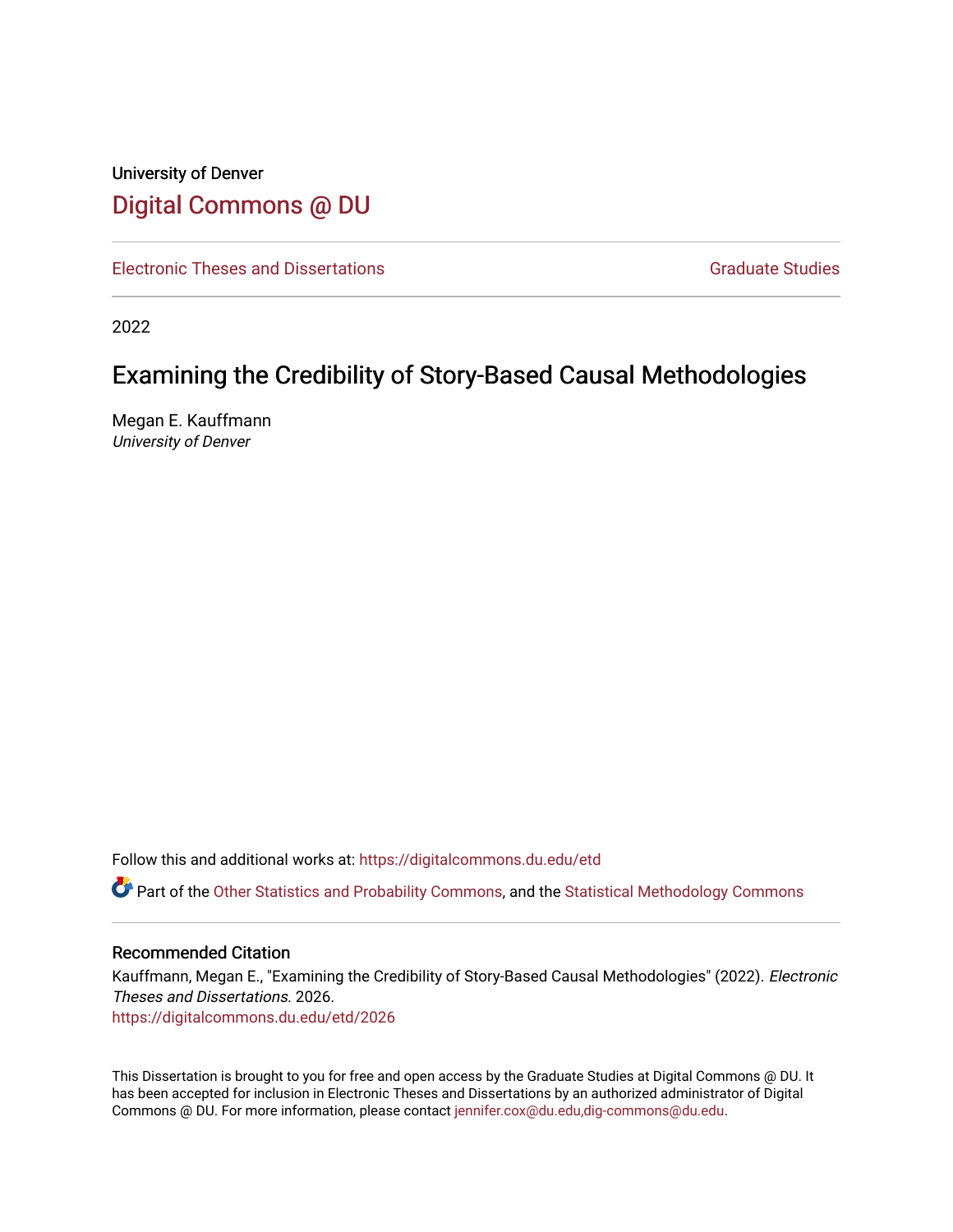Examining the Credibility of Story-Based Causal Methodologies

A Dissertation

Presented to

the Faculty of the Morgridge College of Education

University of Denver

and a

 $\overline{\phantom{a}}$ 

In Partial Fulfillment

of the Requirements for the Degree

Doctor of Philosophy

by

Megan E. Kauffmann

March 2022

Advisor: Bruce Uhrmacher, Ph.D.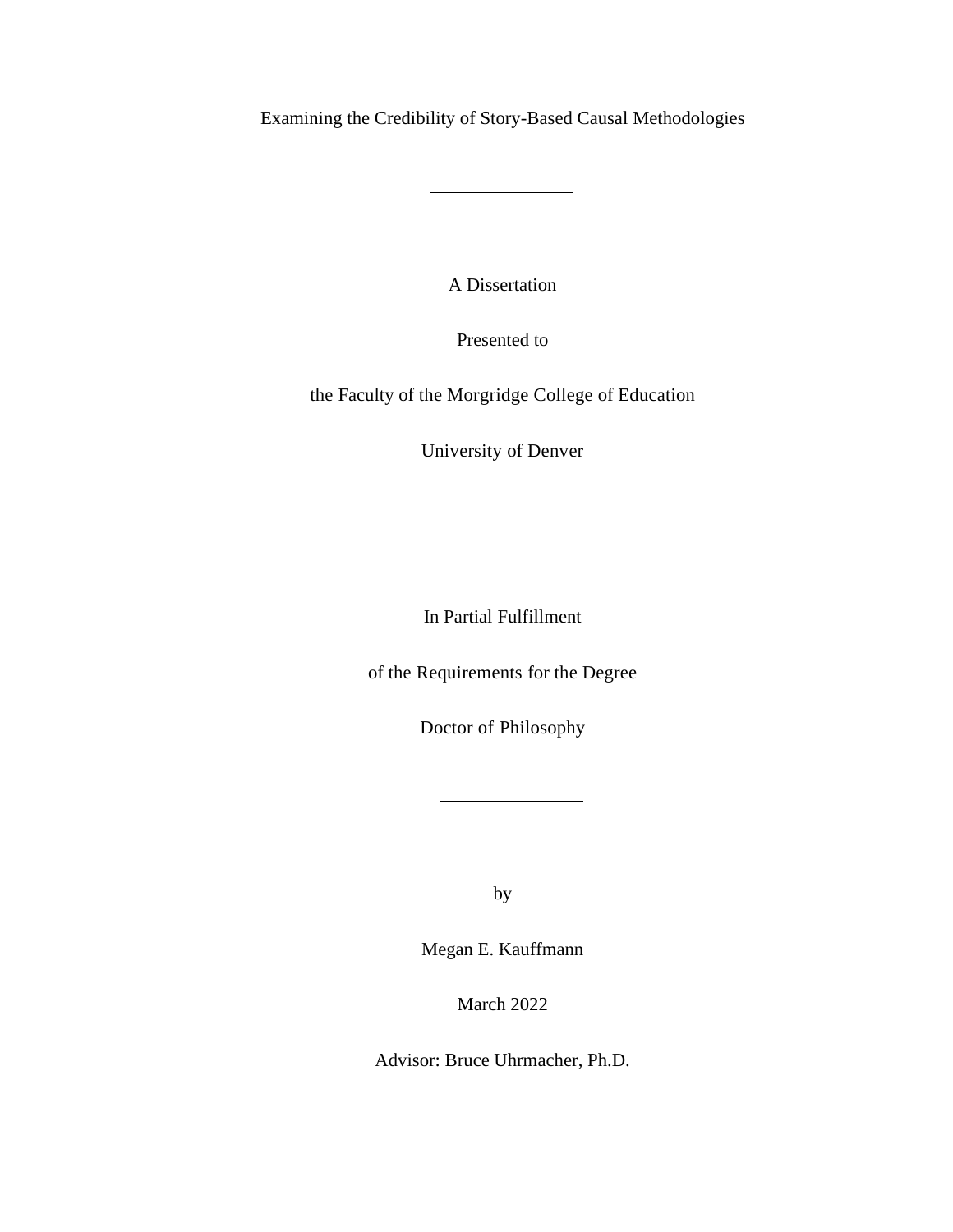©Copyright by Megan E. Kauffmann 2022 All Rights Reserved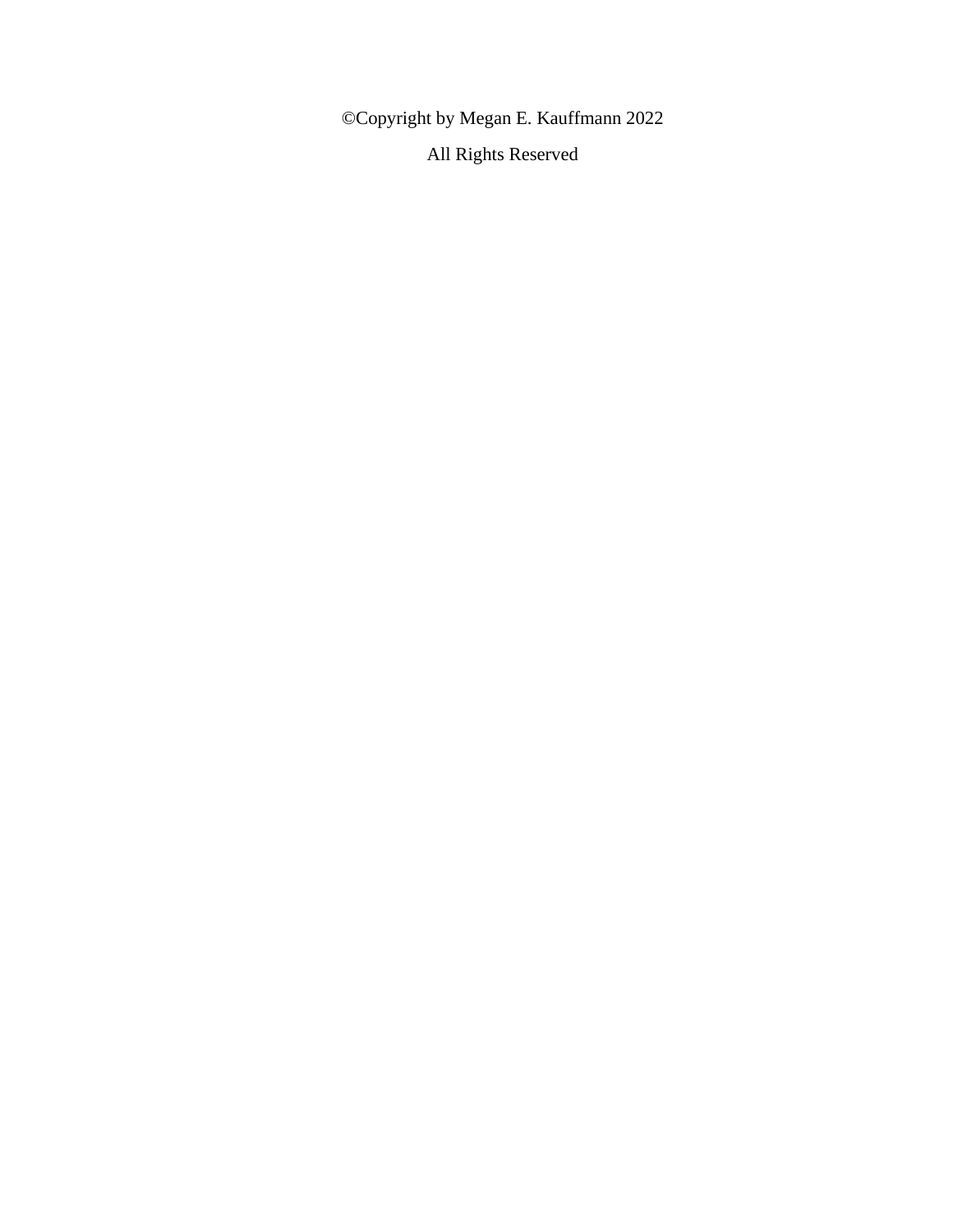Author: Megan E. Kauffmann Title: Examining the Credibility of Story-Based Causal Methodologies Advisor: Bruce Uhrmacher, Ph.D. Degree Date: March 2022

## ABSTRACT

The purpose of this study was to explore how evaluators justify using story-based methodologies when examining causality. The two primary research questions of the study included: 1) what arguments are made by evaluators to justify the credibility of story-based causal methodologies to evaluation stakeholders; and 2) from the perspective of evaluators, how do contextual factors influence whether story-based causal methodologies are perceived as credible by evaluation stakeholders? A case study was conducted to examine the cases of four evaluators who had experience implementing a story-based methodology in an evaluation. Data collection procedures included two interviews with each participant and a review of materials related to their story-based evaluations. Analysis of the data revealed cross-case themes highlighting participants' arguments for how they justify using story-based methodologies for causal examination. The first argument was that these methodologies can credibly be used to examine causality when the evidence needed aligns with the type of evidence produced by these methodologies. The second argument was that these methodologies can add credibility to a causal study because they reduce evaluator bias by elevating participant voice in the data collection process. The third argument was that participants can generally be trusted to provide true accounts; thus, their accounts of how change occurred for them are credible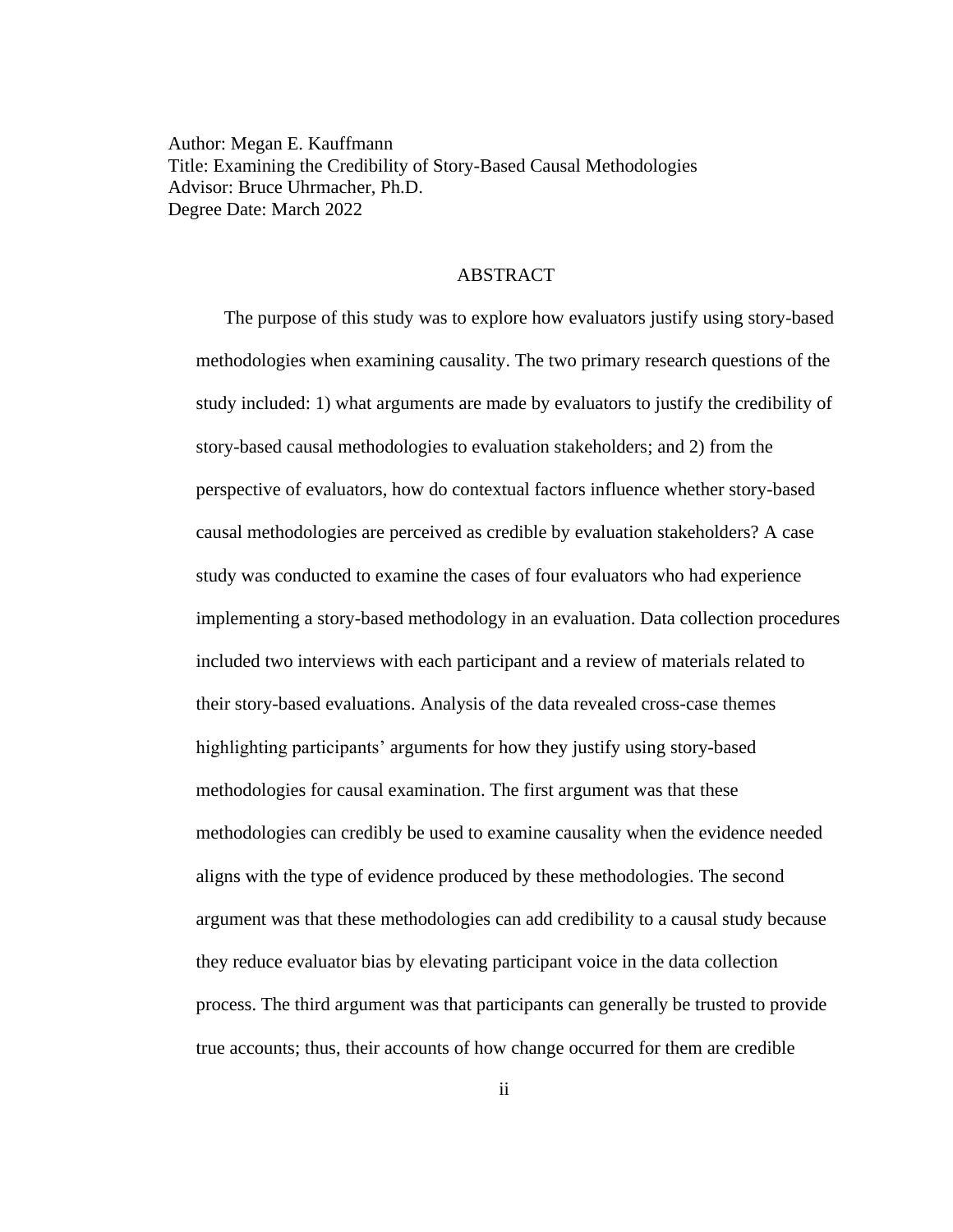forms of evidence. And finally, the fourth argument was that these methodologies include procedures to triangulate participant accounts with other sources of data, thereby enhancing the credibility of the evidence produced. The study also included an examination of contextual factors that may contribute to these methodologies being perceived as credible by evaluation stakeholders. Findings revealed that stakeholders in the following contexts might be more likely to perceive story-based methodologies as credible: learning contexts, low-risk contexts, multi-cultural contexts, and contexts that value centering participant voice. As a contribution to the evaluation field, this study also provided a practitioner's guide for evaluators needing to justify using story-based methodologies for causal examination.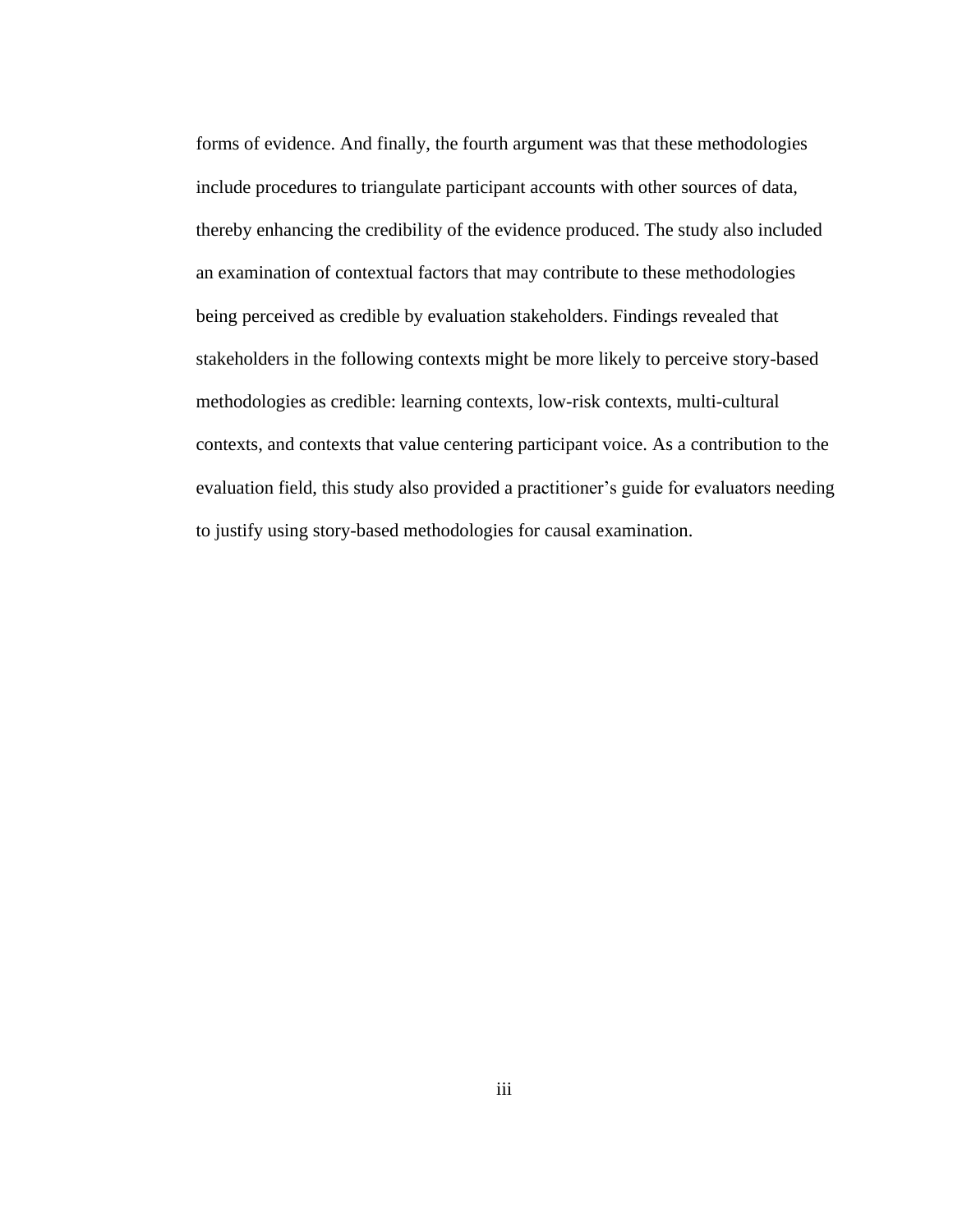#### ACKNOWLEDGMENTS

Many people supported me throughout this work and I am grateful for all of their assistance. Thank you to Dr. Bruce Uhrmacher for all of the support and guidance as my dissertation director. Thank you as well to my committee members Dr. Nicholas Cutforth and Dr. Paul Michalec for the thoughtful feedback.

I would also like to thank Dr. Antonio Olmos and Dr. Robyn Thomas Pitts for their guidance on this work. Thank you as well to the study participants for taking part in the study. Finally, I want to thank my friends and family for their support along the way.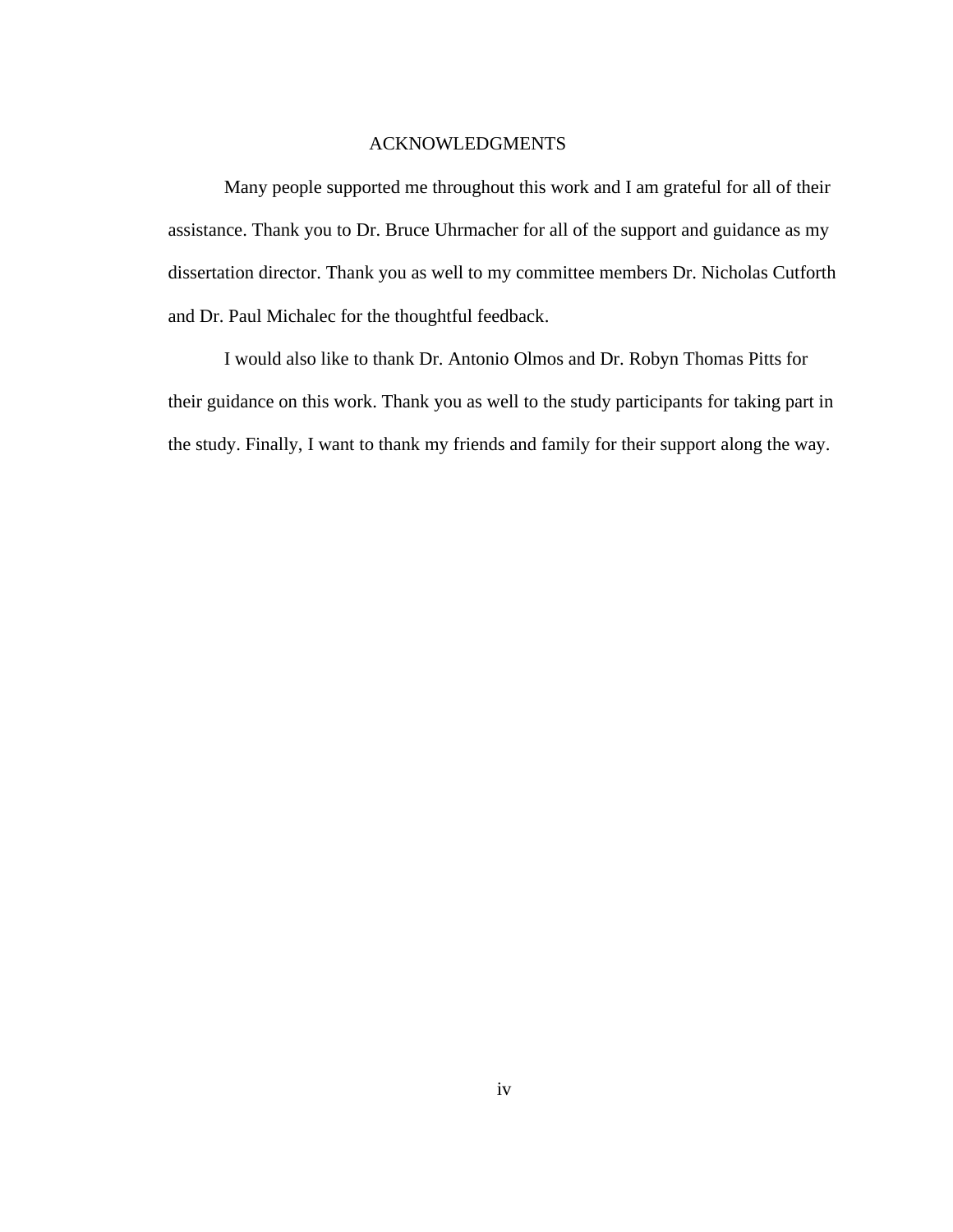## TABLE OF CONTENTS

| Different Ways of Thinking About Credibility in Causal Evaluation 19 |  |  |  |
|----------------------------------------------------------------------|--|--|--|
|                                                                      |  |  |  |
|                                                                      |  |  |  |
|                                                                      |  |  |  |
|                                                                      |  |  |  |
|                                                                      |  |  |  |
|                                                                      |  |  |  |
|                                                                      |  |  |  |
|                                                                      |  |  |  |
|                                                                      |  |  |  |
|                                                                      |  |  |  |
|                                                                      |  |  |  |
|                                                                      |  |  |  |
|                                                                      |  |  |  |
|                                                                      |  |  |  |
|                                                                      |  |  |  |
|                                                                      |  |  |  |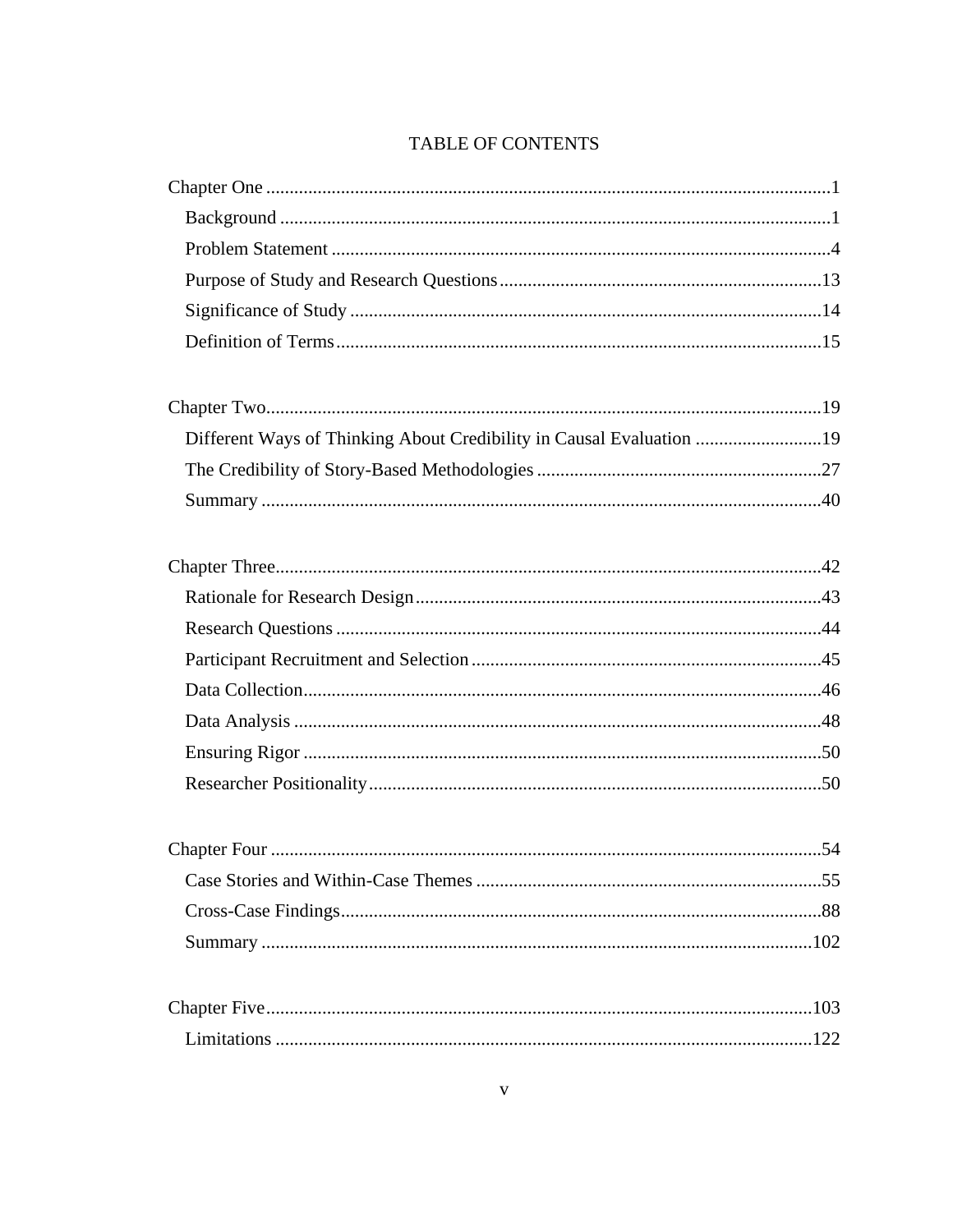| Appendix D: Alignment Of Data Collection Protocols and Research Questions141 |  |
|------------------------------------------------------------------------------|--|
|                                                                              |  |
|                                                                              |  |
|                                                                              |  |
|                                                                              |  |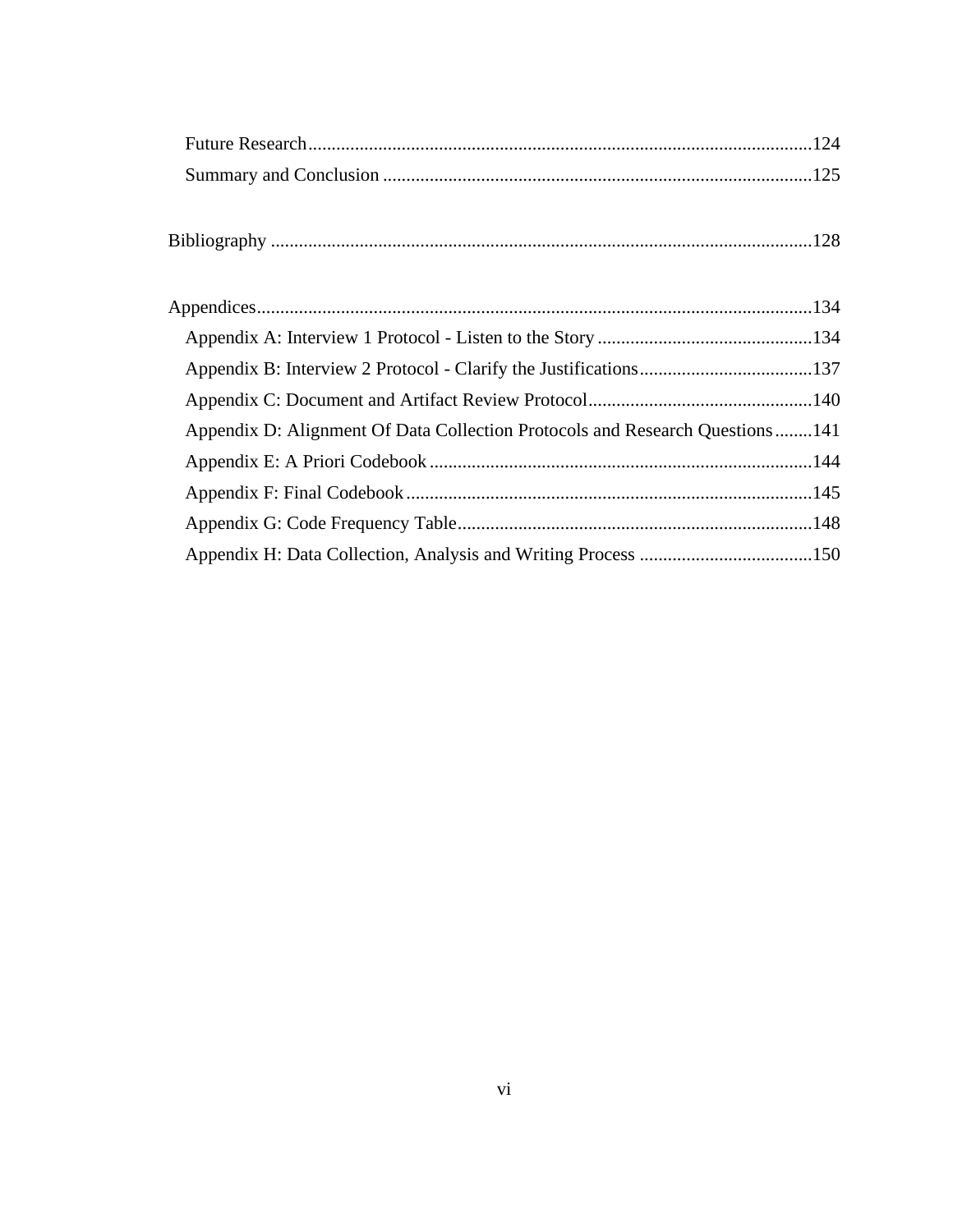## **LIST OF TABLES**

| Table 1. Causal Ways of Thinking Aligned with Approach and Methodology 23 |  |
|---------------------------------------------------------------------------|--|
|                                                                           |  |
|                                                                           |  |
|                                                                           |  |
|                                                                           |  |
|                                                                           |  |
|                                                                           |  |
|                                                                           |  |
|                                                                           |  |
|                                                                           |  |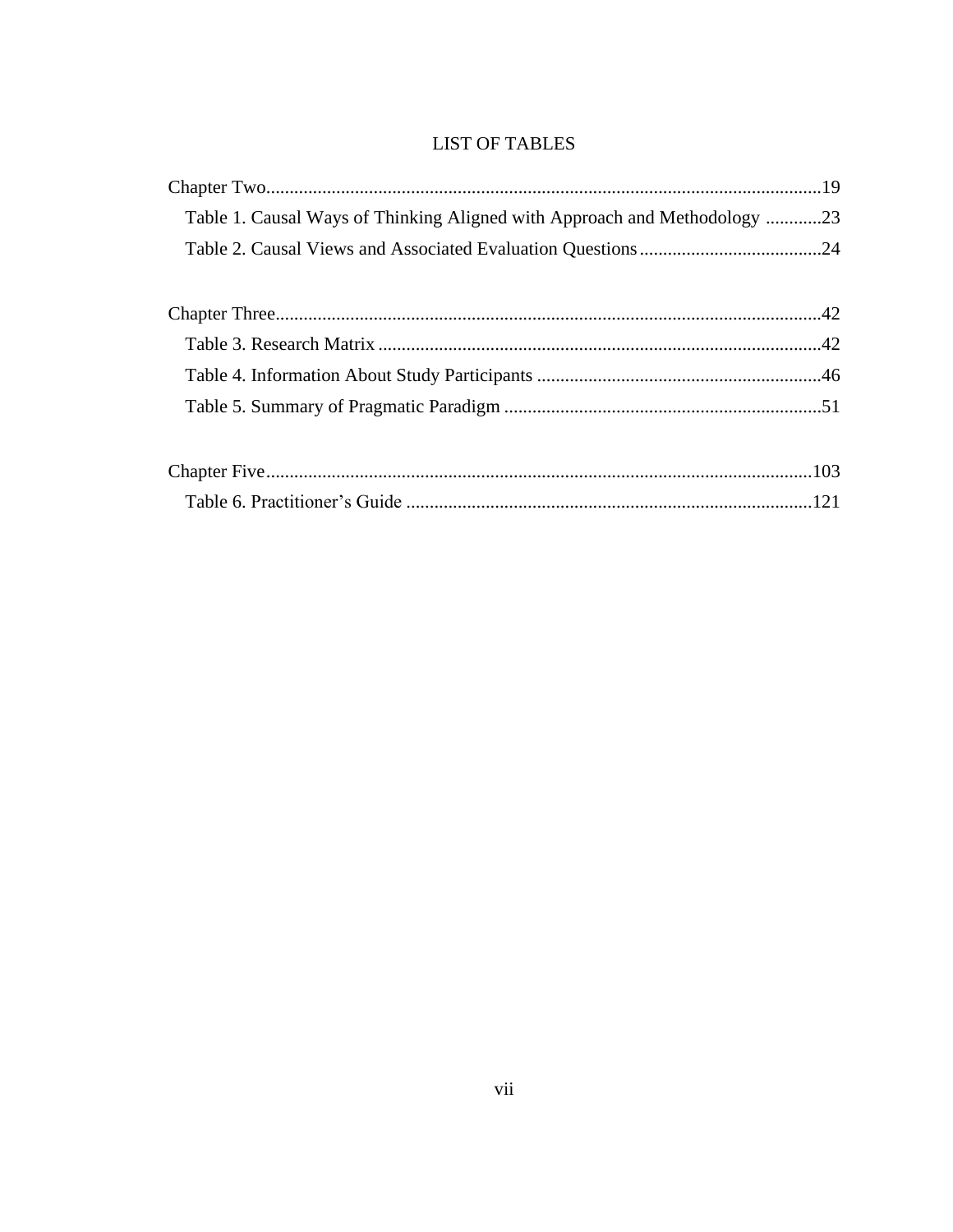## CHAPTER I: INTRODUCTION

## <span id="page-9-1"></span><span id="page-9-0"></span>**Background**

Directors of small social programs want to demonstrate that their programs lead to intended outcomes. Within the social science quantitative tradition, the design deemed most credible for creating strong evidence for causal inference is the randomized controlled trial (RCT). While the RCT can be utilized with small social programs, a number of issues may arise when attempting an RCT in small social program settings. This chapter explores the main issues encountered by evaluators seeking to implement RCTs with small social programs. This chapter also provides additional context to frame the widely held view that RCTs are the most credible research design to demonstrate evidence of causality within the quantitative tradition.

The quantitative research design seen to produce the strongest evidence of causality in social science is the RCT (Gao et al.2017; Scriven, 2008). At the beginning of an RCT, control and treatment groups are formed and measured on a set of variables that an intervention is trying to impact. The treatment group receives the intervention while the control group doesn't. After the intervention, the treatment group and control group are measured on those variables again. Any statistically significant difference in the average score between the two groups on those variables is deemed to be due to the intervention. By creating a control group, the researcher is estimating what would have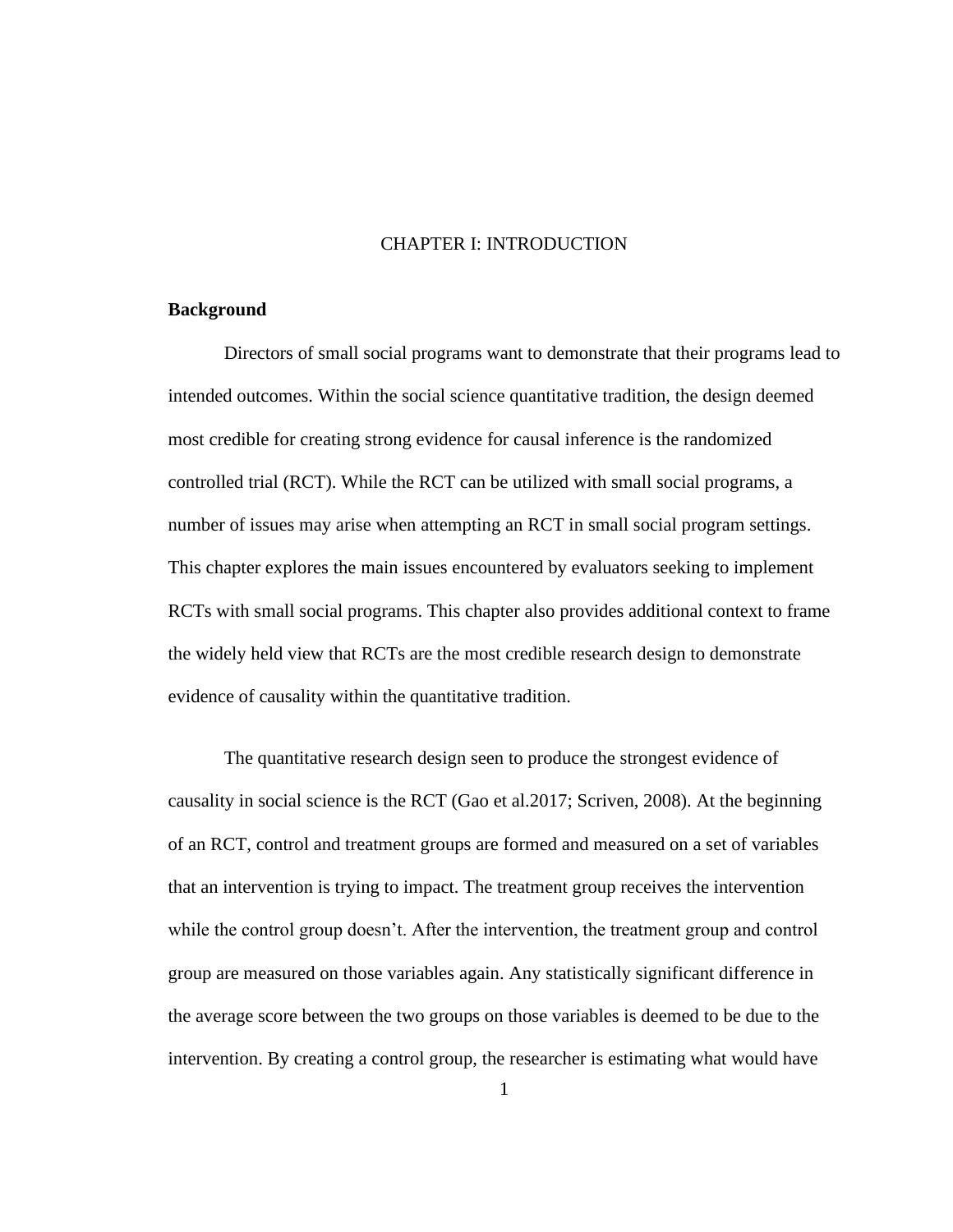happened if the group of people receiving the intervention had not received it, a concept that is referred to as the counterfactual (Gates & Dyson, 2017). The counterfactual is only conceptual; it is not physically possible for a group to receive and not receive an intervention at the same time. (Shadish et al.2002). Instead, to approximate the counterfactual researchers create a control group that is probabilistically similar to the treatment group on key variables (Shadish et al., 2002). Then, researchers compare effects from the control group to those from the treatment group.

The RCT design has its foundation in the philosophy of John Stuart Mill (Shadish et al., 2002). In the  $19<sup>th</sup>$  century, Mill's theory of causal relationships stated that three conditions needed to be met to make an argument that causality was present (Shadish et al., 2002). These three conditions were: 1) the cause had to occur before the effect (temporal precedence); 2) the cause had to be related to the effect; and 3) there should not be any plausible alternative explanations for how the effect occurred. Mill's theory of causal relationships is the cornerstone for how causal inquiry is approached within the social sciences. In examining the structure of the RCT design, it is evident how Mill's theory has been applied: RCT designs include a requirement of temporal precedence, correlation between cause and effect, and examination of other plausible explanations. The process of meeting the third condition can also be known as addressing threats to internal validity (Shadish et al., 2002).

Internal validity refers to the ability to demonstrate that variations in a treatment can be attributed to changes in an outcome (Shadish et al., 2002). This type of validity is the most relevant to causal inference. The strength of evidence for causal inference is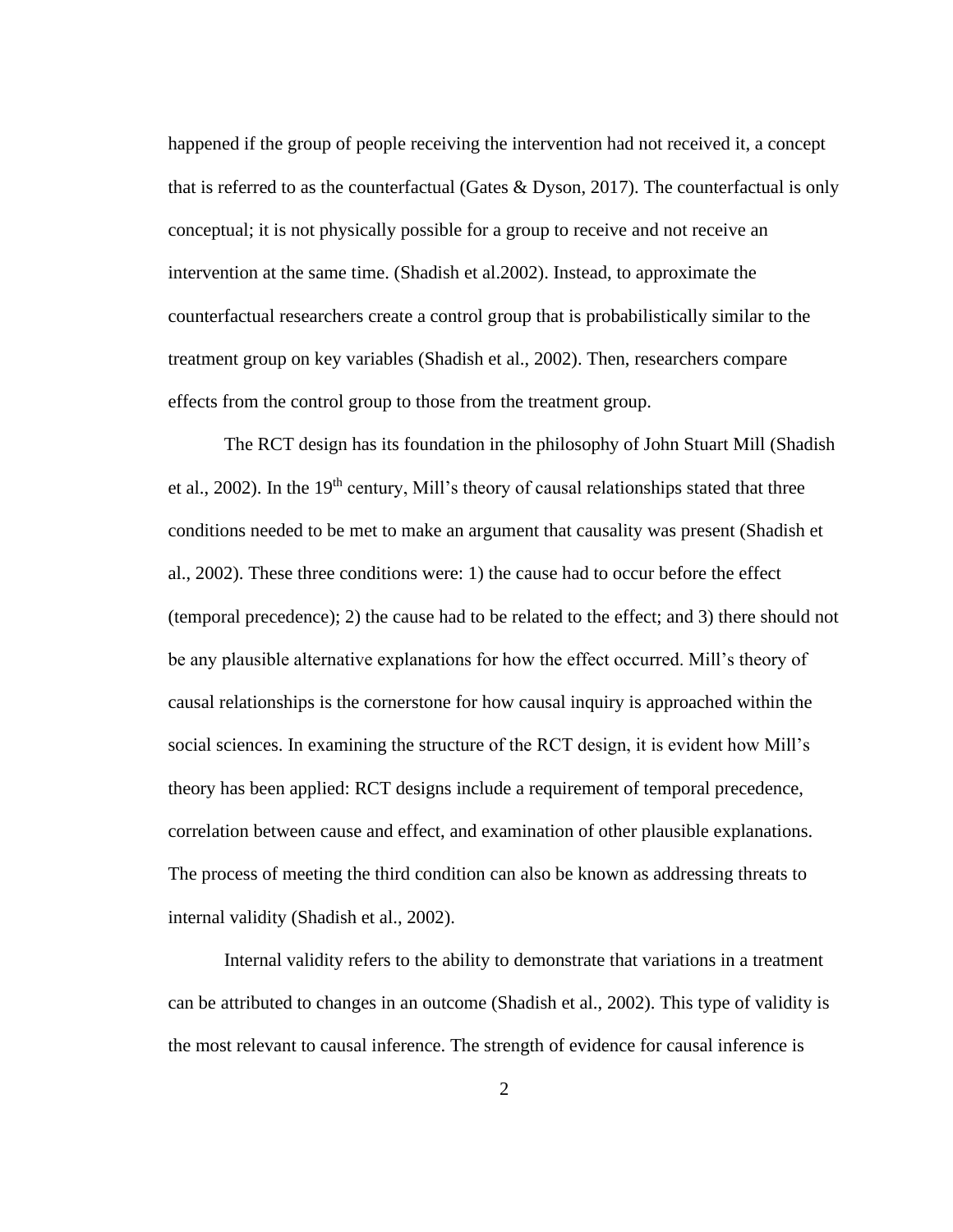higher the more that the threats to internal validity are addressed (Shadish, et al., 2002). Gliner et al. (2016) discuss two groups of threats that need to be addressed to strengthen evidence of internal validity: 1) differences in participant characteristics prior to an intervention, and 2) extraneous or confounding variables that occur during the course of an experiment that could offer alternative plausible causal explanations. The RCT is considered to be the strongest quantitative research design because the design component of random assignment serves to rule out the first group of internal validity concerns.

Random assignment means that there is a randomization of individuals with equal likelihood of receiving an intervention into treatment and control groups (Shadish et al., 2002). This randomization ensures that the differences that were present in the two groups prior to the intervention were due to random chance and not due to the researcher's systematic selection bias (Shadish et al., 2002). Because random assignment effectively manages the first group of threats to internal validity (pre-intervention differences in groups), RCTs are considered the strongest quantitative causal research design. As for the second group of internal validity threats (extraneous factors that occur during the course of the experiment), the RCT is strengthened when these extraneous factors can be addressed, controlled for, or explained as non-significant through a process of applying reason, logic, and statistical correction (Shadish et al., 2002).

The RCT is a useful quantitative causal research design to identify social programs that are effective. However, the RCT design components require specific contextual and environmental characteristics to be in place for the design to be implemented; these are explored fully in the next section. These characteristics are not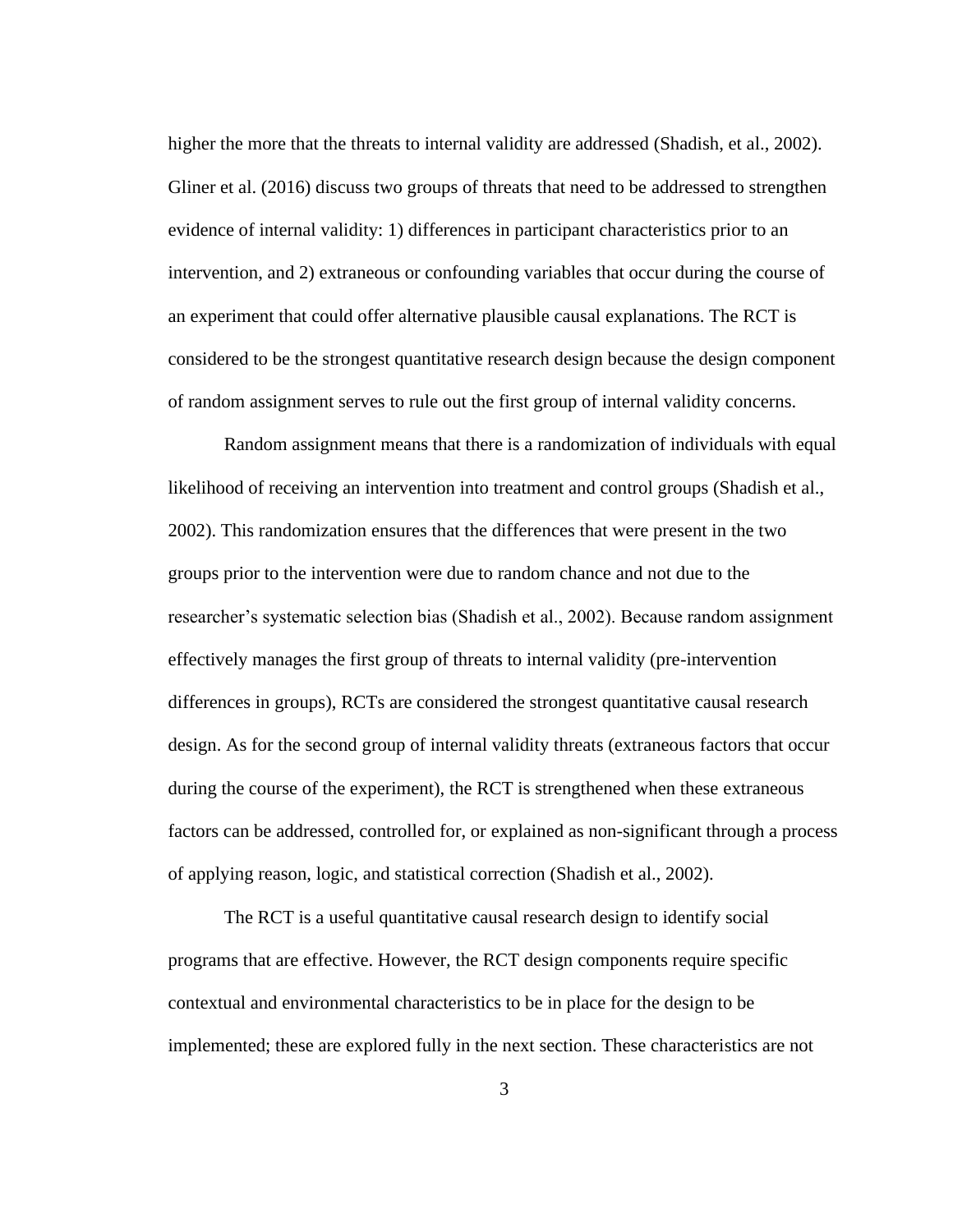present in certain types of social programs, particularly small social programs (see Definitions section for a definition of small social programs). The next section explores issues that evaluators encounter when attempting to conduct an RCT design with small social programs.

#### <span id="page-12-0"></span>**Problem Statement**

Given that RCTs are the preferred method to demonstrate causal inference within the quantitative social sciences, it is understandable that small social programs would request the design from evaluators. However, when an evaluator tries to implement an RCT with a small program, they may run into barriers. This section details several issues that emerge when attempting to implement an RCT with small social programs, including: 1) the cost may be prohibitive; 2) small sample sizes within small social programs may pose a challenge; 3) small social programs may be unwilling to withhold services to a control group; 4) small social programs may have a strong interest in the "how" or "why" an intervention is working (information a conventional RCT may not provide); and, 5) the complex and dynamic nature of small social programs may pose a challenge for linear analytic methods. Each of these issues is explored in depth below.

#### *RCTs May Be Cost Prohibitive*

RCTs may be more costly than other evaluation designs (Azzam & Christie, 2007; Christie & Fleischer, 2010; Gao et al., 2017; Linden et al., 2006). This is because of the expenses needed to maintain a large sample size and provide incentive payments to participants. Some scholars state that a large sample size is crucial to achieve the statistical power required in an RCT (Hawkins, 2016; Scriven, 2008). Recruiting and maintaining a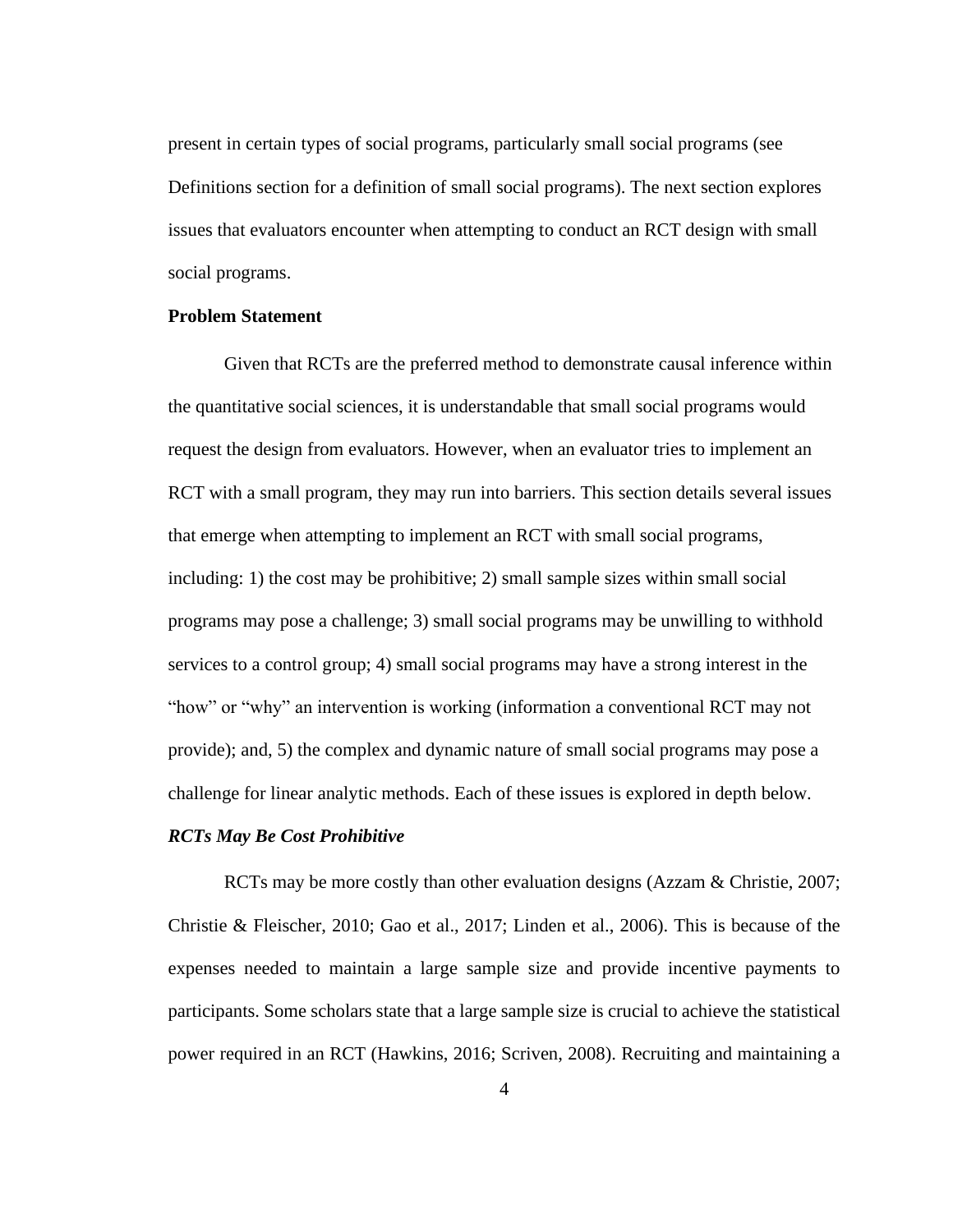large sample size through financial incentives to participants adds to the cost of the design (Scriven, 2008). Additionally, the researcher expertise needed to design and implement an RCT can also be expensive. The scale of these expenses is reflected in the Corporation for National Community Service's (n.d.) estimate that a typical RCT costs more than 25% of the entire project budget. Given that small social programs are often operating on a limited budget that prioritizes service provision, dedicating 25% of that budget to an evaluation is likely not feasible.

However, it is important to note that the expense of an evaluation can vary widely depending on the choices made by the evaluator and program. For example, one may be able to conduct an RCT with a sample size as small as 60 (Glass & Hopkins, 1996), which would reduce the costs of incentives. Additionally, some methodologies that may generally be considered to be less expensive than the RCT may not actually be so in practice. For example, one may be conducting a mixed methods study including a quantitative pre/post survey and qualitative interviews at the end of an intervention to gather feedback on the program. Within a mixed methods study, one must follow standards of rigor not just for quantitative methods but also for qualitative methods (Creswell & Plano Clark, 2017). This may prove to be costly as the time spent on procedures for rigor may be greater than it would have been with only one method utilized. Additionally, qualitative methods can also prove to be costly as qualitative research can require many hours of labor to conduct interviews, transcribe the data, code the data, and write the analysis while attending to standards of rigor (A. Olmos, personal communication, September 29, 2020).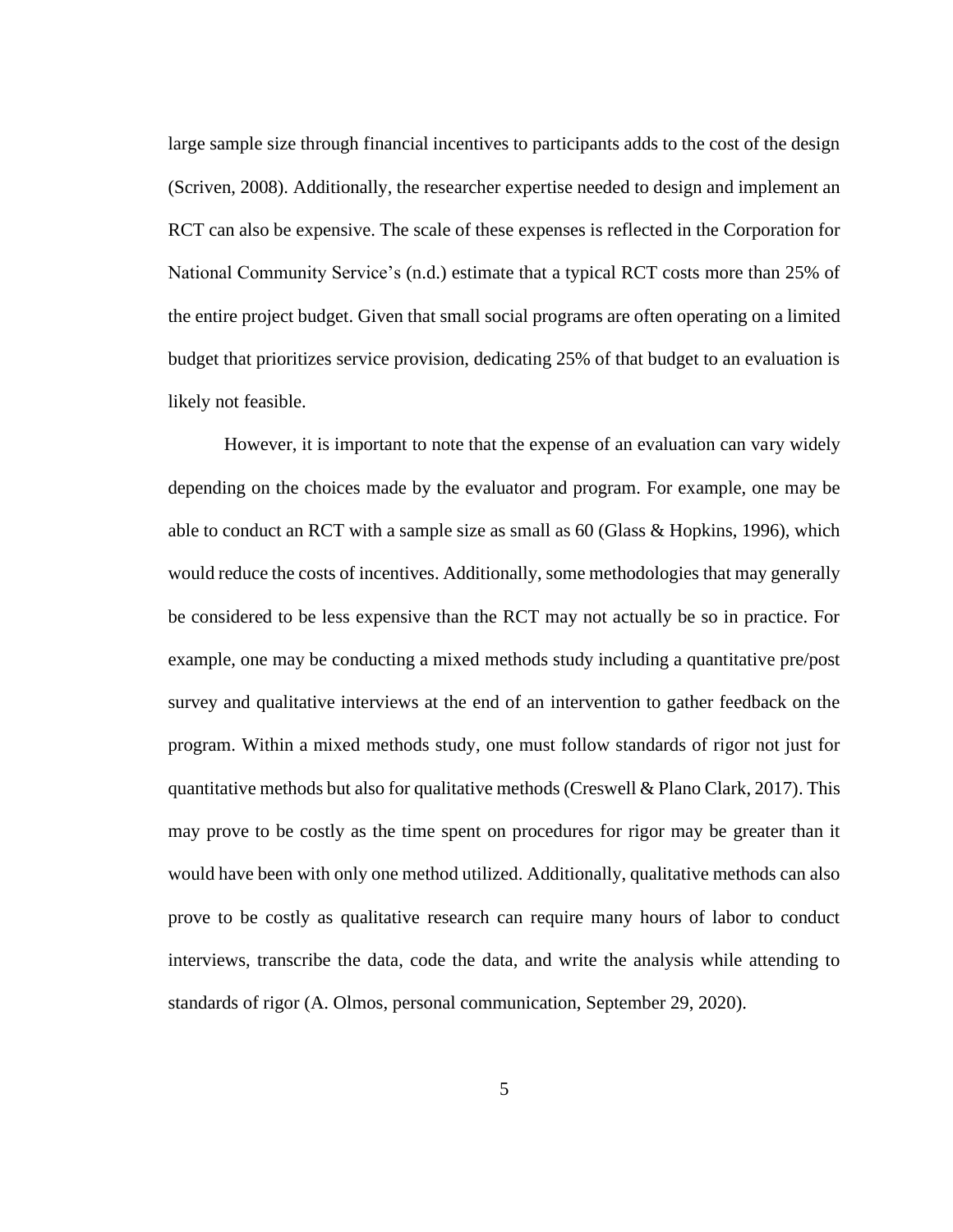## *Small Sample Sizes May Pose Challenges*

The definition utilized for this study for small social programs includes any programs with fewer than 100 participants. According to Glass and Hopkins (1996), a sample size of at least 30 for both the treatment and control groups is necessary for statistical inferences from an RCT to be valid. Thus, for small social programs with 60 or more participants, RCTs may be feasible. For programs with a smaller population than that, the RCT would not likely be feasible. For programs with just above 60 participants, the RCT may also not be feasible as the program (and/or the RCT study) may experience attrition, bringing the sample size to a number too low to conduct the study with validity.

## *Small Social Programs May Be Unwilling to Withhold Services*

The random assignment procedures in an RCT require the creation of a control group that does not receive services. A number of evaluation theorists and researchers state that, in some circumstances, withholding treatment is unethical (Assam & Christie, 2007; Boruch, 2007; Hawk, 2015). For example, imagine a small social program is distributing free vaccines within their community via a medical van. It would be unethical for them to attempt to achieve randomization by withholding services from eligible community members who approach the van for a vaccine. Some authors state that withholding services is immoral; Boruch (2007) writes that RCTs violate human rights when some groups receive treatment and others don't. Azzam and Christie (2007) also state that it is unethical to withhold services to a group that could benefit. For small social programs operating within their communities, one can picture the ethical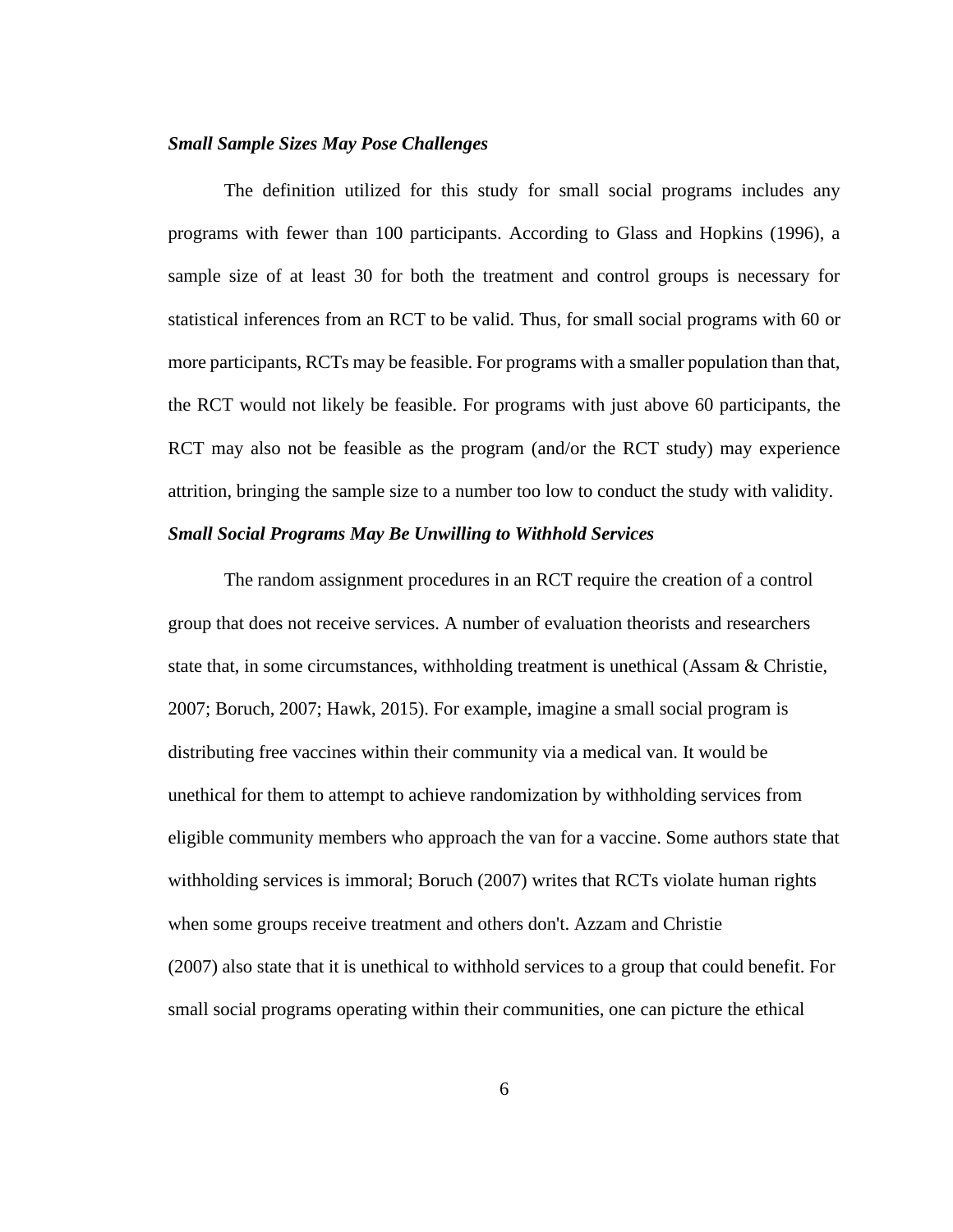quandaries that could emerge when attempting to select who among friends, family, and neighbors should receive treatment.

However, a quasi-experimental design called the wait-list design may be able to address these ethical concerns. In an evaluation of an HIV-prevention intervention among African American women, Hawk (2015) and the community partner chose a wait-list design. In a wait-list design, the treatment group receives the treatment first during the same period of time when the comparison group does not receive the treatment; after the period ends, the comparison group then receives the treatment. Thus, the wait-list quasiexperimental design is an alternative for organizations that do not want to implement an RCT due to the ethical concerns of withholding treatment. It may be feasible for small social programs to implement this quasi-experimental design. However, there may be issues that arise for evaluators if is not possible to delay services for political reasons (for example, if it is perceived that some groups are being favored by receiving treatment first) or for ethical reasons (for example, if the treatment is needed to save lives, and decisions about who receives it should be based on criteria that would be difficult to randomize).

## *Small Social Programs Are Interested in the "How" and "Why"*

RCTs are effective at informing programs about whether there is evidence for causal inference. However, the conventional RCT that does not include a qualitative component cannot explain how or why the program is working. Oftentimes, small social programs are in need of qualitative evidence demonstrating how or why a program is working in order to improve programming. Chen (as cited in Vingilis & Pederson, 2001)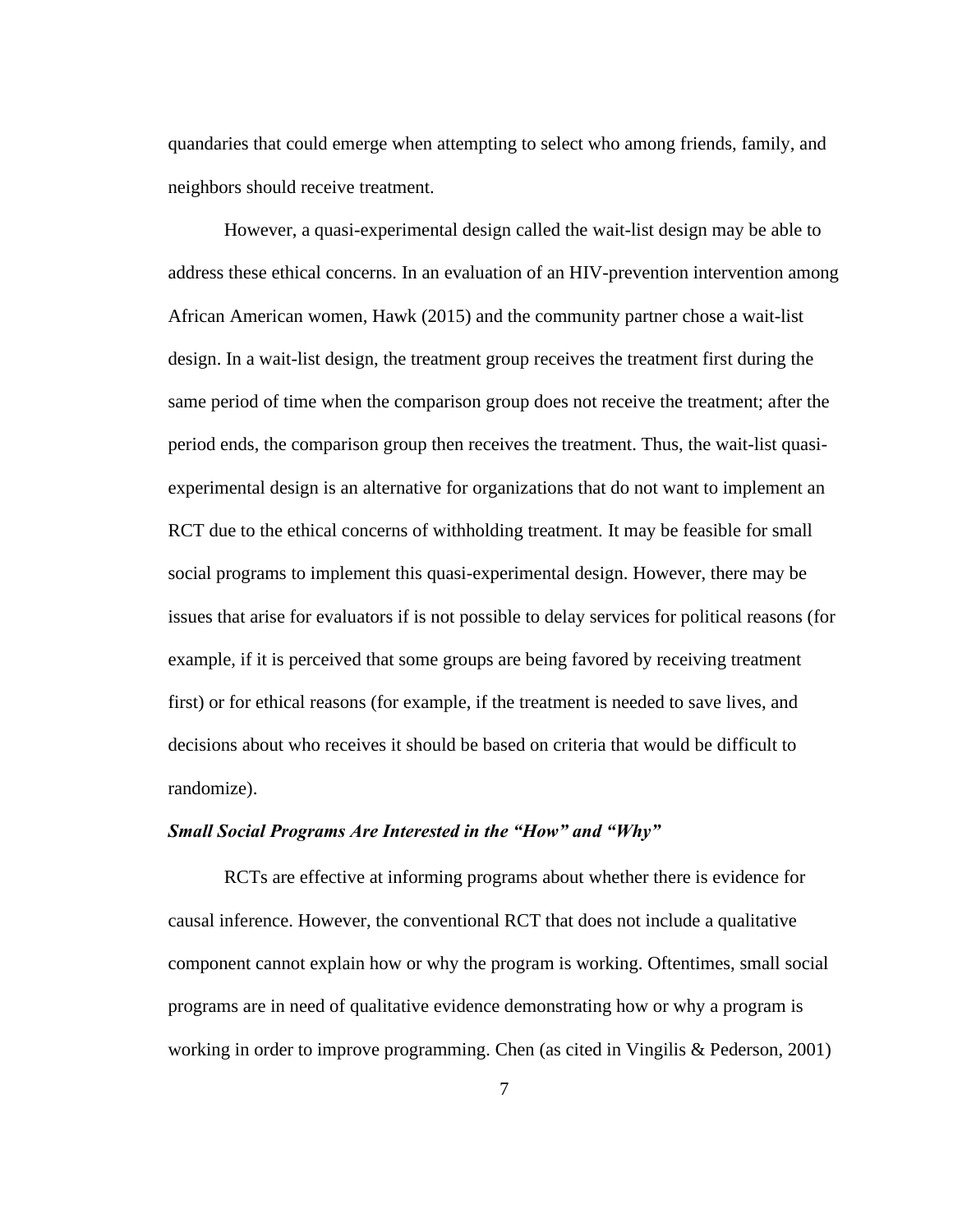states that RCTs can identify that an intervention had a significant effect for a treatment group but they cannot explain the mechanisms of how the program brought about the desired change. Christie and Fleischer (2010) concur with Chen, stating that RCTs may not provide the kind of information that programs need to make improvements. If a RCT were to include a line of qualitative inquiry to uncover what elements of an intervention triggered change, small social programs could intentionally adjust their programming to achieve more consistent results. Additionally, the context in which an intervention occurred may not always stay the same. As Hawkins (2016) states, "RCTs may show us how a program or intervention was useful in a past context, but this context will never again occur" (p. 277). Qualitative inquiry may be able to explain what contextual factors were important in triggering the causal chain of events within a particular place and time and with a particular group of people. This information may be important for small social programs to be aware of as they continuously improve their programming.

## *Small Social Programs are Dynamic, Complex, and Evolving*

Small social programs often implement complex, evolving, and dynamic interventions; this may pose challenges for evaluators implementing RCTs*.* Chatterji (2007) argues that programs in the social sector don't operate in the same way as medical interventions; rather, they operate in dynamic, complex systems. As such, within social science the units of randomization are seldomly chosen correctly (Chatterji, 2007). Lehmann (2015) provides an example of the challenge of applying a single-cause model within the complex setting of a school-based intervention. Lehmann illustrates that school performance is impacted by many complex factors, such as parental employment,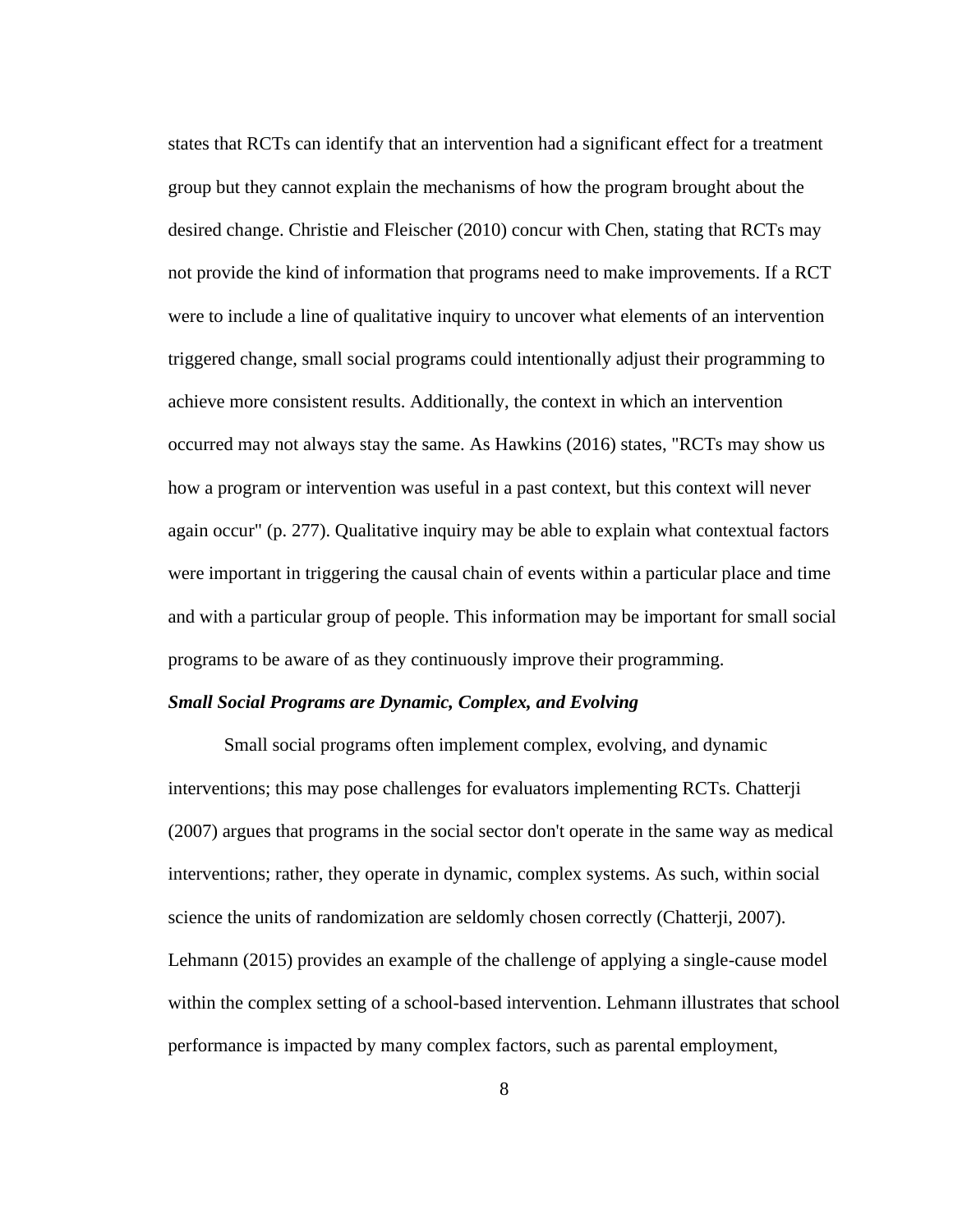parental stressors, and substance use, among others. If one were to design a study examining a causal link between only one of those factors and school performance, significant results could lead to the development of interventions targeting that one cause (Lehmann, 2015). Lasting impact would not be attained because of the complex interrelation of factors leading to school performance (Lehmann, 2015).

Mason et al. (2018) similarly argue that an RCT approach is not preferred in applied service settings where a web of individuals may be impacted. The authors state that "the applied service setting encourages multicomponent and adaptive interventions that can generate desired changes within a heterogeneous population of individuals, often involving intact families, schools, peer networks, and communities" (Mason et al., 2018, p. 164). The complex causal mechanisms within social services interventions, which sometimes involve entire communities interacting in synergistic ways, may be difficult to understand using the linear cause and effect modeling of the RCT.

Finally, because small social programs operate in dynamic systems, the program theory behind their services may need to remain dynamic and evolving in order to respond to stakeholders' needs. In these scenarios, it may mean that the program theory does not reach the stage of stability necessary for an implementation fidelity model to be developed. A stable program theory and implementation fidelity measures must be in place to carry out an experimental design. As Rossi et al. (2019) state, an experimental design cannot be implemented when there are not sufficient ways to monitor implementation fidelity.

9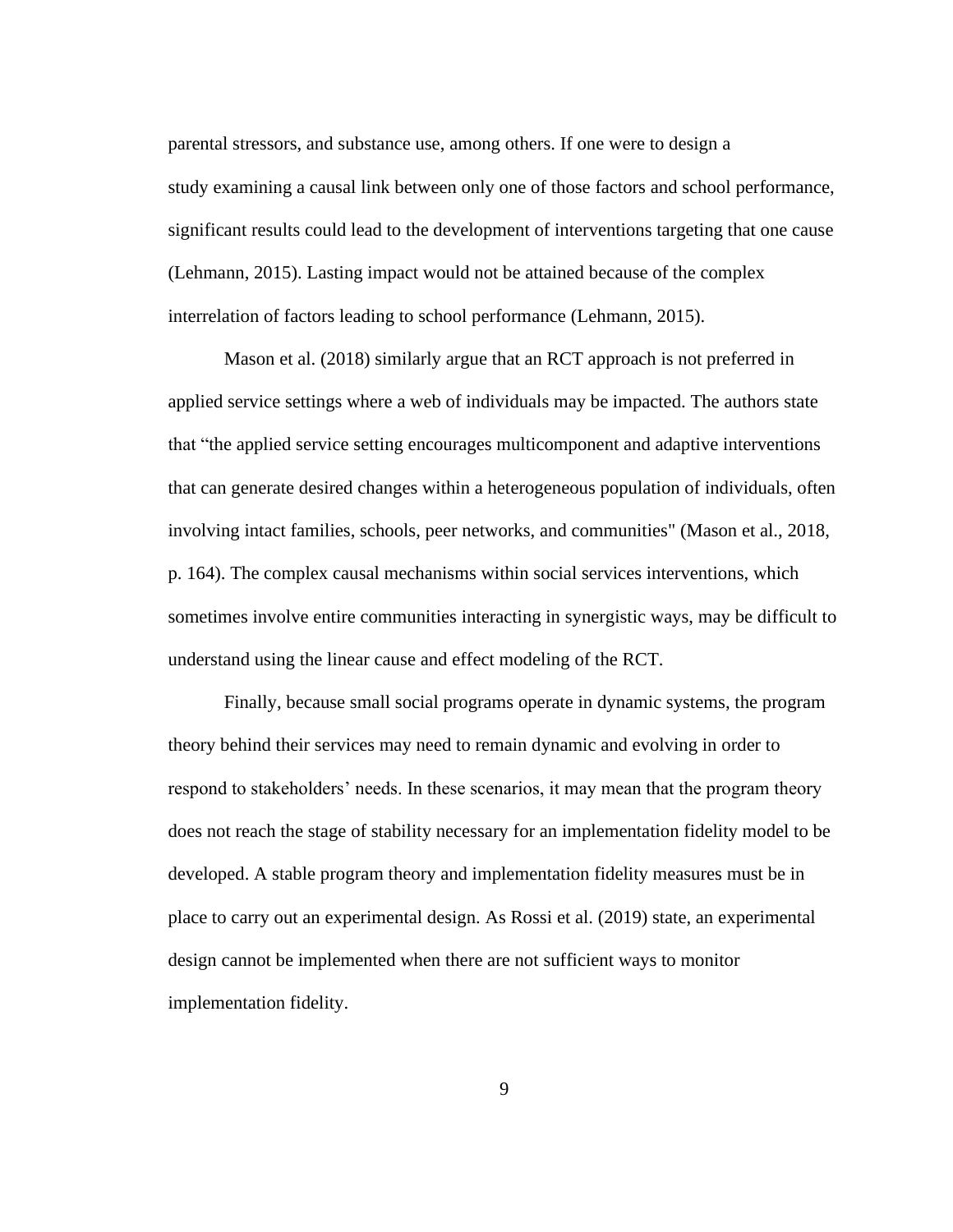## *An Alternative to the RCT: The Quasi-Experimental Design*

The previous section has illustrated issues that evaluators may encounter when attempting to implement an RCT with a small social program. It is worth noting that the quasi-experimental design (QED) can address many of these issues. The quasiexperimental design is similar to the RCT in that John Stuart Mill's three criteria for causality must be met (Shadish et al., 2002). The key difference between the RCT and the QED is that within the RCT units are randomly assigned to treatment and condition groups, whereas within a QED there is no random assignment (Shadish et al., 2002). In many interventions or treatment situations, there is non-random "self-selection" into groups (individuals have chosen their own conditions) or non-random "administrator selection" (program administrators have selected the conditions individuals receive) (Shadish et al., 2002, p.14). These situations still provide opportunities to compare groups, but random assignment is no longer possible. A QED can be utilized in these situations because a comparison group is created to serve a similar function as a control group would (Azzam & Christie, 2007). However, because the comparison group is not created through random assignment, there are more threats to internal validity within a QED then there are within an RCT (Shadish et al., 2002). To account for this, it is recommended that the researcher gain an understanding of which alternative explanations are plausible and then systematically rule out whether these explanations could be causing the effect (Shadish et al., 2002).

Some features of QEDs make these designs compatible with the contexts of small social programs. As QEDs can often be done with observational data and do not include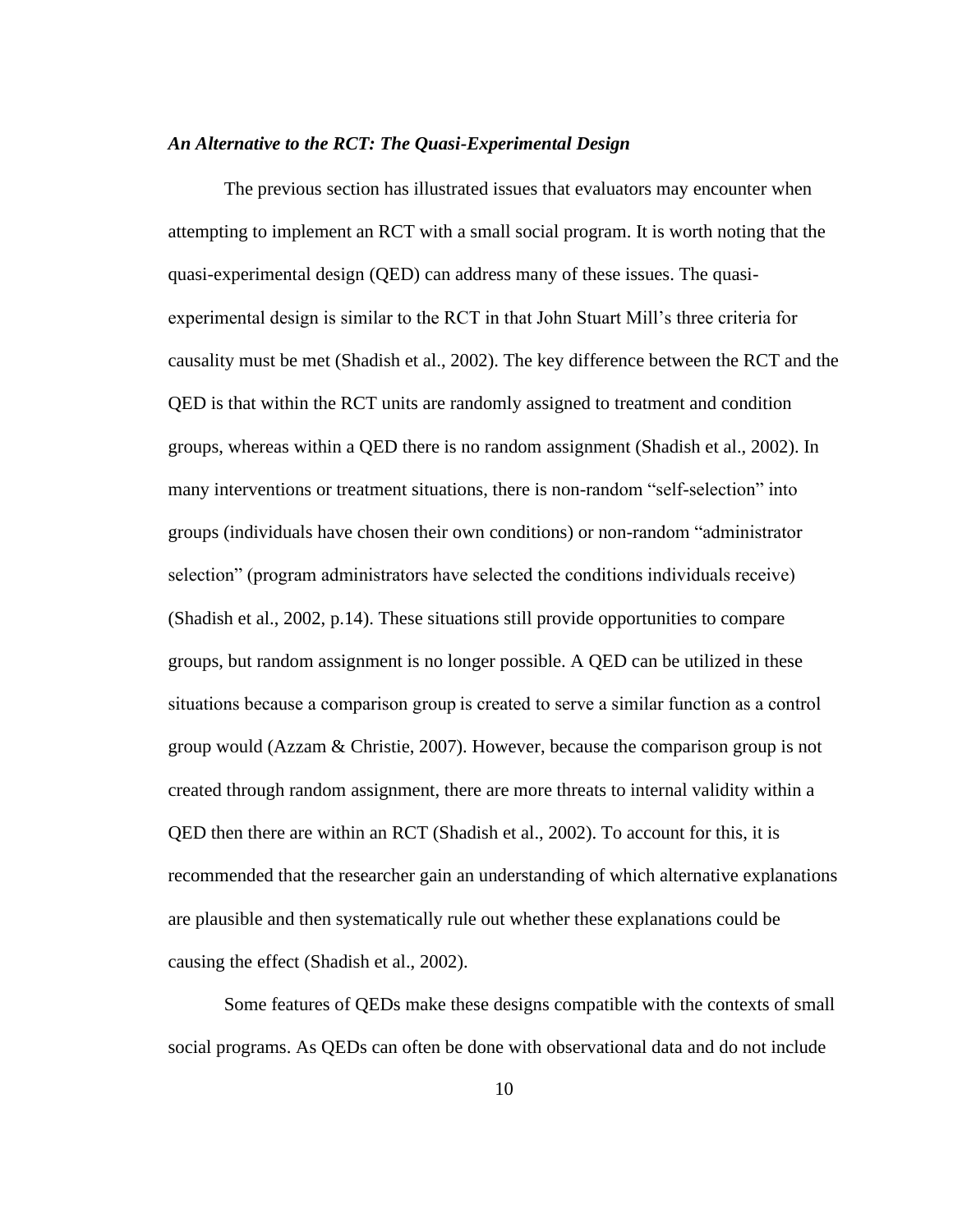random assignment, they can be done with less expense than an RCT (Linden et al., 2006) and can be completed in a shorter time frame. Additionally, no one is denied treatment for the purposes of an experiment within a QED, alleviating some ethical concerns. Treatment-only quasi-experimental designs, in which every participant receives the treatment, may work particularly well to address ethical concerns in small social program settings. These include: 1) the one-group pretest-posttest design, 2) the onegroup pretest-posttest design using a double pretest; and 3) the one-group pretest-posttest design using a nonequivalent dependent variable (Shadish et al., 2002). In these designs, the same group of individuals are compared at pre- and post-test.

Thus, a quasi-experimental design may be an option when evaluators cannot conduct a RCT in small social program settings. Cost is less of a concern because QEDs can be conducted using existing data. Additionally, the ethical concerns that sometimes arise with withholding services in a RCT are not present within QEDs that utilize treatment-only designs. However, two issues that arise when using RCTs with small social programs still arise when using QEDs. Similar to RCTs, QEDs are not compatible with dynamic, changing contexts; Marchal et al. (2012) state that because QEDs follow a linear model of analysis they don't work well to evaluate complexity. Additionally, QEDs without a qualitative component (just like RCTs without a qualitative component) cannot explain the "how" or "why" behind a causal change.

## *Central Problem Addressed by this Study*

As detailed in the previous section, evaluators may encounter a number of issues when attempting to implement a RCT with a small social program, including: costs may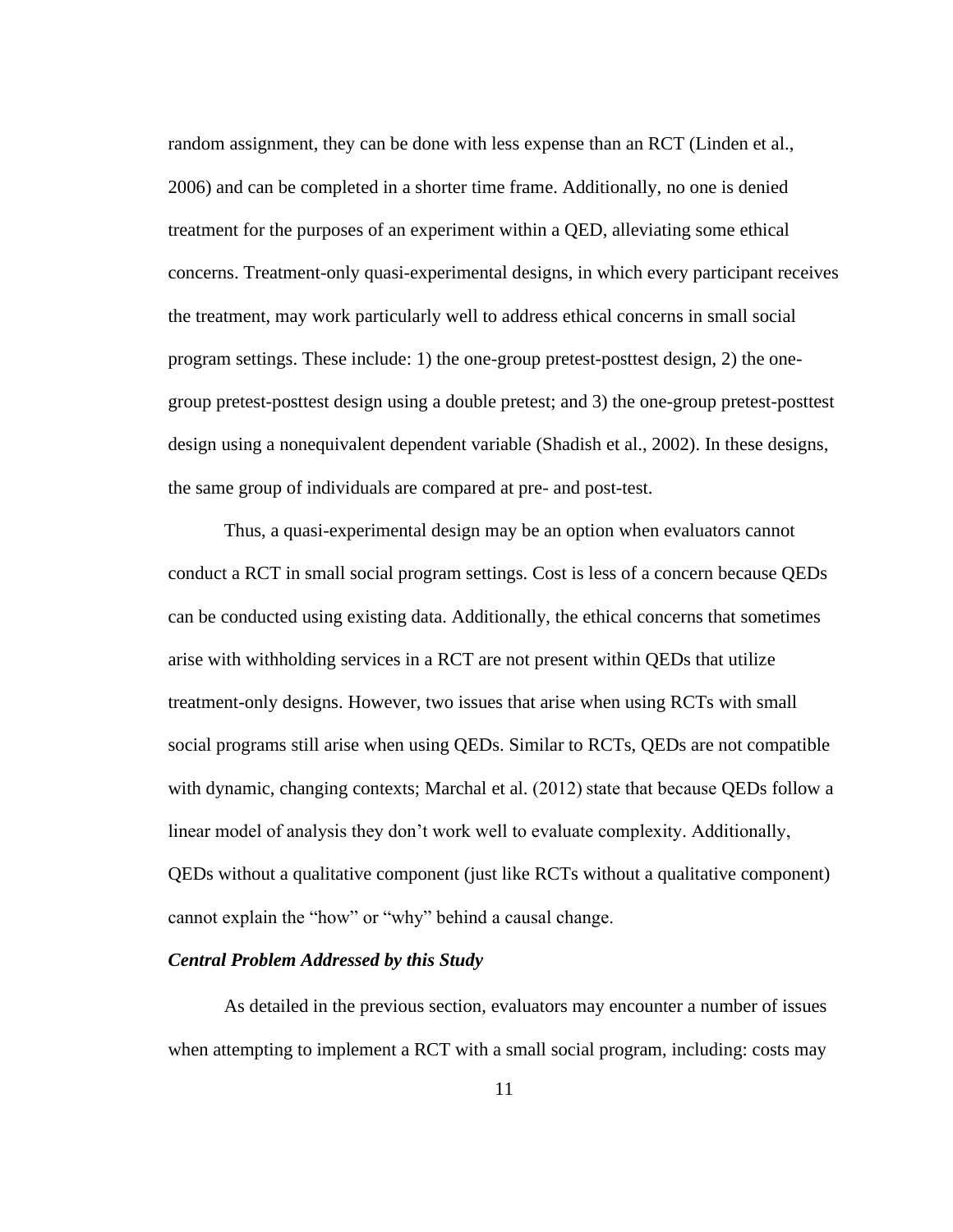be prohibitive, sample sizes may be too small, withholding services may be unethical, information about the "how" or "why" a program worked may not be uncovered, and the complexity of the small social program may not fit with a linear model of evaluation. The quasi-experimental design may resolve the issues of prohibitive cost and the withholding of services in some cases. However, there are still some scenarios in which evaluators will encounter too many of these issues and will not be able to implement a RCT or a QED. Consequently, small social programs in these scenarios face two main problems: 1) they have no recognized credible alternative to the RCT or QED to demonstrate that their programs are working for beneficiaries; and, 2) they may not be competitive for funding if they cannot show evidence of program effectiveness.

However, alternative causal evaluation designs do exist. Gates and Dyson (2017) discuss the success case method and most significant change methodologies, which are two designs under the narrative approach to evaluating causality. I have termed the success case method and the most significant change methodologies "story-based causal evaluation methodologies" because both include the collection of individual accounts as the primary form of data collected (Brinkerhoff, 2003; Dart & Davies, 2003). These methodologies may be more feasible for small social programs because collecting individual accounts may be less expensive than the data collection procedures included in experimental designs, which often include incentive costs for a larger sample of participants. Secondly, these methodologies may be more feasible for small social programs because they can be implemented with small  $( $60$ ) sample sizes, whereas$ experimental designs cannot. Thirdly, because these methodologies capture participants'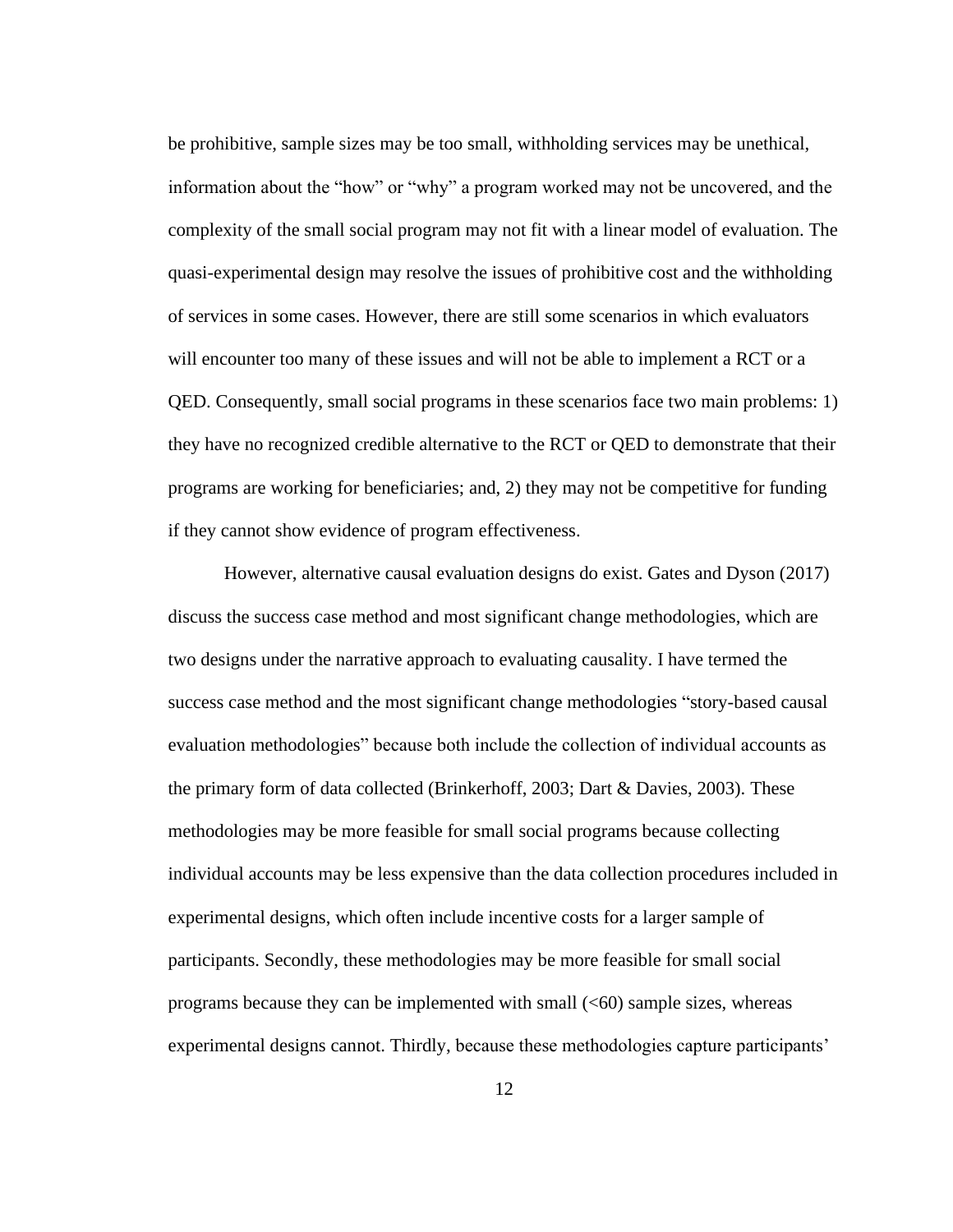stories, they capture the "how" and "why" change occurred from participants' perspective; this is evidence that small social programs need in order to make changes to enhance the effectiveness of their programs.

Despite story-based evaluation methodologies being feasible for small social programs, they may not be seen as credible by evaluators for use in causal inquiry. Part of the reason these methodologies may not be seen as credible is because of what evaluators refer to as the "hierarchy of methods"; within the hierarchy, RCTs are seen as the top method to evaluate causality, and other methods are seen as less credible (Gates & Dyson, 2017, p. 31). Thus, the central problem this research study addresses is the need to raise awareness of the credibility of story-based causal evaluation methodologies in the eyes of evaluation stakeholders.

### <span id="page-21-0"></span>**Purpose of Study and Research Questions**

The purpose of this study is to examine how evaluators who have practiced storybased causal methodologies justify their use within evaluation studies that were intended to produce evidence of causality. The purpose of this study responds to Gates and Dyson's (2017), suggestion that "future discussion within the evaluation community is needed regarding how evaluators construct relevant and defensible causal arguments and how evaluators can justify the causal approach taken to multiple audiences" (p. 43). Audiences or stakeholders in evaluation typically include the following groups: evaluation clients, donor or funders, program beneficiaries, program implementers, program participants, and other/peer evaluators. The first research question for this study maps directly onto this suggestion from Gates and Dyson. The second research question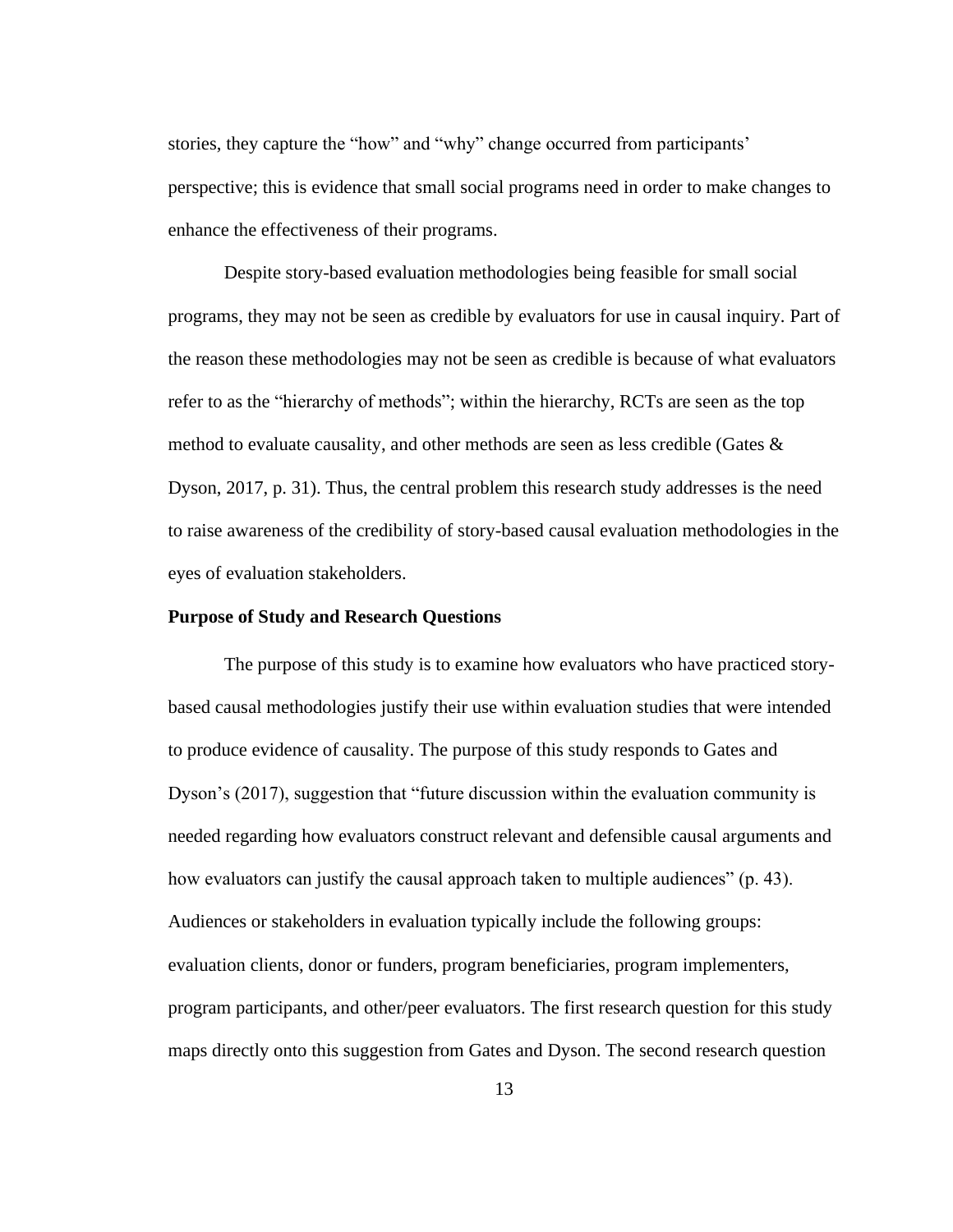expands this line of inquiry to consider how relational, contextual, or environmental factors may influence perceived credibility of story-based causal methodologies. The following two research questions are the central research questions for this study:

RQ1: What arguments are made by evaluators to justify the credibility of these storybased causal methodologies to evaluation stakeholders?

• Do the arguments that evaluators make to justify the credibility of these methodologies differ depending on which evaluation stakeholder is the audience for the argument? If so, how do they differ?

RQ2: From the perspective of evaluators, how do contextual factors influence whether story-based causal methodologies are perceived as credible by evaluation stakeholders?

### <span id="page-22-0"></span>**Significance of Study**

While story-based causal methodologies are a strong design choice for small social programs seeking to demonstrate effectiveness of their program, these designs may not be seen as credible alternatives to the RCT because they are not grounded in the quantitative social science traditions of causal research. Thus, it is important to raise awareness of the credibility of story-based causal methodologies among evaluators and evaluation stakeholders. This study articulates the arguments made by evaluators to justify the use of story-based methodologies in causal evaluation. In Chapter V, these arguments are integrated with the literature to develop a practitioner's guide for evaluators that are working in contexts in which they will need to justify why story-based methodologies are credible for use in causal research. This practitioner's guide is useful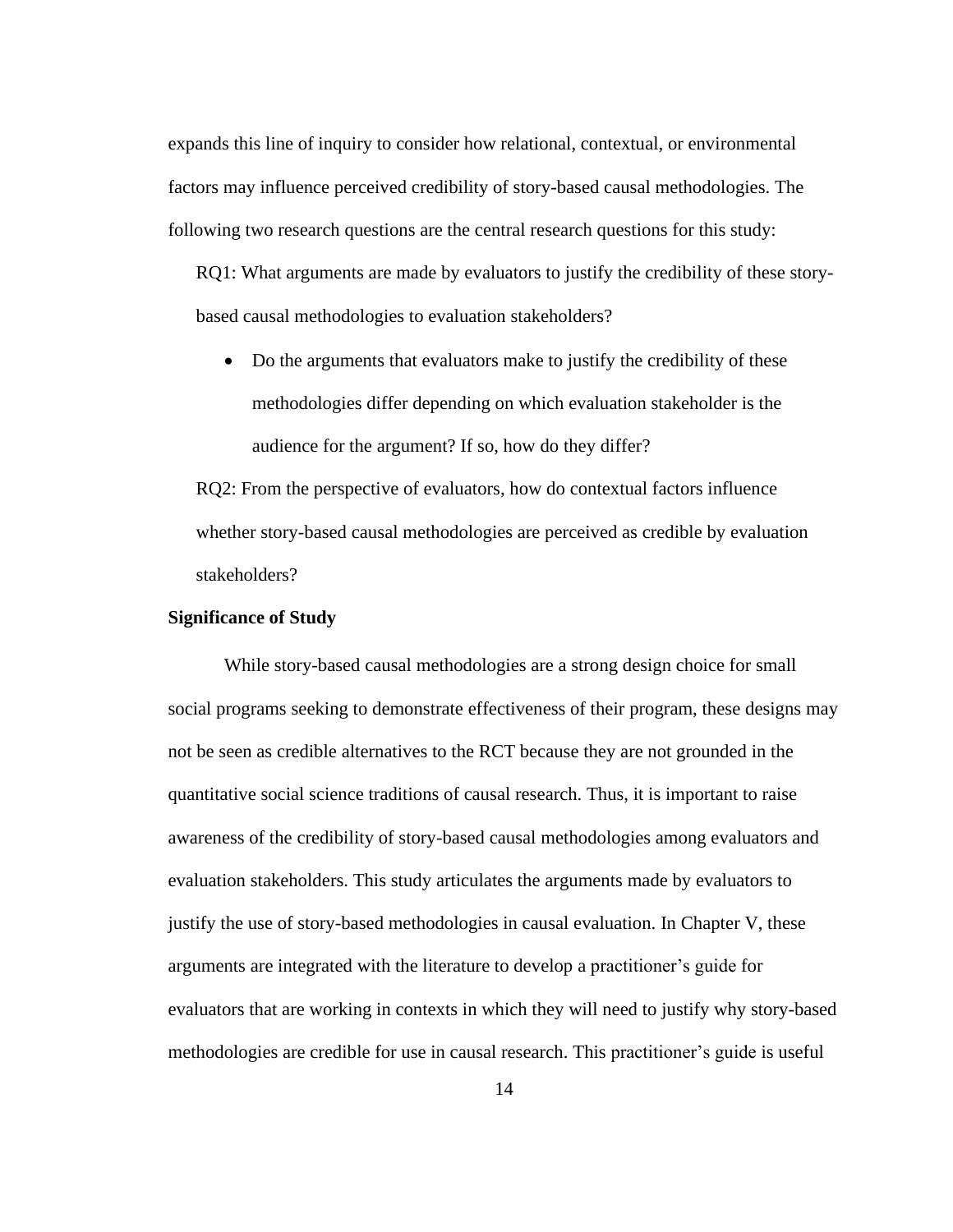for evaluators who believe that story-based causal methodologies are the best fit for the evaluation context, but need to justify their use with evaluation stakeholders.

## <span id="page-23-0"></span>**Definition of Terms**

The following key terms are used throughout this study.

- Causal mechanism –an idea or opportunity that is introduced into a context that triggers a causal reaction (Pawson &Tilley, 1997).
- Causal ways of thinking Gates and Dyson (2017) present multiple ways of thinking about causality. Another way to refer to a way of thinking about causality is to refer to it as a causal view.
- Credibility There is no one definition for credibility in the literature as it applies to causal evaluation. *The Program Evaluation Standards* (Yarbrough et al., 2010) outline a set of standards around utility, feasibility, propriety, accuracy, and accountability which speak to different facets of the credibility of evaluation studies. Within qualitative research, the term credibility refers to the trustworthiness of research findings (Anfara et al., 2002). This definition, although crafted to apply specifically to qualitative research, can also be utilized to discuss credibility in causal evaluation generally. For the purpose of this study, the term credibility refers to the extent to which evidence can be trusted.
- Internal validity this facet of validity refers to the ability to attribute variations in a treatment to changes in an outcome (Shadish et al., 2002). This facet of validity is the most relevant to causal inference (Shadish, et al., 2002). Two groups of threats to internal validity are characterized by Gliner et al. (2016):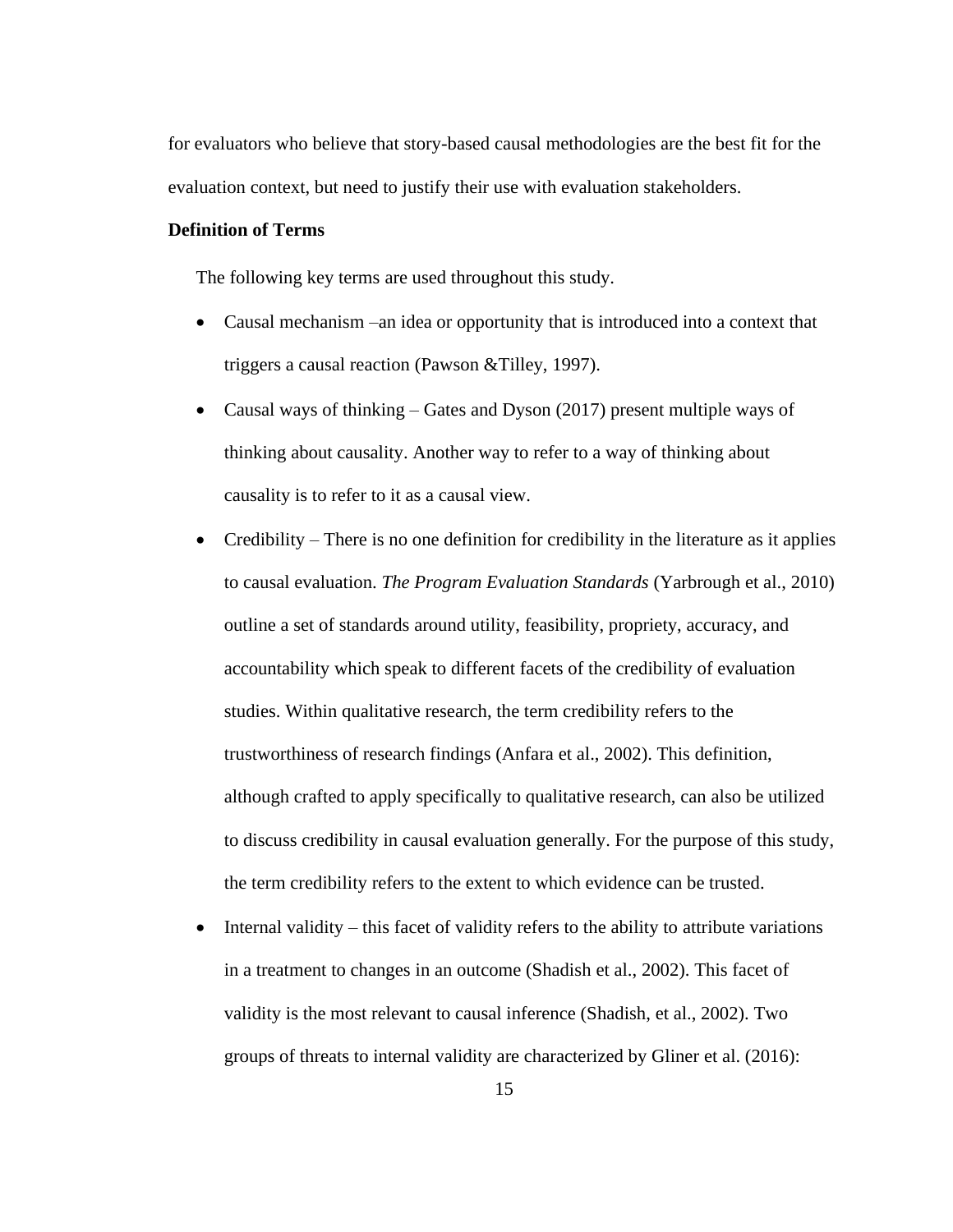threats referring to group characteristics before an experiment and threats referring to extraneous factors occurring during an experiment.

- Randomized controlled trial  $(RCT)$  the RCT is the only true experimental design (Shadish et al., 2002). It begins with a randomization of individuals with equal likelihood of receiving an intervention into treatment and control groups. This action of random assignment ensures there is no threat of selection bias. RCTs must also include a design element to control for the effect of extraneous variables (Gliner et al., 2016).
- Small social programs A small social program is one that provides a focused intervention to small group of people, often in cohorts, in small doses and with a small budget. While there is no set standard for what constitutes "small," for the purpose of this study "small" refers to any program that serves at any given time a population size that may be too small to be used as a sample for population statistics (<100). Typically, these programs target a particular group of people who are experiencing a problem or a set of problems, and the intervention is intended to ameliorate those problems. The program may be run by a non-profit or may be a small initiative piloted by a county, state, or federal agency. Some examples of these types of programs include educational pilot programs offered to small cohorts in a school, after-school programs for at-risk youth, short-term training seminars for adults, or summer programs. Westhorp (2008) defines "small community-based" programs as: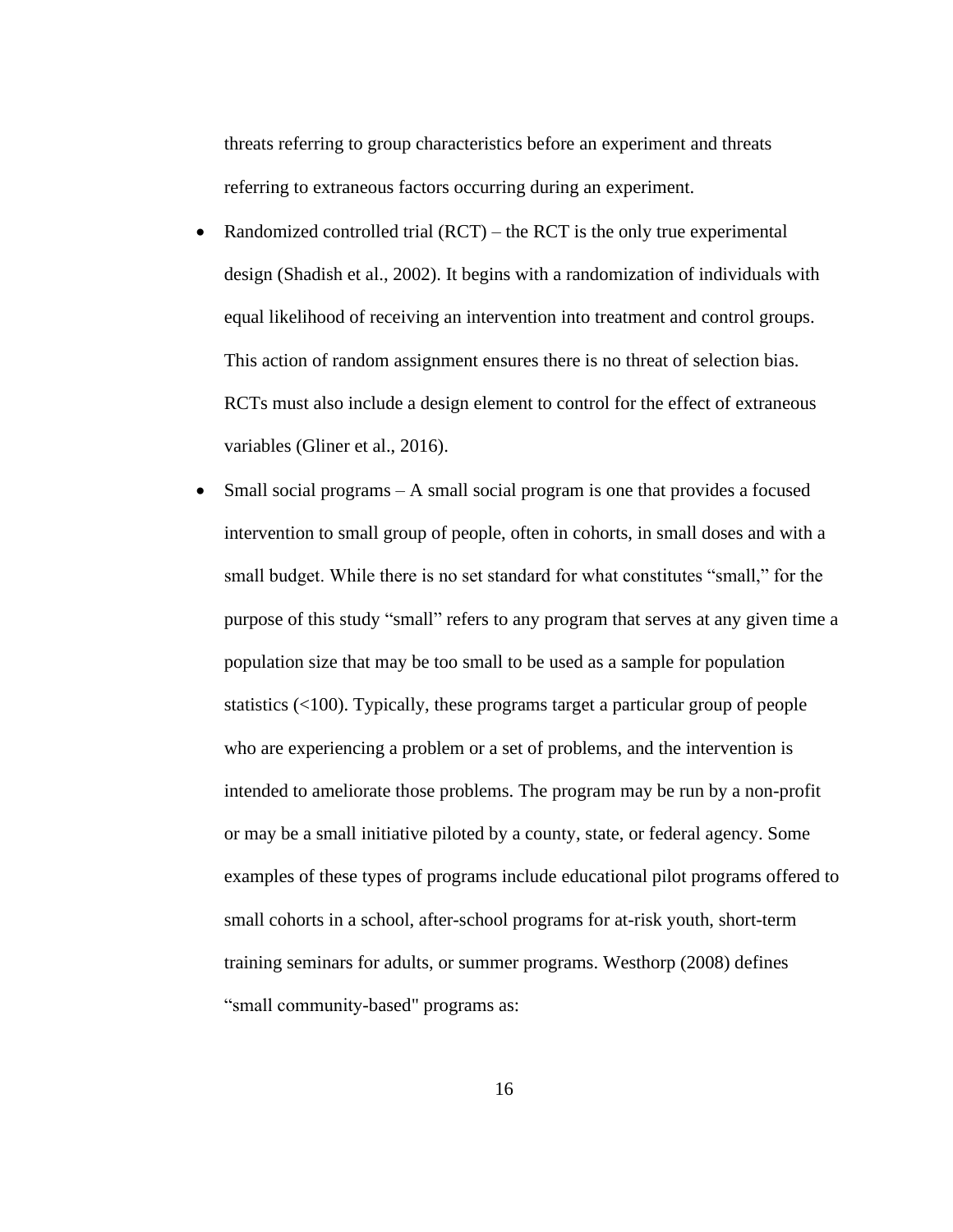[Programs that] generally offer a particular sub-set of programs, often a combination of information, advice and referral, education or skills development, personal development, and 'support'... They typically offer those services in a particular sub-set of contexts: small organizations (or 'projects' managed by larger organisations), located in small, often standalone buildings such as houses or shopfronts *[sic],* relatively widely geographically dispersed, often with only a handful of staff on site, and often (but not exclusively) staffed by a combination of professional, paraprofessional and volunteer workers (pp. 77-78).

Westhorp aptly defines small social programs as providing services in specific contexts particular to their communities and relying upon a small number of staff and volunteers; these characteristics are also used to define small social programs for the purpose of this study. Additionally, for the purpose of this study the term "small social programs" also includes smaller components of larger programs. An example of a smaller component of a larger program may include a training program for teachers in which there are several models of training being offered to a large group of teachers, but the number of teachers engaged in each training model is small. Another example may be if a subgroup of individuals is engaged in an intervention and an evaluator wants to specifically examine the experience of the smaller subgroup rather than the entire large group receiving the intervention. Smaller components of large studies are similar to small social programs because they have a smaller sample size and often may be dynamic or complex in nature, particularly if they are pilot programs.

• Story-based causal evaluation methodologies: Throughout this study, success case method and most significant change are referred to as story-based causal evaluation methodologies because they both utilize individual accounts to detail how change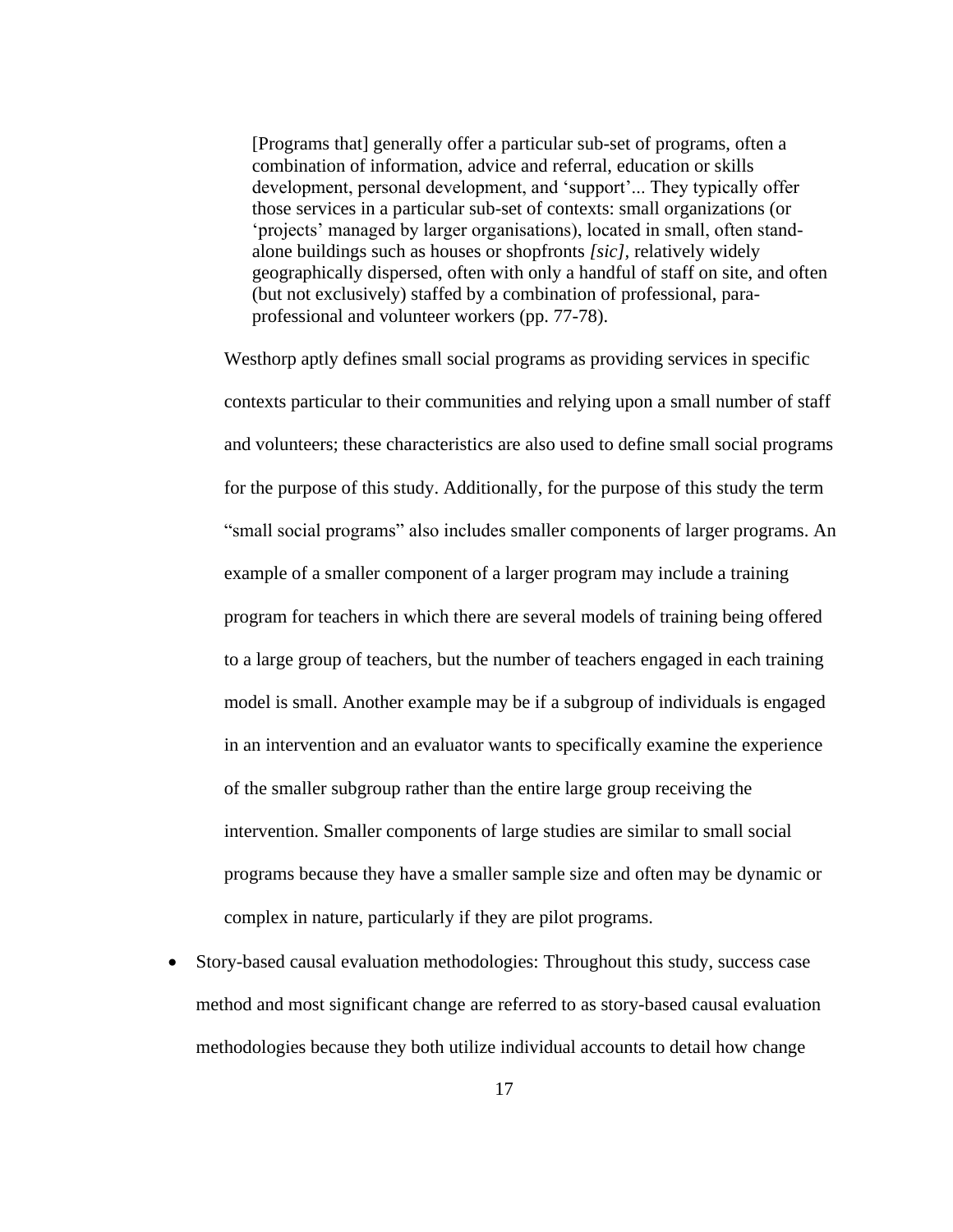<span id="page-26-0"></span>occurred for an individual within their context (Brinkerhoff, 2003; Dart & Davies, 2003).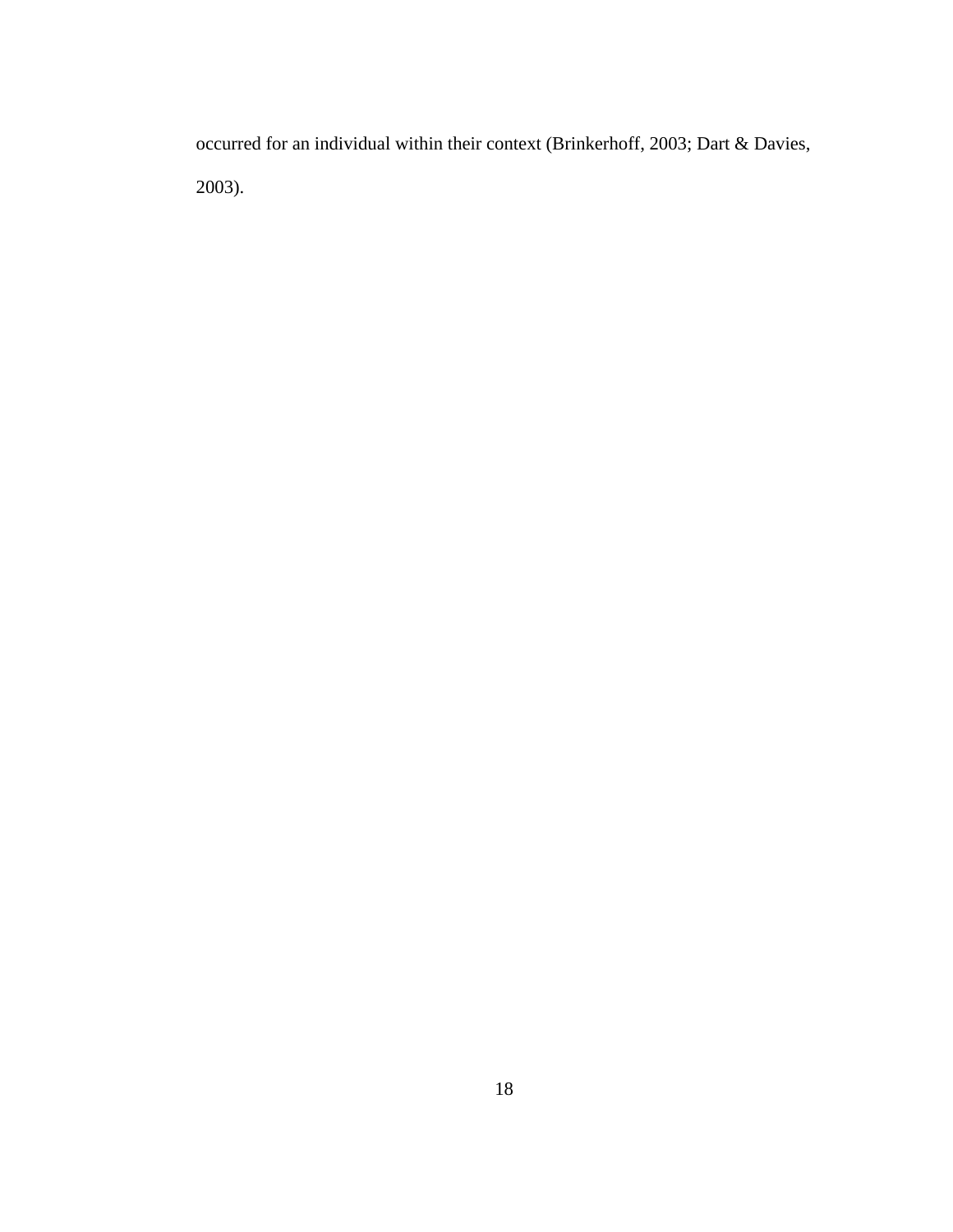## CHAPTER II: LITERATURE REVIEW

The literature was reviewed to determine how evaluators have justified the credibility of story-based causal evaluation methodologies in their published work. The first section of the literature review presents the concept of causal pluralism. This is the idea that there are multiple ways of thinking about causal evaluation (Gates & Dyson, 2017). The second section highlights the advantages of conducting causal evaluation within the narrative tradition. The advantages include assigning more value to the individual's account of what causal factors are at play, being able to describe in detail the individual's motivation, and capturing the context in which causal change occurs. The third section summarizes the key arguments that evaluators have made to justify that story-based methodologies are credible in causal evaluation However, there were not many published works that discussed the arguments that evaluators make; thus, this gap in the literature is discussed at the end of the chapter.

## <span id="page-27-0"></span>**Different Ways of Thinking About Credibility in Causal Evaluation**

There are several methodological resources that outline what the terms validity and credibility mean within the social sciences (Anfara et al., 2002; Creswell & Miller, 2000; Gliner et al., 2016; Shadish et al., 2002). Within the quantitative tradition, research validity refers to the quality of the entire study (Gliner et al., 2016). Within the qualitative tradition, the word credibility replaces the word validity (in recognition that not all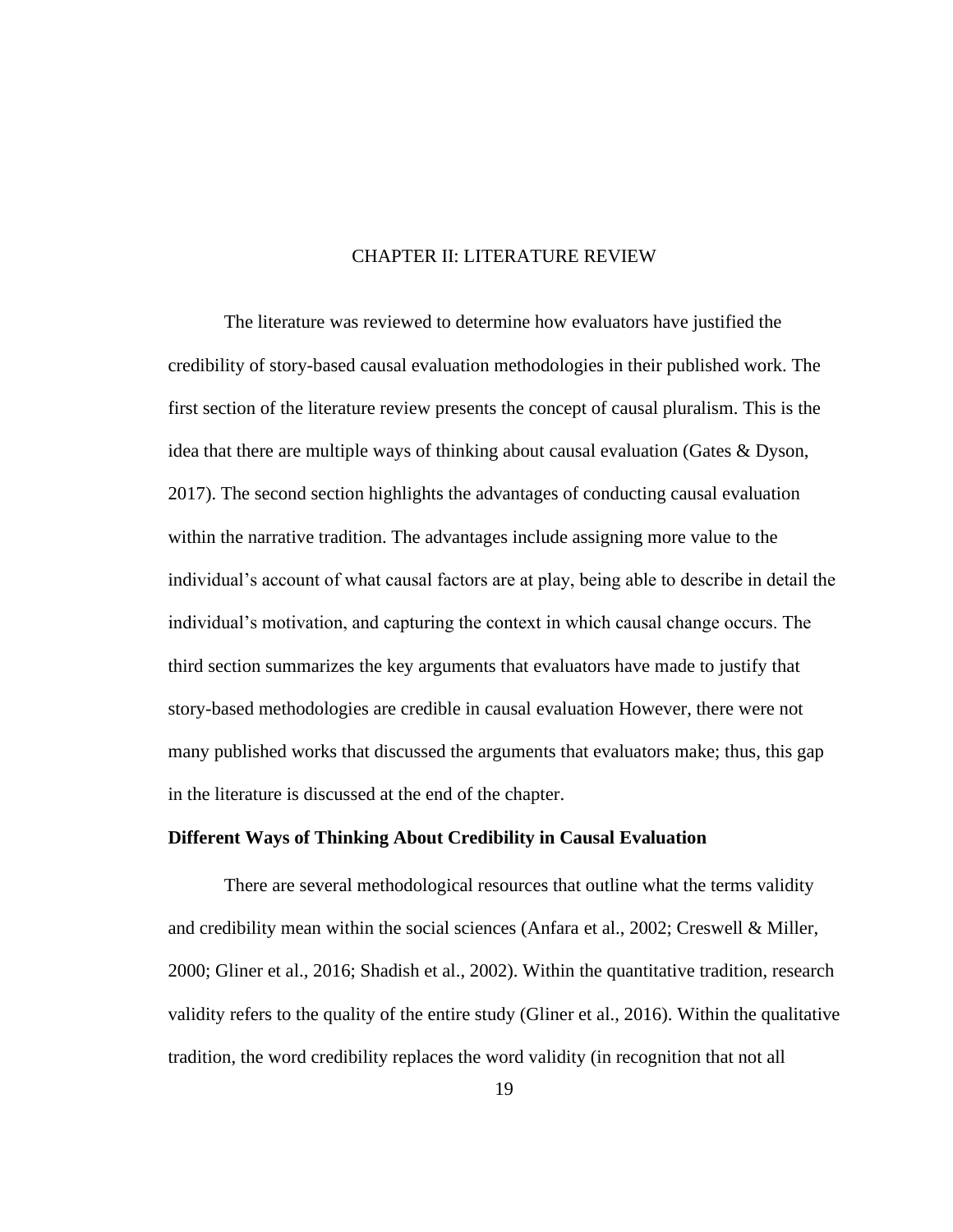quantitative concepts transfer neatly into qualitative concepts), and refers to the degree to which findings from a study can be trusted (Anfara et al., 2002). Both terms refer to whether or not the findings/results of a study can be utilized to inform decisions and practice.

There are procedures within both the qualitative and quantitative traditions that enhance the validity or credibility of a particular study. However, these procedures are tradition-specific, and do not apply to all causal evaluation as a whole. While the set of procedures to increase evidence of internal validity within a RCT is well-known (Gliner et al., 2016), there are not well-known procedures for increasing evidence of credibility or validity of causal evaluation in general (across the quantitative, qualitative, or mixed methods traditions). The RCT design and quasi-experimental designs have a set of procedures to enhance evidence of internal validity, a long history of acceptance of their credibility, and a basis in philosophical thought (Shadish et al., 2002). Story-based causal evaluation methodologies do not have such a set of procedures or a history of acceptance; however, there is burgeoning philosophical and rational thought justifying their use in evaluation that produces evidence of causality.

Several prominent evaluators acknowledge that the RCT is not the only research design that can yield credible evidence of causality. Patton (2015), Scriven (2008), and Shadish et al. (2002) offer the "common sense" argument: some cause and effect relationships are obvious to us if we simply observe. We do not, for example, need to conduct a RCT to understand that an egg fries when hitting a hot pan, as Scriven (2008) notes. In line with this common sense reasoning, Scriven states that critical observation is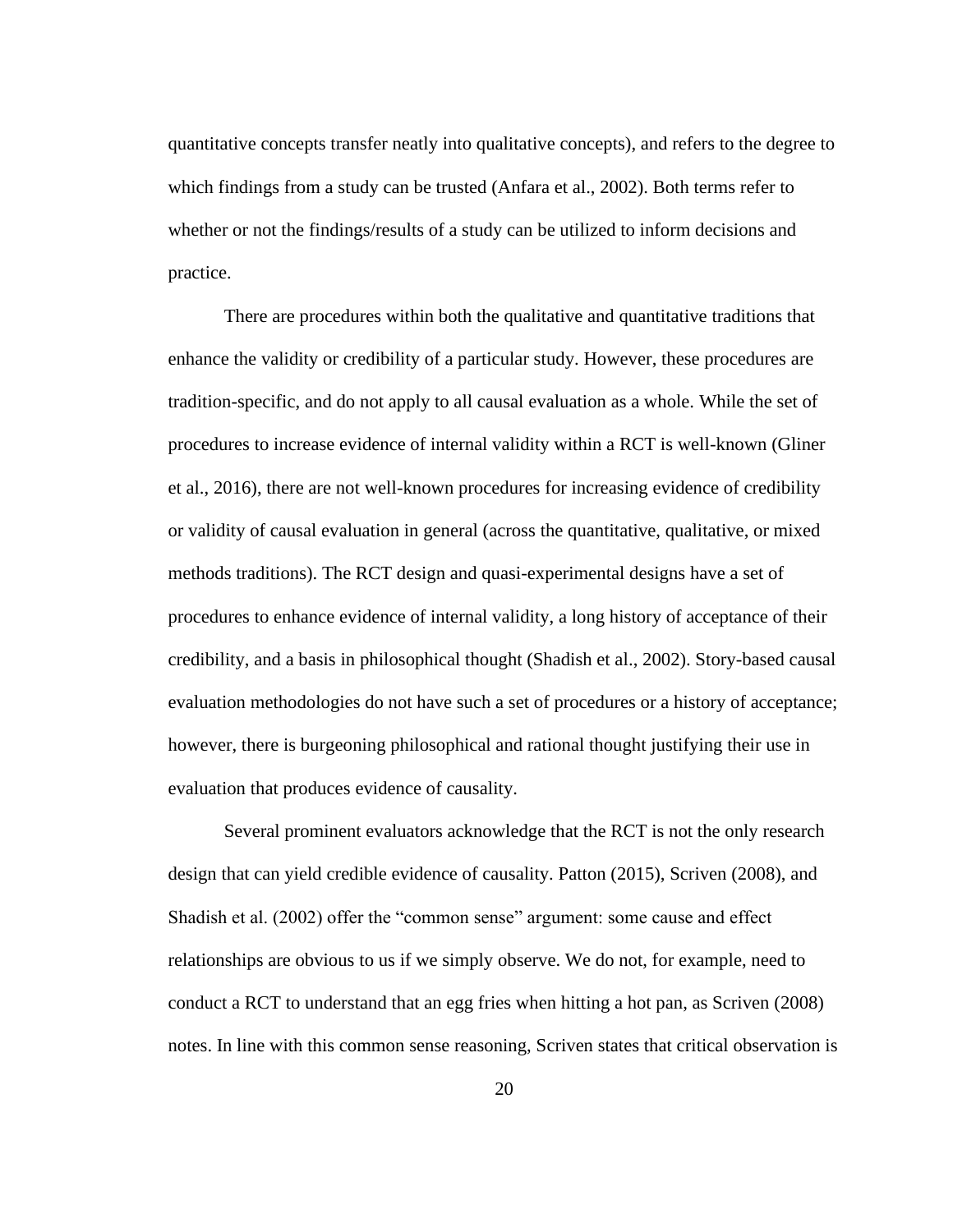the best method to determine that a causal relationship exists, not the RCT. Gao et al. (2017) also make an argument that some qualitative research approaches, such as Mohr's causal reasoning approach and Scriven's modus operandi approach, are also credible ways to investigate causality. Gao et al.'s argument welcomes the possibility that there are different credible ways of thinking about causality. Gates and Dyson (2017) advocate for an acceptance of multiple ways of thinking about causality; this approach may be best described as causal pluralism. They also present a framework to summarize and communicate recent thinking about this phenomenon.

## *The Framework of Causal Pluralism*

Gates and Dyson's (2017) work on causal pluralism presents a comprehensive summary of contemporary thinking on divergent ways of thinking about causality. Gates and Dyson reflect that the debate over the philosophy of science and how causal claims are made is alive and well and believe that the question of how to warrant causal claims currently vexes the evaluation field. The conventional way of thinking about causality (quantitative experimental designs are the only designs that can be utilized to provide evidence of causality) has recently been challenged by growth in contribution analysis, theory-based approaches, and non-linear, systems-based modeling, according to the authors. Gates and Dyson embrace and promote a more flexible way of thinking about causality that can be thought of as causal pluralism. Like other types of pluralism, causal pluralism advances the co-existence and equality of different types of causal views and rejects the hierarchy of one type of causal view over the other (Gates & Dyson, 2017).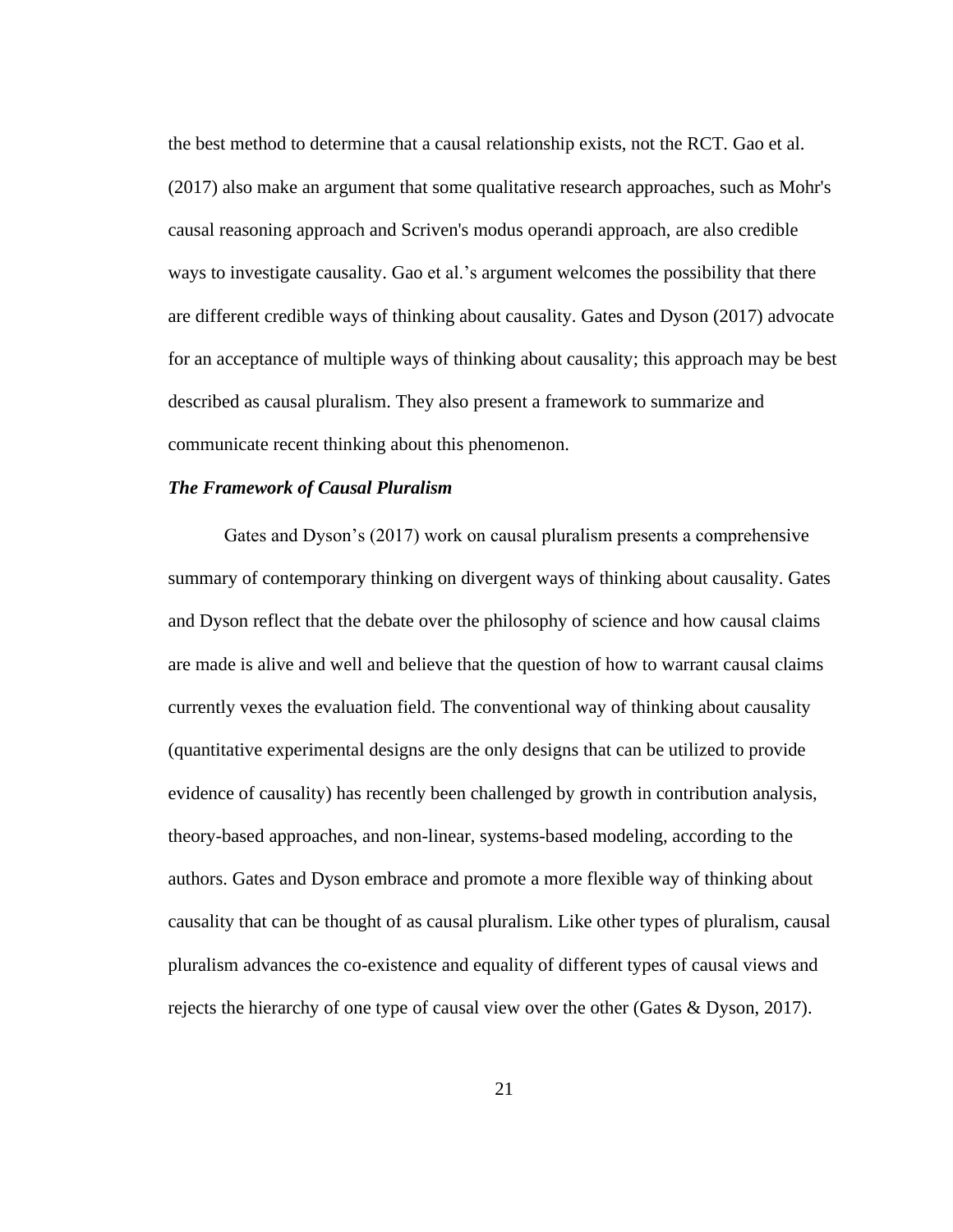It is worth noting that the view of causal pluralism shares commonalities with the concept of dialectical pluralism (Johnson, 2017). Johnson states that dialectical pluralism "recommends that one concurrently and equally value *multiple* perspectives and paradigms" (p. 159). In accordance with dialectical pluralism, evaluators operating from different paradigms should converse and expand on each other's thinking, particularly in mixed methods research settings where both the qualitative and quantitative components are to be valued as equal (Johnson, 2017). By emphasizing that different perspectives should be valued equally, dialectical pluralism has much in common with causal pluralism. Both perspectives acknowledge that qualitative methods can produce credible evidence in research contexts where quantitative methods may have historically been considered the only acceptable method.

Five different causal views are defined within the Gates and Dyson (2017) causal pluralism framework: the successionist, narrative, causal package, generative, and complex systems views. Each of the views is substantiated by a distinct line of reasoning that is summarized in this paragraph; the following paragraphs provide comparisons and contrasts between the views. The successionist view, according to the authors, holds that a cause is hypothesized to precede an effect, have a relationship with that effect, and be the likely only explanation to why that effect occurred (it is the view that supports the causal logic behind the RCT). The narrative view affirms that the narrative we create as human agents about how change occurs is valid. The causal package view holds that causality occurs in packages of factors, rather than individual factors. The generative view holds that there are multiple causal pathways at play and that the causal mechanism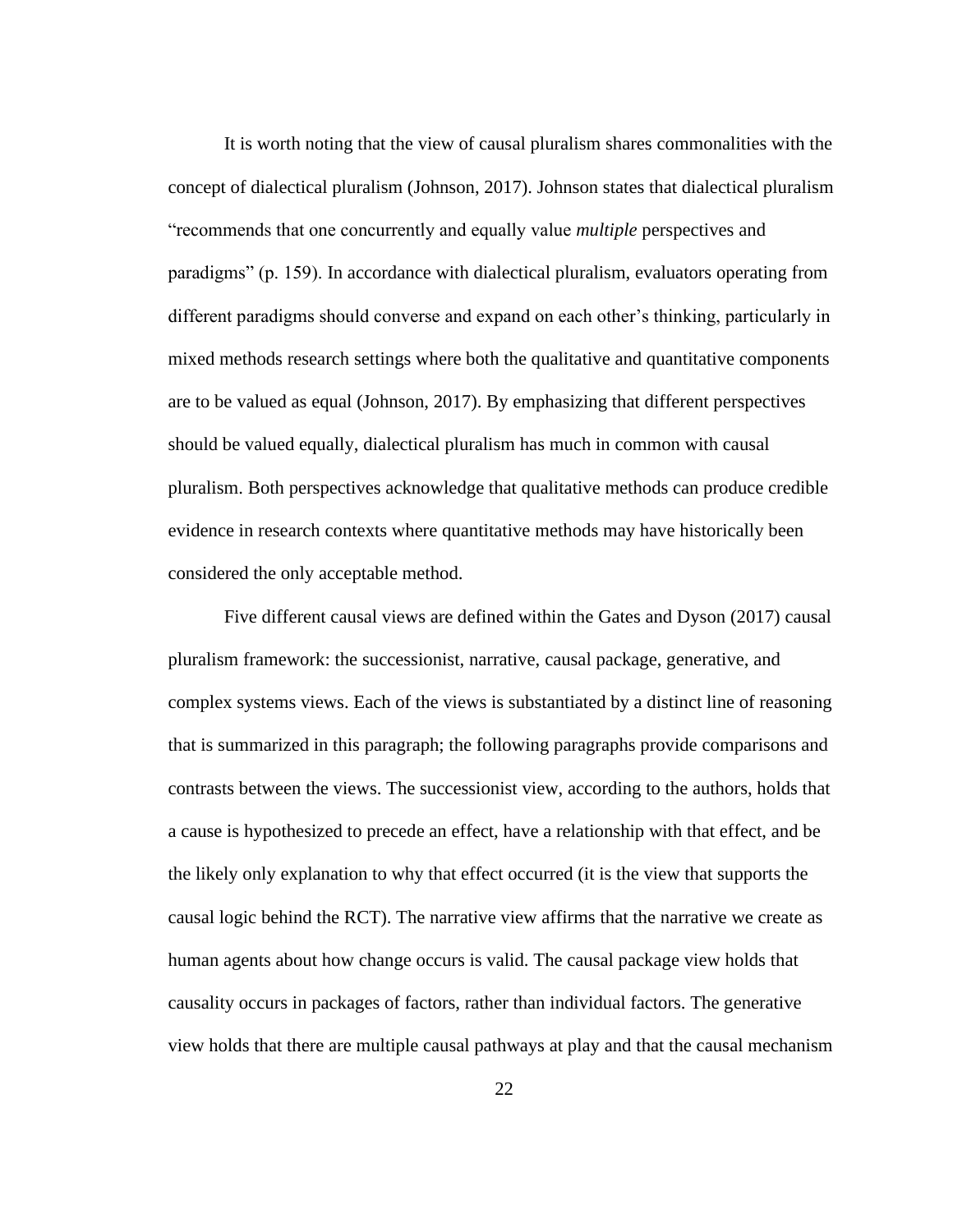within these pathways is triggered only if the right context and actors are present. Finally, the complex systems view holds that causal pathways may be non-linear and may take the form of feedback loops. Table 1. provides a summary of these views and the particular research approaches and methodologies associated with each causal view, according to the authors.

| Table 1.                                                      |                 |                                                                                                                                  |  |  |
|---------------------------------------------------------------|-----------------|----------------------------------------------------------------------------------------------------------------------------------|--|--|
| Causal Ways of Thinking Aligned with Approach and Methodology |                 |                                                                                                                                  |  |  |
| Way of Thinking                                               | Design Approach | Methodology                                                                                                                      |  |  |
| Successionist                                                 | Experimental    | RCT, natural experiments, quasi-experimental.                                                                                    |  |  |
| Generative                                                    | Theory based    | Realist evaluation, process tracing,<br>analysis, impact pathways<br>contribution<br>analysis.                                   |  |  |
| Narrative                                                     | Participatory   | Success case method, most significant change,<br>outcome mapping.                                                                |  |  |
| Causal Package                                                | Case based      | Within case: analytic induction, network<br>analysis, and process tracing. Across case:<br>qualitative comparison case analysis. |  |  |
| Complex Systems                                               | Systems based   | Causal loop diagramming, system dynamics.                                                                                        |  |  |

A crucial concept that must be clarified when discussing the five causal views is that each causal view answers a different causal question. As such, each view can contribute a different angle of explanation and discovery of the causal story. As Gates and Dyson (2017) state, an evaluator who is investigating causality should construct "relevant and defensible causal arguments" (p. 29). A relevant and defensible causal argument may also include an explanation of "causality at multiple levels" (Gates &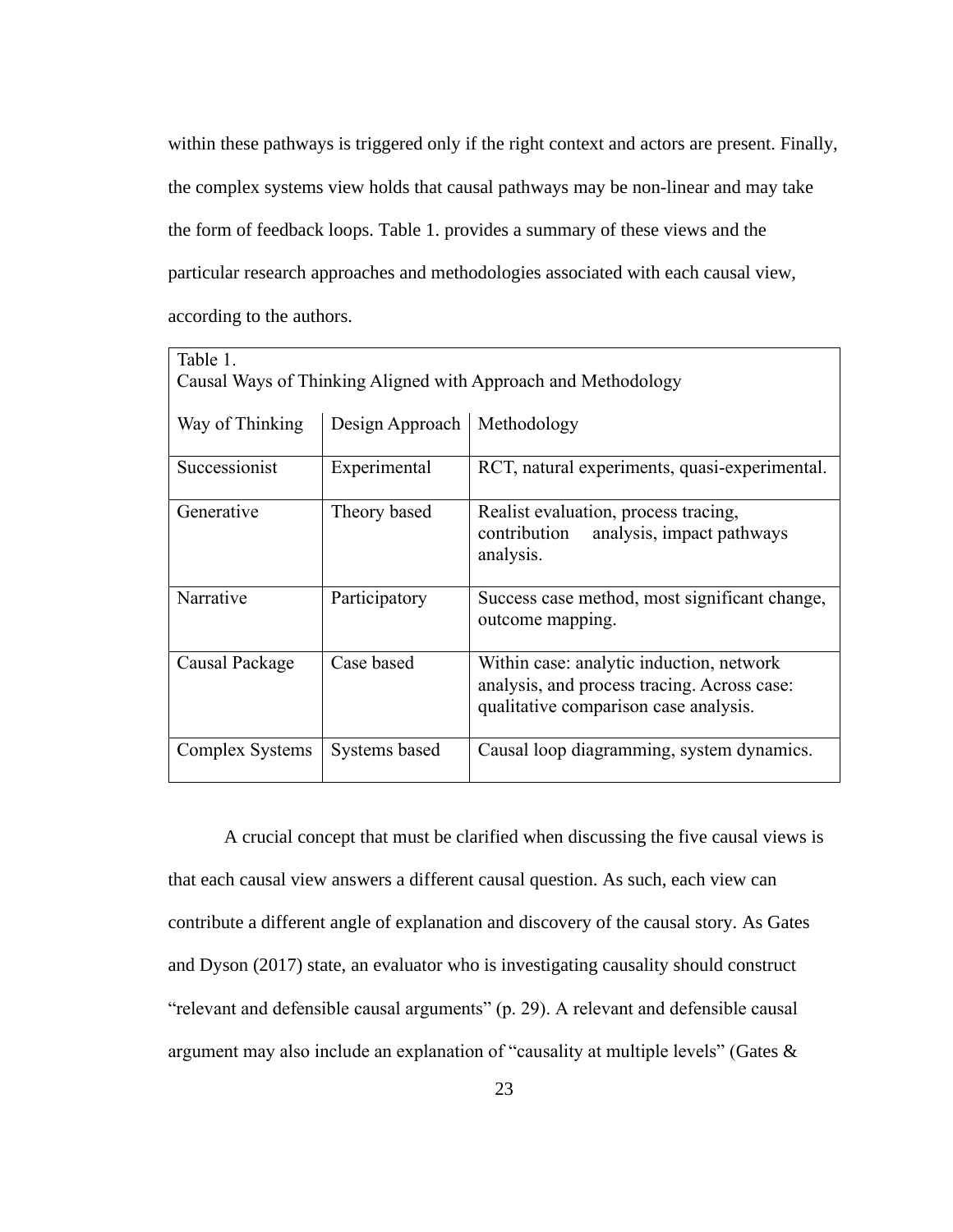Dyson, 2017, p. 29). Because the causal views align with different causal questions, drawing from more than one view (and thus answering more than one causal question) may provide us with a richer understanding of the full causal story. Table 2. details the questions that that align with each causal view.

| Table 2.           |                                                                                                                                                                                                            |
|--------------------|------------------------------------------------------------------------------------------------------------------------------------------------------------------------------------------------------------|
|                    | <b>Causal Views and Associated Evaluation Questions</b>                                                                                                                                                    |
| <b>Causal View</b> | <b>Evaluation Questions</b>                                                                                                                                                                                |
| Successionist      | What effects are statistically significantly associated with<br>this intervention?<br>Does the intervention work to produce intended effects?<br>Can we attribute effects to the intervention?             |
| Generative         | What works, how, for whom, and under what circumstances?<br>How and why does the intervention work?                                                                                                        |
| Narrative          | According to stakeholders, what influence, effects, and/or<br>$\bullet$<br>difference did the intervention make for their lives?                                                                           |
| Causal Package     | Is it likely that <i>(sic)</i> intervention has made a difference?<br>$\bullet$<br>How does the intervention work in combination with other<br>$\bullet$<br>interventions or factors to make a difference? |
| Complex Systems    | How do multiple causal factors and feedback processes<br>affect change in this intervention or situation?<br>What's working now and how?                                                                   |

Adapted from "Implications of the Changing Conversation About Causality for Evaluators," by Gates, E. and Dyson, L., 2017, *American Journal of Evaluation, Vol. 38*, p. 37.

Understanding that each causal view is aligned with particular causal questions

alleviates some of the tension that has come about in what Scriven (2008) describes as

the causal wars. Scriven states that "the causal wars are about what is to count as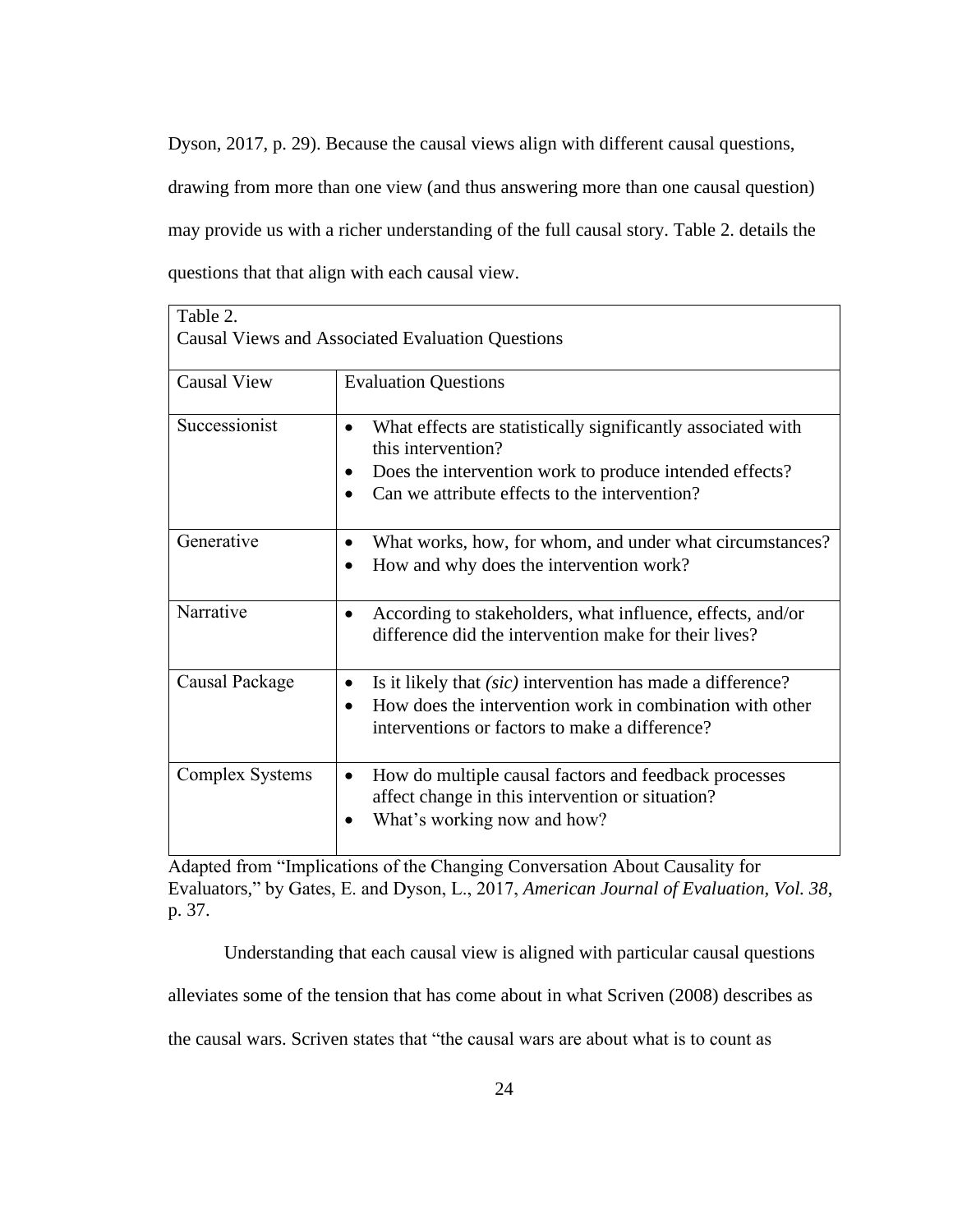scientifically impeccable evidence of a causal connection, usually in the context of the evaluation of interventions into human affairs" (p. 11). The argument in the causal wars is between evaluators who claim that the RCT is the only acceptable design to provide evidence of causality and other evaluators who disagree (Scriven, 2008). The causal wars were still active in the late 2010s (Gao et. al, 2017; Gates & Dyson, 2017). Taking a causal pluralism stance may help resolve the wars because within causal pluralism the methodologies aligned with each causal view provide evidence that answers specific evaluation questions related to different dimensions of causality that are not in competition with one another.

## *Differences and Commonalities in Ways of Thinking About Causality*

The causal views share some differences and commonalities. One major area of difference is the level at which an outcome is measured. Within the successionist view, the outcome being measured is at the population level (Gates & Dyson, 2017). Within the generative view, the outcomes are measured at the sub-group level because this view is concerned with what works, for whom, and in what circumstances (Gates & Dyson, 2017). The what works, for whom and in what circumstances guiding question can be answered by conducting sub-group analyses based on groups of characteristics, as is done in realist evaluation (Pawson & Tilley, 1997). However, within the narrative view, the outcomes are measured at the individual level, because an individual human agent has made choices and actions that changed their life (Abell, 2004). As another area of difference, outcomes in the complex systems view are observed at the system level; outcomes are seen as effects that are observed as a system changes (Gates & Dyson,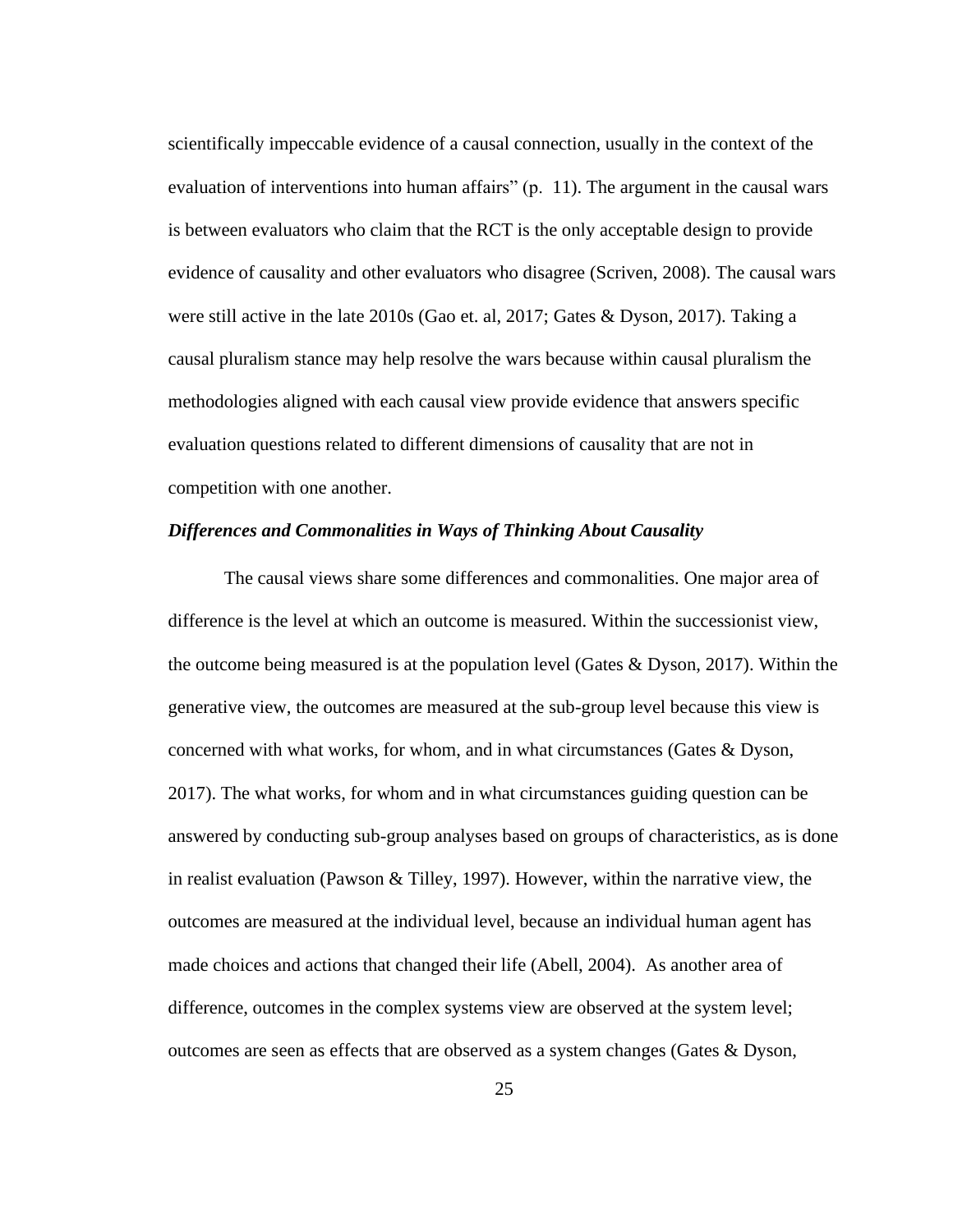2017). Within the causal package view, outcomes can be measured at either the population, sub-group, or individual level (Gates & Dyson, 2017).

Another major area of difference between the causal views concerns the concept of context. Within the successionist view, changes in one causal variable within a model are meant to change the outcome variable in a linear fashion, and contextual factors are controlled to make this relationship more evident (Shadish et al., 2002). This line of thinking does not apply in the narrative, causal package, complex system and generative views, which hold that contextual variables are not separable from causal factors (Gates & Dyson, 2017). For example, within the narrative view context is a set of factors that influence whether an intervention is effective (Gates  $& Dyson, 2017$ ). Similarly, the causal package view holds that social programs are steeped in environments of complexity in which multiple interventions are co-occurring; in these environments, researcher control over what participants experience is limited (Gates & Dyson, 2017). Additionally, theory-based approaches within the generative view hold that the causal mechanism is triggered only if the right context and people are present; thus, context is an important causal agent in these approaches as well (Gates  $& Dyson, 2017$ ). Finally, the complex system view holds that causal relationships are dependent on the context (Gates & Dyson, 2017). Thus, the role of context is an important point of difference among the causal views.

However, the views also share some commonalities. The generative view and the narrative view both hold that human agency – human actions and motivation – is a major causal factor. In their description of generative causation, Pawson and Tilley (1997) point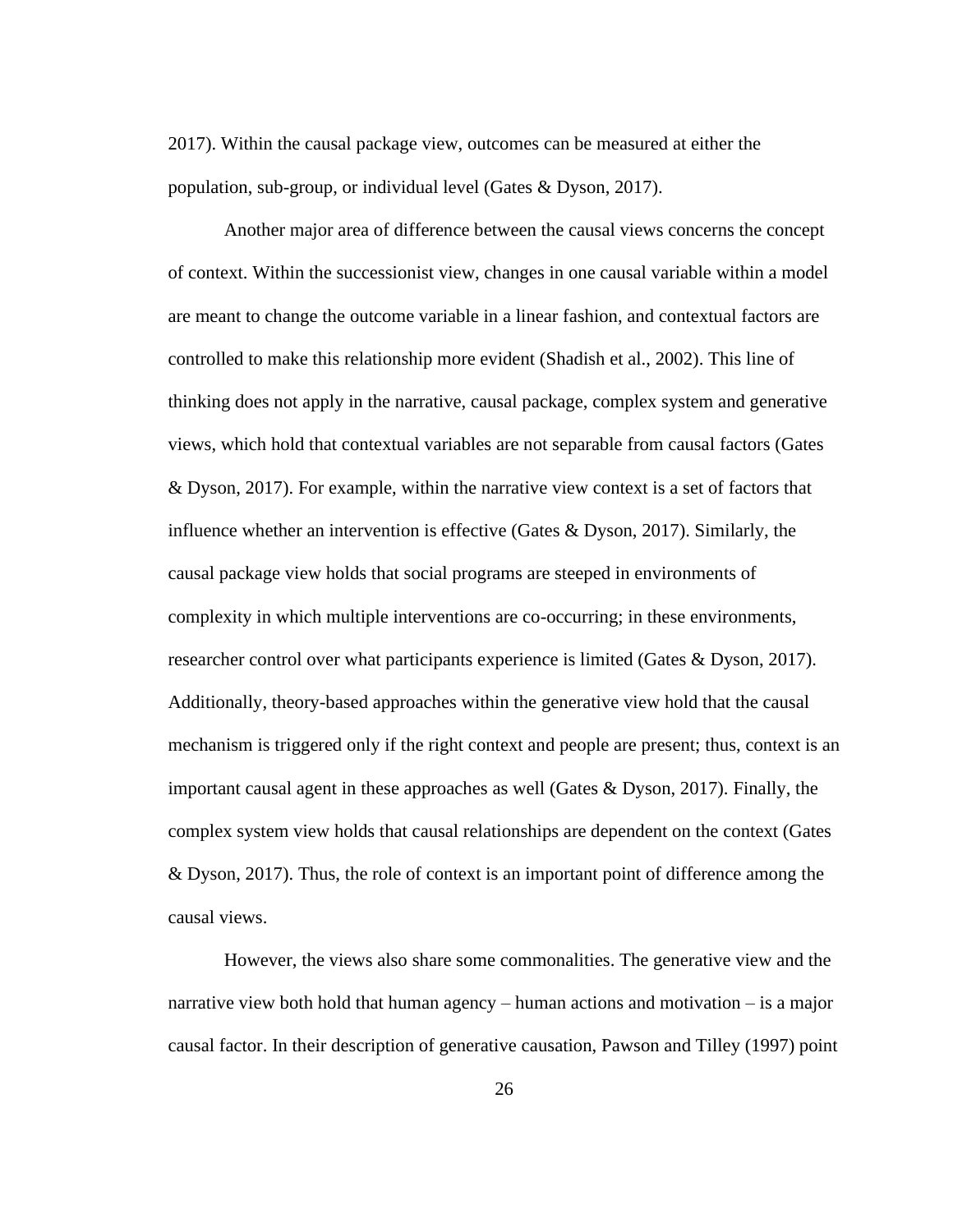out that the generative view focuses on internal as well as external causes behind a change. Thus, a generative view of causation would require thinking about what external inputs made the intervention work *and* thinking about what internal powers or agency inside of participants triggered the intervention to work (Pawson & Tilley, 1997). Within the generative view, it is not an intervention by itself that "works," it is the actions of individuals and the context they are immersed in that makes an intervention work (Pawson & Tilley, 1997). The narrative view aligns with the generative view on this point; humans are key drivers of change in the narrative view as well (Abell, 2004). Human agency might not play as large a role in explaining causation within the causal package, successionist, and complex systems views, which tend to emphasize sub-group, population or system-level dynamics (Gates & Dyson, 2017). These examples of the commonalities and differences between the causal views highlights that practicing from a causal pluralism lens requires an understanding of the assumptions and key ideas of each view.

## <span id="page-35-0"></span>**The Credibility of Story-Based Methodologies**

This section synthesizes the literature addressing the credibility of the narrative way of thinking and the story-based causal evaluation methodologies aligned with this way of thinking. Themes that emerged from the literature include: 1) narrative ways of thinking are credible; 2) story-based causal evaluation methodologies reveal unexpected outcomes; 3) they increase participant voice and cultural validity; 4) they are transformative; 5) they focus on successful parts, rather than the successful whole; and, 6) and they include corroboration of evidence. While these themes were derived from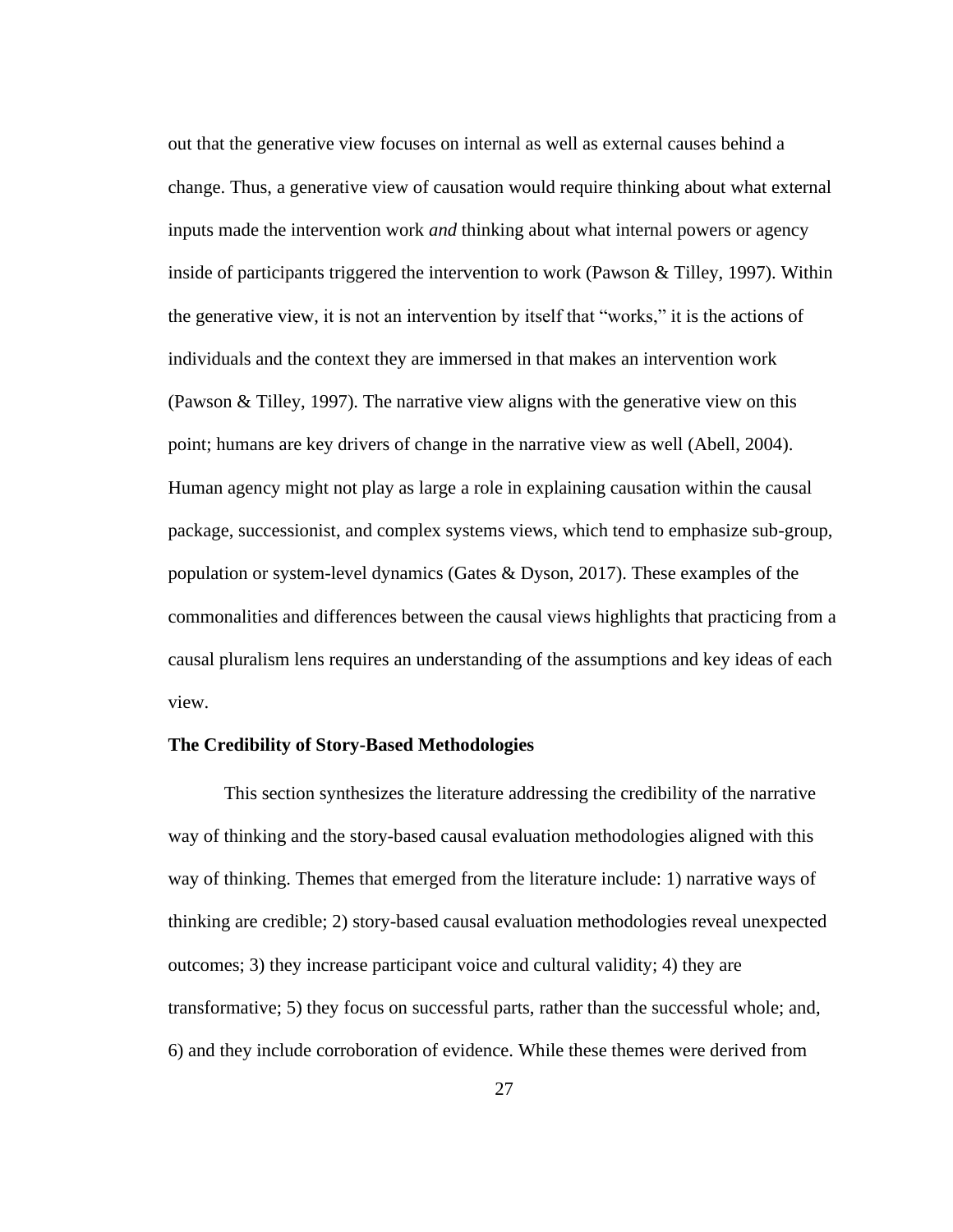existing literature addressing the topic of credibility in story-based causal methodologies, this literature was sparse and this is the gap in the literature that is addressed through the study.

## *Narrative Ways of Thinking about Causality are Credible*

A number of authors argue that the narrative way of thinking about causality is credible. *Narrativists* (a term coined by Abell, 2004) believe that human agency is the main reason why conditions change (Abell, 2004). Impact comes about through the individual actions of people featured in the story. Abell explains that narrative inquiry can draw out how individual motivations brought about change. Thus, one argument for the credibility of the narrative way of thinking about causality is that it captures the stories of the individuals who are the key drivers of change.

Stories also describe in detail the contexts in which change occurs, providing information about the causal mechanisms that interacted with human behaviors to effect change. Stories are typically a chronological account of how impact came to be (van Wessel, 2018). Thus, they clearly illustrate temporal precedence, a necessary condition to provide evidence of causality (Shadish et al., 2002). Additionally, stories not only illustrate the important contextual variables that were present when a change occurred, but also how those variables (such as setting, participants, and relationships) interacted and weaved together as a holistic whole (Limato et al., 2017). Stories can illustrate the context in which multiple outcomes emerge and can show how outcomes interact; van Wessel (2018) states that oftentimes outcomes co-occur, rather than one set of conditions leading to one outcome.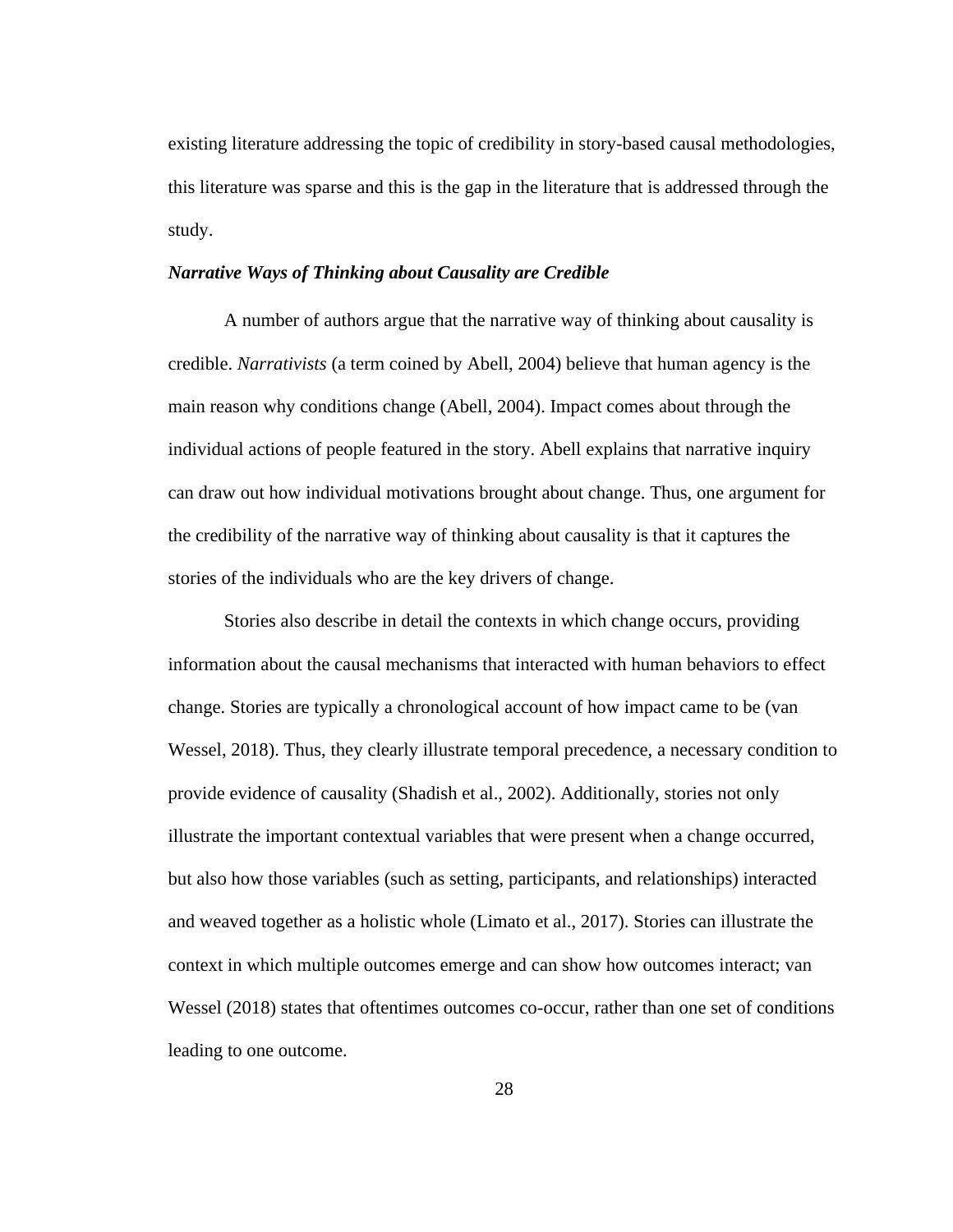Furthermore, stories provide context that demonstrates the linkages between the actors and the setting so that the overall cause and effect dynamic is more salient. As Dart and Davis (2003) state, "A good story defines relationships, a sequence of events, cause and effect, and a priority among items – and those elements are likely to be remembered as a complex whole" (p. 141). Stories may also reveal that a causal pattern is complex and non-linear, particularly if a researcher has not found a significant impact with experimental methods but has reason to suspect that a change has occurred (Abell, 2004).

Narrativists do not claim that stories portray an objective, generalizable truth. As van Wessel (2018) states, stories are not "an inferior stand-in for objective evidence" but are a "rich and meaningful source of knowledge in their own right" (p. 415). One way that stories can be rich and meaningful is by ensuring that they adhere to standards of rigor within narrative inquiry (Brinkerhoff, 2003). By detailing the circumstance, environment, and motivations of individual actors, stories can be a powerful way to portray cause and effect for an individual case (Abell, 2004). Even if these individual stories don't represent the widespread experience of a phenomenon, they are still worth knowing (Brinkerhoff, 2003). Narrativists believe that the story that is told is true for that particular context and point in time and is not intended for generalization (Abell, 2004; Brinkerhoff, 2003). Thus, narrativists make the argument that individual stories can reveal important information about causality for the individual case, but the findings from a case should not be generalized to a larger population.

It is important to note one issue of contention between the narrative and successionist ways of thinking when it comes to motivation. Within the narrative way of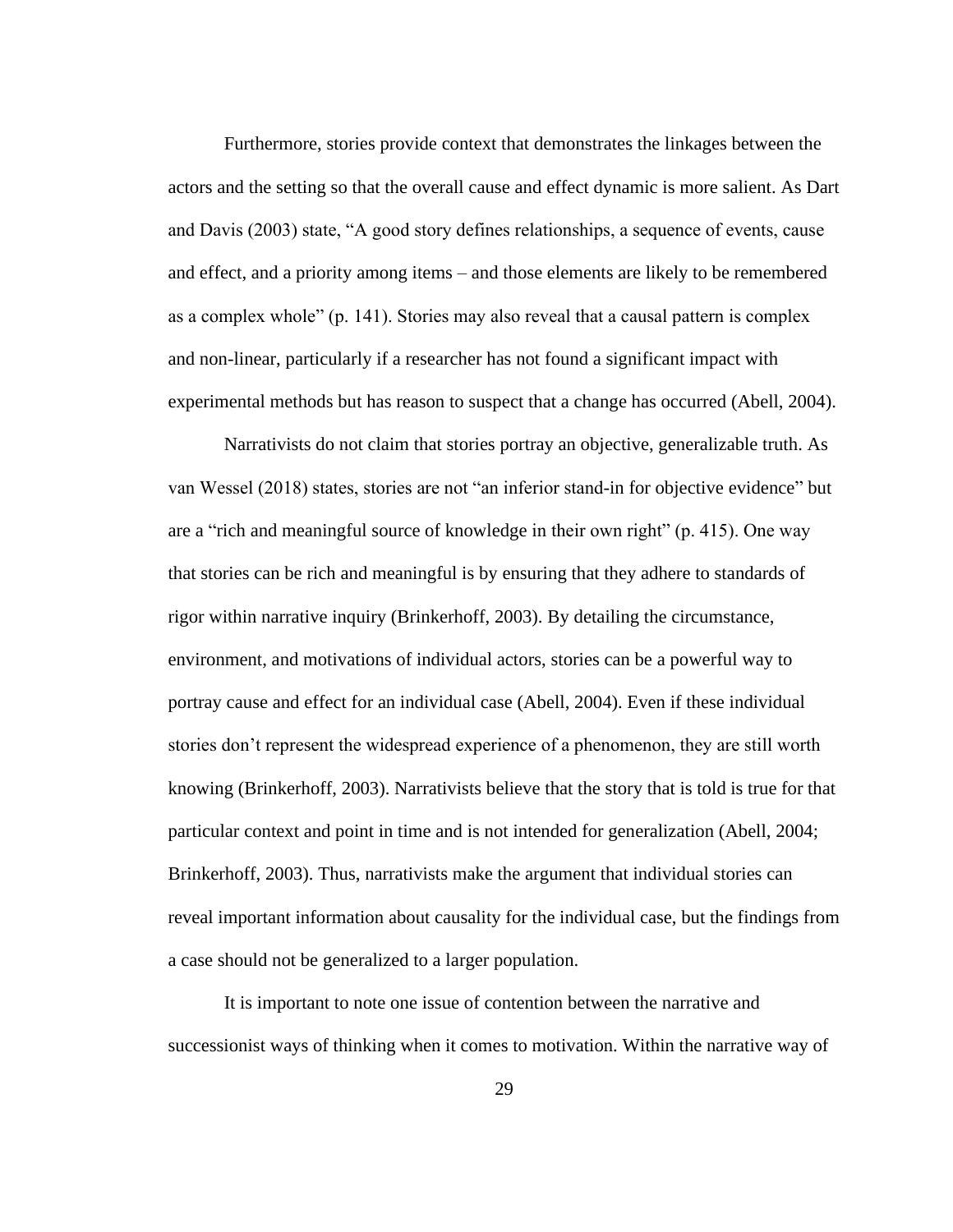thinking, individual motivation is a key driver of change. This assertion is in direct contrast with the random assignment procedure within the RCT (the most well-known design in the successionist way of thinking) that controls for motivation. Part of what can contribute to selection bias in an experimental design with poor random assignment is if particular individuals are motivated to succeed and these individuals are not randomly distributed between control and treatment groups any difference in effect between the groups might not be attributable to the intervention (as motivation may be the explanation) (Shadish et al., 2002). Whereas motivation is considered a threat to the causal argument in the successionist way of thinking, within the narrative way of thinking motivation is a necessary causal agent – it must be present for change to occur. One might argue that for narrativists the framing is: How did the individual's motivation interact with elements of the intervention to produce the observed outcomes? Narrativists might also argue that motivation is not a binary variable that one has or doesn't have; rather, it emerges based on the context and cannot be controlled for. This is a key tension between the successionist way of thinking and the narrative way of thinking.

### *Unexpected Outcomes*

Evaluators argue that the story-based causal evaluation methodologies are credible for contexts in which there is flexibility to explore whether unexpected outcomes may have occurred. Dart and Davies (2003) state that stories collected through most significant change reveal outcomes that are meaningful within the social contexts of the participants. Oftentimes these stories reveal unexpected perspectives and detail outcomes that program staff were not aware were possible (Dart & Davies, 2003). The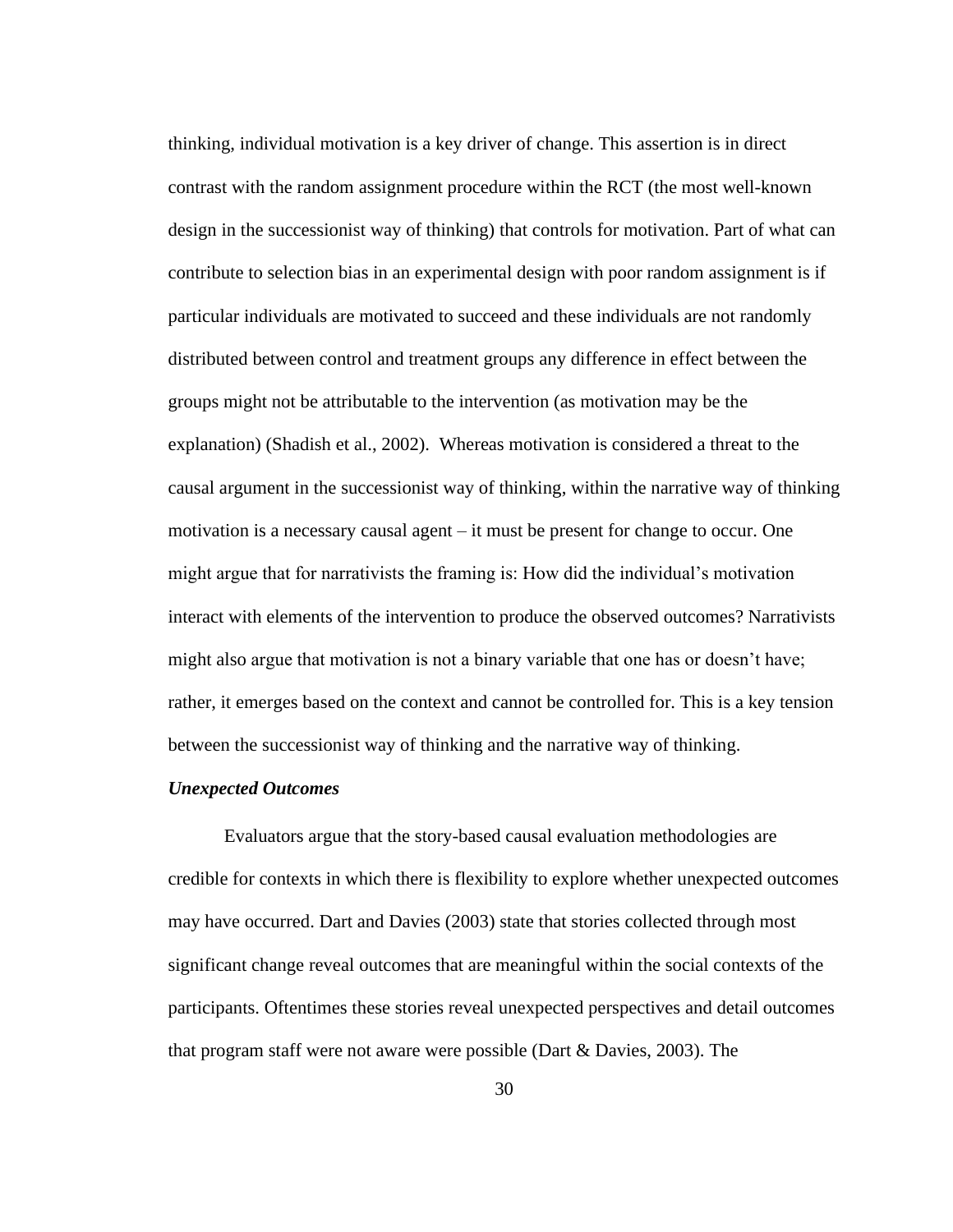methodology allows participants to describe changes that they perceived and interpret their value and significance according to their own value system (Choy & Lidstone, 2013).

Similarly, success case method allows unexpected outcomes to be articulated. Success case method explores areas where an intervention is working and does not seek to answer the question of whether the entire intervention works (Brinkerhoff, 2003). As such, success case method is a strong choice for exploratory evaluation of pilot programs where the outcome may still be unknown (Brinkerhoff, 2003). Because success case method and most significant change explore multiple explanations for why success may have happened, they are particularly helpful in evaluation contexts where the expected outcomes of the intervention are not yet clarified and there is an openness to exploring what those outcomes may be from the perspective of participants.

However, there are some differences between success case method and most significant change when it comes to outcome articulation. Within success case method, the participants in the evaluation study are those who are deemed successful by the organization that has requested the evaluation (Brinkerhoff, 2003). These participants share their story of how they were successful within a particular intervention or other experience (Brinkherhoff, 2003). This process allows participants to articulate unexpected outcomes; however, they are also asked to comment on specific predetermined outcomes of interest to the organization that requested the evaluation (Brinkerhoff, 2003). This emphasis on learning about pre-determined outcomes of interest may stop participants from sharing information about the other outcomes that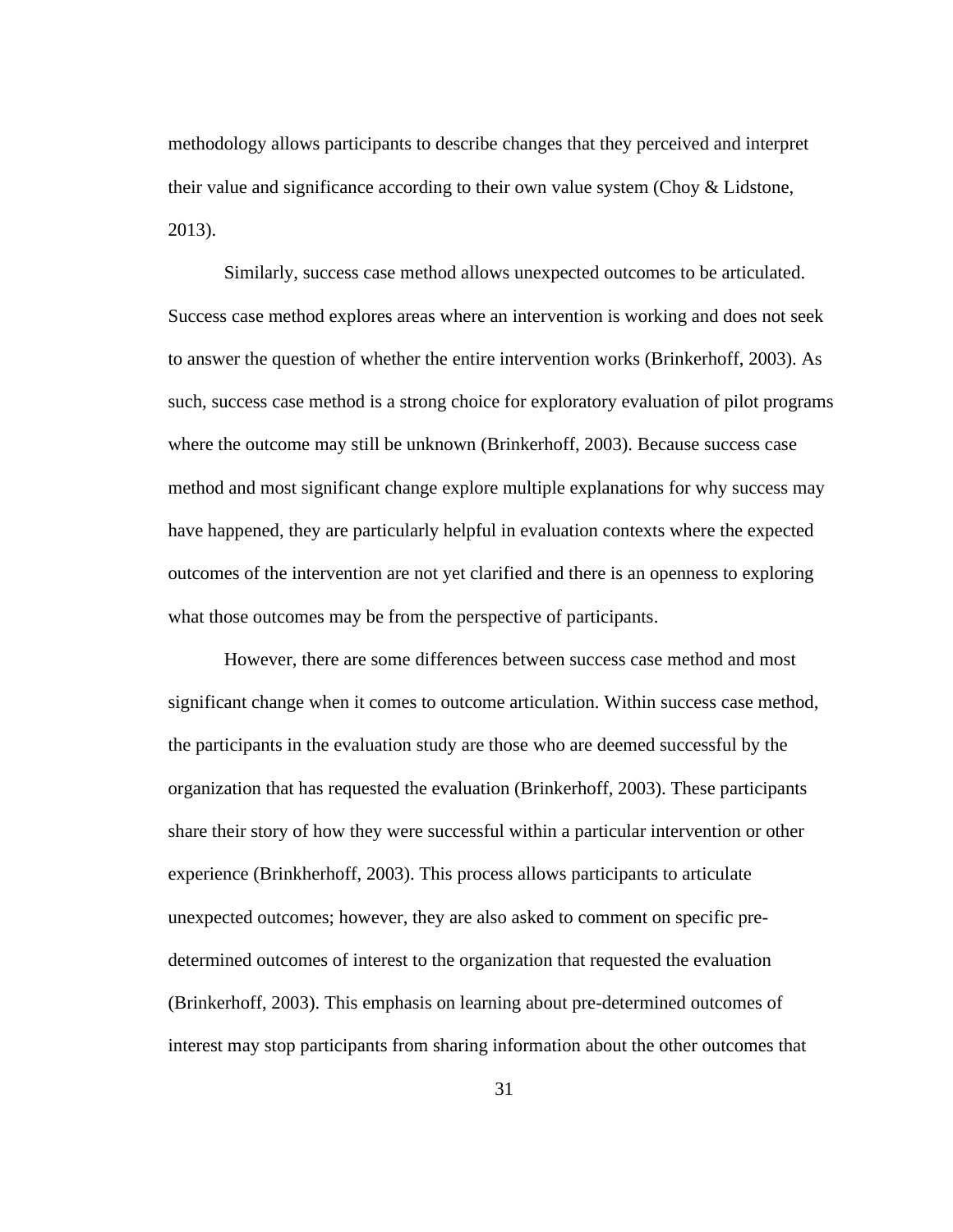have occurred for them. In contrast, most significant change is more open-ended. Participants are not asked to elaborate on pre-determined outcomes of interest for the organization that requested the evaluation. Rather, they are asked to openly recount a story about how an intervention may have impacted them (Dart & Davies, 2003). This openness creates more opportunity for unexpected outcomes to be shared.

## *Participant Voice and Multicultural Validity*

Evaluators state that the story-based causal evaluation methodologies lift up participant voices and perspectives. Within most significant change, stories are collected not just from program staff but also from program participants, giving participants the opportunity to voice their own stories (Dart  $\&$  Davies, 2003). The methodology also includes a component where participants rate which stories are most reflective of real impact (Dart & Davies, 2003). Through this process, participants are able to crystallize what impact looks like to them, and documentation of this is shared with other stakeholders (Dart & Davies, 2003). Similarly, success case method also includes a component wherein successful participants are asked to share their story of why something worked and illuminate the mechanisms of why something worked from their own perspective (Brinkerhoff, 2003). In success case method, non-successful participants may also be interviewed to illustrate program failures (Brinkerhoff, 2003), giving those participants who did not have a positive experience with the intervention the opportunity to share their voices as well.

Most significant change also takes steps to provide evidence of multicultural validity by welcoming participants to bring cultural values into the discussion. This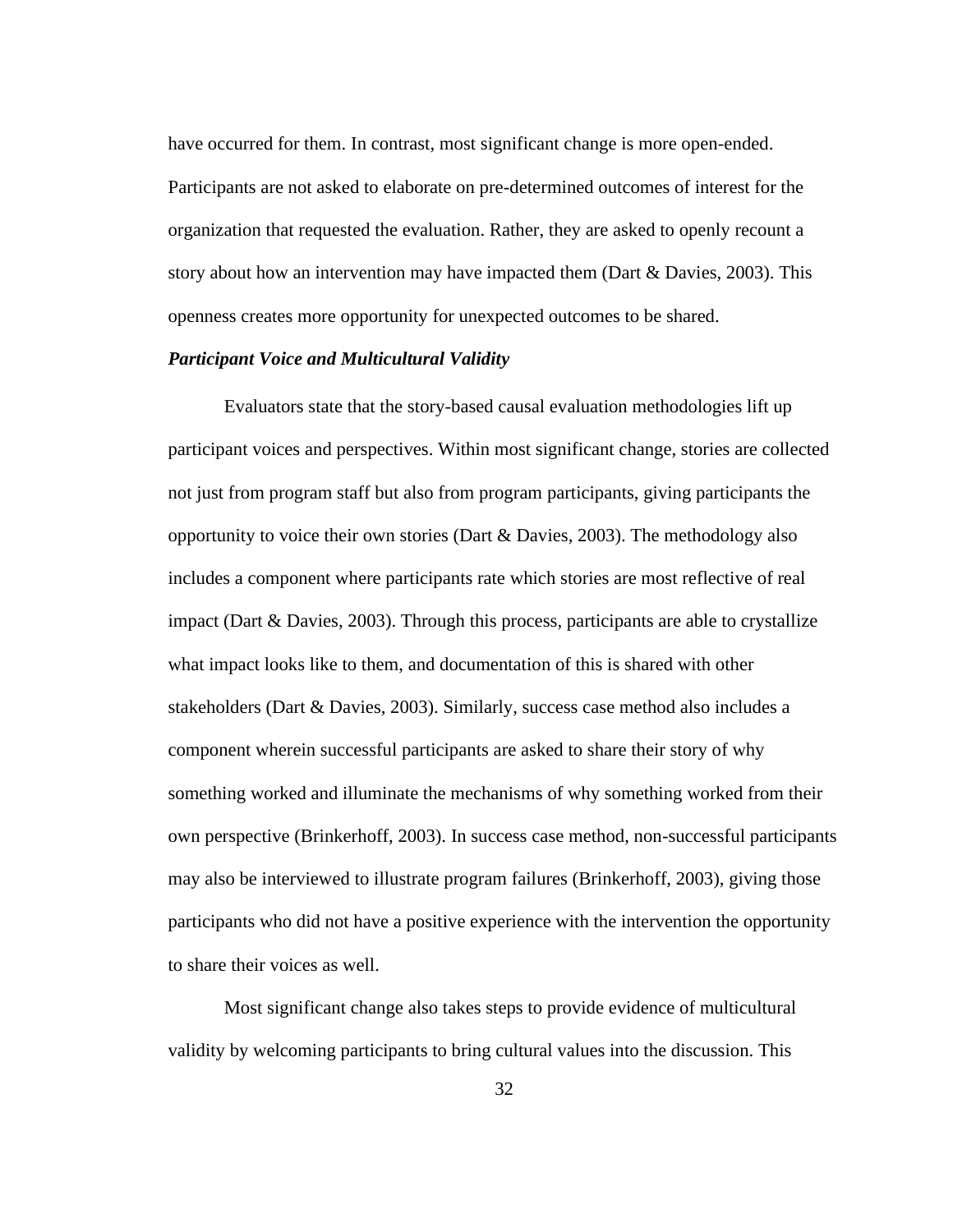aspect of the methodology may explain why it is a popular choice of methodology among international development professionals (Dart & Davies, 2003). A key facet in strengthening evidence of multicultural validity in a study is including participants' voice in such a way that the participants' culture helps define what is correct, true or trustworthy evidence – these concepts must be centered in the participants' cultural values (Hood et al., 2015). Most significant change includes a component of asking participants to assess which outcomes told within the stories are important to them (Dart & Davies, 2003); this question places their cultural values at the center of determining what is correct and true.

As an illustration of this, Choy & Lidstone (2013) have utilized most significant change and storytelling in their work with Pacific Islander communities. They argue that storytelling illuminates how a participant's cultural values inform the criteria they use to select the outcomes they found meaningful from an intervention (Choy & Lidstone, 2013). Choy and Lidstone argue that stories promote conversation, allow meaning to be conveyed through the completeness of a narrative, are less formal than more conventional evaluation approaches, and are relatively short and easy to pay attention to. These characteristics of storytelling may make it more approachable for a wider range of participants (Choy & Lidstone, 2013), allowing them to participate more fully in the analytic process of selecting the most impactful story within most significant change. By ensuring that the participant's cultural lens is included not only in provision of the stories but also in interpreting the value of stories, most significant change procedures enhance cultural validity, which lends to its credibility for use in cross-cultural contexts.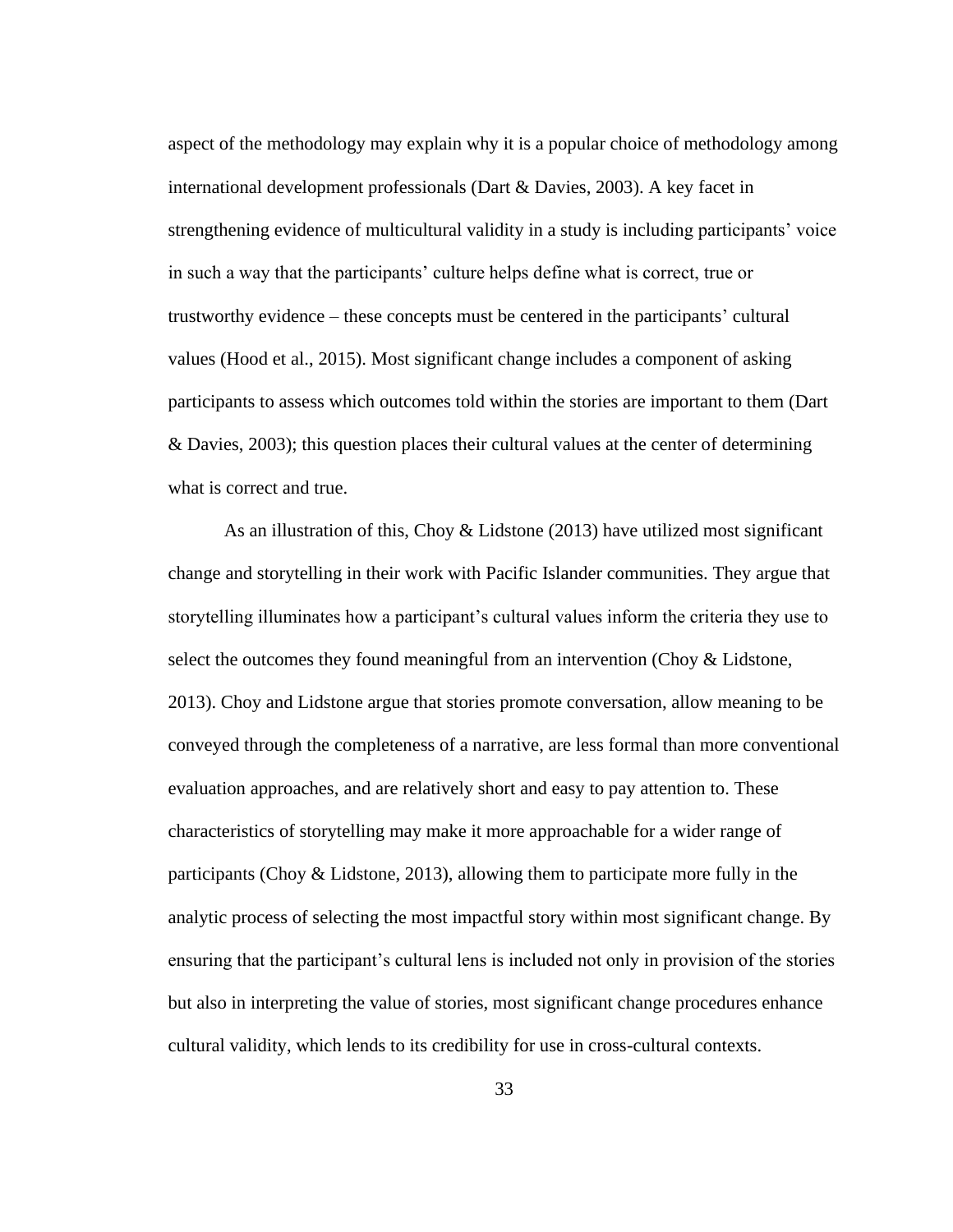Between the two methodologies, one could argue that most significant change elevates participant voice more than success case method. Most significant change encourages each group of stakeholders (beneficiaries, program staff, and donors) to articulate which outcomes they see as most valuable across all of the stories (Dart & Davies, 2003). This process necessitates discussion among the stakeholder groups and allows for a more collective, communal rating experience among participants about which stories and outcomes are valuable (Dart & Davies, 2003). In contrast, success case method does not invite the participant to rate which stories are most valuable. However, it must be stated that both methodologies are primarily intended to meet the need of the donor or organizational entity that requested the evaluation. The story or stories thought of as most emblematic of impact within most significant change are ultimately chosen by the intervention's donors (Dart  $&$  Davies, 2003). Thus, more weight is placed upon the donor's ratings of the stories. Similarly, within success change method, the organizational leads are the ones who determine which participants they think are most successful in order to gather stories from them (Brinkerhoff, 2003).

### *Transformation*

A number of authors commented on the transformational elements of most significant change. The methodology is considered transformational because it promotes dialogue between beneficiaries, donors, and program implementers about what criteria they use to determine whether an outcome is valuable. Limato et al. (2017) implemented most significant change to evaluate an Indonesian maternal health program. Limato et al. were impressed by the way the methodology promoted dialogue between the program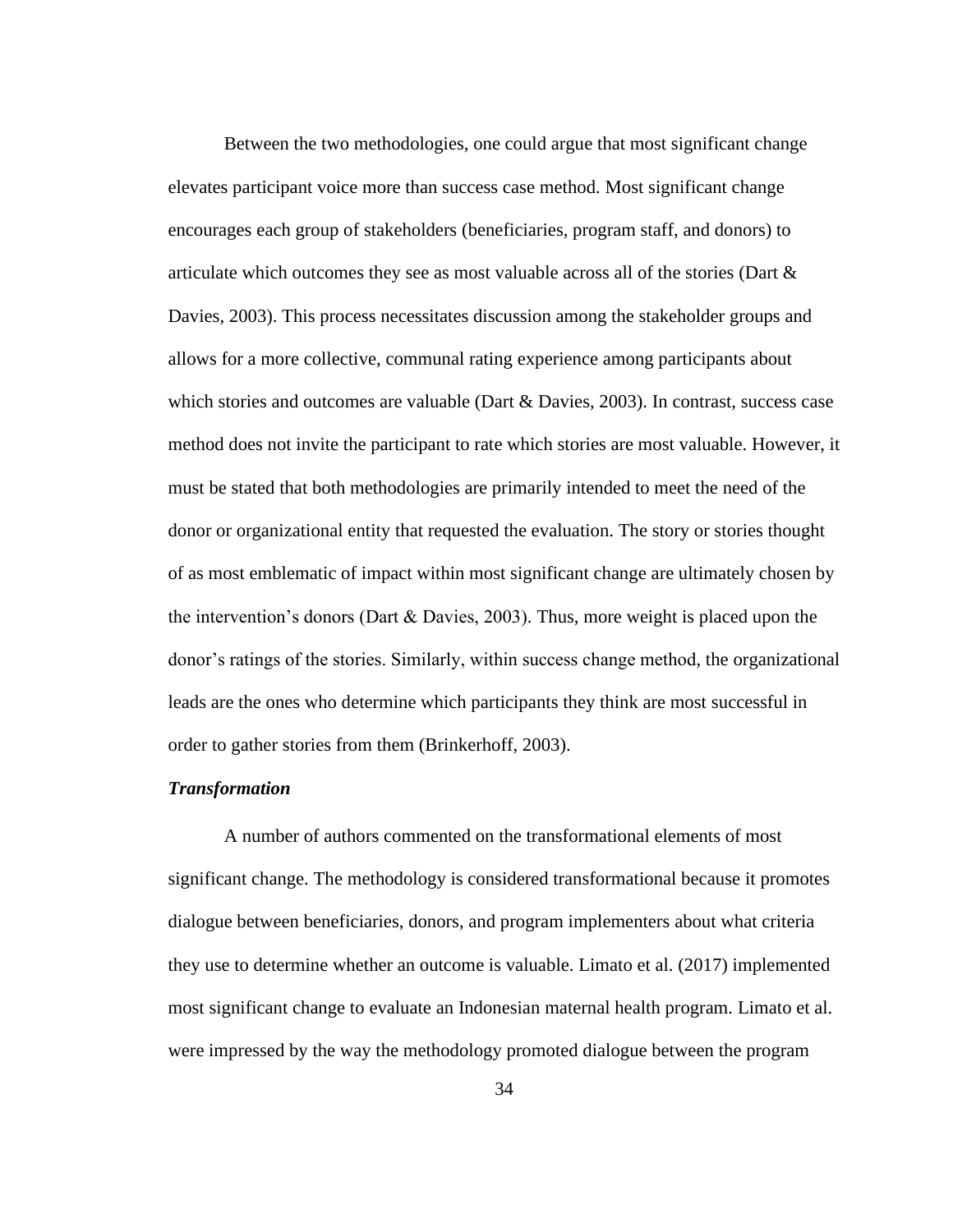beneficiaries and health providers about which outcomes were meaningful. Through a deliberative process, the participants arrived at one story that detailed the most significant impact to them – a story that described the benefit that was created by the health practitioners from the perspective of a beneficiary (Limato et al., 2017). The authors state that through this deliberative process participants began to appreciate why people from a different stakeholder group than the one they belong to might value something differently (Limato et al., 2017). As Limato et al. describe: "program implementers and local decision makers recognized that beneficiaries may have a different, but no less important, perspective on the worth of the program" (p. 109). The result of using most significant change was that the perspective among all of the stakeholders was broadened.

In a review of positive thinking evaluation approaches, Stame (2014) highlighted most significant change for its ability to make participants believe that they are important actors within the programs from which they receive services. This aspect of most significant change gives it transformational qualities because it distributes power from the program implementers and donors to the participants by seeking participants' definitions of success. Limato et al. (2017) also discuss how within most significant change the beneficiaries and stakeholders engage in analysis of the raw data of the stories, rather than the evaluator selecting key data to include in a final report. In this way, the methodology is transformational because it transfers the power of selecting what's meaningful from the evaluator to the participants. Thus, most significant change is a credible methodological choice for contexts in which there is a need to disrupt the power dynamics between donors, implementers, beneficiaries, and evaluators.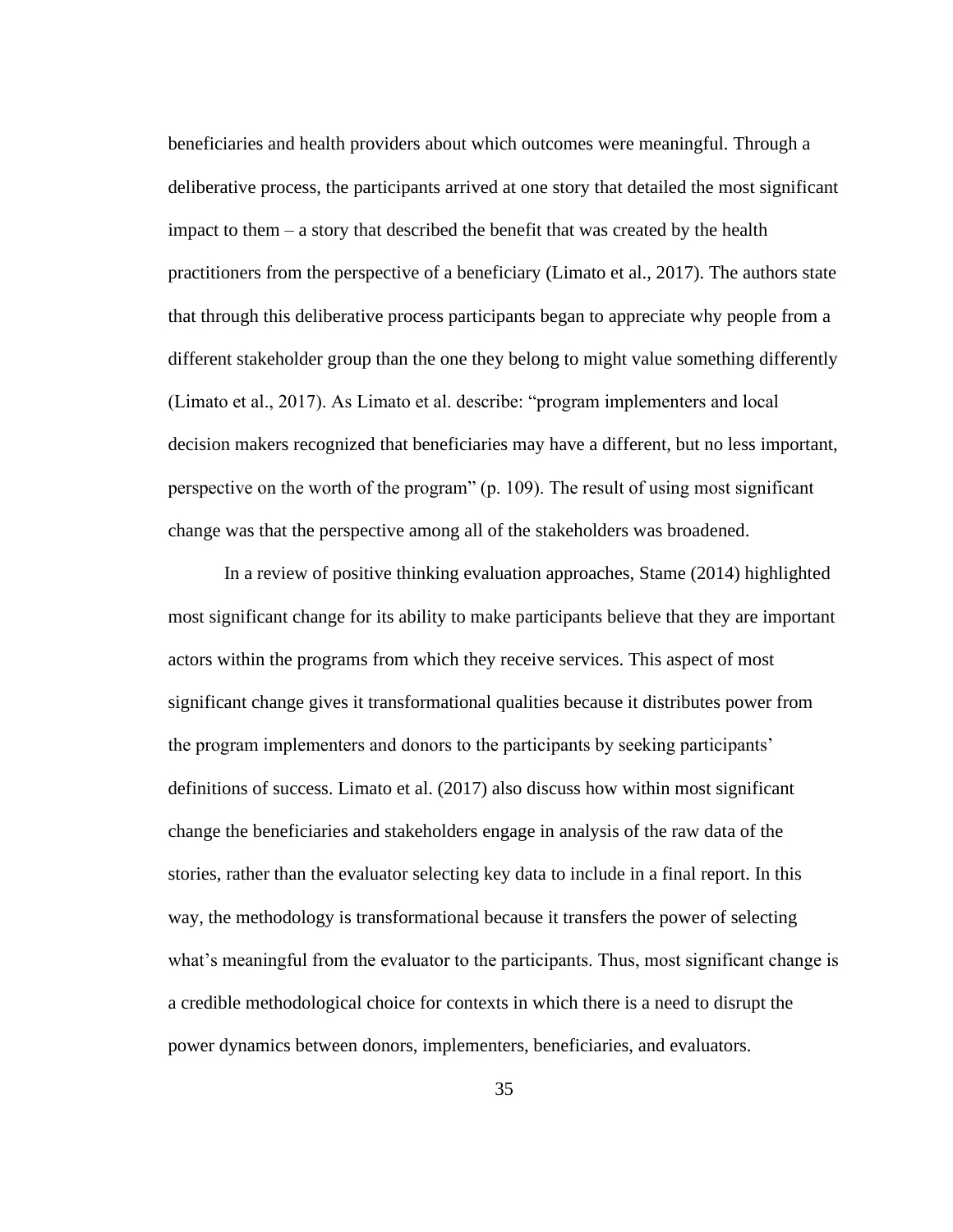However, there is also an important critique that most significant change is not transformational. Dinh et al. (2019) critique the step of the methodology in which the donors choose the story that best represents the most significant change. This step of placing the final choice of what constitutes the best story in the hands of those with the most power does not appear to be transformational. However, Dinh et al. also acknowledge that Dart and Davies (the main developers of the methodology) have offered alternatives to counterbalance this power dynamic.

Success case method, in contrast, has less potential to be transformational. Within success case method, the participants are typically not engaged in laying out criteria at the outset for what success is (Brinkerhoff, 2003). Within this methodology, it is more likely the organizational leadership who makes decisions about what success is before seeking out stories from participants who meet the success criteria (Brinkerhoff, 2003). Additionally, success case method does not involve a dialogic process between participants, program implementers, and donors about which outcomes are most meaningful for each group. Furthermore, Brinkerhoff (2003) states that participants' stories should be corroborated with other evidence in a success case method study. One might argue that having a need to corroborate could take power away from the participant (Dinh et al., 2019). However, one possible use of success case method findings is to share participants' success stories widely within an organization (Brinkerhoff, 2003). One could argue that this sharing of success stories does elevate the participants' voice and has potential to transform power dynamics within an organization.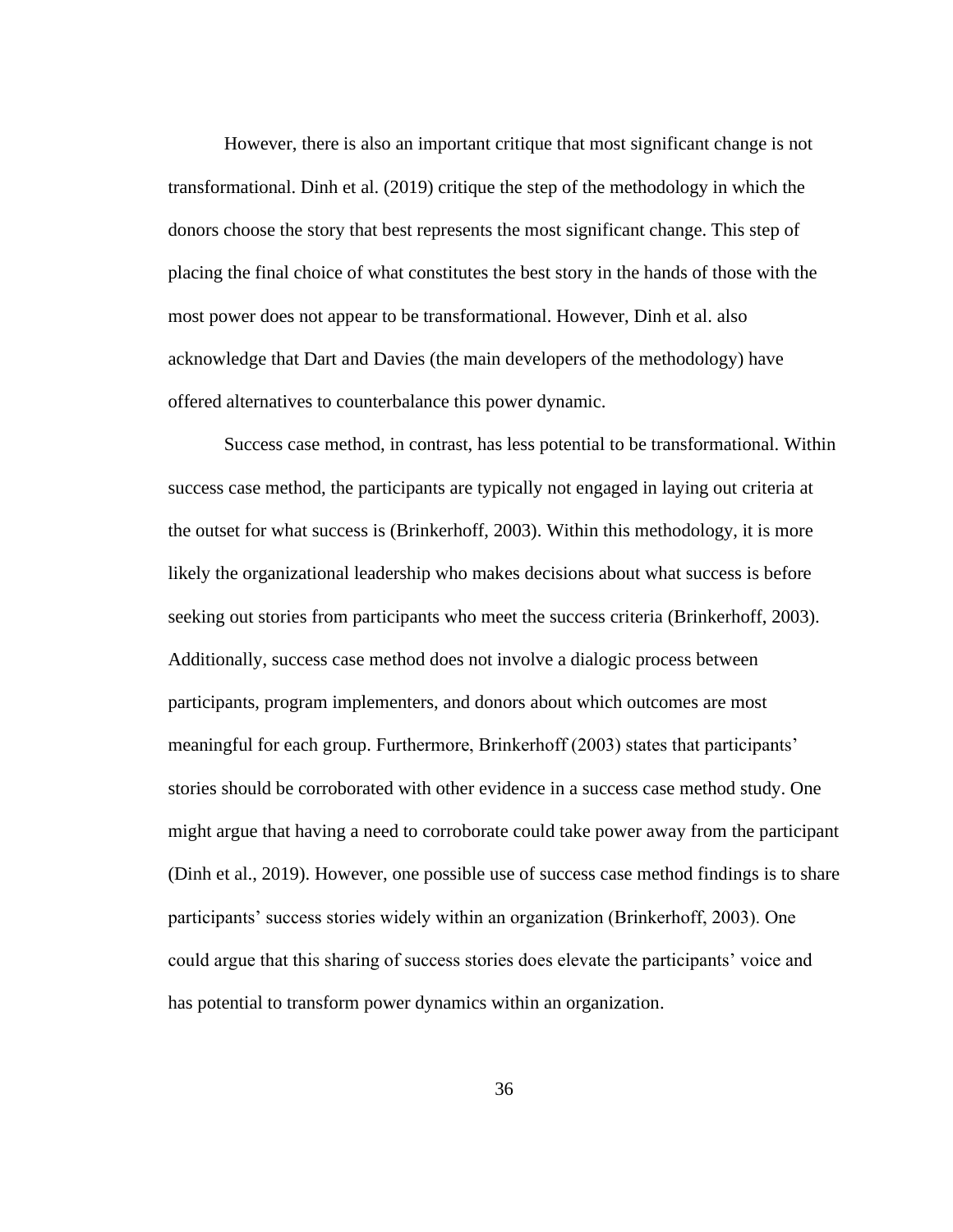## *Successful Parts, Rather than the Whole*

Some authors state that story-based causal evaluation methodologies focus on which aspects of or for whom an intervention was been successful. The methodologies are not intended to provide evidence as to whether the intervention "worked" for an entire sample. As such, success case method identifies pockets of success within an intervention and uncovers conditions of success for those participants who had the most success (Brinkerhoff, 2003). Non-story-based causal methodologies do not highlight pockets of success in this same way. Medina et al. (2015) experienced this when they utilized success case method for the evaluation of a public health training initiative. They stated that success case method helped identify that the training was quite successful for a small cohort of trainees, even though overall results showed that only one-third of participants retained knowledge from the training. Medina et al. found that the group of individuals that succeeded in applying knowledge from the training had certain levels of preparedness prior to the training (pre-existing knowledge and resources). Had the authors not investigated success stories through the success case method, they would not have discovered that this level of preparedness was necessary for the training to be most effective (Medina et al., 2015).

Success case method can provide evaluators with information about the why, how and for whom a training was successful (Medina et al., 2015). As Medina et al. (2015) state, "Our use of SCM enabled us to gather important information about how a training initiative was being used, in what context, how the training had been leveraged to build additional skills, and what outcomes had been achieved" (p. 131). Similar to realist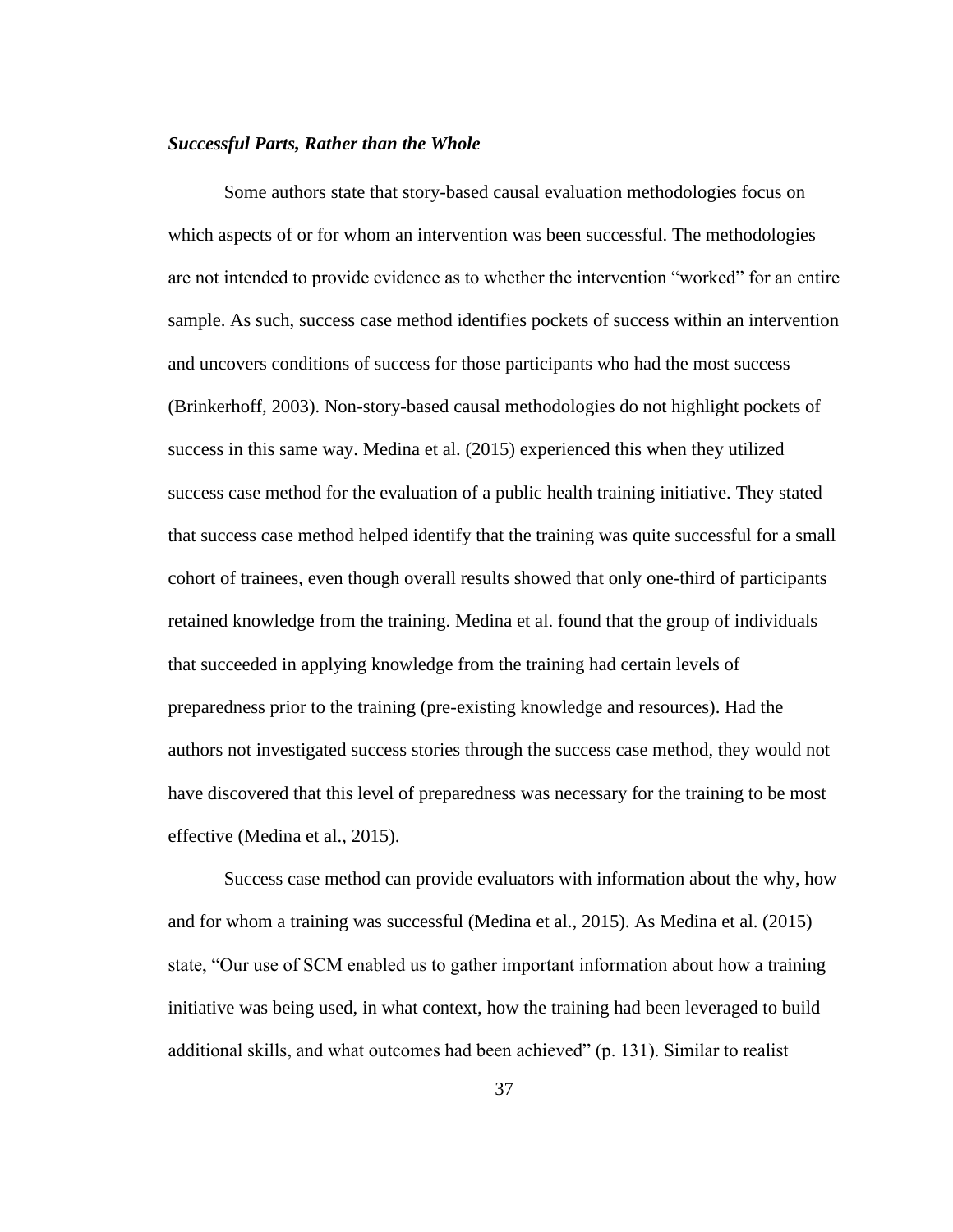evaluation, success case method has the potential to answer the question of what works for whom and in what circumstances (Pawson & Tilley, 1997) through the crafting of success stories. Most significant change also shares this element on focusing on the positive stories to key in on what works for whom (Stame, 2014). Both methodologies encourage the evaluator to elicit stories of failure in addition to stories of success (Brinkerhoff, 2003; Dart & Davies, 2003); thus, the evaluator may also derive findings regarding what doesn't work for whom.

#### *Corroboration*

The story-based causal evaluation methodologies include an element of corroborating findings with other data to triangulate the findings. Brinkerhoff (2003) states that the stories collected through success case method should be corroborated through different forms of evidence, such as: visiting the story site, interviewing others within the same story context, and reviewing records. Brinkerhoff describes the evidence building with success case method to be similar to evidence building for a court case; one must gather corroborating evidence to make the argument for what happened. In their application of success case method through a public health training initiative, Medina et al. (2015) also used additional data sources, such as customer satisfaction surveys and knowledge gain assessments to accompany the stories captured through success case method.

Those experienced with most significant change also advocate for corroboration of findings. One way to enhance credibility of the findings is to conduct visits to the sites where stories were collected to confirm that the stories are accurate (Dart & Davies,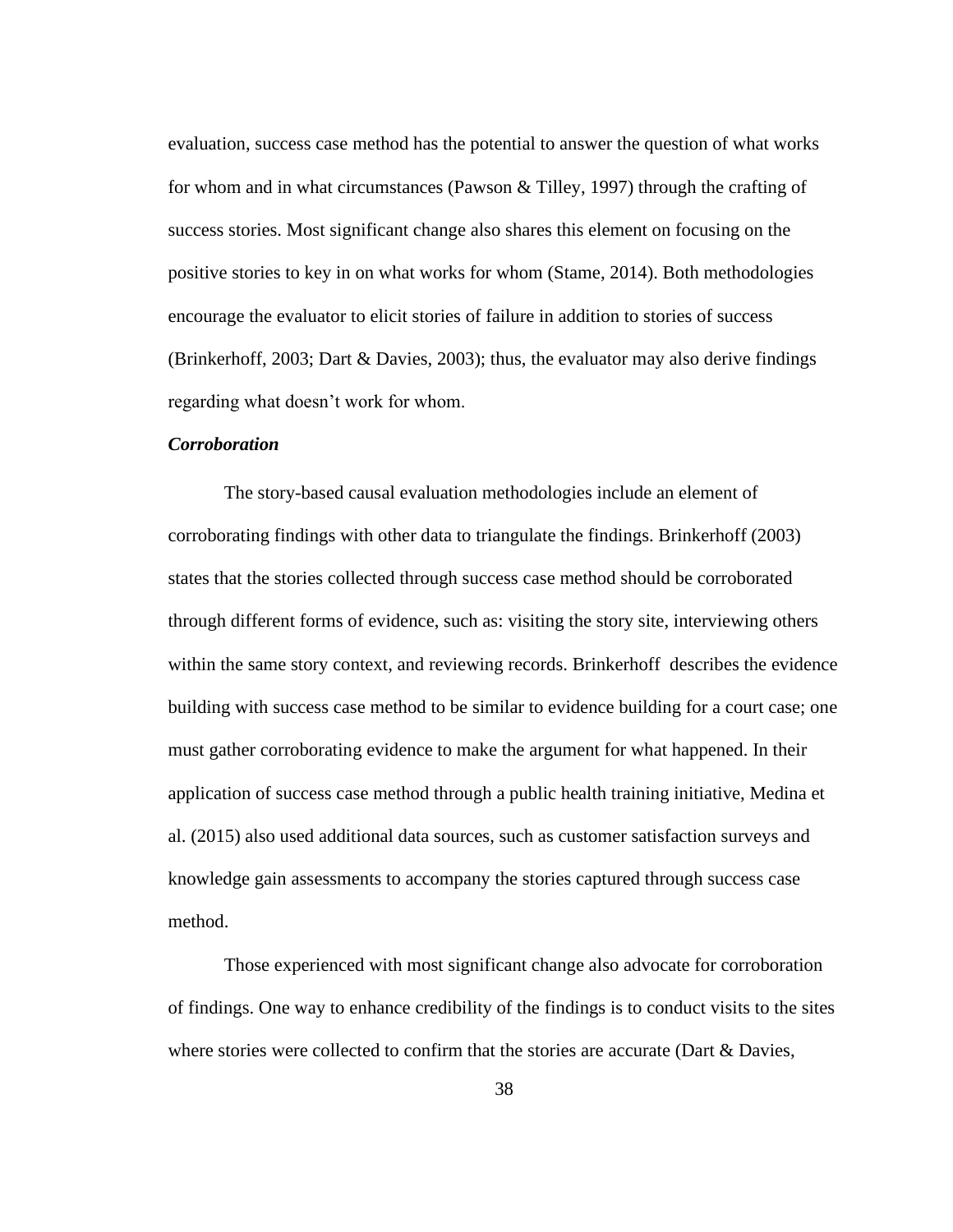2003). Another way is to include participants' stories of negative aspects of an intervention, or things that didn't work, to serve as lessons learned (Dart & Davies, 2003; Limato et al., 2017). If generalization of findings is desired, more participants could be asked to provide stories (Limato et al., 2017). However, Dart and Davies (2003) acknowledge that the method is designed to collect the perspective of those who experienced success; as such, it doesn't capture the average participant experience. But, they state that the average participant experience could be gathered if that was needed to satisfy a study's aims (Dart & Davies, 2003). An additional suggestion for adding credibility to the methodology was to collect stories throughout the intervention to capture outcomes as they emerge (Limato et al., 2017), rather than waiting to the end to collect stories, which could bias participants' perspectives to focus on the most recent aspects of an intervention.

Both methodologies have similar suggestions for corroboration of evidence and both appear to be adaptable for use in combination with other approaches. For example, Dart and Davies (2003) share that most significant change can be combined with thematic analysis and quantization of how often themes emerge across the stories. Similarly, Medina et al. (2015) state that success case method has been combined with the quasi-experimental design of time series in the past, reiterating that these story-based causal methodologies can be combined with other methods that are more quantitatively based. It is important to note that some authors who advocate using story-based causal approaches do not think that the evidence generated from these approaches needs to be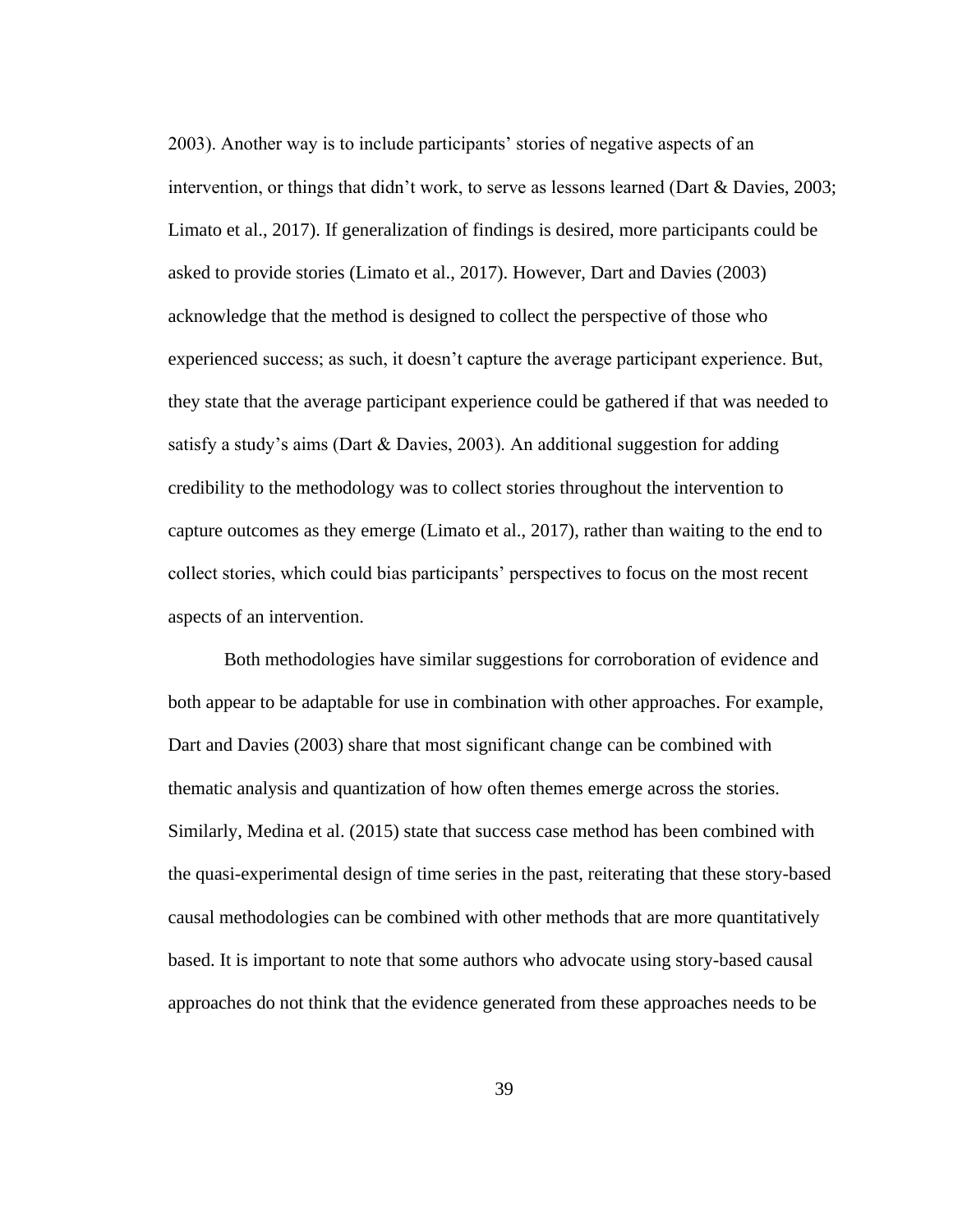corroborated with other (particularly quantitative) forms of evidence, as this creates the impression that the participant's story on its own is not credible (Dinh et al., 2019). **Summary**

The first section of the literature review provided an overview of Gates and Dyson's (2017) causal pluralism framework, which argues that there are different ways of thinking about causality and that all of these causal views are credible. The second and third sections of the literature review synthesized how evaluators justify the credibility of the narrative way of thinking about causality and the story-based causal evaluation methodologies. Five themes arose within the literature, including: 1) story-based causal methodologies are able to unearth unexpected outcomes; 2) story-based causal methodologies place an emphasis on collecting participant voice; 3) story-based causal methodologies are transformational; 4) story-based causal methodologies focus on which parts of an intervention was successful and for whom; and 5) story-based methodologies are intended to be corroborated against additional forms of evidence.

However, there are gaps in the literature. The literature review discussed the ways in which story-based causal methodologies are credible according to evaluators who have published their work in peer-reviewed journals. Only 14 articles were identified through the literature review. These articles capture the perspective of a small number of evaluators who successfully emerged through the peer-review process. The population of evaluators who utilize story-based causal methodologies is much wider than the scholars whose articles were considered through this literature review. Additionally, the articles did not have a primary focus of examining credibility. When asked directly about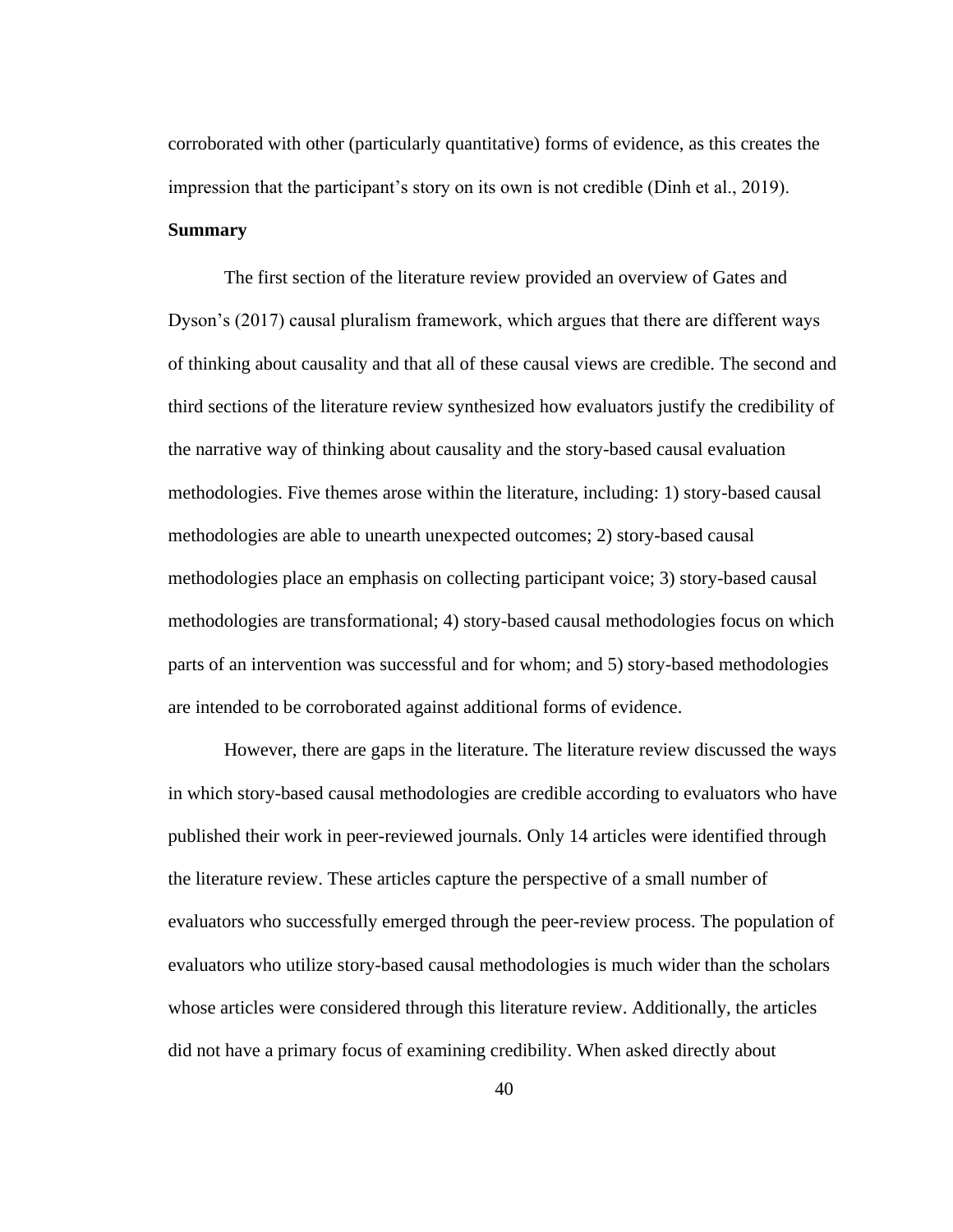credibility, evaluators may have a more in-depth, detailed response than they might if they were merely introducing the methodology within an article. There is a gap in the literature because we have a limited understanding of how evaluators justify the credibility of these methodologies to multiple stakeholders.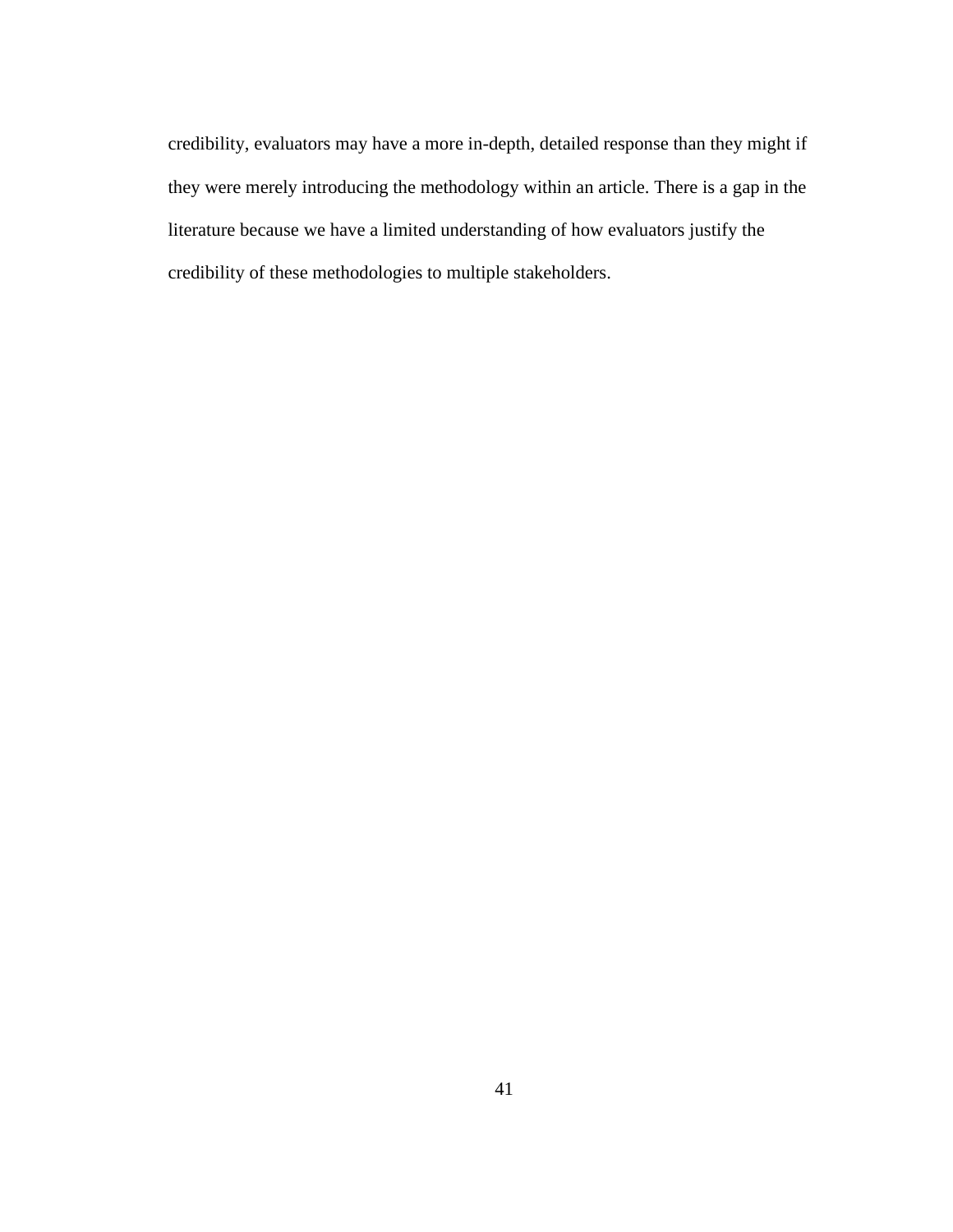# CHAPTER III: METHODOLOGY

Chapter three presents the research methodology utilized to answer the main research questions of the study. First, I present the rationale for choosing case study as the research design for this study. Then I explain the participant recruitment and selection methods, as well as the data collection and analysis procedures. Finally, I describe my paradigmatic approach and positionality as the researcher. Table 3. displays key elements of this study design.

| Table 3.<br><b>Research Matrix</b>                                                                                                                                                                                                                               |                                                                                                  |                                                                                                                                                                                                                                 |                                                                                                                                                                                                                                                                                               |
|------------------------------------------------------------------------------------------------------------------------------------------------------------------------------------------------------------------------------------------------------------------|--------------------------------------------------------------------------------------------------|---------------------------------------------------------------------------------------------------------------------------------------------------------------------------------------------------------------------------------|-----------------------------------------------------------------------------------------------------------------------------------------------------------------------------------------------------------------------------------------------------------------------------------------------|
| <b>Research Questions</b>                                                                                                                                                                                                                                        | Data Source                                                                                      | <b>Collection Methods</b>                                                                                                                                                                                                       | Analysis<br>Procedures                                                                                                                                                                                                                                                                        |
| RQ1: What<br>arguments are<br>made by evaluators<br>to justify the<br>credibility of story-<br>based causal<br>methodologies to<br>evaluation<br>stakeholders?<br>Do the<br>arguments<br>that<br>evaluators<br>make to<br>justify the<br>credibility<br>of these | Four evaluators<br>who have<br>implemented a<br>story-based causal<br>evaluation<br>methodology. | One interview with<br>each evaluator to<br>capture their<br>perspectives on<br>credibility.<br>Review of<br>documents and<br>artifacts relevant to<br>describing the case<br>as well as<br>answering the<br>research questions. | A cross-case<br>synthesis approach<br>suggested by Yin<br>$(2018)$ to answer<br>the research<br>questions and sub-<br>questions posed by<br>the study. Thematic<br>qualitative analysis<br>procedures<br>described by<br>Creswell (2016) to<br>guide the coding<br>and theming<br>procedures. |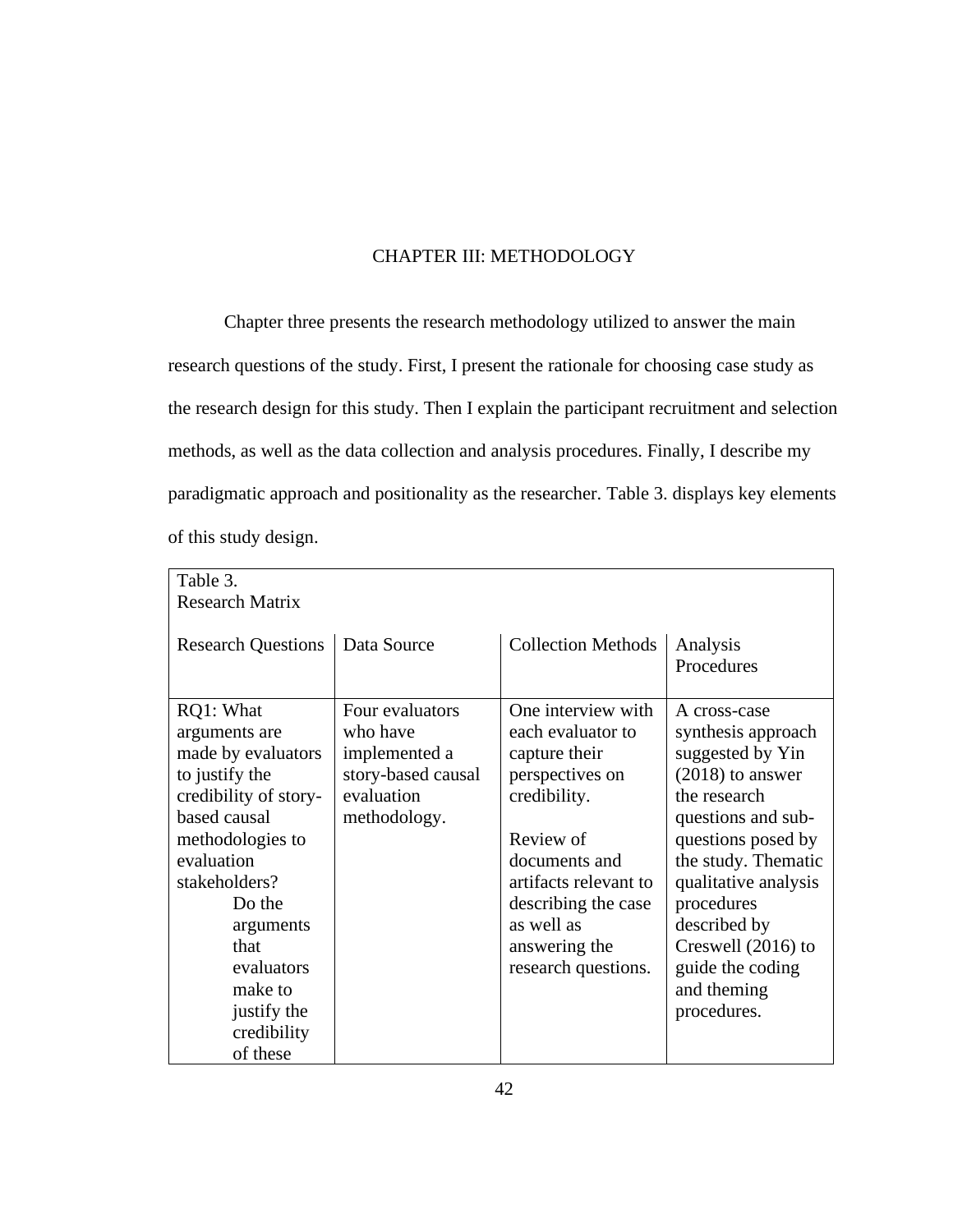| methodolog<br>ies differ<br>depending<br>on which<br>evaluation<br>stakeholder<br>is the<br>audience for<br>the<br>argument?<br>If so, how<br>do they<br>differ?                                          |                                                                                                  |                                                                                                                                                                                                                                                                                                                    |                                                                                                                                                                                                                                                                                                 |
|-----------------------------------------------------------------------------------------------------------------------------------------------------------------------------------------------------------|--------------------------------------------------------------------------------------------------|--------------------------------------------------------------------------------------------------------------------------------------------------------------------------------------------------------------------------------------------------------------------------------------------------------------------|-------------------------------------------------------------------------------------------------------------------------------------------------------------------------------------------------------------------------------------------------------------------------------------------------|
| RQ2: From the<br>perspective of<br>evaluators, how do<br>contextual factors<br>influence whether<br>story-based causal<br>methodologies are<br>perceived as<br>credible by<br>evaluation<br>stakeholders? | Four evaluators<br>who have<br>implemented a<br>story-based causal<br>evaluation<br>methodology. | One interview with<br>each evaluator to<br>capture their<br>perspectives on<br>credibility.<br>Another interview<br>with each evaluator<br>to capture the<br>evaluation story.<br>Review of<br>documents and<br>artifacts relevant to<br>describing the case<br>as well as<br>answering the<br>research questions. | A cross-case<br>synthesis approach<br>suggested by Yin<br>$(2018)$ to answer<br>the research<br>questions and sub-<br>questions posed by<br>the study. Thematic<br>qualitative analysis<br>procedures<br>described by<br>Creswell $(2016)$ to<br>guide the coding<br>and theming<br>procedures. |

# **Rationale for Research Design**

Case study was an appropriate research design to achieve the purpose of the study because the research questions demanded an in-depth inquiry across several cases in order to examine the central phenomenon of the study (Yin, 2009). The phenomenon that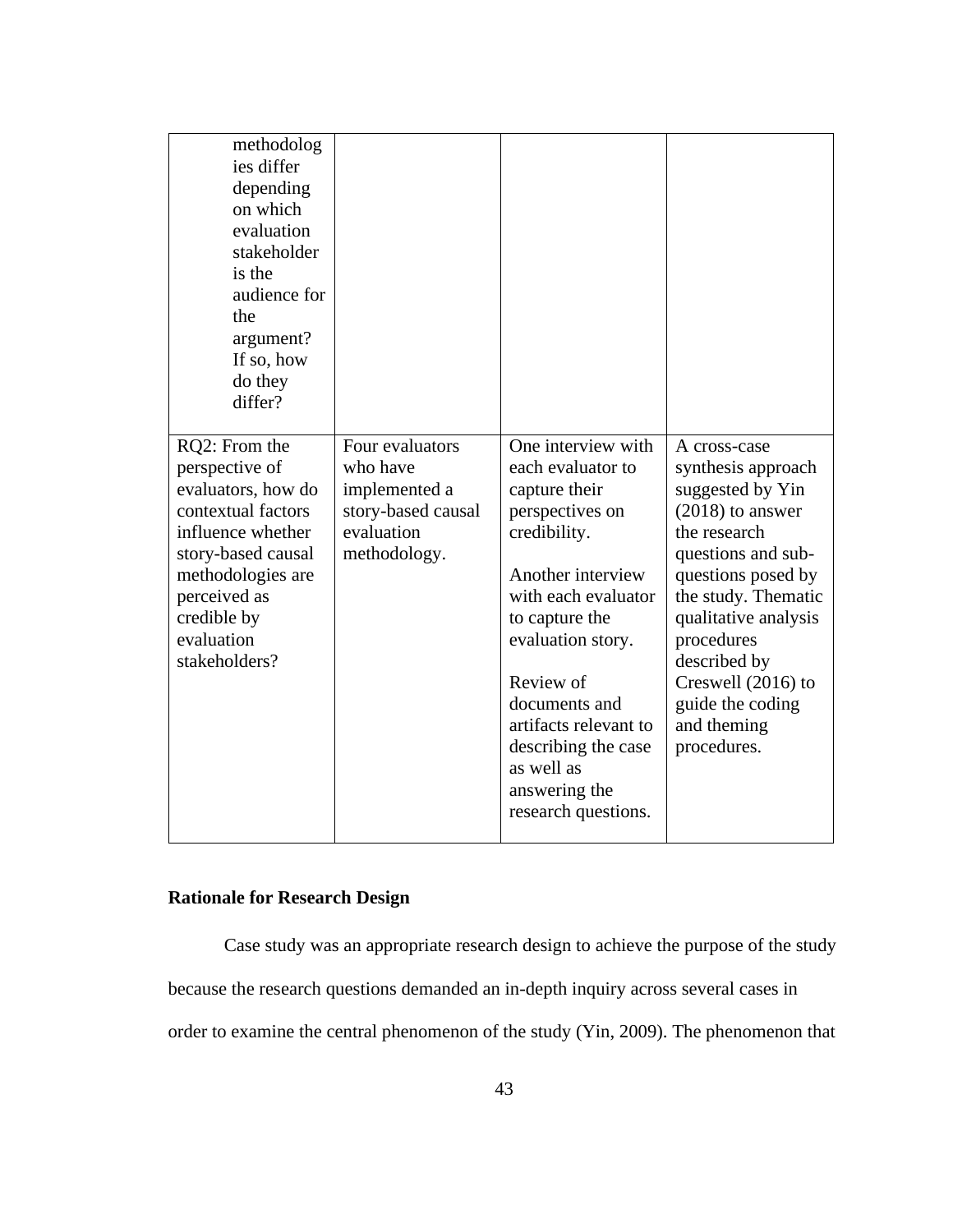was explored through this study was: how do evaluators justify the credibility of storybased causal methodologies to multiple stakeholders across different contexts? Examining how this phenomenon occurred across different evaluators' practice enabled me to derive cross-case themes about how evaluators' construct their credibility arguments as well what relational, contextual, and environmental characteristics affected the perceived credibility of the methodologies. Case study was also an appropriate design choice for this study because case study is an effective research design to capture participants' context-revealing stories (Yin, 2009), and the second research question focused on understanding the contexts of story-based causal evaluation methodologies. Finally, Yin also states that the case study should examine a contemporary phenomenon. The phenomenon of exploring credible alternatives to the experimental design for causal research is a contemporary phenomenon (Gates & Dyson, 2017). A four-case design was chosen for this study to provide sufficient evidence to corroborate findings and locate divergent findings to answer the research questions.

#### **Research Questions**

The research questions that drove the study were:

RQ1: What arguments are made by evaluators to justify the credibility of story-based causal methodologies to evaluation stakeholders?

• Do the arguments that evaluators make to justify the credibility of these methodologies differ depending on which evaluation stakeholder is the audience for the argument? If so, how do they differ?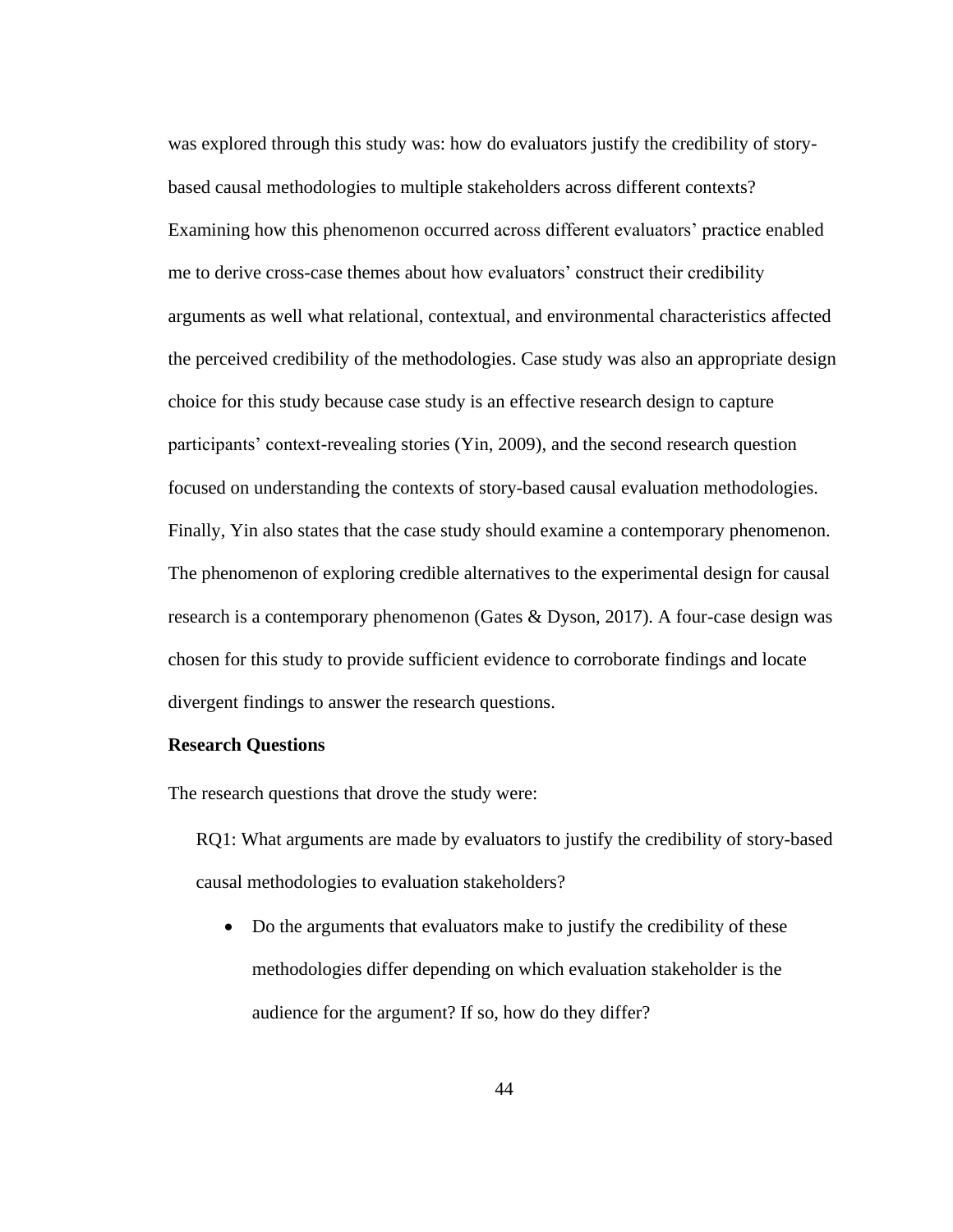RQ2: From the perspective of evaluators, how do contextual factors influence whether story-based causal methodologies are perceived as credible by evaluation stakeholders?

Stakeholders included the following groups: evaluation clients, donors or funders (if not the evaluation clients), program beneficiaries, program implementers, program participants, peer evaluators, and political stakeholders.

## **Participant Recruitment and Selection**

Within case study methodology, the unit of analysis (the case) must be specified (Yin, 2009). My multiple case study design included four case studies of story-based causal evaluations implemented by four different evaluators. Thus, each story-based causal evaluation was a case, resulting in four cases in total. I used several approaches to identify potential participants, including:

- identifying evaluators within the scholarly or grey literature who had conducted most significant change or the success case method;
- identifying evaluators who had presented at American Evaluation Association events on these methodologies;
- asking for referrals from members of American Evaluation Association topical interest groups that are aligned with story-based approaches;
- identifying evaluators by using a search on Google; and,
- asking my professional network of evaluators to recommend individuals who may fit the inclusion criteria.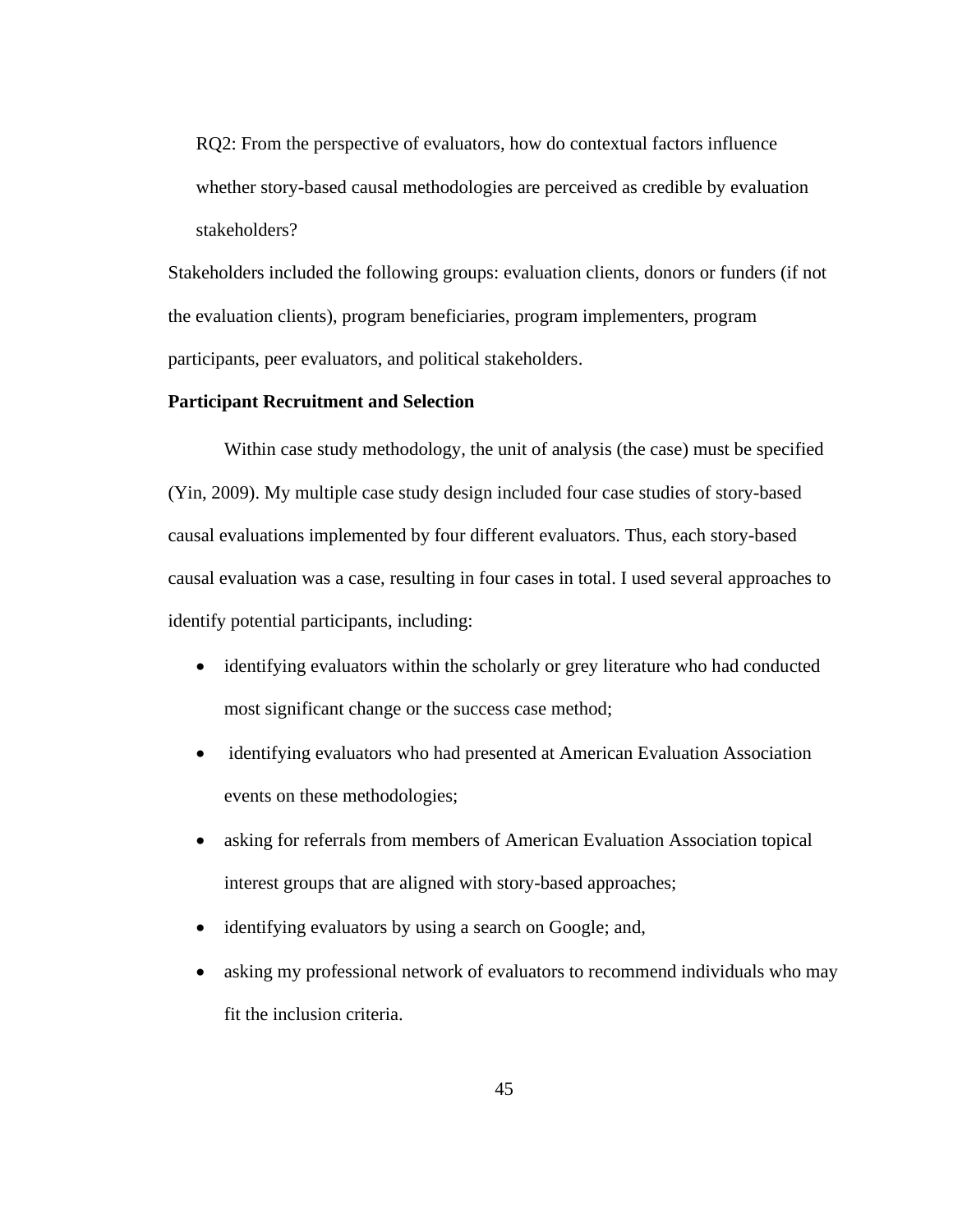The inclusion criteria for participants in the study was that they had to have conducted at least one story-based causal methodology. Eighteen potential participants met the inclusion criteria and were contacted and four of these participants agreed to participate in the study.

# **Data Collection**

Within a case study, it is helpful to have multiple forms of data collected to provide enough detail to construct the case and answer the key research questions (Yin, 2009). This case study included the collection of data through interviews, a review of artifacts, and a review of documentation.

## *Interviews*

Four evaluators participated in the interviews. Pertinent information about each participant is included in Table 4., including their pseudonym, race, gender, and a highlevel description of the case reviewed for the study. It should be noted that participants were not asked to identify their race or gender; the race and gender information listed below is from what I observed.

| Table 4.  | <b>Information About Study Participants</b> |        |                                                                                       |
|-----------|---------------------------------------------|--------|---------------------------------------------------------------------------------------|
|           |                                             |        |                                                                                       |
| Pseudonym | Race                                        | Gender | <b>Evaluation Case</b>                                                                |
| Dan       | White                                       | Male   | A success case method study to<br>evaluate a continuing medical<br>education program. |
| Claire    | White                                       | Female | A success case method to evaluate a<br>leadership program at a large<br>corporation.  |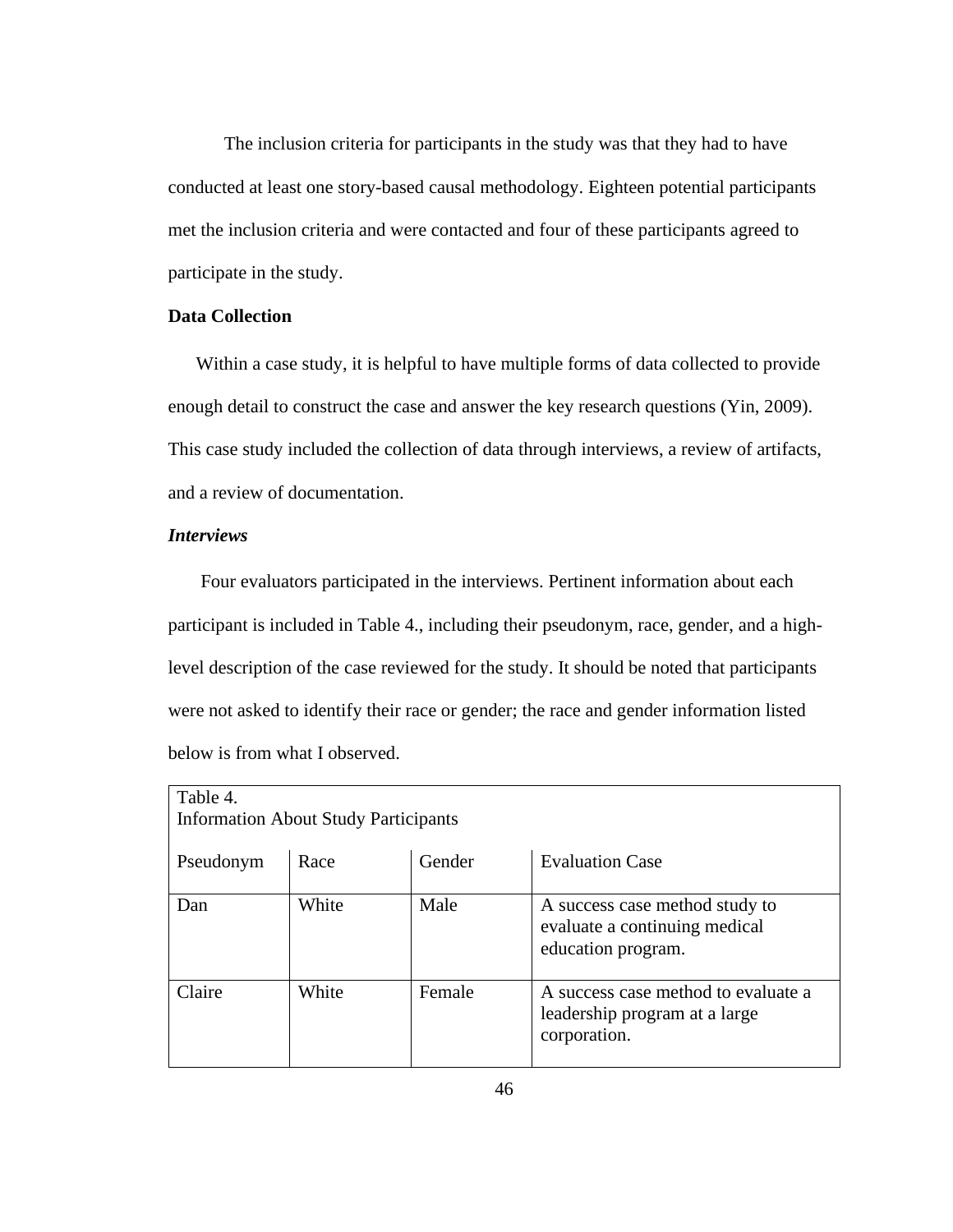| Emily | White | Female | A most significant change study to<br>evaluate the theory of change of a<br>non-governmental development<br>organization working in West Africa. |
|-------|-------|--------|--------------------------------------------------------------------------------------------------------------------------------------------------|
| ori   | White | Female | A most significant change study to<br>evaluate the impact of a fellowship<br>program at a national environmental<br>organization.                |

I conducted two interviews with each participant. Each interview lasted approximately one hour and was recorded. The interviews took place from January to February 2021 over Zoom. The first interview focused on an occasion when the participant utilized a story-based causal evaluation methodology (see interview protocol in Appendix A). The interview asked the participant to expand upon details about the setting and context, the evaluation questions, the main actors within that setting, the evaluation procedures, and the result of the evaluation. Gathering these specific features of the story (setting, main actors, plot and chronology) enabled me to construct the case as a story in the findings section of the study (Creswell, 2013).

The second interview focused on the credibility justifications used by the participant over the course of their implementation of the story-based causal evaluation (see interview protocol in Appendix B). The interview was open-ended to elicit the kinds of justifications they made during the case to different evaluation stakeholders about the credibility of using story-based methods for causal evaluation. The interview also focused on the environmental, relational, or contextual factors that influenced whether the storybased methodology they utilized was perceived as a credible choice for causal evaluation.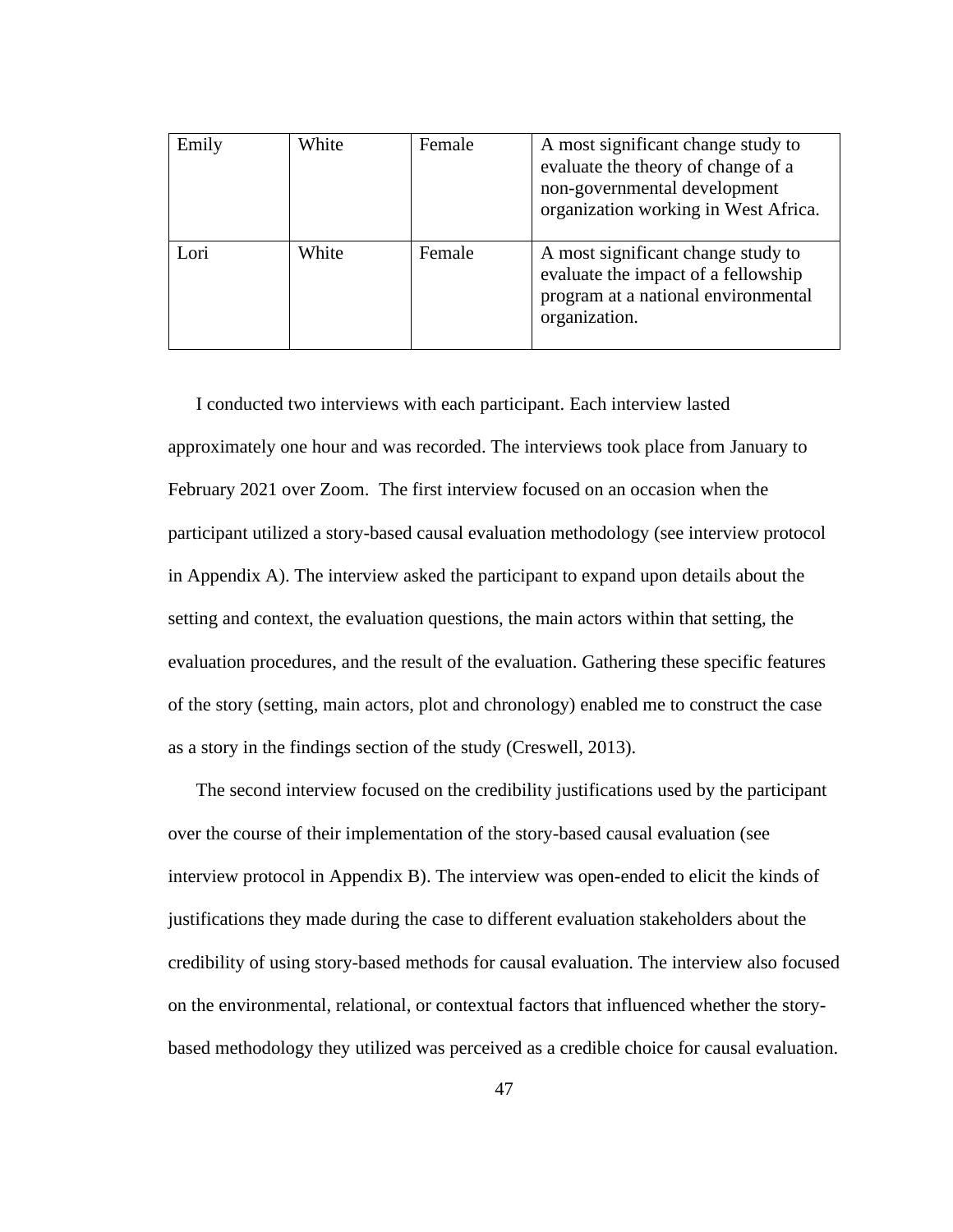## *Evaluation Documents and Artifacts*

Evaluation documents and artifacts were collected to capture how the evaluators articulated the credibility of story-based causal methodologies. They also provided detail to enrich the thick description of the cases. Any object that was primarily comprised of text I referred to as a document and any object that included visual content I referred to as an artifact. Documents and artifacts in the multiple case study included: publications, slide deck presentations and other presentation content, and evaluation products for clients. A data collection protocol form was utilized for the review of documents and artifacts and can be found in Appendix C. Appendix D details how each data collection protocol question is connected to the research questions of the study; this demonstrates alignment between research questions to sources of data (Anfara et al., 2002; Yin, 2018).

#### **Data Analysis**

Yin (2018) recommends structuring the analysis for a case study using a crosscase synthesis approach that aggregates findings across cases. This study utilized the analysis approach of within-case and cross-case analysis (Yin, 2018) in which withincase themes were identified that informed the cross-case themes. In order to aggregate the findings, the data were coded, categorized, and themed. The analysis began with a coding strategy for qualitative analysis that was developed by Creswell (2016). Before coding began, I developed a codebook that included some a priori codes relating to existing theory. This a priori codebook can be found in Appendix E. I began the coding by reviewing all of the data available for one case and labeling each segment of text (Creswell, 2016) with either an a priori code or an emergent code (Creswell, 2013). After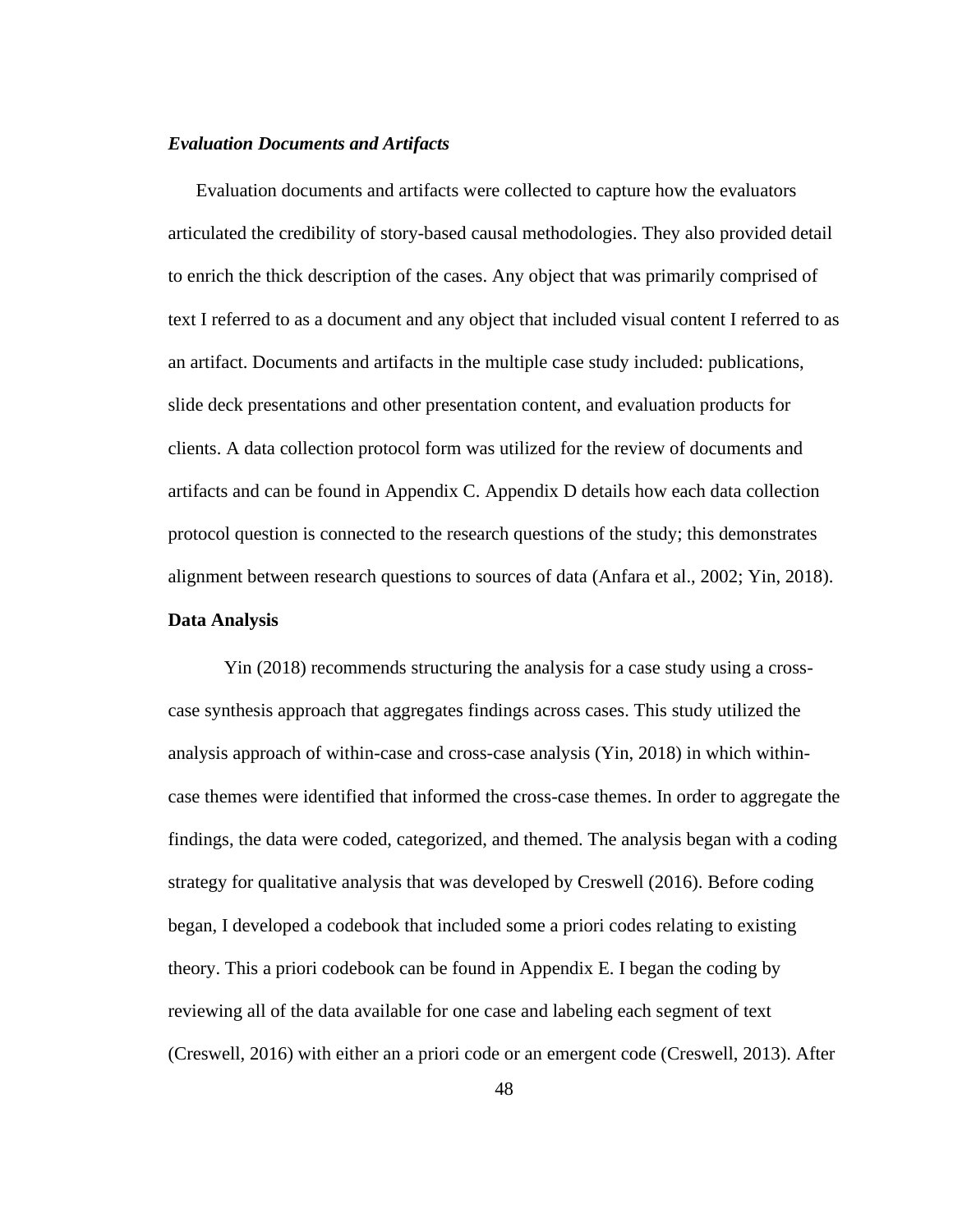the data for the first case were coded, the codebook was expanded to include all of the emergent codes that resulted from coding. This codebook was then utilized to code the data from the remaining cases. As more emergent codes emerged from the review of data from each new case, the codebook was updated to include those emergent codes and the previously reviewed cases were re-reviewed to apply that new code. Atlas.ti 8 was utilized to code the data. The final codebook is included as Appendix F.

After coding was complete, the analysis of the data continued into the categorization and theming process, first to develop themes for within-case analysis, following with theme development for cross-case analysis. For within-case analysis, the codes were grouped into similar categories, and then these categories were grouped into themes based on the similarities of the content (Creswell, 2016). Within-case themes were derived that answer the research questions from the vantage point of each participant and their case.

For cross-case analysis, a code frequency table was developed that displayed how frequently codes occurred across cases. This table (shown in Appendix G) helped to identify patterns of where codes occurred across cases. Additionally, within-case themes were reviewed to determine whether the data that supported those themes could be categorized together to inform cross-case themes. The cross-case themes answered the research questions from the vantage points of all participants and all of the cases. Additionally, as disconfirming evidence arose within the analysis process, it was drawn upon to strengthen and balance the themes presented in the findings (Yin, 2018).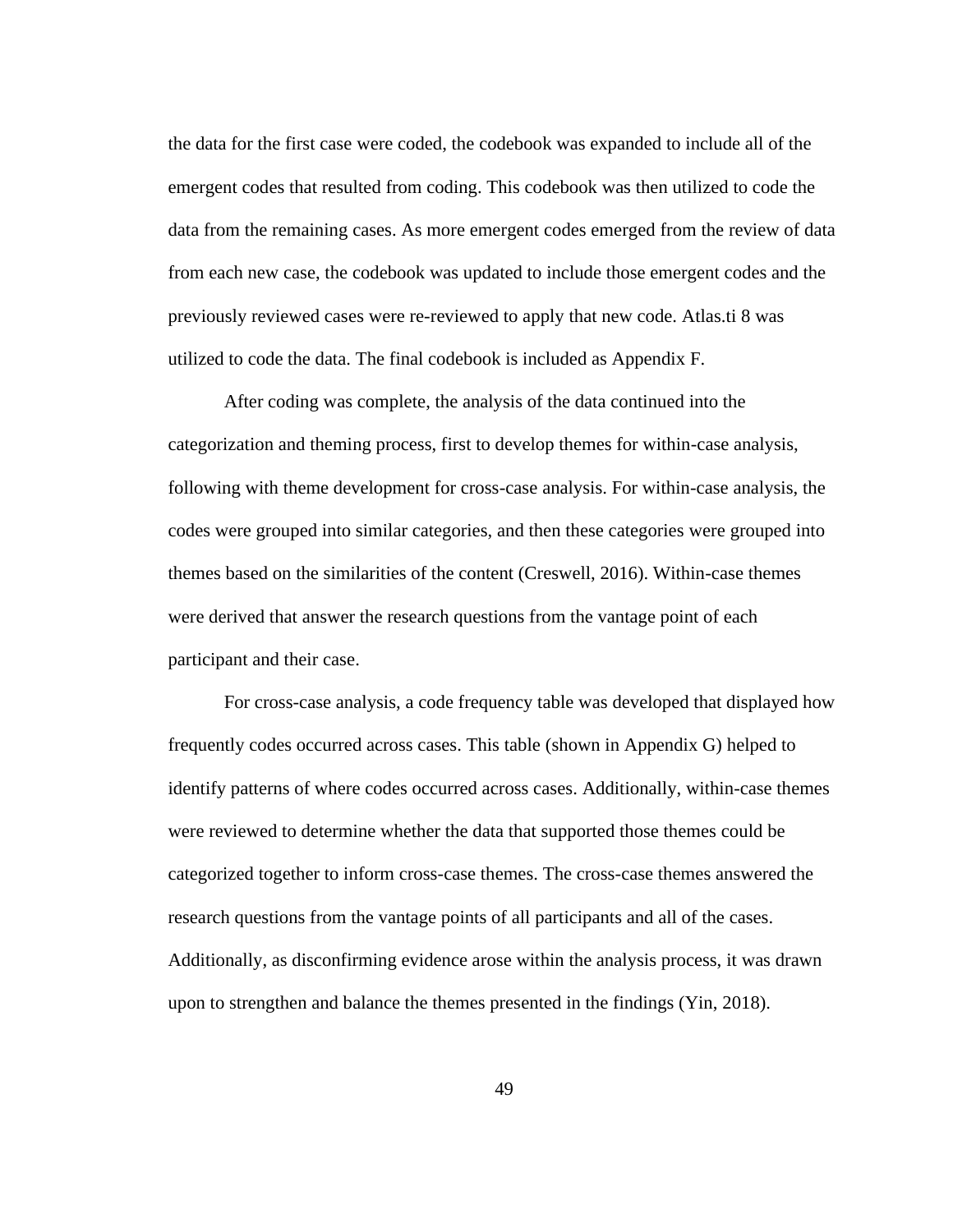Appendix H includes a flow chart of the data collection, coding, theming, and writing process.

## **Ensuring Rigor**

The study also included specific procedures to increase rigor. Creswell and Miller (2000) state that the researcher's paradigmatic assumptions should drive which procedures they choose to employ to enhance rigor. Although my paradigm for this study was a pragmatic paradigm, I also embraced elements of the critical paradigm to enhance the rigor of the study. The procedures for enhancing rigor that align with the critical paradigm include collaboration, peer debriefing, and researcher reflexivity, according to Creswell and Miller.

The study included all three of these rigor-enhancing strategies. I wrote reflexive notes during all phases of the research. These reflexive notes recorded the extent to which my lived experience impacted how I interpreted the data (Peshkin, 1988). To ensure collaboration with research participants, I shared their interview transcripts with them as a member checking exercise. I also shared preliminary findings with them and asked for their feedback over email. Their feedback was considered in the overall analysis. In regard to peer debriefing, I asked academic peers to comment on whether the findings were understandable and usable. They were sent high-level bullets summarizing the findings section and were asked to provide feedback over email. Their feedback was also incorporated into the findings.

#### **Researcher Positionality**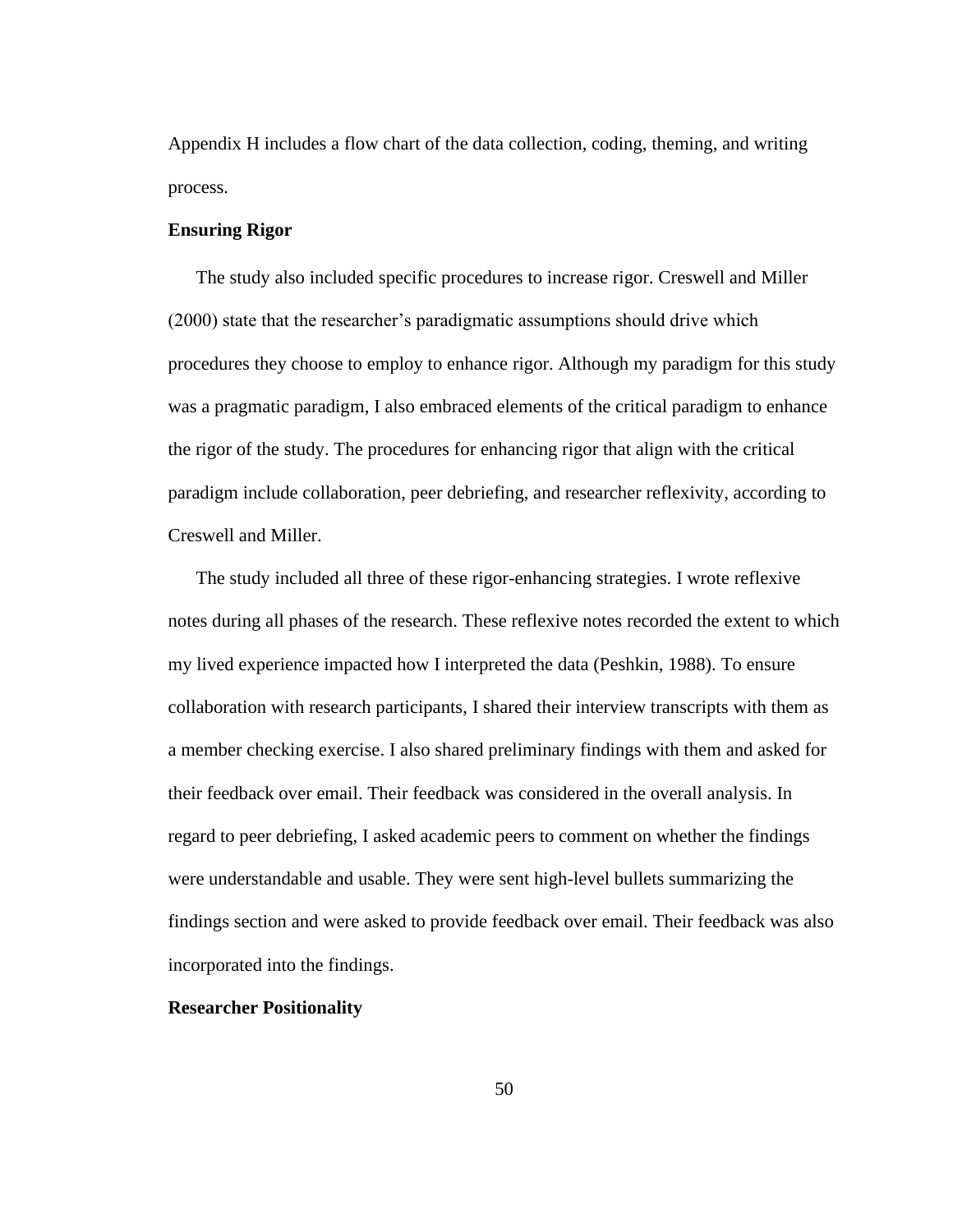Within any research study, the researcher should reflect on their positionality, which includes both the research paradigm from which they operate as well as how their own life experience and background may influence their design and implementation choices. Wilson (2008) states that paradigms are comprised of ontology (the nature of reality), epistemology (the researcher's relationship to the world), axiology (the ethics or morals that guide the search for knowledge), and methodology (the process through which knowledge is gained). Table 5. provides a summary of the four paradigm assumptions for the pragmatic paradigm – the paradigm that I most closely align with.

| Table 5.                             |                                                                                                                                                                                                                                                                                                                                                                                              |
|--------------------------------------|----------------------------------------------------------------------------------------------------------------------------------------------------------------------------------------------------------------------------------------------------------------------------------------------------------------------------------------------------------------------------------------------|
| <b>Summary of Pragmatic Paradigm</b> |                                                                                                                                                                                                                                                                                                                                                                                              |
| <b>Paradigm Assumptions</b>          | How the Assumption Is Framed Within Pragmatic<br>Paradigm                                                                                                                                                                                                                                                                                                                                    |
| Ontology                             | The researcher embraces both the post-positivist<br>and constructivist points of view; as such, she<br>embraces qualitative and quantitative methods and<br>operates from points in-between (Teddlie &<br>Tashakkori, 2002).<br>Uncovering results that can be implemented within<br>the specific context is more important than<br>uncovering a singular truth (Mertens & Wilson,<br>2012). |
| Epistemology                         | Findings are applied to solve a problem or resolve<br>the research question (Teddlie & Tashakkori, 2002)                                                                                                                                                                                                                                                                                     |
| Axiology                             | Values are informed by what is most practical and<br>what works best in applied settings (Teddlie &<br>Tashakkori, 2002)                                                                                                                                                                                                                                                                     |
| Methodology                          | The research question is more important than the<br>method or the paradigm that informs the method<br>(Teddlie & Tashakkori, 2002)                                                                                                                                                                                                                                                           |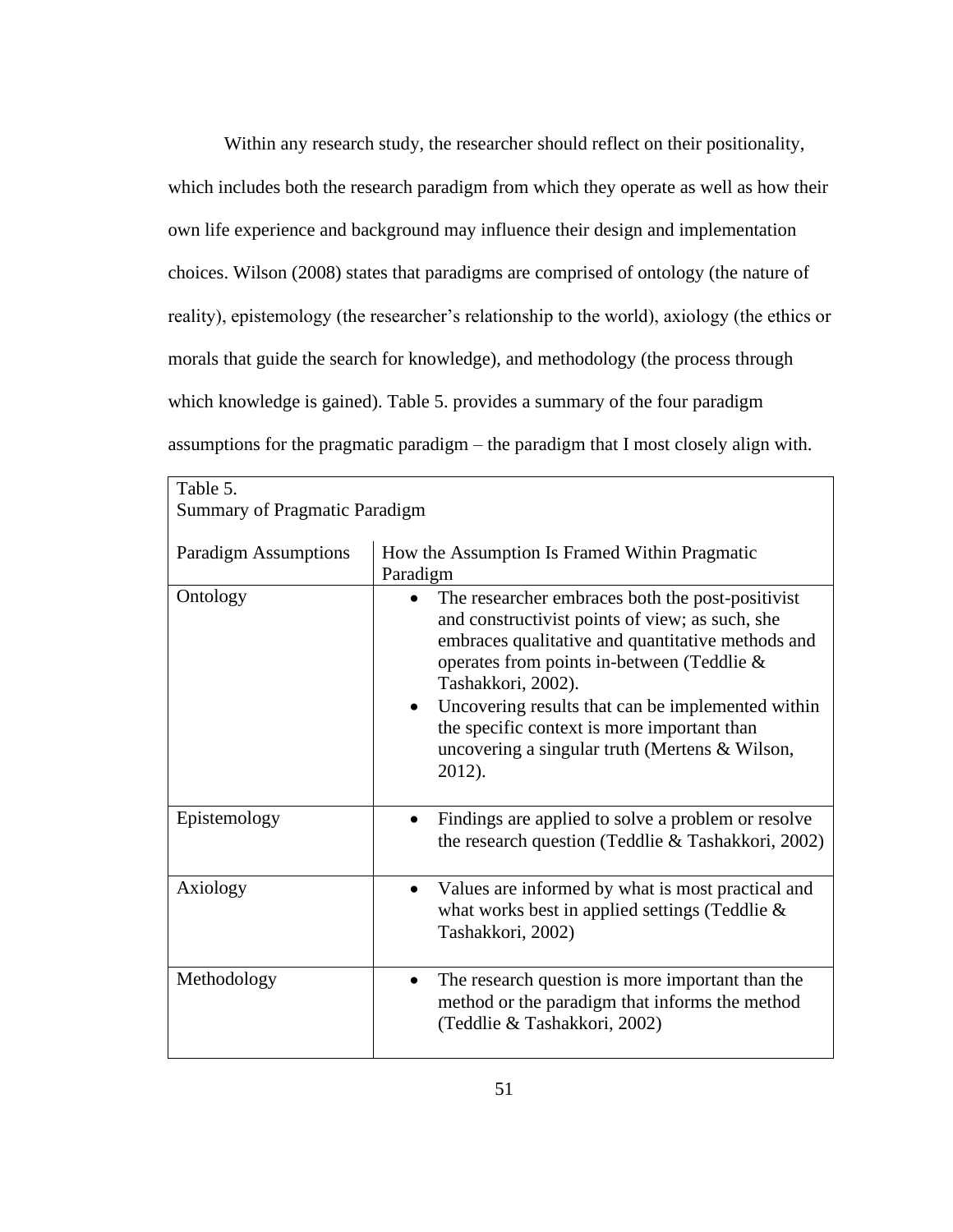As a pragmatist, I believe that I can use various tools, including qualitative and quantitative tools, to unearth meaning. I don't believe that my research produces one "truth"; rather, I believes it produces one version of the truth. Additionally, as most of my professional experience has been as an evaluator, one of my primary values is to answer evaluation questions with the best methodology of fit, knowing that the findings only reflect one version of the reality. This value is evident in my topic of choice for this study: I do not believe that experimental studies produce results that reflect the only version of the truth, but I do believe they are credible at producing evidence about one version of the truth. In some cases, experimental studies are the correct choice of methodology to fit the research purpose. But in other cases, other causal methodologies are needed to fit the context. It is this belief that allows me to embrace the view of causal pluralism. My primary interest in this study is in raising the credibility of nonexperimental causal designs that may be a better fit for small social programs seeking evidence of causality.

My pragmatic paradigm has influenced the methodology chosen for this study. As a pragmatist, I want the findings to be utilized by the evaluation field; thus, I have presented the chapters in a manner that is readable and accessible to evaluators. Additionally, operating from the pragmatic assumption that the research question should align with the methodology, I chose a case study because it allowed me to explore the context in which evaluators justify the credibility of story-based causal methodologies. Finally, I also interviewed evaluators with applied experience because I wanted to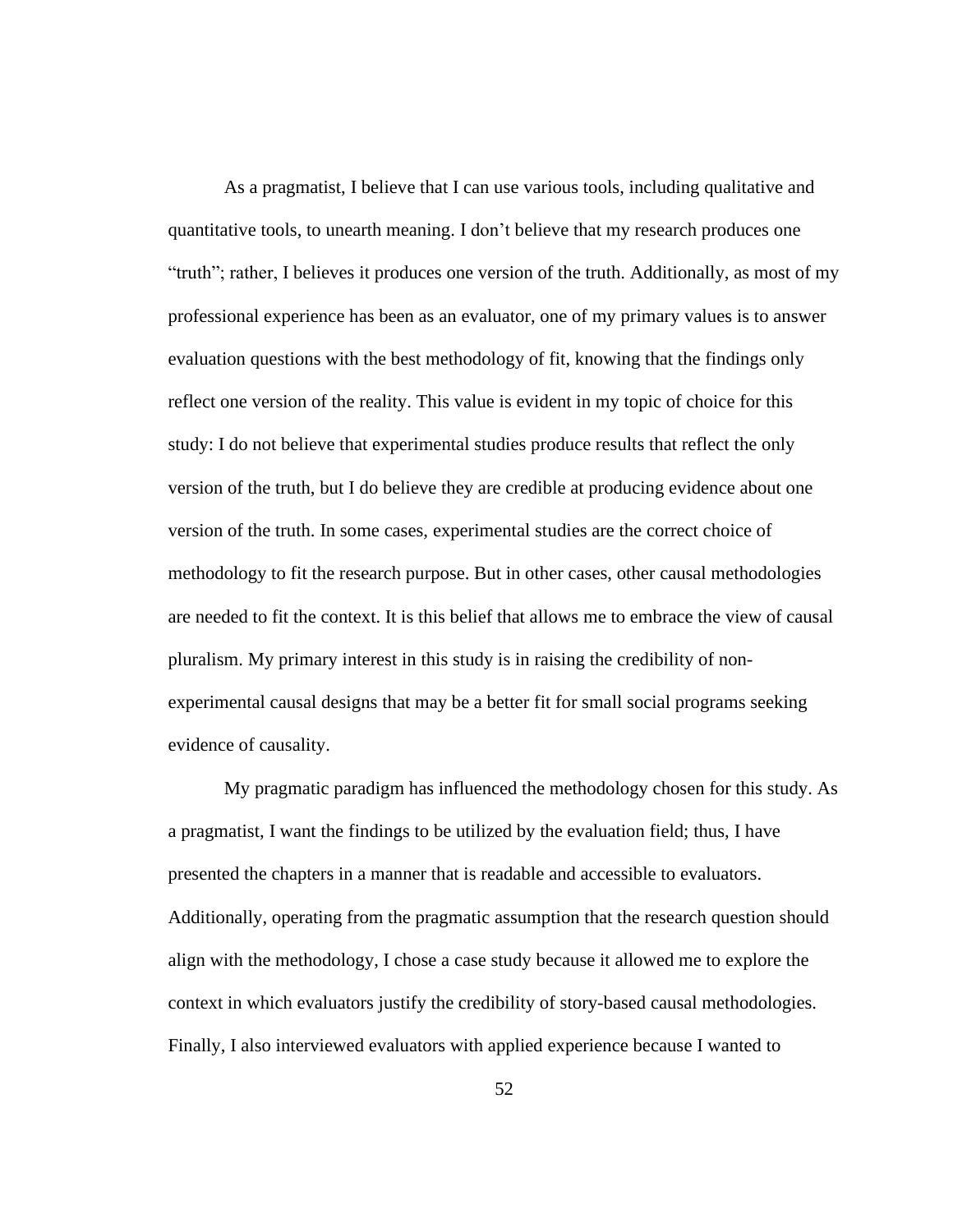provide findings that were applicable to other evaluators who intend to use these methodologies.

#### *Researcher Background*

I have been a practicing evaluator since 2010, working primarily in social service settings such as governmental agencies and non-profits. Within these settings, the constraints of lack of funds or sufficient sample size to complete an experimental design were common. Additionally, many of the organizations I worked for valued receiving information in a timely way to make decisions. Thus, my work experience in applied settings has led me to operate from a pragmatic paradigm. I place a high value on: 1) choosing a methodology that fits the context; 2) answering the client's questions; and, 3) making decisions that balance rigor with feasibility.

Finally, I must also acknowledge factors about my position in society that may have influenced this research. Throughout my Ph.D. studies, I worked part- or full-time as an evaluator and consider myself an evaluation practitioner. My primary interest is to provide research findings that can be applied by evaluation practitioners. Additionally, I recognize that I have been afforded privilege in society as I am a white, middle-income, cisgender female. I sought to maintain humility throughout the study and regularly reflect on how this privilege might have influenced my research choices and interpretation. I strove to unearth, examine, and address the subjectivity that comes with this privilege through the critical paradigm strategies I implemented to enhance the rigor of this study.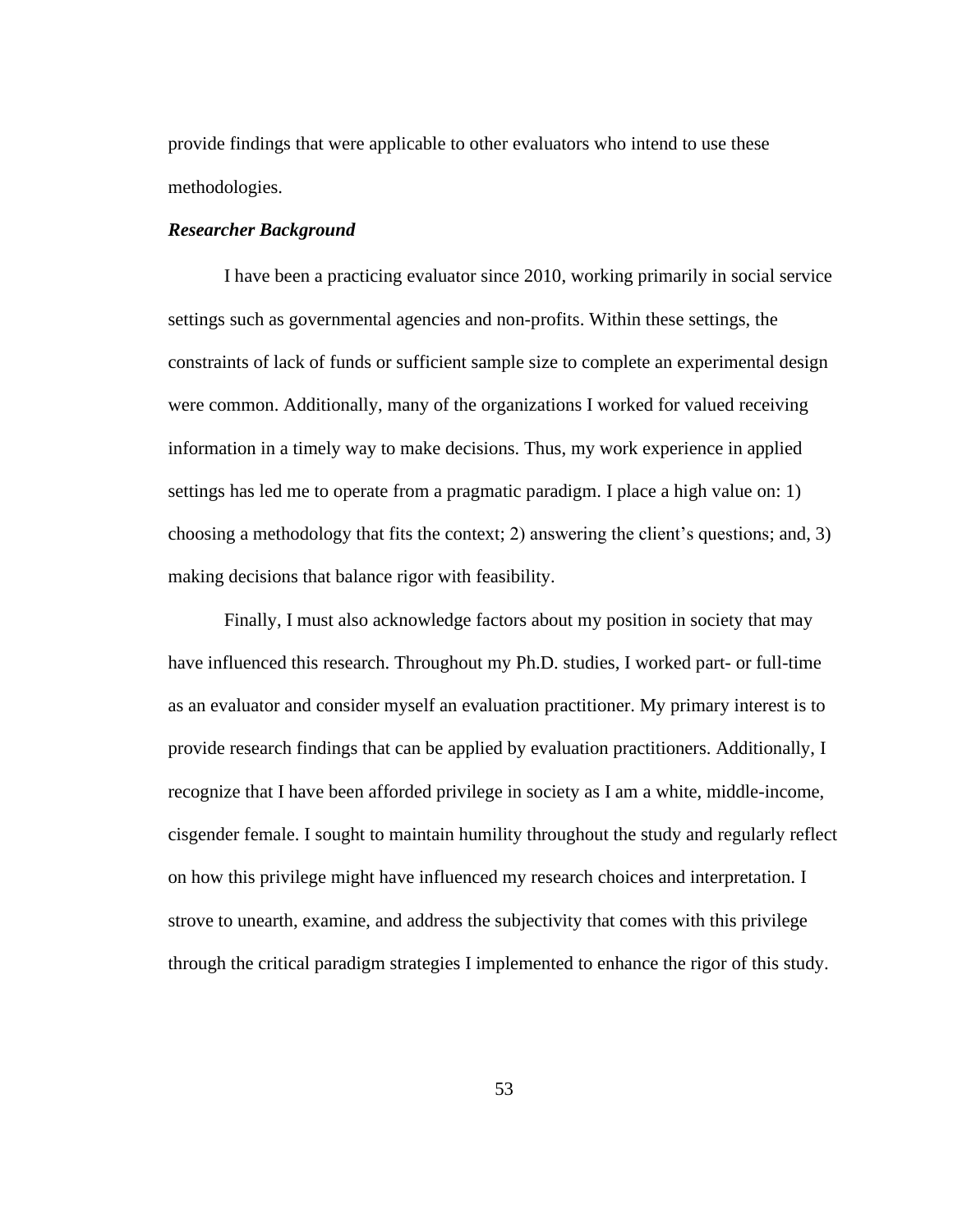## CHAPTER IV: FINDINGS

This study examined the arguments made by four evaluators when justifying the use of story-based causal methodologies. This study also examined how the evaluation context of these evaluators influenced how stakeholders perceived the credibility of these methodologies. This chapter comprises two sections. The first section presents the case story of each evaluator and how they conducted an evaluation using a story-based methodology. Each evaluator's case story is followed by a presentation of the themes that arose from analysis of their case materials relating to the topic of credibility. The four cases stories are told in the order of Dan, Claire, Emily and Lori. The names utilized are pseudonyms to protect the confidentiality of the participants. Additionally, some nonessential details about participants or in their quotes have been changed to protect their confidentiality.

This chapter's second section presents the cross-case themes that emerged across the case stories. These cross-case themes describe the evaluators' justifications for using story-based causal methodologies. These cross-case themes include: 1) type of evidence needed; 2) paradigm as determinant of perceived credibility; 3) truthfulness of accounts; 4) triangulation among data sources; 5) elevating participant voice; 6) unexpected outcomes or mechanisms; and, 7) credibility from the evaluator or organization.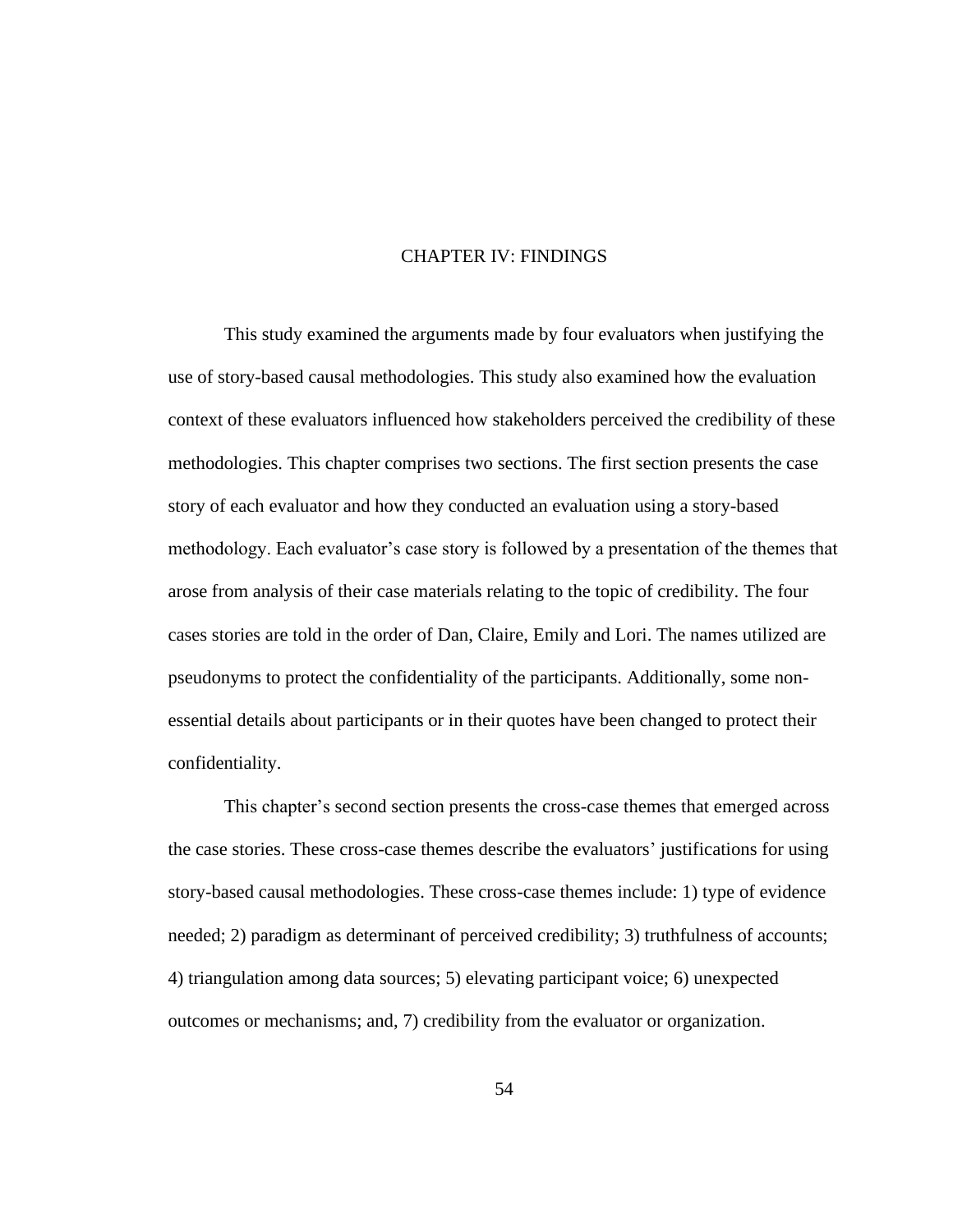#### **Case Stories and Within-Case Themes**

## *Dan's Story Using Success Case Method*

Dan conducted a success case method study to evaluate the success of a continuing medical education (CME) program designed to help practitioners implement new tobacco cessation guidelines. The program was delivered by a national partnership of CME providers who were implementing the new tobacco cessation guidelines, which included encouraging the use of a medication that was proven to be effective in helping people to stop smoking. The purpose of the evaluation was to learn whether the CME program was contributing to practitioners' success in implementing the new guidelines. The evaluation was designed to highlight instances in which a healthcare setting and provider successfully changed their practice in a significant way, understand how that change occurred, and understand what role the educational intervention played in making that change occur.

At the time of the evaluation, Dan had a leadership role in a research unit within a CME department at a university and was also a professor at the university. The work of the unit was funded primarily through grants, often from pharmaceutical companies. At this time in his career (and at the time of his participation in this study), he identified as a qualitative researcher operating from a constructivist mindset. While he respected the use of quantitative methodologies and believed that they had their place, particularly when the research question and context would be best served through a quantitative approach, he found that the case study approach often answered the questions that he had: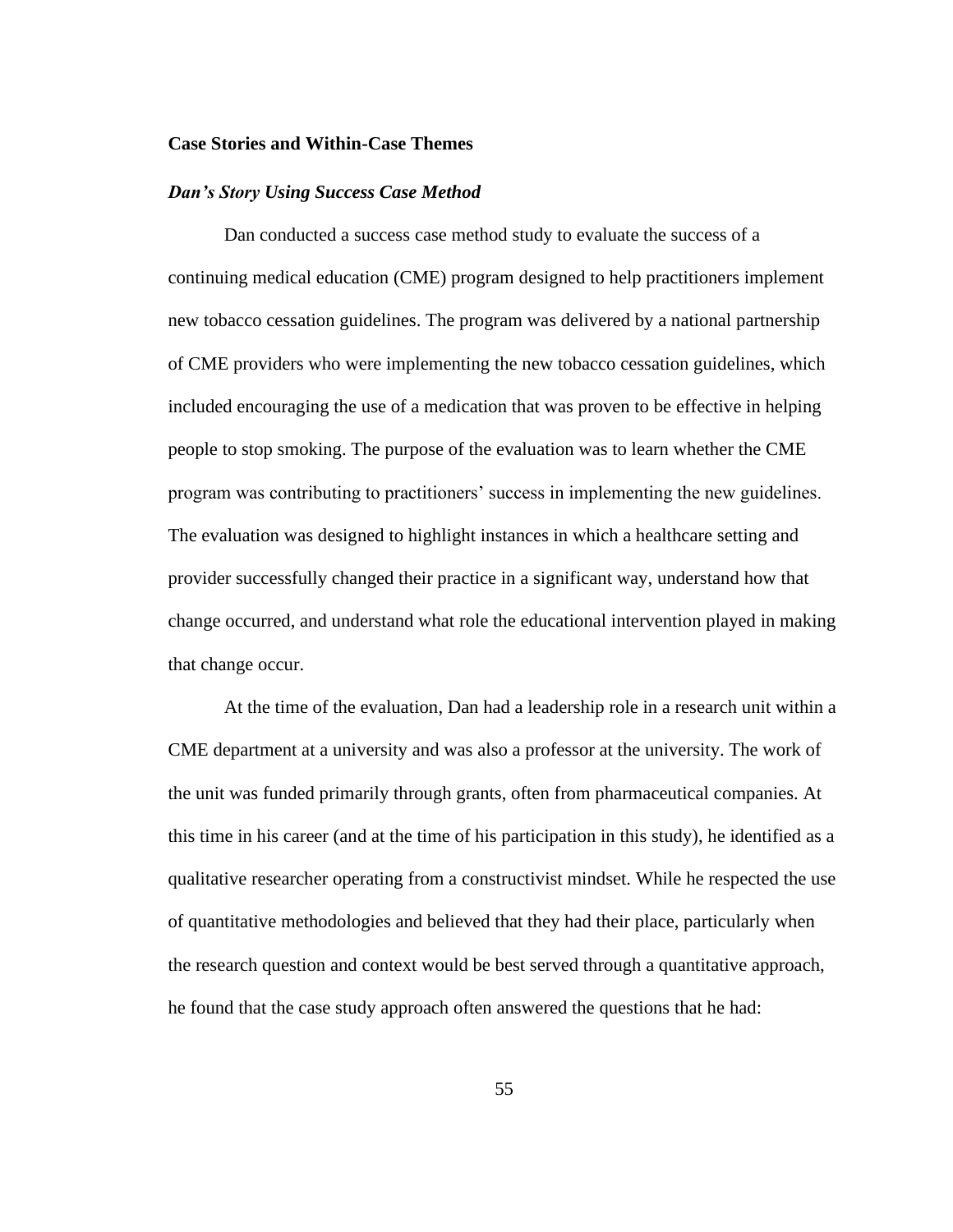I just felt that while quantitative approaches were very powerful, they could only answer a limited range of questions. That was a decision I made early on in my career as a grad student, to go that route. I wasn't wedded to any one methodology, which appeals to not so much the educator in me as the learner. That's why I liked academia. I would use methodologies that fit the problem of interest, and if I hadn't used it before, then I'd learn it. It just happened that case study was often applicable and I think that's because my questions started to take forms that were influenced by my background doing case studies.

In the last line of that passage, it is apparent that as Dan's experience conducting case studies deepened, his ability to see how the case study could be applicable to different research contexts also expanded. When the opportunity to evaluate the CME program arose, he felt that a case study methodology would be the right choice as the purpose of the evaluation was to deepen understanding rather than prove that the intervention was effective. He was also interested in using success case method in particular for the evaluation because there were no instances in the literature of the methodology being used in medical education. He identified this as an opportunity to address a gap in the literature and inform the field of how this methodology could be used to learn how success occurs in medical education interventions.

The entity funding the evaluation was a pharmaceutical company. This company was committed to supporting evidence that could be used generally by the medical field and would not fund research projects directly tied to their financial interests. To meet the interests of the company, which was interested in research findings with broad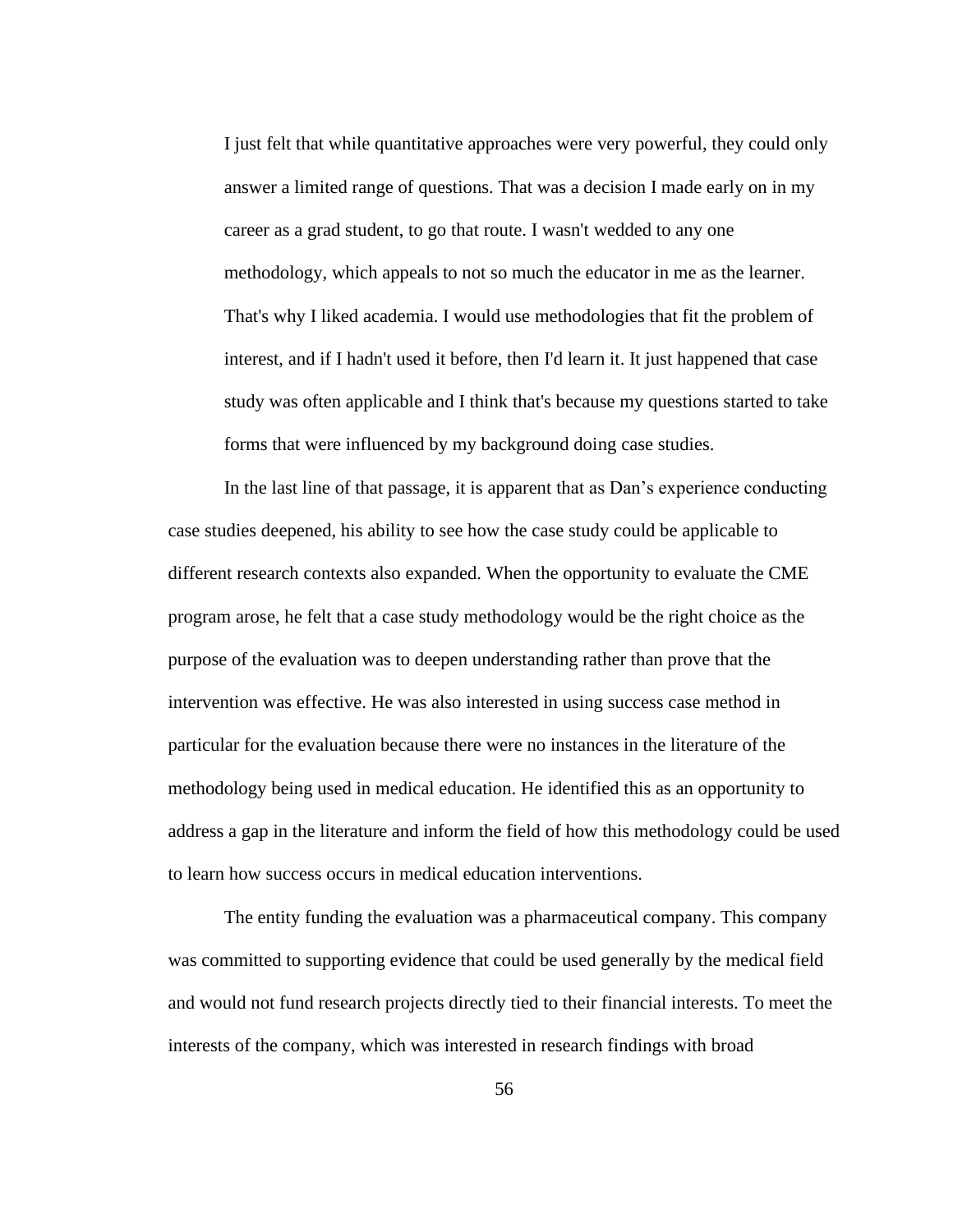applicability across the CME field, Dan ensured the evaluation "could inform other projects that built upon what we were doing, and projects beyond that that had nothing to do with tobacco cessation." The organizations providing the medical education were another important group of stakeholders in the evaluation. There were three different kinds of medical education interventions being provided, ranging from face-to-face cohort models to variations on online learning models. These education providers were most concerned that the effectiveness of their three different models would be compared. However, Dan allayed their concerns by explaining that the intent of the success case method was to learn about individual contexts, not to compare effectiveness across the models.

Another important group of stakeholders was the group of practitioners implementing the tobacco cessation guidelines. The practitioners had a stake in their patients' health improving. Dan explained that many of the practitioners held a sense of guilt when patients were not well, and that participating in the education program gave them "a chance to address that." The patients, of course, were another important stakeholder group. By participating in the program, they had a chance to improve their health. As Dan said of the intervention, "The number of people who were successful in quitting over baseline was increased pretty substantially." An additional stakeholder group in the evaluation included CME professionals who consumed research to advance their own practice. Finally, researchers within the CME field were also stakeholders. Dan was eager to publish findings that would address the gap in the literature around how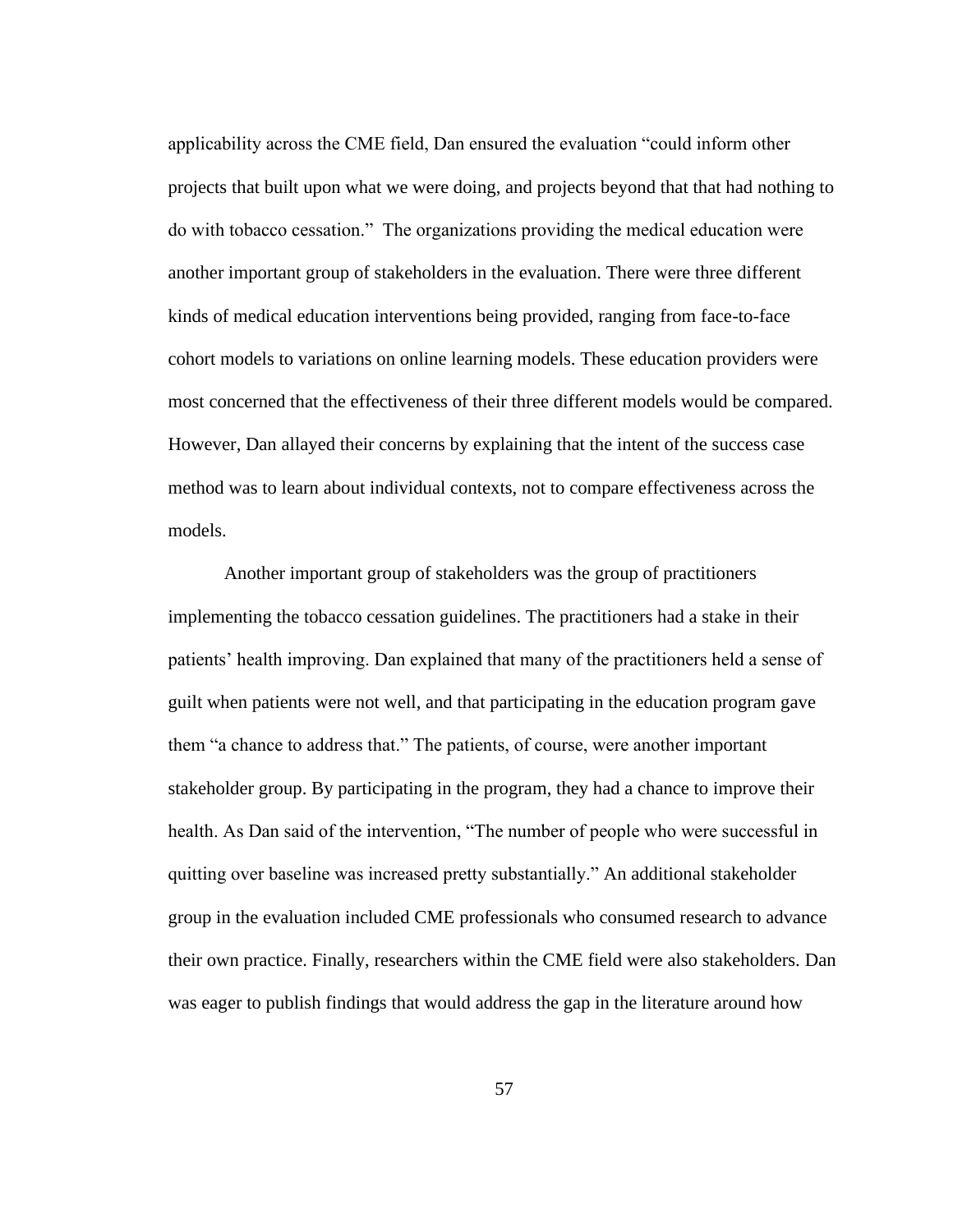success case method could be implemented to learn about the success of CME interventions.

Dan felt that a convergence of factors made the timing right for this kind of evaluation. The new tobacco cessation medication that was part of the intervention was shown to be effective at helping people quit smoking, and it had been a long time since a new drug for tobacco cessation had entered the field. Additionally, the leader of his research office was considered a "visionary" with widespread recognition; this encouraged the participation of different medical education providers - who are typically in competition with one another - to participate in the evaluation. Because these providers had experience working with Dan and the leader of his research office, the evaluation began with a degree of trust already built. As he said, among "the three partners that had three competing approaches to doing the clinical improvement component, there was enough trust. They were willing to let us go ahead, do our data collection, and feel confident that they weren't going to pay the price."

With the funding in place and the stakeholders on board, Dan assembled a small team to conduct the evaluation. Within success case method, one of the first steps is to identify participants who are deemed to be successful by certain criteria. These are the participants whose stories are gathered to help uncover the factors behind their success and how the intervention may have contributed to that success. In Dan's case, there were measurable clinical outcomes within the patient records that could be utilized to determine instances of successful implementation of the intervention. He and his evaluation team used these data to identify the successful practitioner cases to examine.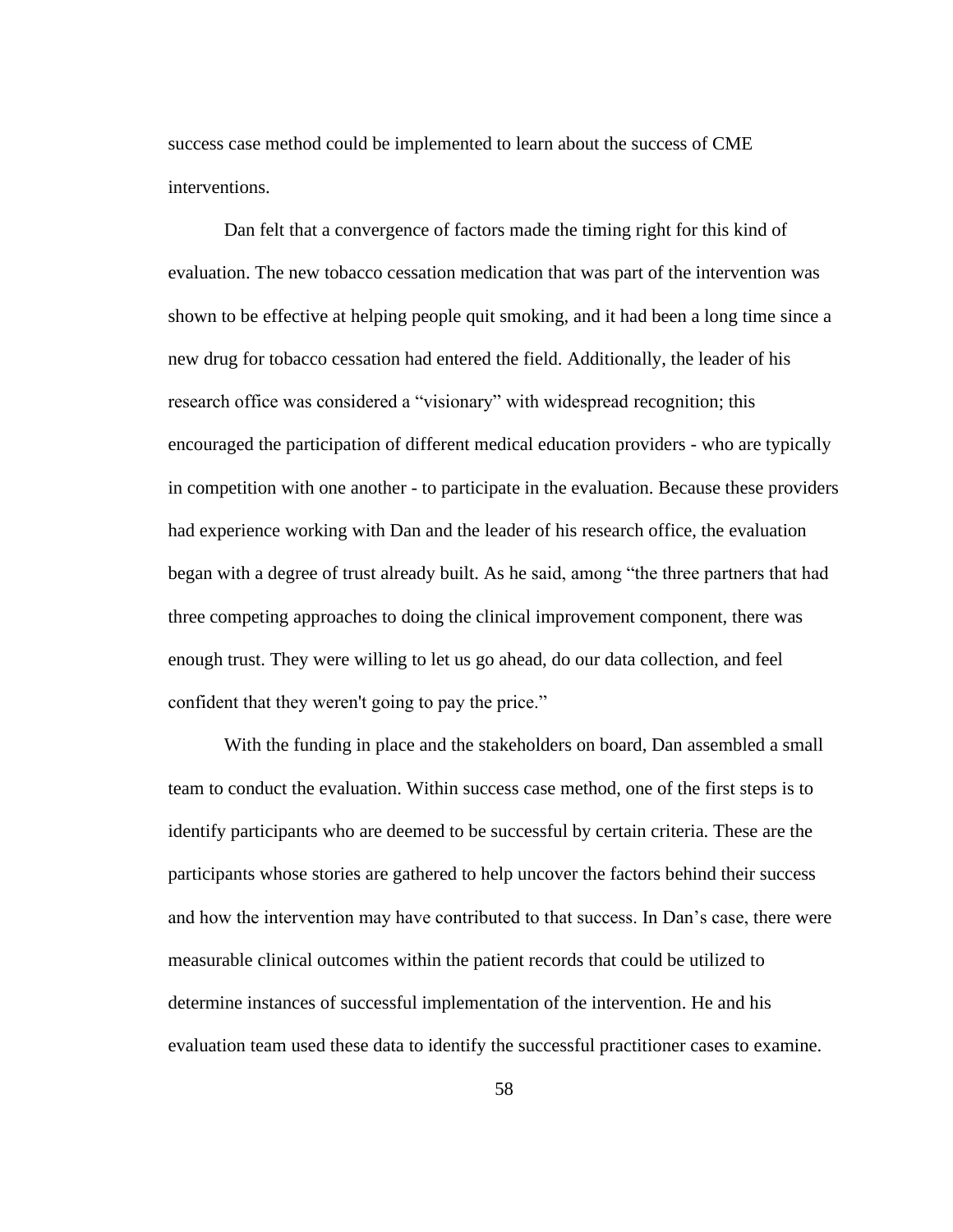They also set up an expert panel to review their success case selections and validate those selections.

To inform their choice of data collection and analysis procedures, the team utilized Stake's (1995) case study guide and Brinkerhoff's (2003) success case method guide. Dan considered his use of Stake's guide as an important "guidepost" to demonstrate to stakeholders that the study was credible. As he said, "we weren't just out there winging it. We had a highly-regarded, well-documented methodology." Procedures included interviews of the practitioners using a semi-structured survey and peer interviews at each site. Data from these interviews were utilized to craft a case description for each site. The team's analysis also revealed within-case and cross-case findings.

The findings from Dan's evaluation study included surprising insights for the field. They called into question some of the pervasive thinking within CME at the time, specifically the thought that one practitioner alone could successfully implement a practice change. As he said,

Part of what we were doing was showing the mistake in logic behind a lot of the CME. For example, we showed that even with a relatively simple guideline to implement, it oftentimes took a team effort. The whole clinic had to become involved, which caused them to question the idea that continuing education should have as its target audience individual physicians.

His findings led to the recommendation that CME as a field should think more critically about how to integrate a new intervention into the practices of an entire clinic. The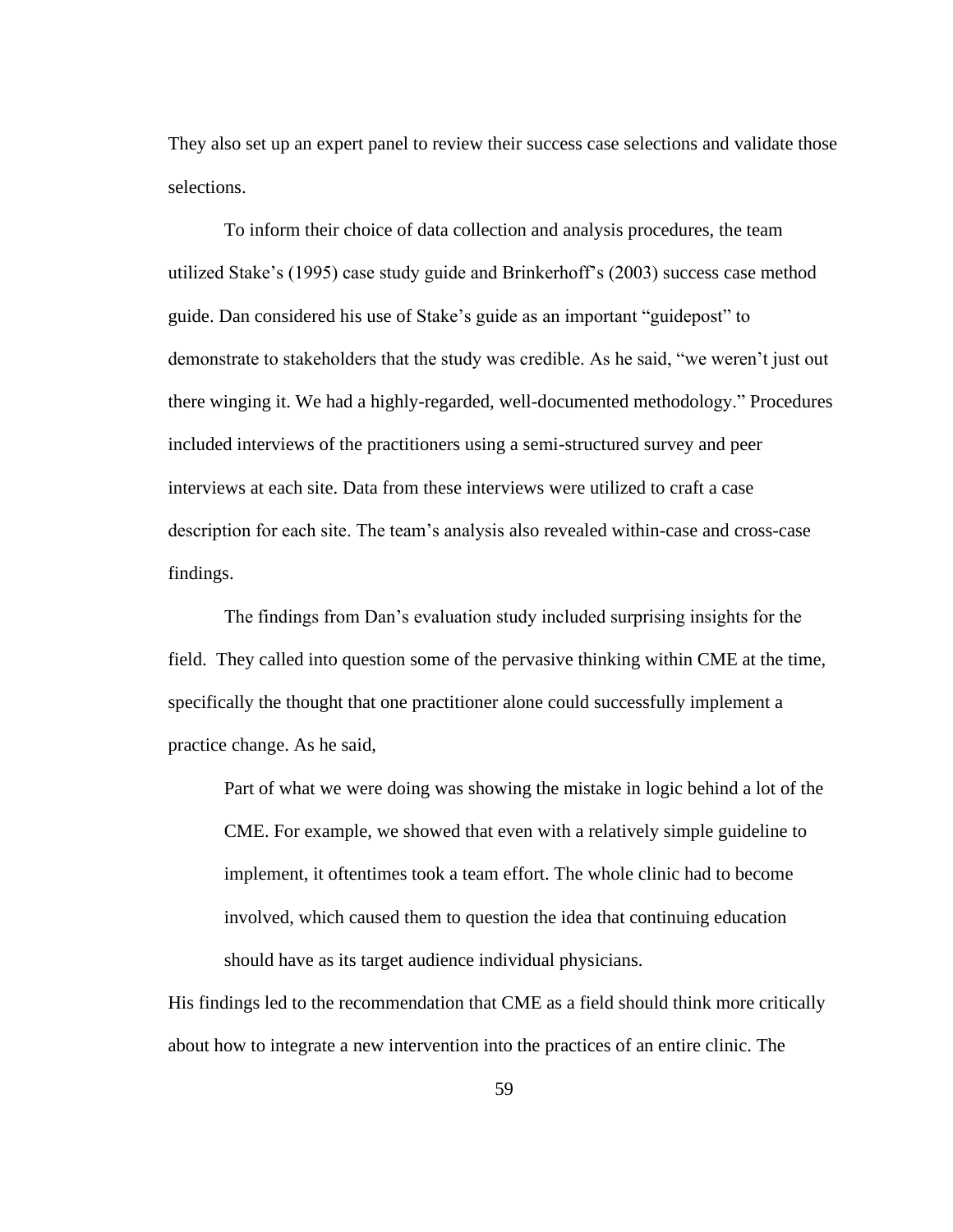findings also highlighted cases in which integrating the new tobacco cessation guidelines led to patient progress in quitting tobacco. Dan and his team shared the findings back to their stakeholders and to the CME research field through publications and at professional association meetings.

## *Themes within Dan's Case*

Dan's case materials revealed two major themes in regard to how he justified using success case method when examining causality, as well as how his evaluation context influenced stakeholders' perception of the credibility of the methodology. These two themes were: 1) trustworthiness and 2) learning instead of proving.

**Trustworthiness.** In his success case method study, Dan relied upon research procedures designed to ensure validity of findings to enhance the credibility of his work. He used a well-known case study methodological guide - Stake's (1995) guide - to inform how his team conduced the case study, in addition to using Brinkerhoff's (2003) success case method guide to frame the study. The validity procedures included: diversifying the cases that were studied by including practitioners with different specialties, triangulating interview data with evidence of the intervention's implementation from health records, asking probing questions during interviews, and sharing the draft report back with participants to ensure the findings were accurate. Additionally, the presence of cross-case themes contributed to the trustworthiness of the team's findings, because despite there being great diversity in the cases, there were commonalities of experience.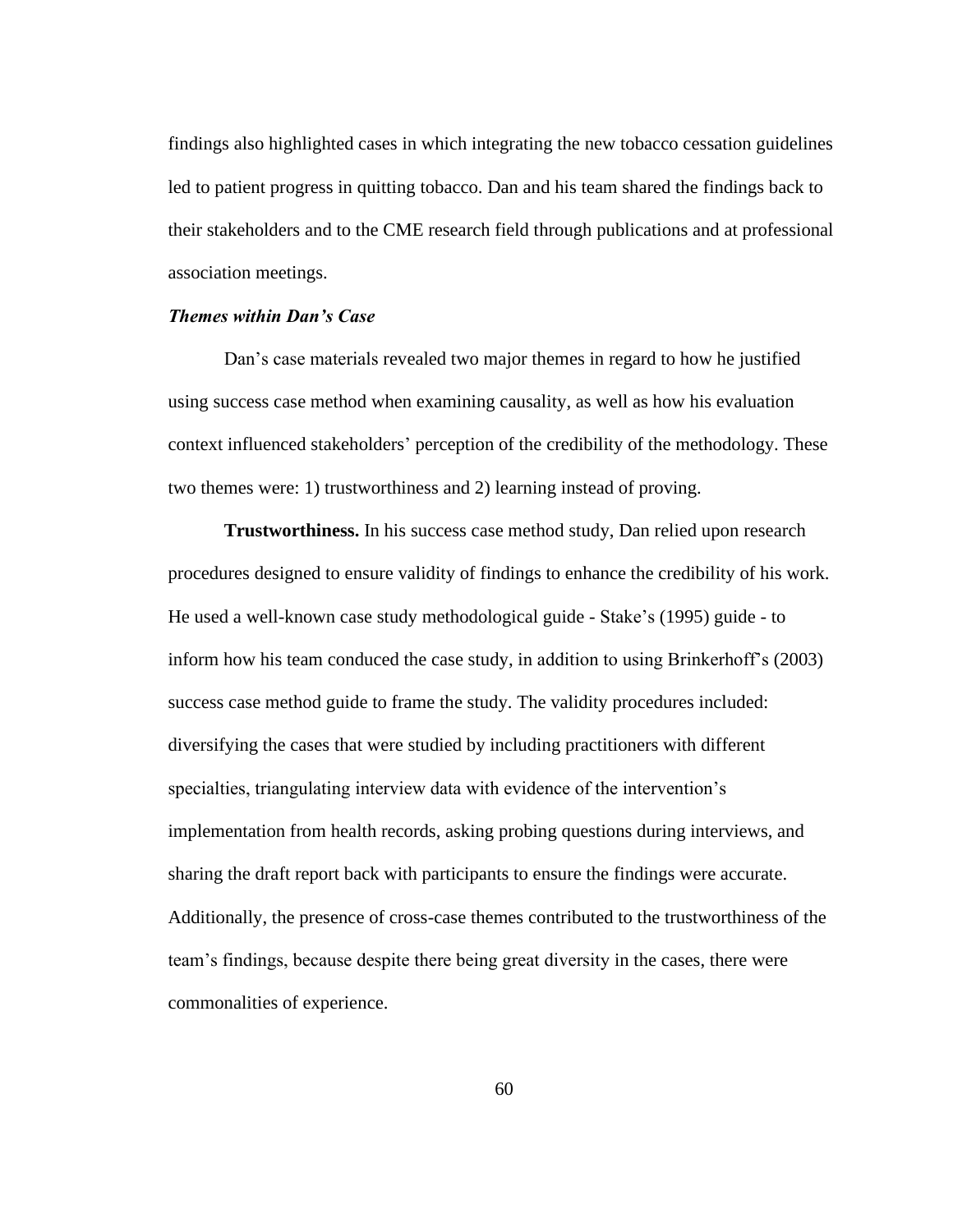Dan believed in the importance of having specific procedures in place to improve the trustworthiness of the evaluation. In the grant proposal for the study, he purposely included details regarding procedures he would use to ensure the findings would be trustworthy. When he was writing up the evaluation results for a journal article, he was mindful that he would need to make a strong case for how the procedures contributed to the validity of the findings. Depending on who the stakeholder was, he might also tailor his presentation of the findings to make the strongest case for trustworthiness that would appeal to that stakeholder. He described presenting the findings to different stakeholder groups this way:

It's a bit like a diamond, if you will, it has multiple facets and the diamond is the rationale, the justification for different parts of the study. All of them would be present in one way or another in presenting the study to a stakeholder while they're reading the initial proposal or in the final report. We might emphasize a different facet of the diamond, give more attention to it, depending on who the stakeholder is.

As an example, when Dan's team presented their results to an audience they knew was more receptive to quantitative data, they placed more emphasis on how they generated evidence from quantitative data. His experience with success case method seems to suggest that including multiple validity procedures in the methods may help the methodology appear more credible to evaluation stakeholders. In particular, triangulating the qualitative data with a quantitative source may make the findings appear more credible for certain stakeholders.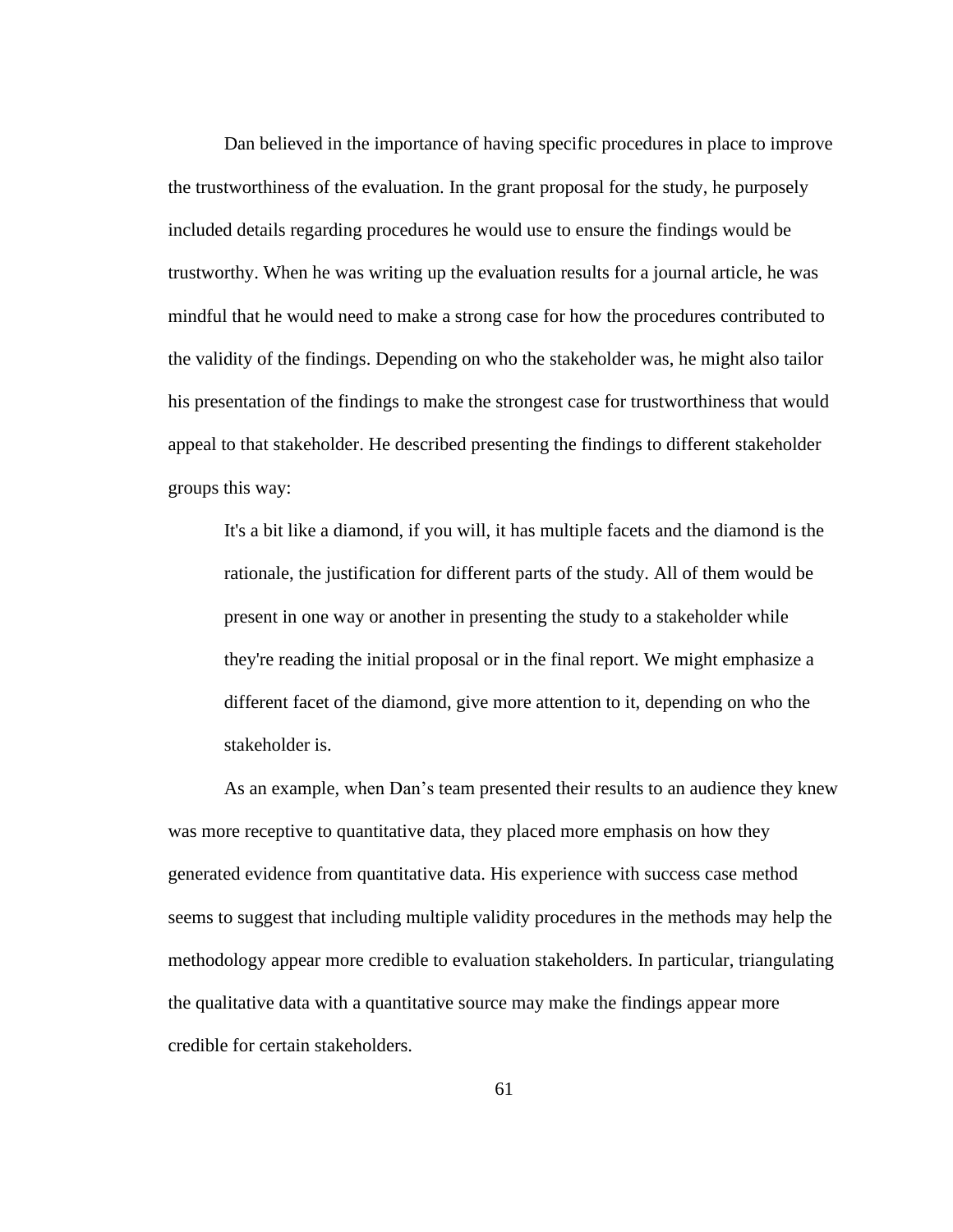**Learning Instead of Proving**. In discussing the credibility of success case method, Dan emphasized the distinction between what the methodology is best suited to do versus what it is not suited to do. He felt that success case method is best suited to contexts in which the objective is to learn about, not to assess, the effectiveness of an intervention. As he said, "The aim of it was not so much to demonstrate or prove anything as it was to get a better understanding. It was really learning." Part of this learning process can also include exploring which factors within an intervention may contribute to change, rather than needing to "prove" that certain factors caused change. As he expressed, "We were learning, in the cases of these successes, what actually happened, what part of the education contributed, in particular, among all the other contributors." He also explained that researchers gather multiple forms of evidence from multiple sources in a case study as part of what he calls a "process of developing a better understanding." He believed that case studies can highlight factors that contributed to change, but are best suited to enhance learning rather than prove that an intervention worked.

Dan also recognized that the value in using a methodology like success case method is that it can be utilized to enhance learning across participants. He explained that methods like success case method help practitioners share knowledge about how they are approaching similar work. He noted that when practitioners share their stories, it sometimes highlights when they are out of step with their peers' practice. He believes that there are "multiple forms of knowledge, including practical knowledge"; thus, when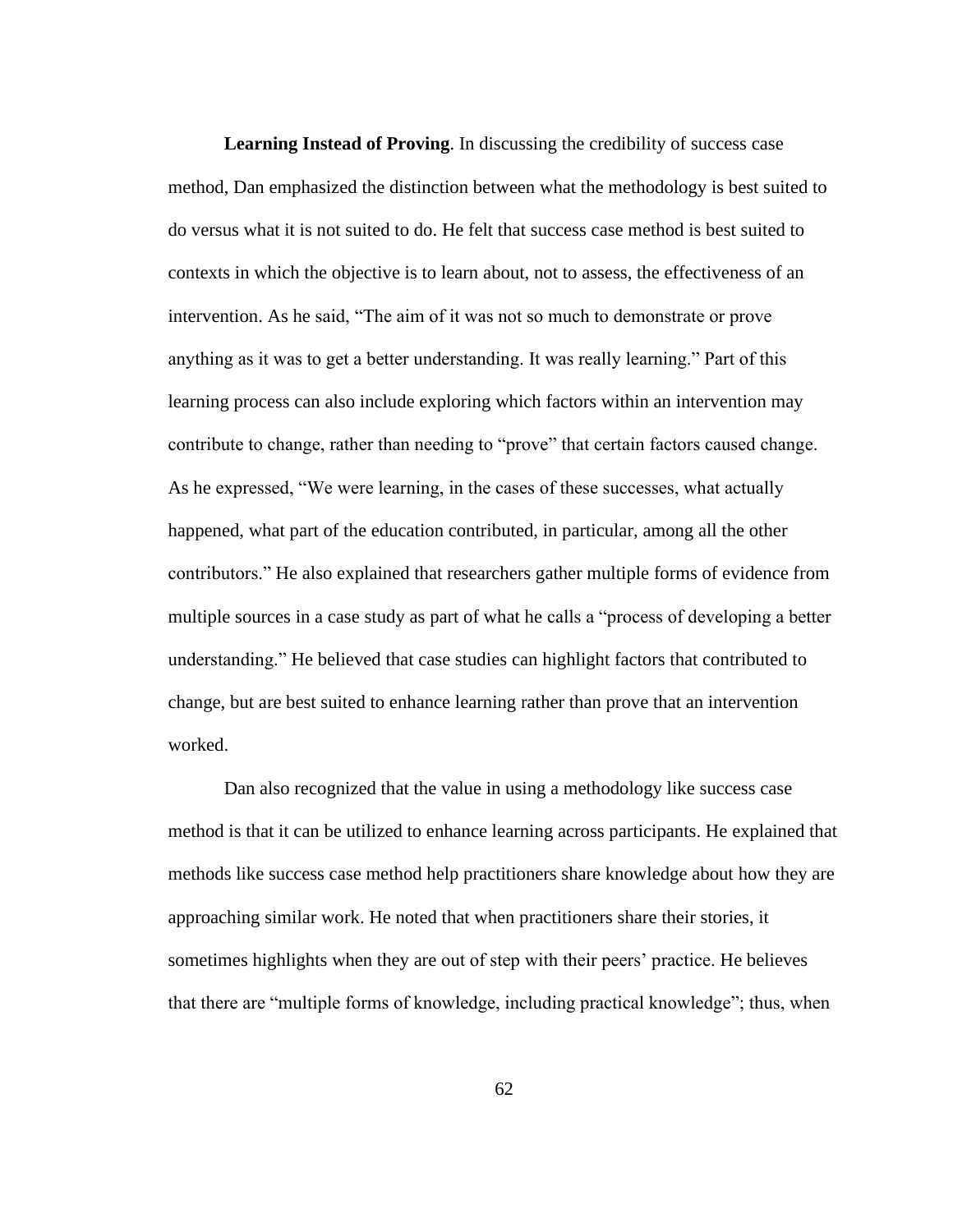practitioners share knowledge about what they have learned from their practice, that is a valuable resource.

Additionally, success case method was an amenable methodology choice for the stakeholders in Dan's evaluation because the methodology does not include a comparison of effectiveness across programs. Knowing that their success (or non-success) would not be compared with others' was an important factor in easing practitioners' concerns about participating. He allayed the practitioners' concerns by explaining that success case method is meant to explore factors of success within each specific context and is not meant to compare similar interventions across sites. His frequent communication about what success case method is meant and not meant to do encouraged practitioners to have more comfort participating in the study. As he stated, the team was "very explicit about ways that we thought that the findings could be used or what conclusions could be drawn from them, and what conclusions should not be drawn."

## *Claire's Story Using Success Case Method*

Claire conducted a success case method study to evaluate the success of an employee leadership training program for a large food processing corporation. The goal of the program was to train leadership to make faster decisions, be more innovative, and to experiment with their products. As she explained,

They wanted to get leadership to make fast decisions, so increased agility in the way that people would make decisions. People would be better connected, so that they could work better across different enterprises within the organization, so that they started experimenting, like trying out new things in different sub-units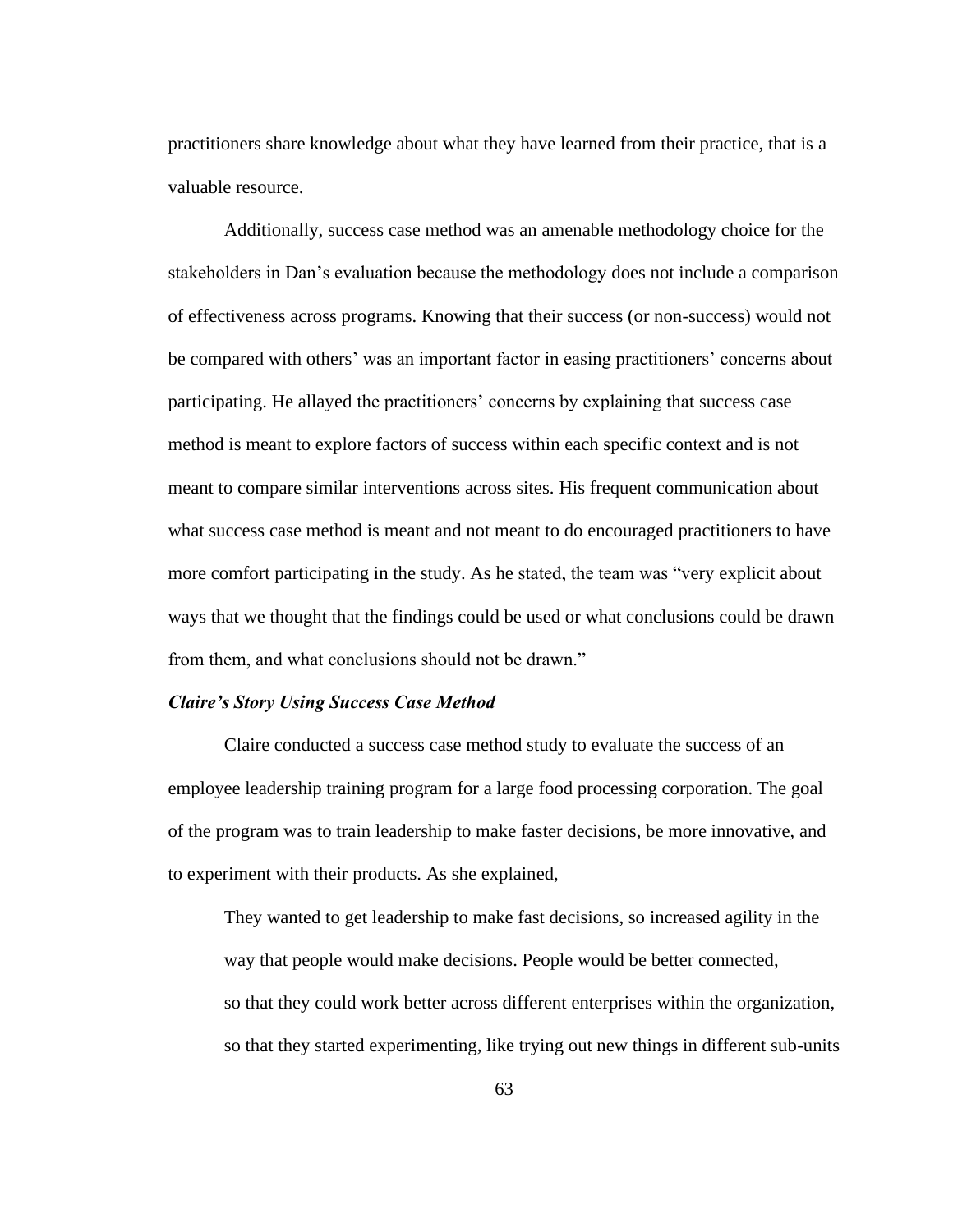of the corporation to come up with more innovation. Ultimately, they want to innovate and rejuvenate the organization and get it less stiff and flexible so they could actually increase market growth and profits.

The purpose of the success case method evaluation was to demonstrate whether these outcomes for employees - increased agility in decision making and increased experimentation - had occurred. In particular, the success case method was utilized to gather stories from employees who were performing the best on these outcomes and understand how the employee training contributed to their performance.

At the time of the evaluation, Claire was in a leadership position at an evaluation organization that completed about four evaluation projects a year for different clients. The organization had a well-known founder, and did not need to advertise because clients would contact them in order to work with the founder. She was also a professor at a university. She described her evaluation work as "between academia and consulting" because she brought an academic lens and academic rigor to the work, but also needed to balance that with the demands of the clients she worked for. As she explained, sometimes the founder would say to her, "You are way too academic – stop overthinking this and be practical." However, she also found that being positioned between academia and consulting was beneficial. She appreciated the ability to conduct success case method evaluations while also being a professor, because she could bring real-world experience in evaluation into the classroom. As she explained, "Those experiences can be valued at least by some of the graduate students."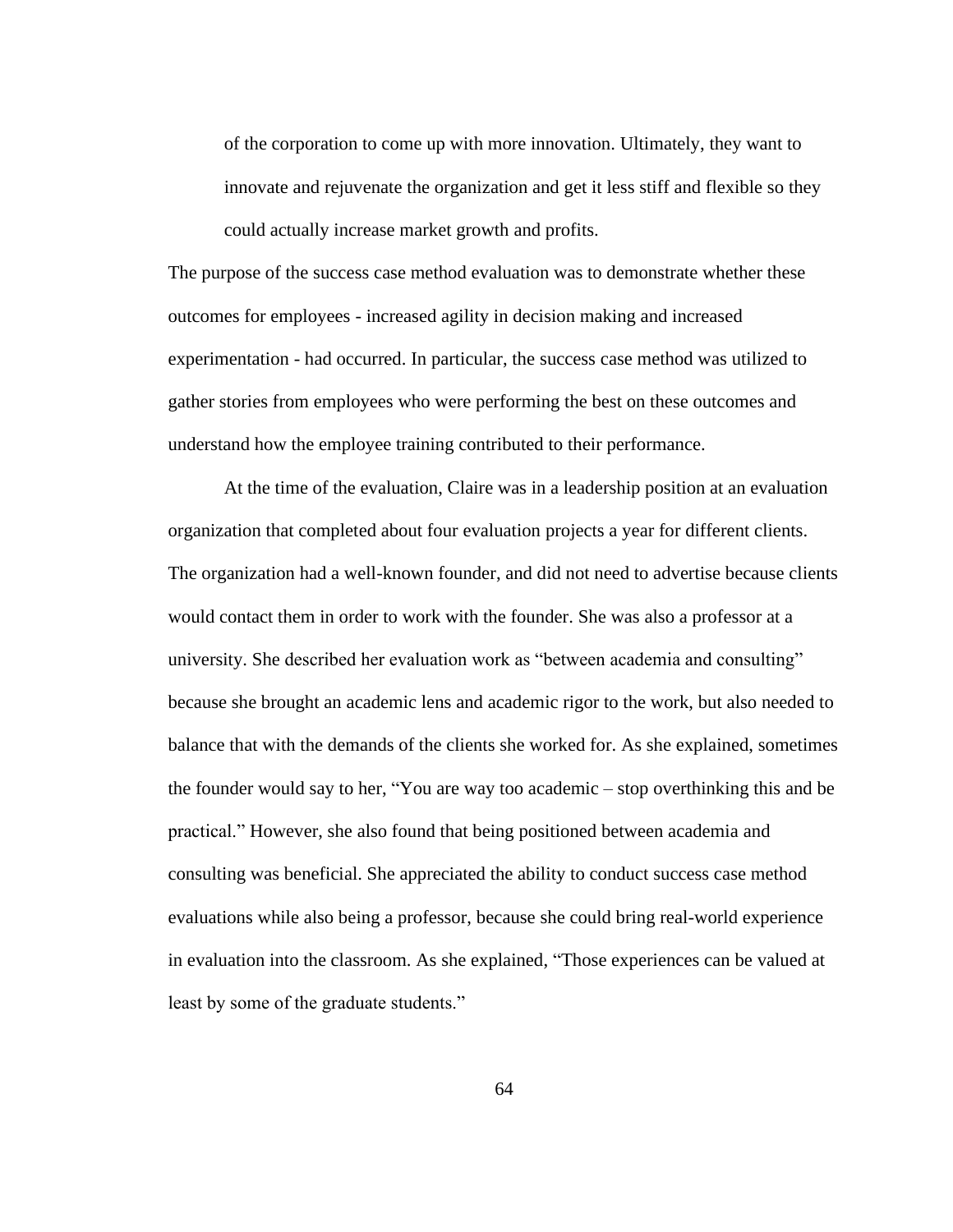Claire's training in evaluation also influenced her evaluation approach at the time. Having earned a Ph.D. in evaluation, she was able to identify the right approach for each specific context. She explained that her academic background and her skill in navigating which evaluation approach to use made her clients perceive her as credible. It equipped her with the ability to offer a suite of evaluation options. As she said,

There's other ways to think about evaluation and evaluation is more than one method. Just because you know how to do a survey doesn't make you an evaluator.

Having good evaluation training and being able to talk about different methods, the advantages, and disadvantages, that different approaches to evaluation could bring is important, I think.

Claire's evaluation approach at the time (and at the time of her participation in this study) was that findings should be utilized, and one way to ensure utilization is to provide findings to the client quickly. She found that conducting evaluation methodologies like success case method, in which findings are produced after 8-12 weeks, was more useful than doing long-term experimental studies, because oftentimes the findings from those studies come years later than when the information was needed for programmatic decision making. As she said, "If you want to do useful evaluation it is needed now."

Additionally, Claire believed that another way to ensure utilization of findings was to provide evidence of how the program is working for the best performers. She emphasized that the advantage of using the success case method over an experimental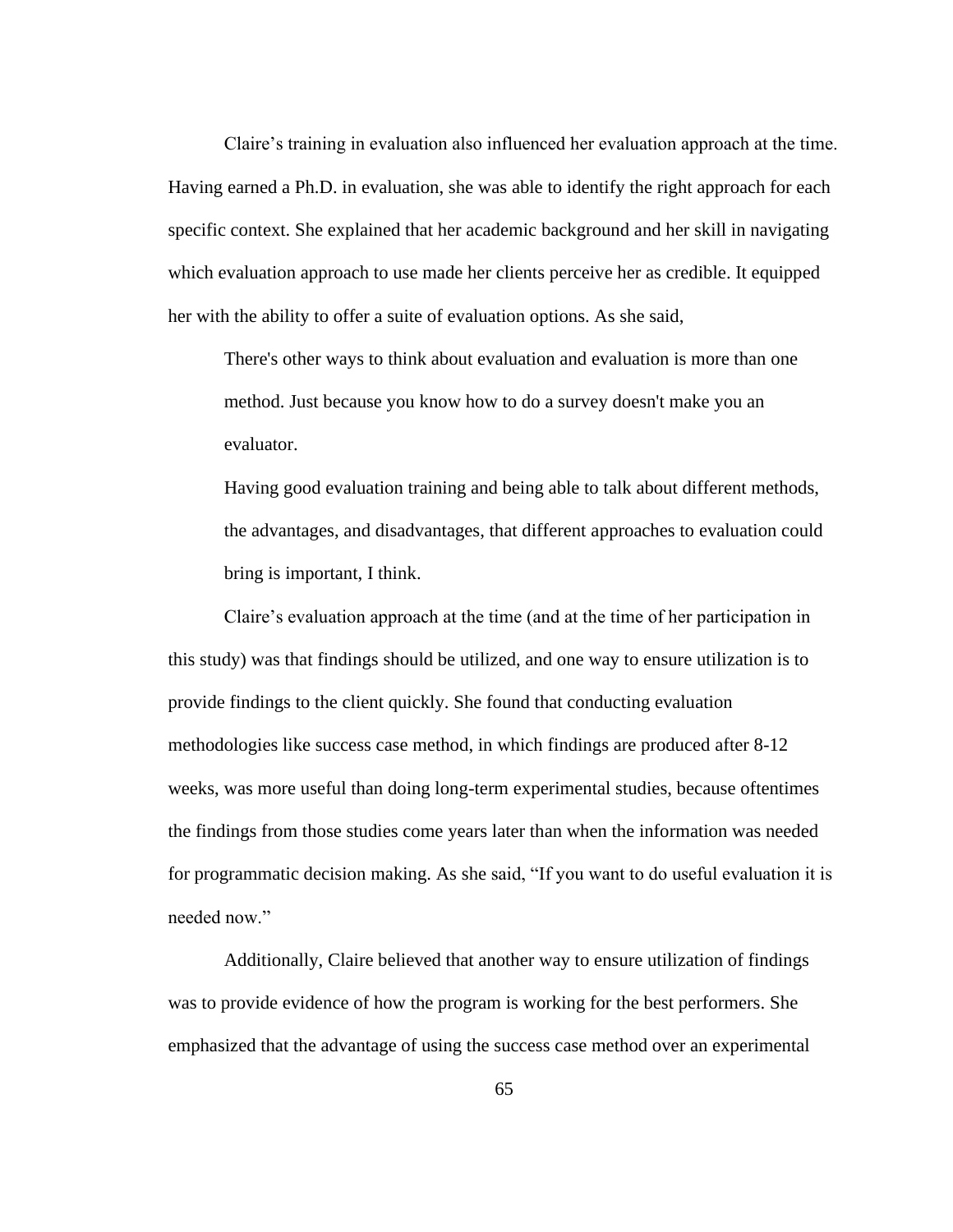trial is that one learns from the experience of the "outliers" – those who experienced extra-ordinary success or non-success. As she said,

What the success case method assumes is that you really learn the most from the outliers on the top and the bottom, because then you can move them to the next level. What do we know if we have a statistically significant outcome from a randomized controlled trial? We know that the average moved, but we don't know anything about what's the best the training did. And what are the barriers for those who didn't perform at all? We just know what mediocracy means, that's all.

She elaborated that success case method is a unique evaluation methodology because it examines how the best performers become the best:

That's, I think, where the success case method becomes exciting. If you learn from the best, so why are you the best in this? Why are you so excelling in this while the majority is average? What are the factors that contribute to that? Once you know that you can leverage that knowledge to improve your organization.

In Claire's view, one should be curious about what makes the best performers the best because that helps one learn how to improve performance for everyone.

The evaluation also had key stakeholders. The corporation's management was a key stakeholder because they funded the leadership training for employees. They wanted the training program to be effective because they trained thousands of employees. If they could uncover why it wasn't effective, they could change elements of the training to make it more effective. Additionally, the management wanted to improve the training to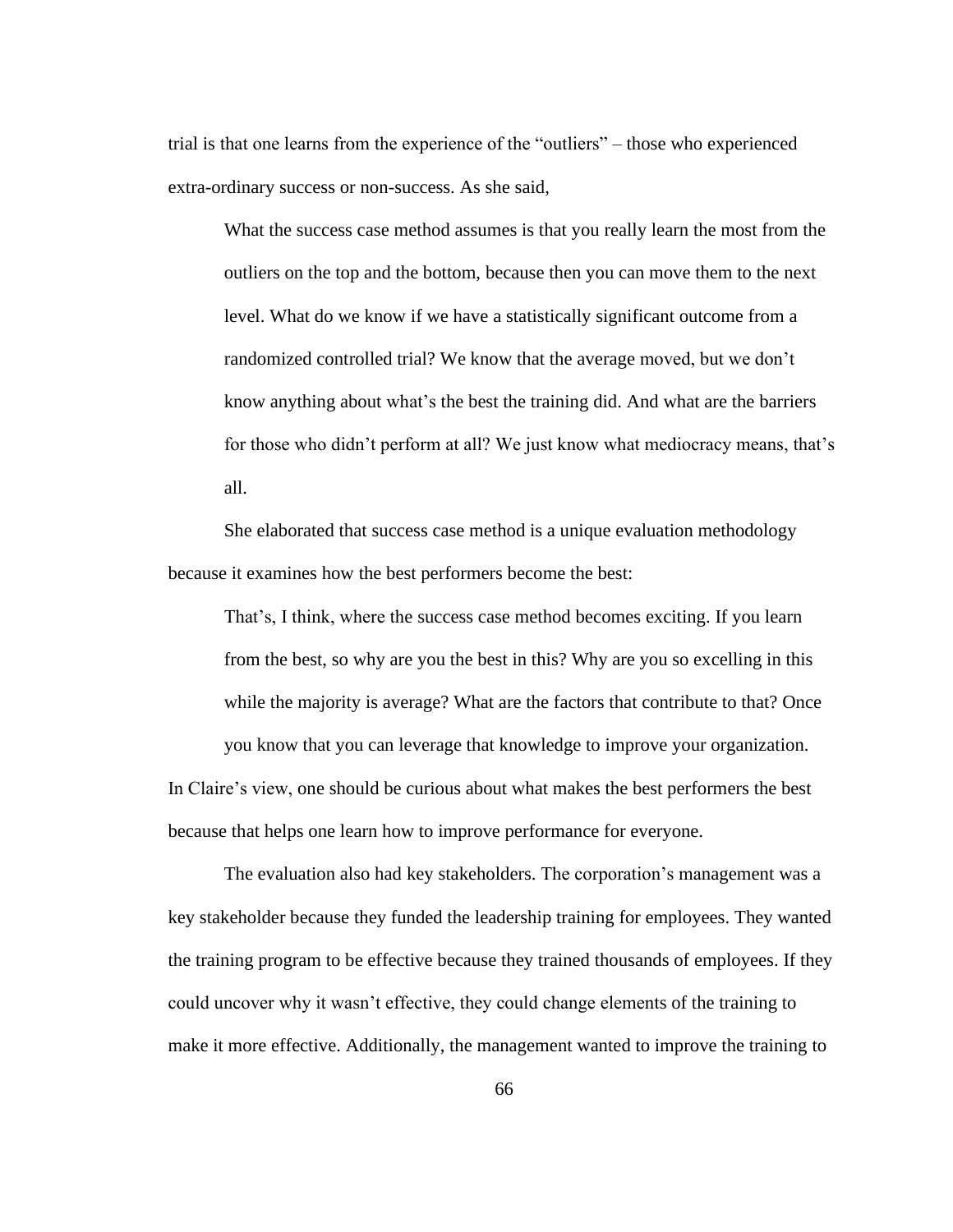improve the overall health of the organization. As Claire said, "The impact is downstream. So better work units, better organizational culture, better impacts for corporate, so it goes down the stream." The employees of the corporation were also a key stakeholder, as the findings were meant to improve the quality of their training, which in turn was meant to improve how they worked with those on their team. Finally, the human resources department was also a key stakeholder because they wanted to learn more about the effectiveness of the training and to utilize the success stories to market the training to other employees.

Claire and her team began the evaluation by identifying high and low performers by reviewing data on training dosage and training completion. Their procedures also included a survey and interviews. Claire described the process of conducting the evaluation as participatory because staff from the corporation was engaged in the evaluation process. As she said of success case method more generally, "The success case method is a sequential mixed methods approach, a utilization-focused approach and value driven approach because you engage stakeholders from the beginning on in all steps of the evaluation and in the data interpretation." At different stages in the evaluation, she presented findings back to the corporation: when the survey findings were ready, when they heard insightful information from the interviews, and in a final report. She stated that the corporation utilized the findings to improve the training; as one example, they immediately addressed a learning activity that didn't work as well as expected and tried a new approach in the next cohort.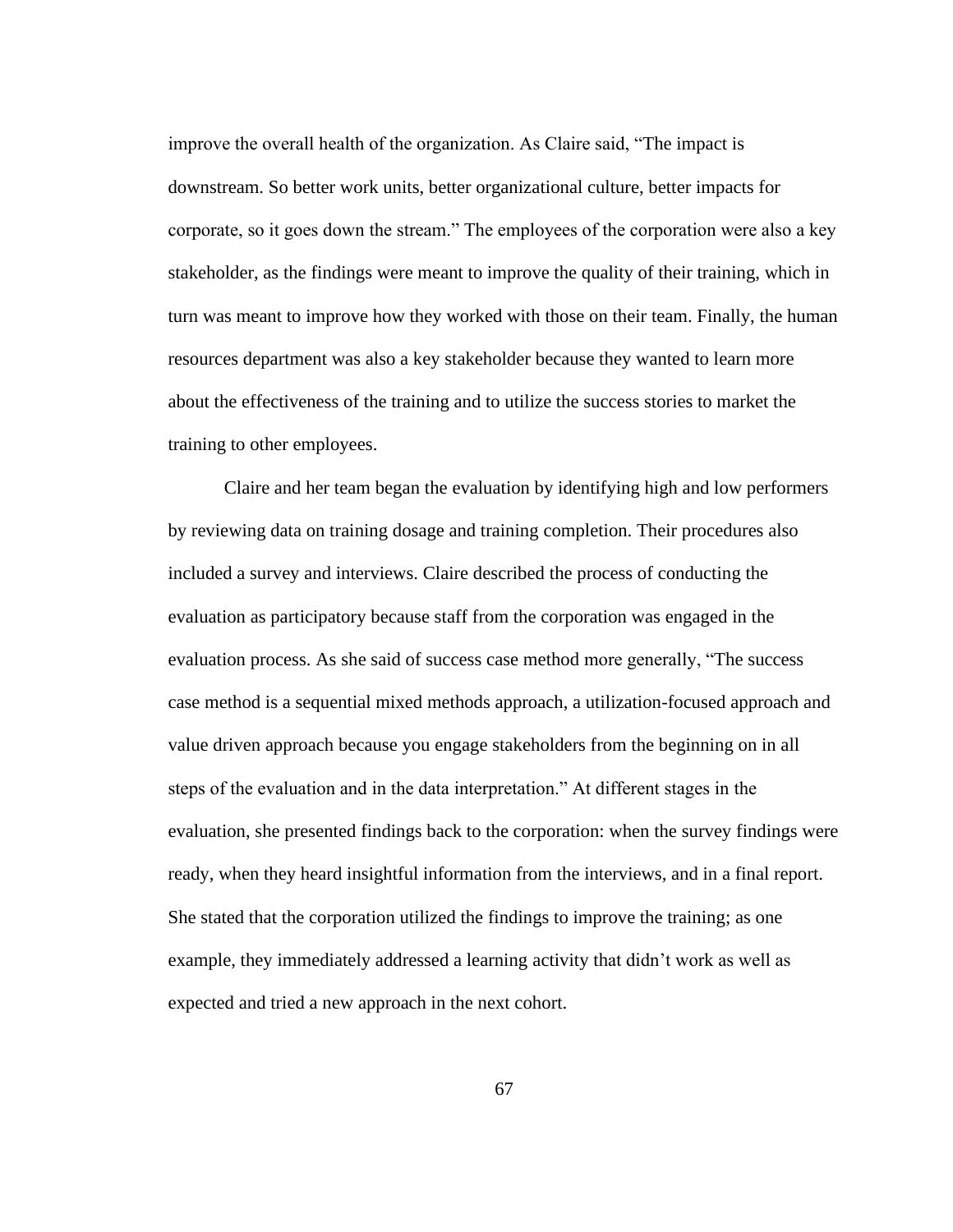# *Themes Within Claire's Case*

In reviewing Claire's case materials, two major themes emerged relating to how she justified using success case method when examining causality, as well as how her evaluation context influenced stakeholders' perception of the credibility of the methodology. These two themes included: 1) choosing a methodology that produces the evidence needed; and, 2) position on "quant-qual" debate determines position on credibility.

**Choosing a Methodology that Produces the Evidence Needed**. Claire believes that the purpose of evaluation is to improve programs. As she says,

"Why do we evaluate? That's the question. What's the purpose of it? To publish papers that are published in some journal that no one will ever use, or to produce some findings for a group of people that's going to change the world?"

She tends to find methodologies like success case method more helpful in improving programs than experimental methodologies, which are often designed to examine whether an intervention had an effect for the average participant. She is interested in knowing the story behind the individual at the tail of the distribution who experienced a large effect; she is less interested in knowing the story of the average individual. As she says of experimental studies that tend to report the effect size for the average individual, "Is that effect - even if it's a meaningful effect – is it the best we can do? Or is it the average we can do?" According to her, the exciting part of implementing a success case method study is the examination of stories from those who experienced a large effect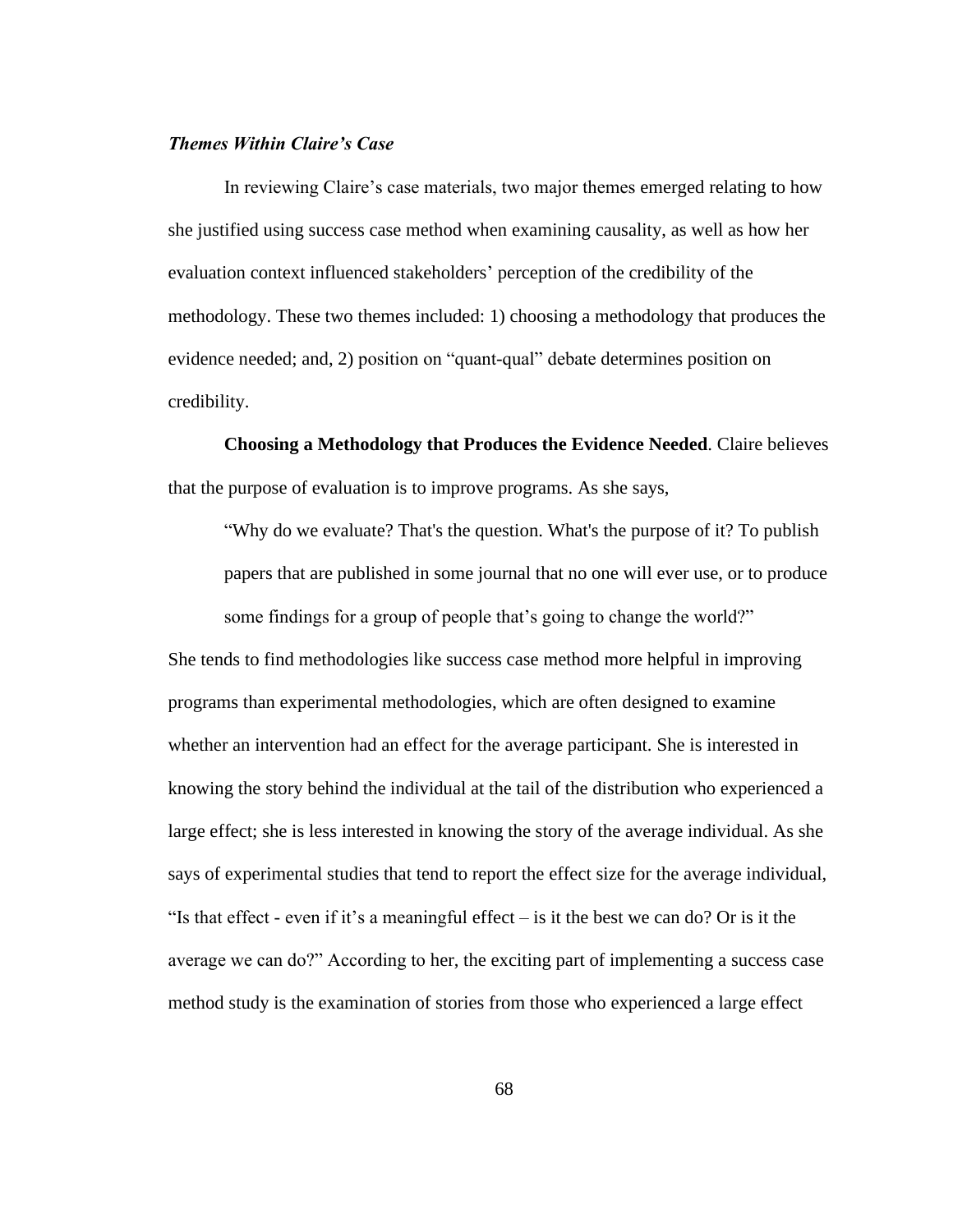from the intervention. Then, the organization can learn from the experience of the best performers in order to improve the performance of other staff members.

Claire remarked that when she conducts a success case method evaluation, she generalizes the findings from the sample included in her study to the rest of the population who received the intervention, but she does not necessarily generalize the findings to other training interventions. In general, she thinks there is an inherent conflict between the intent behind generalization and the drive to improve programs. As she explained,

Generalizability assumes that interventions don't change…it assumes implementation fidelity and assumes exactly the same intervention, which is completely against anything I believe an evaluation should be doing. Evaluation should force you to change the program.

According to Claire, evaluation should produce findings that are translated into actions that improve the way a program is run; because staff should be constantly improving the program, the intervention should not remain static. For her, *improving* a program though evaluation rather than *proving* that a program had an effect is much more interesting; as she said, "That's what I want to do in my life as an evaluator. I want to improve programs that help people that care about helping people rather than proving programs."

She also stated that evaluators should choose a methodology based on two primary considerations: 1) the methodology should directly relate to the evaluation question; and, 2) the methodology should directly relate to the level of rigor that is required to produce the evidence that is needed. As she explained, the most important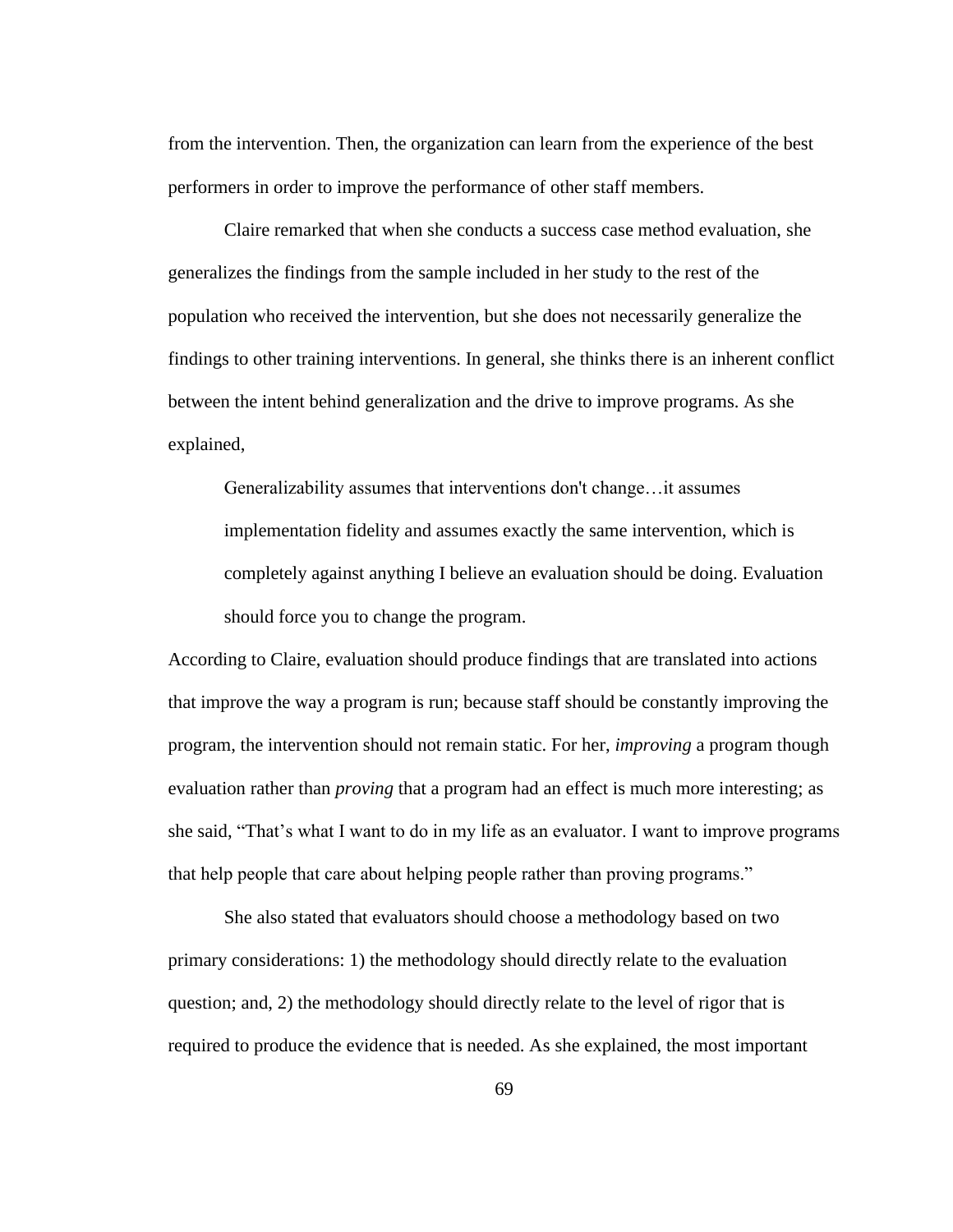consideration in selecting a methodology is determining which methodology best answers the evaluation question. One should consider all of the available evaluation designs. The second most important consideration is how much risk is associated with how the findings will be used.

As Claire elaborated, if the findings from an evaluation will be used to pilot a medical intervention, then the findings must meet a certain standard of evidence because the risk of them not being correct could cause serious harm. For these types of scenarios, particularly medical scenarios, an experimental study might be the right choice. But in other scenarios, such as a training evaluation, the risk of the findings being incorrect is not likely to cause serious harm; rather, the risk would more likely be one of wasted time. As she clarified, in reference to a training evaluation, "The question becomes, what counts as evidence and what's your standard for credibility? We're not developing drugs or surgeries. We are providing evidence that training works and leads to impact."

Thus, according to Claire, the kind of evidence and the level or rigor needed depends upon the context. She stated that for success case method, the standard of evidence is whether or not the evidence passes a test of reasonable doubt. Ultimately, striking the right balance between rigor and feasibility is related to the amount of effort needed to produce the level of evidence that is needed. She likened it to the amount of effort one would put into selecting an apple:

Our bar for evidence is beyond reasonable doubt. Do you have a good reason for questioning why the results would not be true? Then you can go into research paradigms and really dig into what is and is not, what does count for evidence.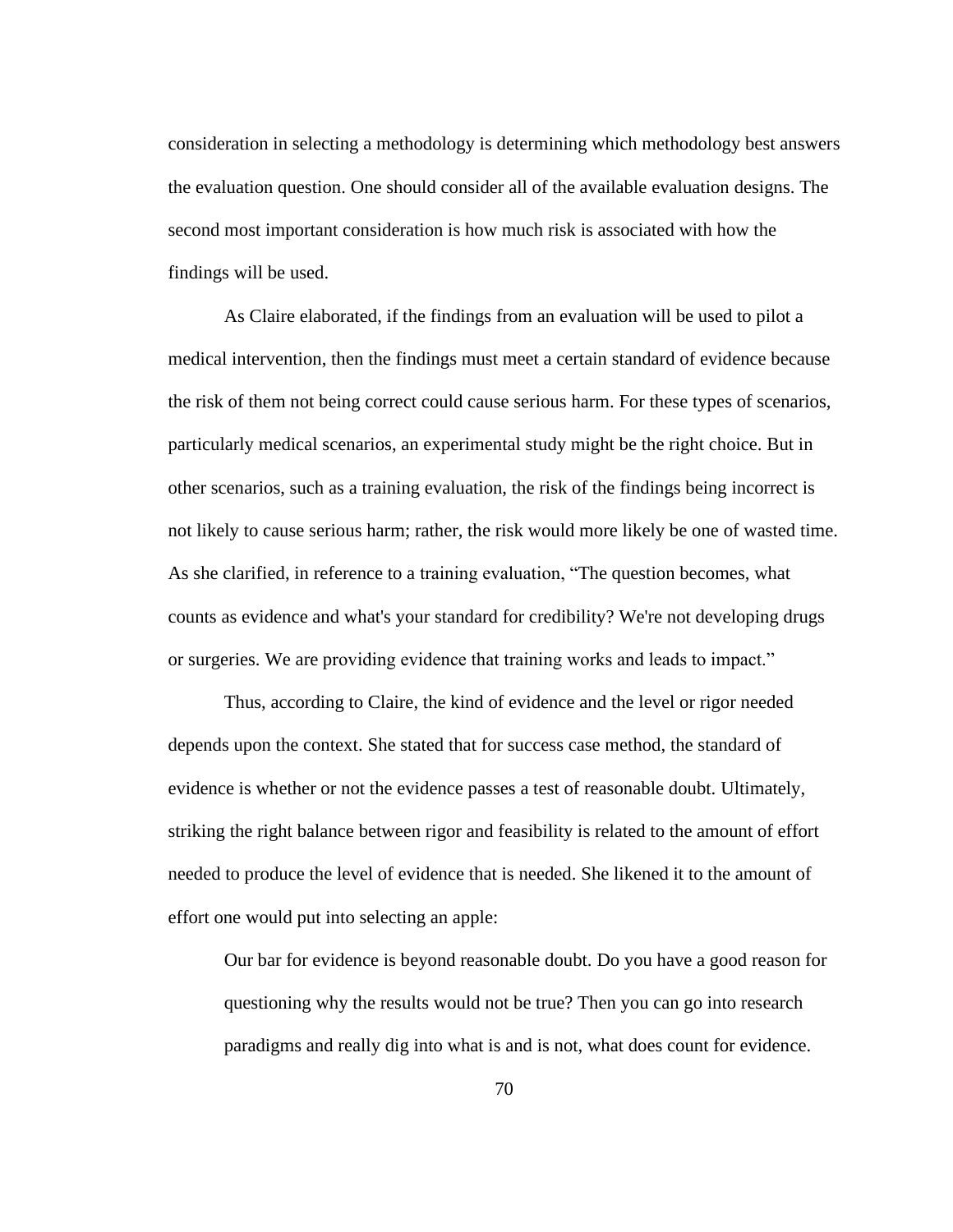For me, it's always, for what purpose? If I think evaluation, you go to the grocery store and you have a pile of apples, and you pick an apple. You evaluate the apples in the store, and you pick an apple. Are you going home and wondering whether you picked the best apple?

As she is illustrating, if one's purpose is to select an apple, one conducts the sufficient amount of evaluation to collect the sufficient amount of evidence to make that decision; the same kind of reasoning would apply when selecting an evaluation methodology.

To further illustrate the point that the level of rigor needed depends upon the context, Claire provided the example of a diagnosis made by a doctor. When one visits a doctor, the doctor makes an assessment of the medical concern, often using qualitative data, and then makes a diagnosis. She argued that in this scenario, we as a society widely accept that the diagnosis is credible. She also provided the example of a court case. In a court case, evidence is brought together, including qualitative evidence, and a determination is made as to whether the case argument passes reasonable doubt. This type of determination is also widely viewed as credible in our society. Thus, according to her, contextual factors are key in determining whether the type of evidence provided is credible.

#### **Position on "Quant-Qual" Debate Determines Position on Credibility.** For

Claire, whether a person views success case method as credible often comes down to where that person falls in the "quant-qual" debate. In her experience teaching others how to do success case method, she observed that some students believed that evidence was not credible unless it was quantitative evidence. In her experience, students who aligned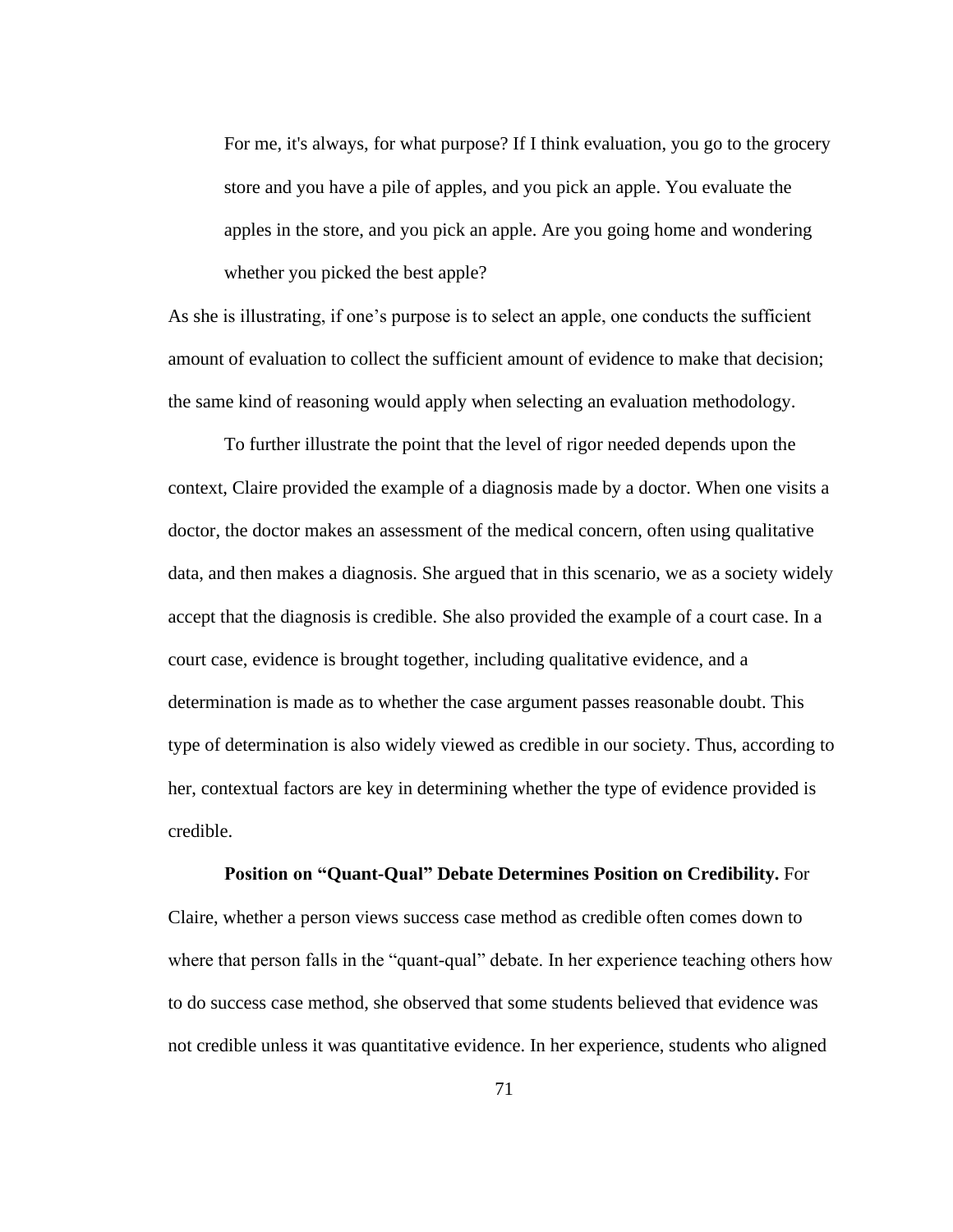with a quantitative approach – typically those interested in what she described as "measurement" – would often question the credibility of the evidence produced through success case method. She reflected that viewing only quantitative evidence as credible is connected to issues of power and privilege. As she said, "we know that mixed methods, more qualitative oriented methods, work better and are more embraced by people of less privilege, of more diverse people." She went on to explain, "Hardcore methods come with privilege, and understanding of those methods comes with privilege because knowledge is power."

Claire expressed that another group of stakeholders who seem to reject success case method as credible for examining causality is political staff or governmental employees. As she said, "Politics right now is all about evidence-based practice. Everyone wants an experiment or a quasi-experiment. They wouldn't hire you for a success case study… (they) want to prove something works or doesn't work" (parenthesis mine). Thus, in her assessment, whether or not success case method is perceived as credible for examining causality depends upon the paradigm of the stakeholders.

# *Emily's Story Using Most Significant Change*

Emily conducted a most significant change study to evaluate whether outcomes within a non-governmental organization's (NGO) theory of change were achieved. At the time, she was the lead internal evaluator placed within this NGO. The NGO worked with West African communities on community-led development projects. Her task was to utilize most significant change to evaluate whether the NGO was achieving the long-term outcomes it sought to achieve in some of the communities it had been working with for a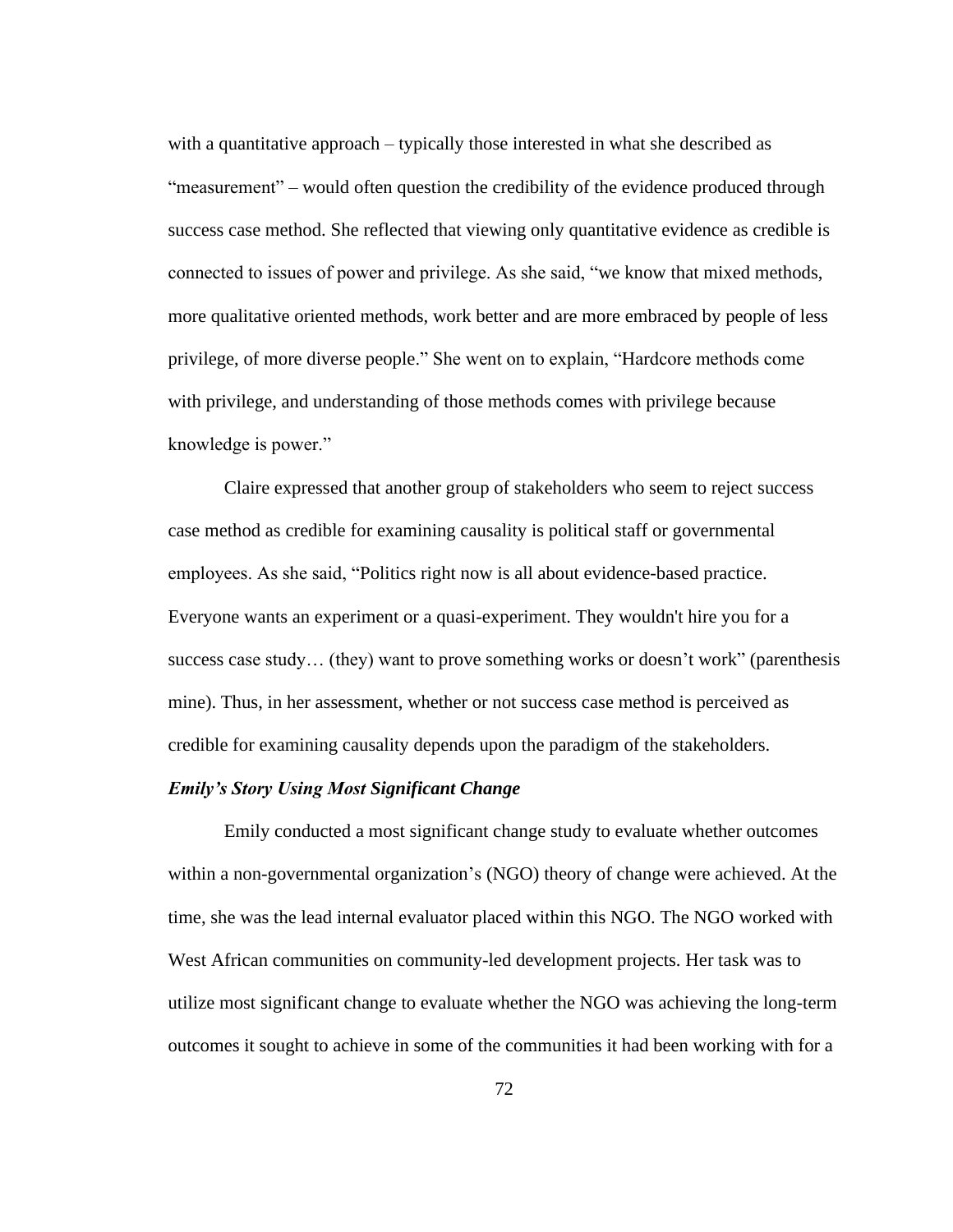few years. Specifically, she was evaluating whether the long-term outcomes evident in the communities aligned with the outcomes the NGO sought to achieve in their theory of change.

Emily held certain values about how international development work should be done, and those values influenced how she approached evaluation work. As she said,

My theory of the most sustainable and ethical way to do international development is around centering community, not even just participation, but leadership and agency and ownership. I think that definitely bleeds into how I am an evaluator.

As this quote illustrates, for her it was crucial to use a participatory approach when doing evaluation. Additionally, the NGO's community-led approach to their development projects influenced their choice of using most significant change for evaluation because the methodology centers community voices.

When Emily joined the NGO as an internal evaluator, the NGO had been conducting most significant change studies for a few years. The NGO would partner with a community over the course of a few years, completing different community projects, and would evaluate each project using most significant change. Thus, Emily's evaluation team, comprised of NGO staff, was well-versed in using most significant change and could help the evaluation run smoothly. As she explained, "They had, two, three years of MSC experience — some staff had been doing it since the beginning." However, this evaluation differed from the ones that came before, as this evaluation reviewed impact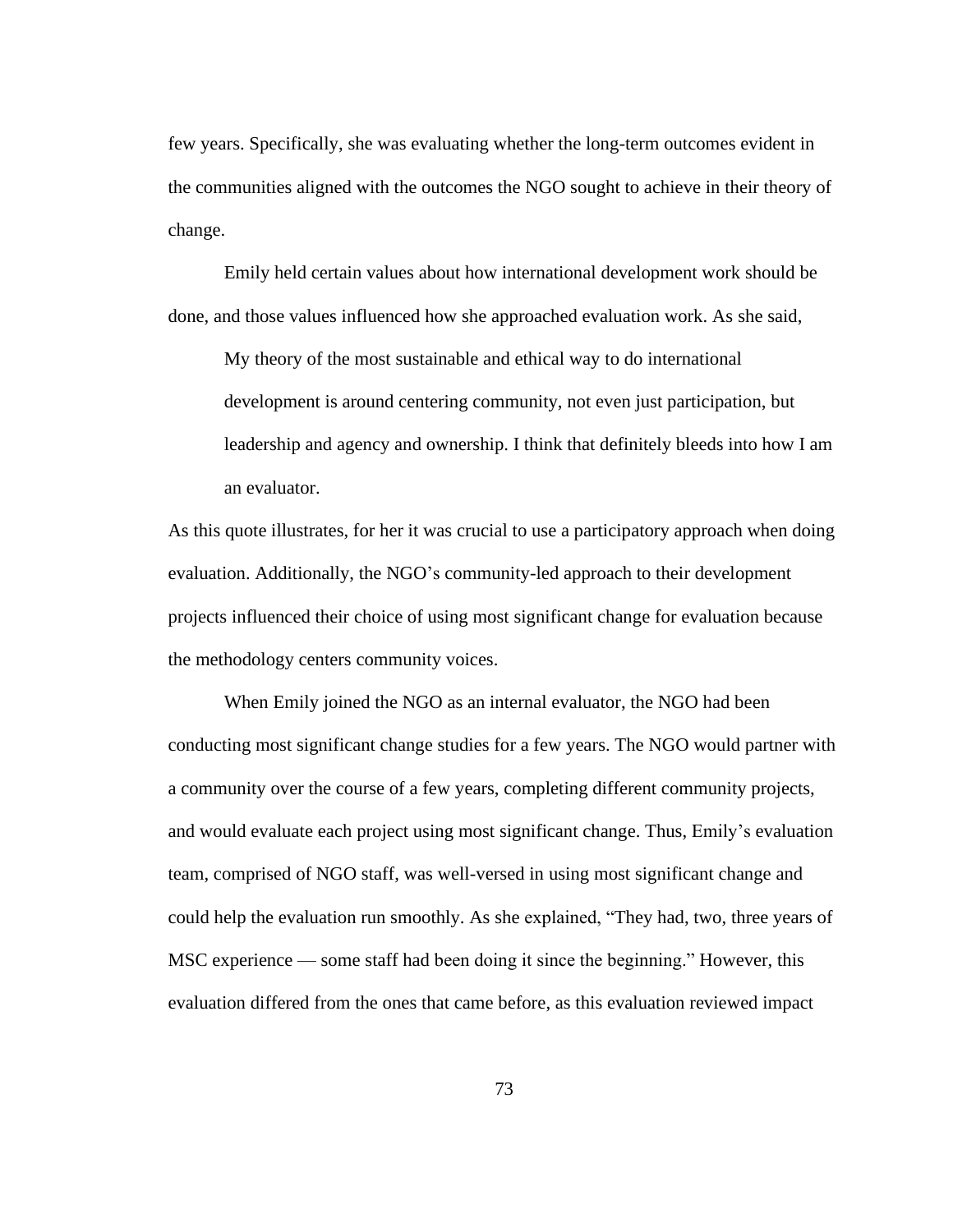from different projects to assess whether the outcomes outlined in the NGO's theory of change were being achieved, rather than reviewing the impact of an individual project.

In the communities where the projects were being implemented, oral storytelling was an established tradition. For this reason, Emily thought that most significant change was an "easy fit" for the NGO's evaluation work, as storytelling is a key component of the methodology. Additionally, the NGO preferred an evaluation methodology that wasn't "extractive." She explained that an extractive evaluation would be one in which the findings are not shared back with the community members who participated in the project or in the study. She thought that the NGO had a unique stance in terms of the kinds of methods they viewed as extractive. As she said,

I got checked too by my bosses, "That's too extractive." Even within my own like, "Oh, I'm super hippie-dippie participatory methods are the best" mindset, I was still being told "that's too much." The culture of the organization, it's very different than a lot of larger NGOs that push randomized controlled trials and all of those things.

Both the NGO and Emily appreciated most significant change because it is not extractive. In their implementation of most significant change, they "prioritize(d) closing the loop and opening up space for other feedback" (parenthesis mine). According to Emily, the community-led values of the NGO aligned with the choice of most significant change.

A key stakeholder in the evaluation was the NGO that employed Emily to conduct this internal evaluation. Their stake in the evaluation was to learn whether they were creating change in the key areas of their theory of change. Another key stakeholder group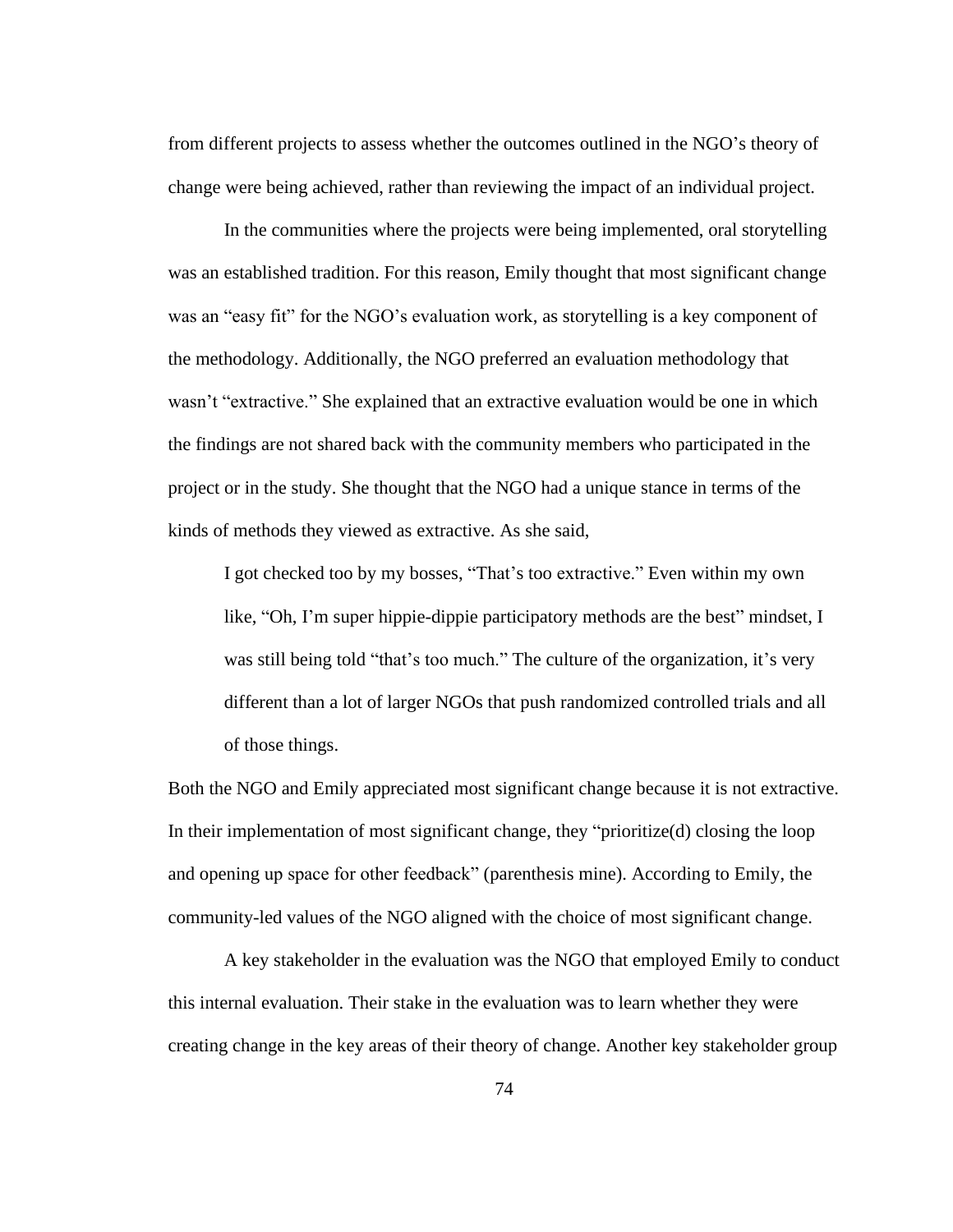was the group of local project volunteers who helped to design, implement and monitor the development projects. They wanted the evaluation to show they had succeeded, but they also wanted to see an honest depiction of how well the NGO played their role in the project. As Emily described,

They were really involved in our programs, so I imagine that they would want to show the program in a good light. At the same time, by the time you got to the end of a few years of working with a group of volunteers, like anecdotally from program staff, they would say people are just being more honest — now they're holding the NGO to account.

As for the other community members benefitting from the projects that weren't the volunteers, their interest in the evaluation was making sure that their opinions were heard.

To collect data for the evaluation, Emily's team held focus groups in the local language. The main question her team asked was, "What's the most significant change in your life since the beginning of the program?" They distilled individual stories from these focus groups and then joined with other staff at the NGO to score the stories using a rubric to determine which story best captured the most significant change. After the top stories were selected, the team conducted full interviews with the community members who had shared them. The interviews were conducted by staff members who then wrote the narrative into most significant change stories. Emily also undertook a thematic analysis across the individual stories.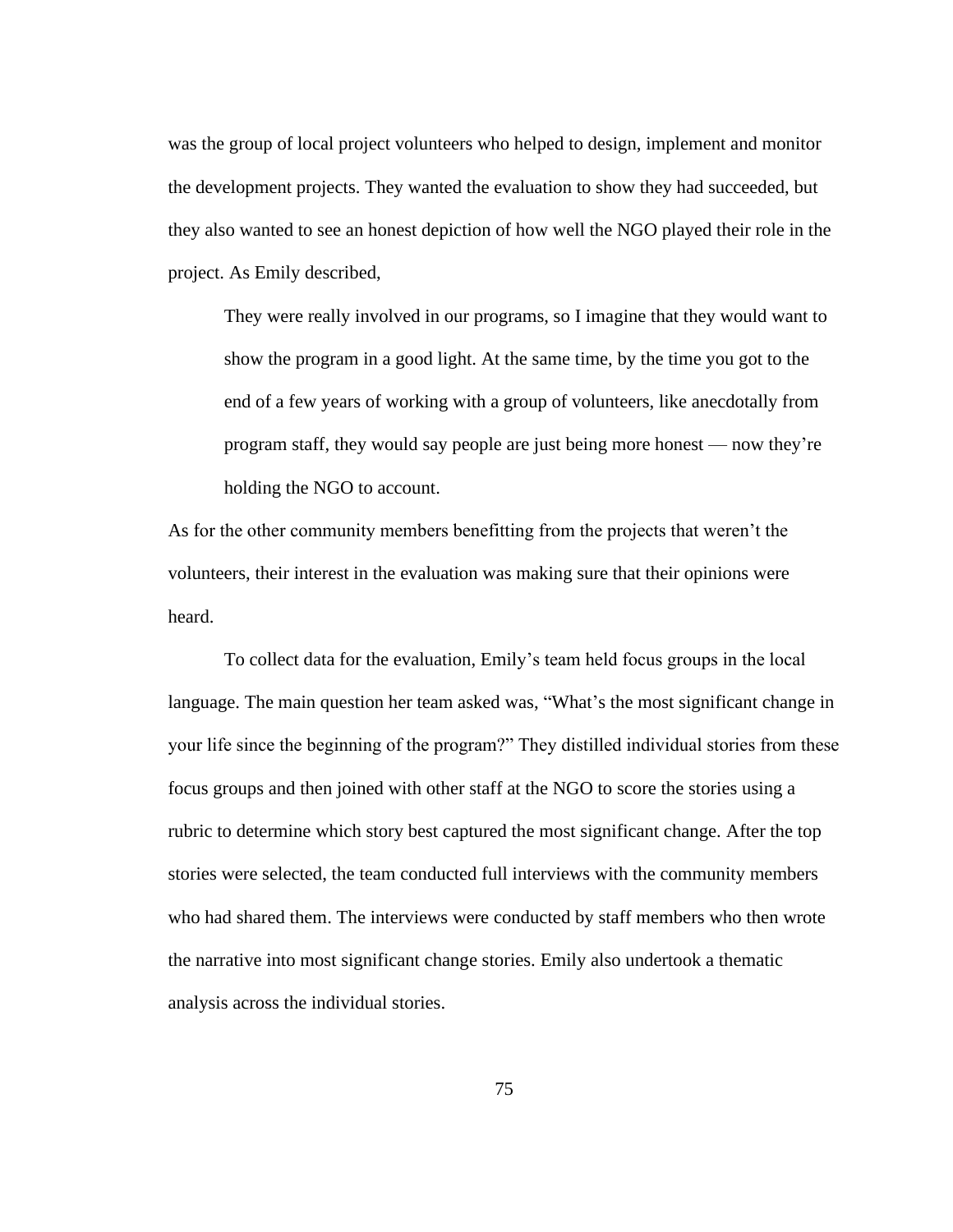Because presenting the findings back to the community was so important to the NGO and to Emily, findings were shared in a community meeting. During this meeting, the community members whose stories were selected to represent the most significant change read their story out loud. Additionally, Emily's evaluation team displayed photos to further convey findings from the evaluation. As she described,

We also used pictures to represent the areas of the theory of change. For gender equity, we would have a picture of someone in that community like a dad with his daughter tied on his back, which is normally a female thing but we would show that picture around and then talk about the different themes that we had found.

The team also posted the stories and photos in a community public space so that community members who could not attend the meeting would still be aware of the findings.

Emily believed that the findings influenced how the NGO conducted their work going forward, particularly because the evaluation demonstrated which components of the theory of change appeared to be working as intended and which components did not. As she said, "I do think that the things that came out, and the conversations I had with the program managers did help to shape how they implemented their programs moving forward."

# *Themes Within Emily's Case*

In reviewing Emily's case materials, two major themes emerged about how she justified using most significant change when examining causality, as well as how her evaluation context influenced stakeholders' perception of the credibility of the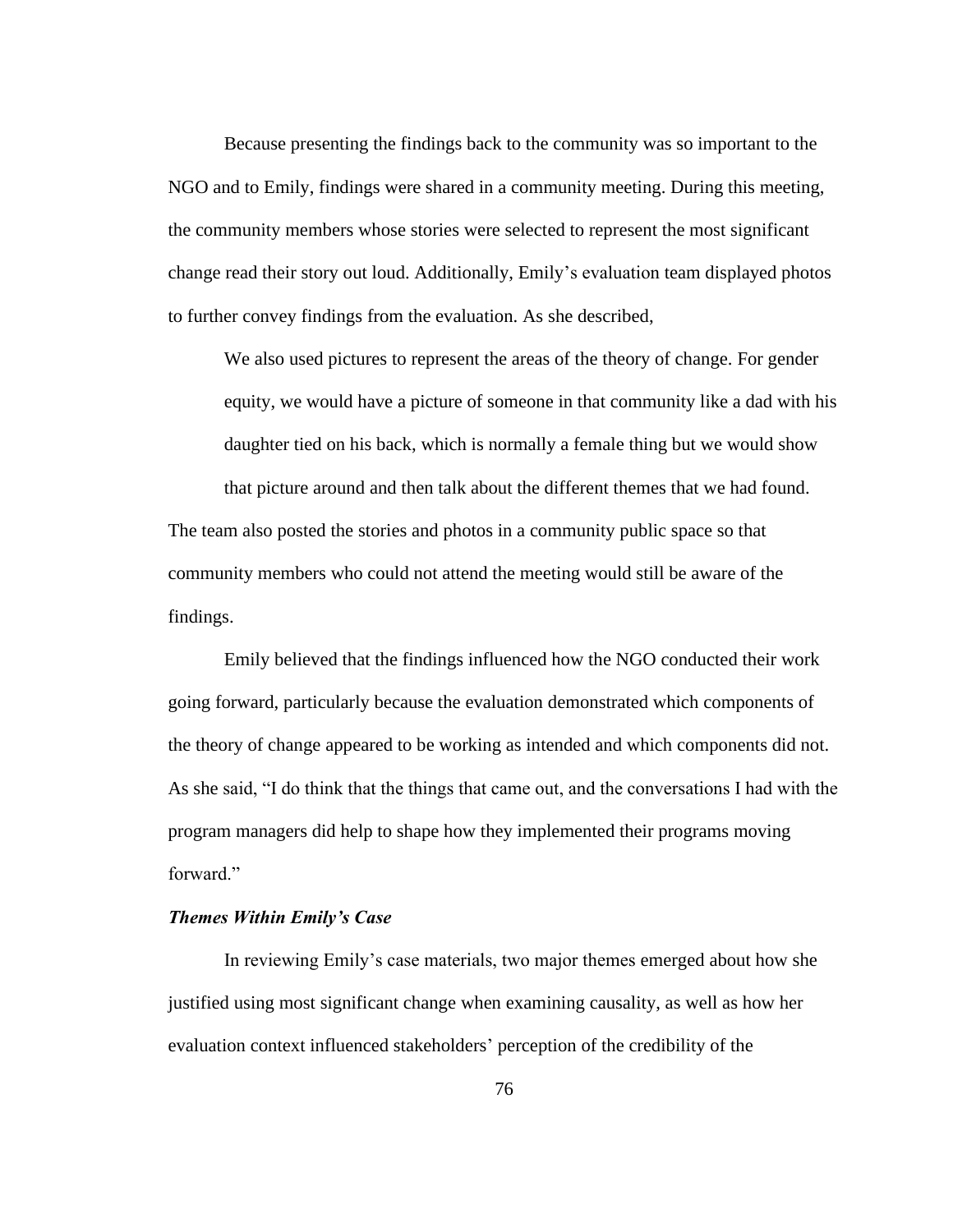methodology. These two themes were: 1) power and privilege and 2) values and credibility.

**Power and Privilege.** For Emily, implementing most significant change as a staff member of an international NGO working with West African communities highlighted issues of power and privilege in evaluation. She was aware of how her presence as a "white foreigner" might have influenced the study. She recalled that when she left her position and local West African staff took over her responsibilities, the staff let her know that certain pressures to please her were gone. As she said, *"*I definitely got some anecdotal feedback about how it was so much better because people could ask questions, and they didn't feel that they had to behave a certain way." While in that position, she also had a sense that she might be missing something because of her own lens, or that people might withhold information from her because of her status as a foreigner working for an NGO that funded projects in the community. As she said, *"*I think the most pertinent example of power and privilege came out in the staff training and the fact that I was the one analyzing all of the data, so what was being lost in translation, and what were people not telling me as far as what was going on in the field." Ultimately, she believes that the more that evaluation projects can be implemented by locals, the more the dynamic of the foreign evaluator's power influencing the study can be addressed. As she said, "It's so important for people from the country to be in charge of these types of things because no matter what you say, you just come with power and privilege."

The long-standing presence of NGOs in the region also created a dynamic in which community members might mask the truth in favor of telling NGO staff what they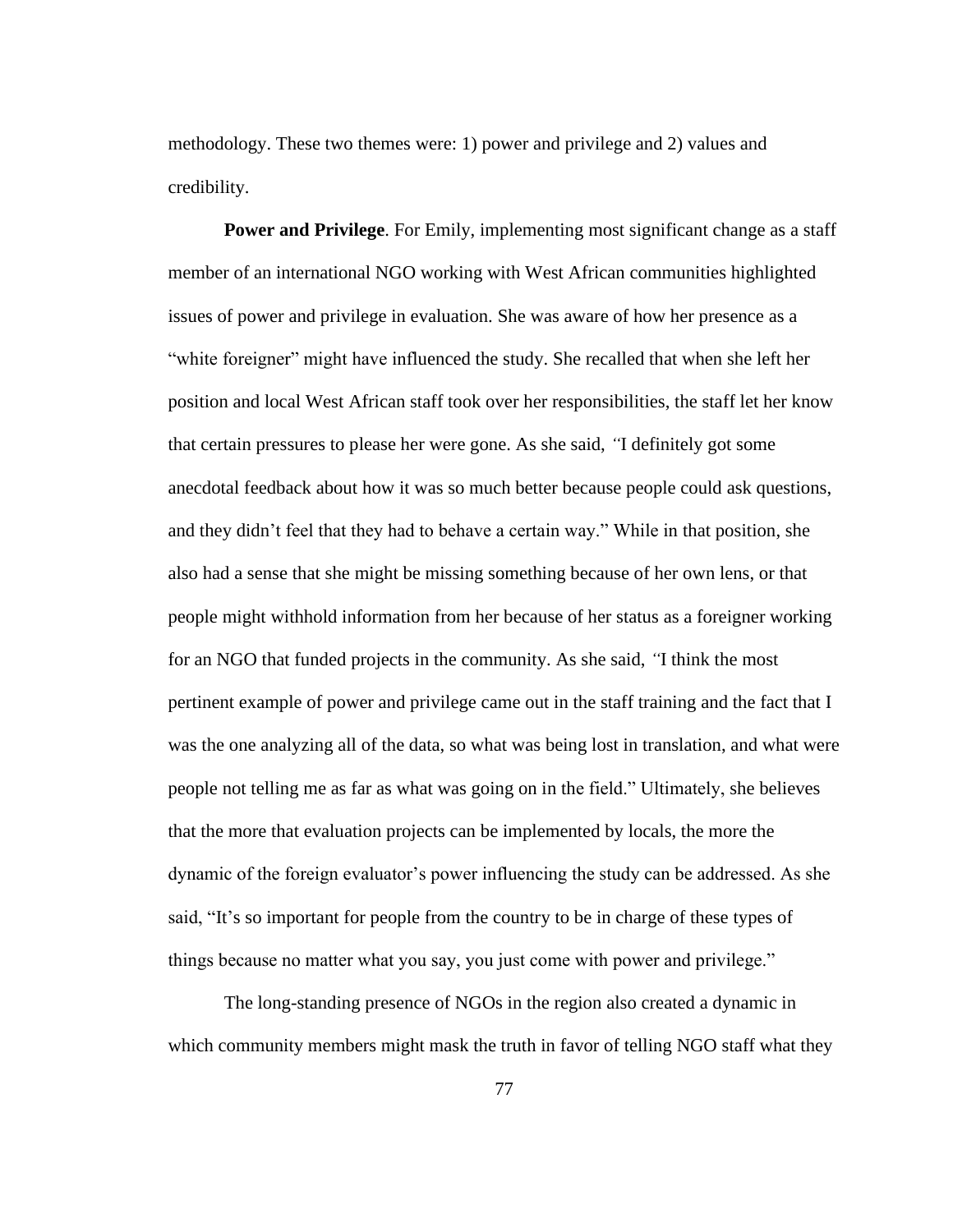think they want to hear. Telling NGOs what they want to hear was a mechanism for survival; as Emily said, "people were trained through all of these years to tell people what they wanted to hear, so they could get things that they needed, desperately needed." One strategy the team implemented to counteract this phenomenon was to encourage participants to elaborate on their stories through probing techniques. The resulting conversations increased Emily's confidence in the data. As she said, "I think actually, with qualitative, you're more likely to get at the truth if you have the space to probe with people and to have a conversation." While the reality of participants distrusting or wanting to please the NGO staff was still there, this dynamic was lessened through the probing technique.

Additionally, Emily sought to address power and privilege by being thoughtful about who from her team conducted the focus groups and interviews. Being a white evaluator working in a West African country that had been colonized by white Europeans, she was aware of how her presence influenced how community members interacted with her. She was aware that community members might be distrustful of her; as she said, "My physical presence, there's nothing I can do about it. There are centuries of oppression and colonization and histories that people have with other people that look like me that I cannot combat." Additionally, she did not speak the local language. For these reasons, data collection for the evaluation was completed by NGO staff who were also members of the same ethnic group that was engaged in the community projects. As a result, they were able to follow cultural protocols and customs in order to connect with community members and collect the data.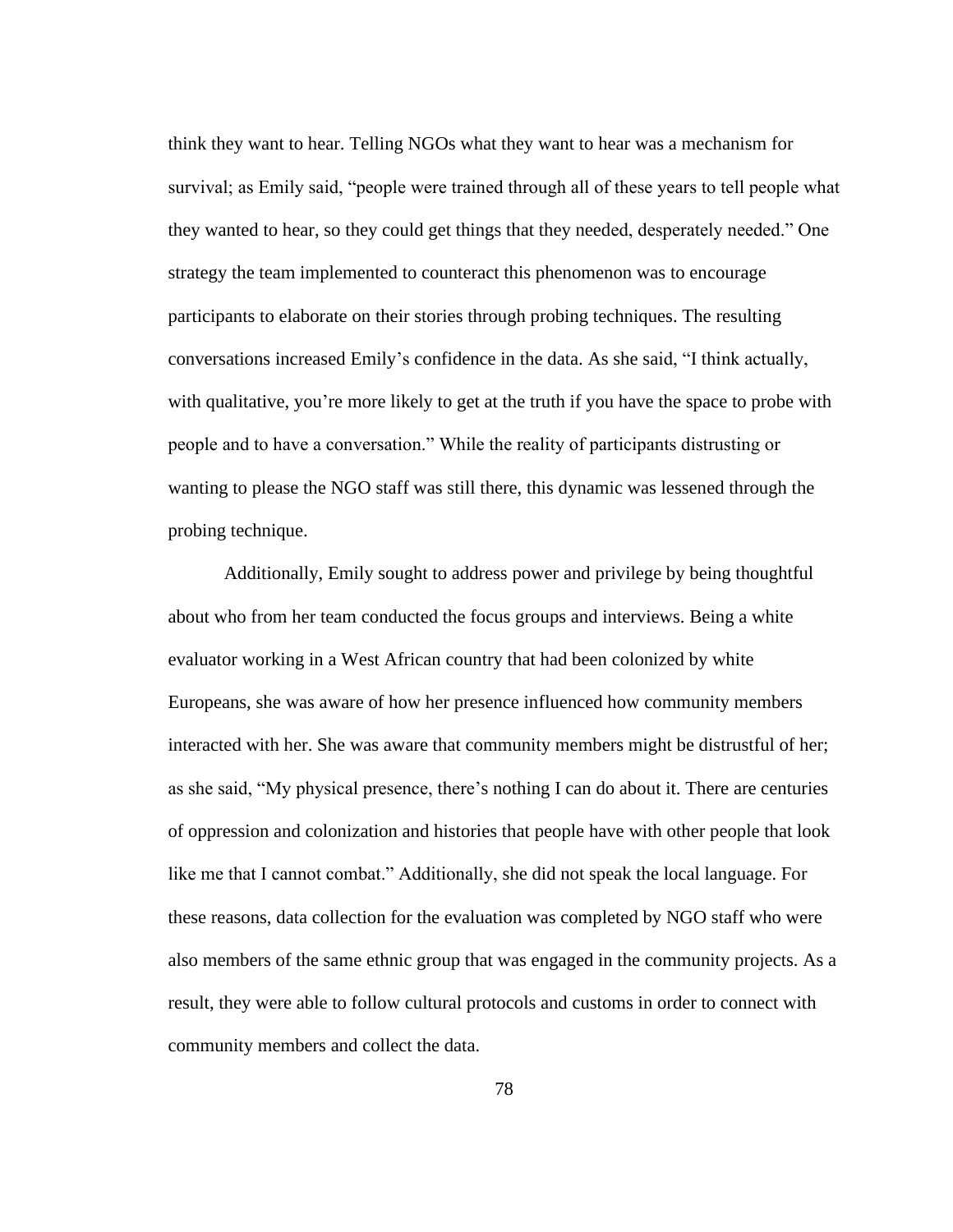**Values and Credibility.** Emily stated that some of the methods present in other evaluation studies, such as collecting data at structured timepoints and establishing a comparison group, were not feasible in the context where she conducted her evaluation. She expressed that structuring data collection and reporting around rigid timelines can be in conflict with the needs of the community in which the evaluator is working. As she remarked, "People are going to bring up concerns when they feel comfortable to do so, when you've built trust and relationships, and it doesn't always line up with evaluation timelines and program timelines." She noted that this is particularly true when implementing participatory methodologies, because working with the community to gather their feedback and ensure that findings are shared back to them takes time. Additionally, establishing a comparison group raises ethical considerations for her. In her evaluation, she and her team consciously did not engage with any communities where they could not provide services, because this would be too extractive and did not align with their community-led model.

Emily thinks that most significant change is well suited to the complex conditions of doing evaluation in an international development context in West Africa. She thinks the methodology is an effective way to deeply understand the context of an intervention. As she expressed, "If you're really interested in learning about your program, and you have the bandwidth to dive into some of the complexities of what international development is, then MSC is a great fit." She also stated that practitioners within the community-led development field are open to the idea that most significant change can produce credible evidence of impact. As she noted, within this field, "There's just an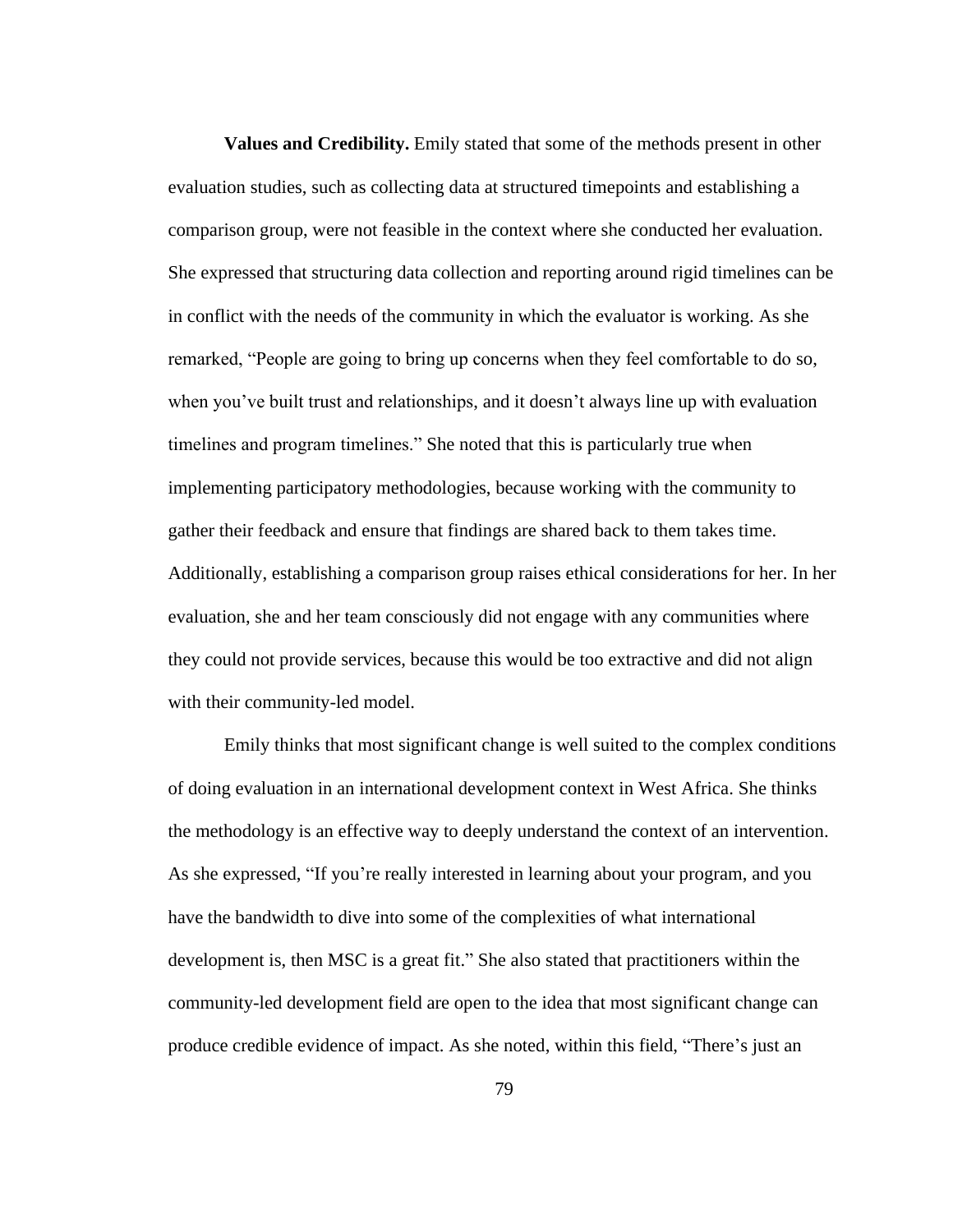acknowledgment that every community is so unique and has so many contextual factors and that …. There's no pressure to generalize." However, she also expressed that there is sometimes tension between choosing a methodology that is widely seen as credible and choosing a methodology that is best suited to the organization she is working with. For her, this means needing to strike a balance between using post-positivist methods (typically quantitative in nature) and using more participatory, collaborative methods (typically qualitative in nature).

# *Lori's Story Using Most Significant Change*

Lori conducted a most significant change study to evaluate the outcomes of a conservation leadership program operated by a national environmental organization. The program engaged with early career employees (whom they referred to as "fellows") to train them to become leaders in environmental conservation work. The program also included a component in which each fellow implemented a conservation project within their community (these communities were located across the country). The national environmental organization sought Lori out to conduct an evaluation to determine the impact of the program on the fellows and on the community members where the conservation work occurred.

At the time of the evaluation, Lori was working for a small evaluation firm. She was the lead evaluator on the fellowship program evaluation, and decided to implement a most significant change evaluation because it could produce the kind of evidence that the national environmental organization needed – evidence of the impact of their program across multiple sites. She was also drawn to most significant change because she wanted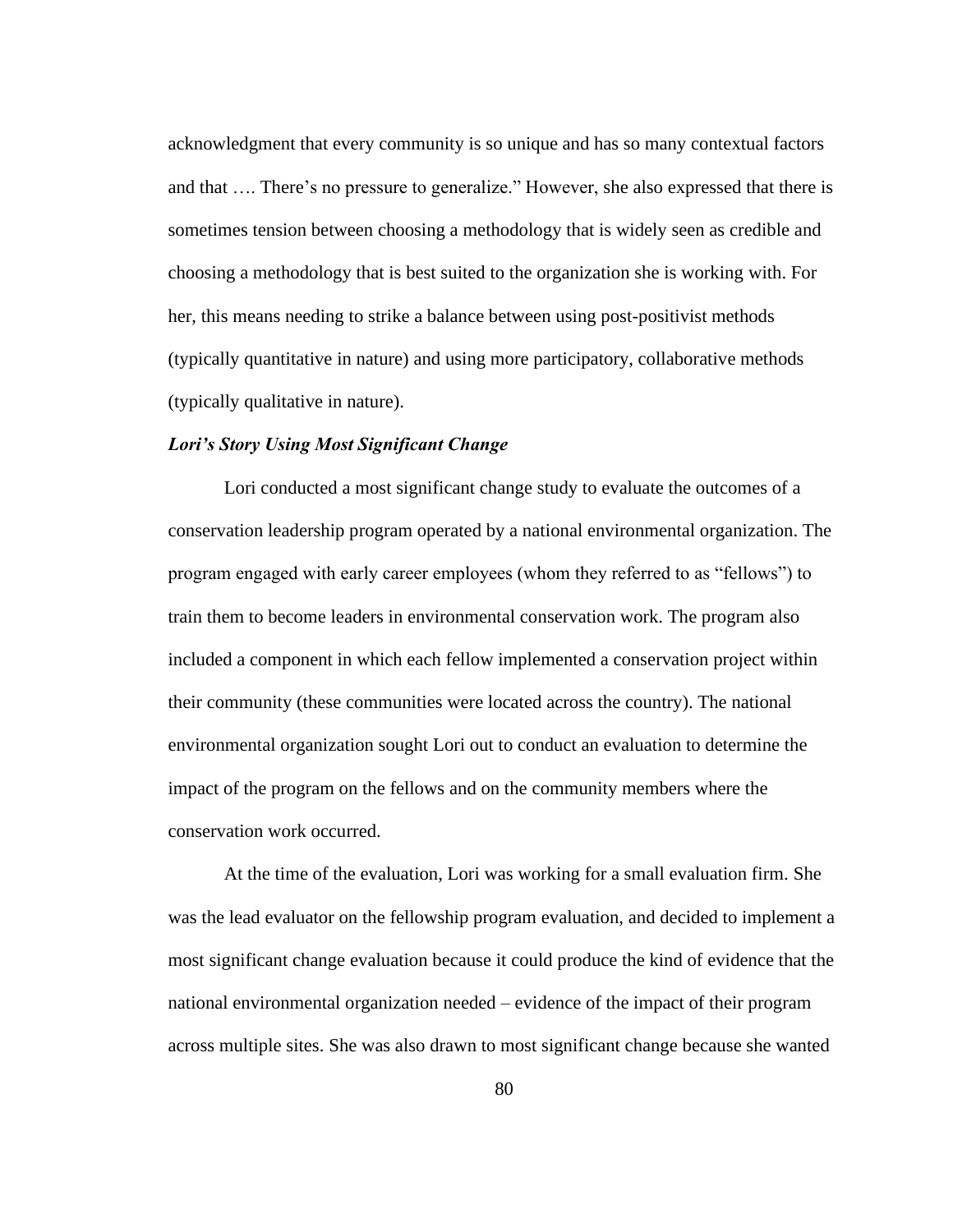to train the fellows to conduct part of the evaluation themselves and she thought it was a fairly easy methodology to understand.

Lori liked to use a participatory approach in her evaluation practice. As she described it, "I always like to develop tools with the clients I work with, get their input, make sure it's going to be something that works for them." Her practice also included evaluation capacity building; she frequently worked with organizations to build their evaluation skills, teaching non-evaluators how to do evaluation. Another approach that she brought was the utilization-focused approach, in which evaluation is conducted in a way to ensure that the findings will be used. Finally, she also shared that at the time she "was already starting to pay attention to culturally responsive evaluation" as well.

One key stakeholder in the evaluation was the national environmental organization who commissioned the study. At the time of the evaluation, the organization had recently shifted its focus to conservation because of the urgency to address climate change. Lori reflected on how this urgency led to the creation of the fellowship program:

Also, I think this may be a sociopolitical — I don't know exactly what to call it but climate change and the urgency of climate change. Really, I know that has pushed the environmental organization to focus more on conservation. That's just part of the general context of the creation of this program and the importance of the program to them.

The fellowship program was meaningful to the organization because it was part of their strategy to address climate change. As Lori explained, "They're hoping to really use this program to help some of their young leaders who were working in the organization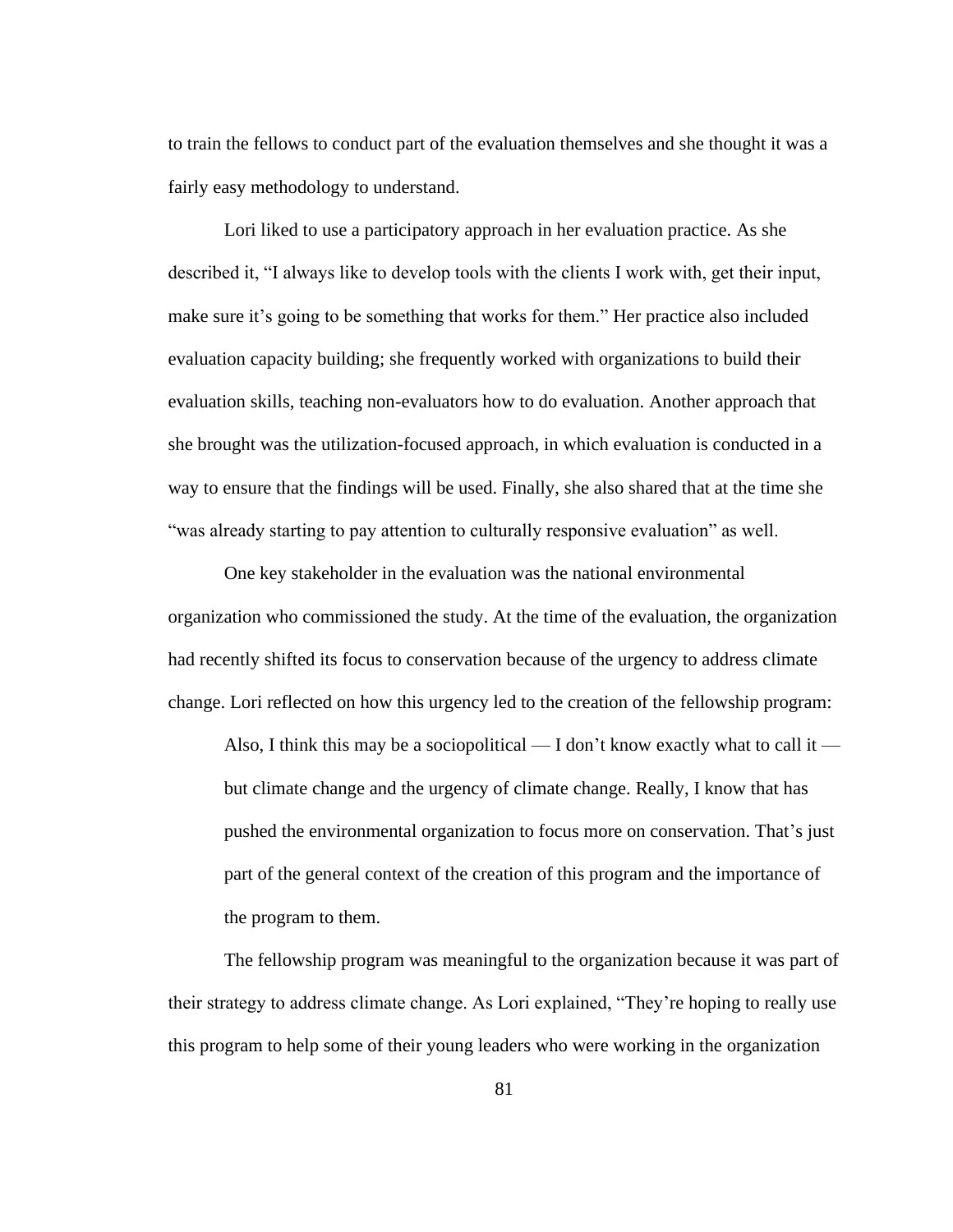throughout the country to have more of a focus on conservation." Additionally, because it had a leadership component, the fellowship program fit into the larger organizational culture of seeking to grow and retain employees. As she remarked, the project was focused on "young leaders" and the organization generally wanted all of their employees to "do good work and do good things and work up the ranks."

The organization's leadership hoped to utilize the findings to help assess whether this shift to focus more on conservation was "the right fit for the organization." If the findings showed impact, that would influence their decision of whether to continue operating the program. There was also the possibility that the funder would discontinue funding; thus, the organization was deciding whether the impact of the program warranted funding it through other means. Lori was aware of how that dynamic influenced the most significant change study. As she said,

The financial situation of the funder potentially taking away money definitely impacted what they were looking for. I find that almost whenever I do evaluation, but in particular, in high stakes like that, I hear the clients say, "I'd like to prove that this program is effective." I always say, "Well, as the evaluator, I would say you'd like to investigate the extent to which this program is effective because maybe it is and maybe it's not effective in every way. That's also good to know." There was definitely that financial stakes that were pushing it.

Her statement reflects her belief that it is rare that a program is 100% effective; rather, there might be parts of the program that are effective and others that need improvement.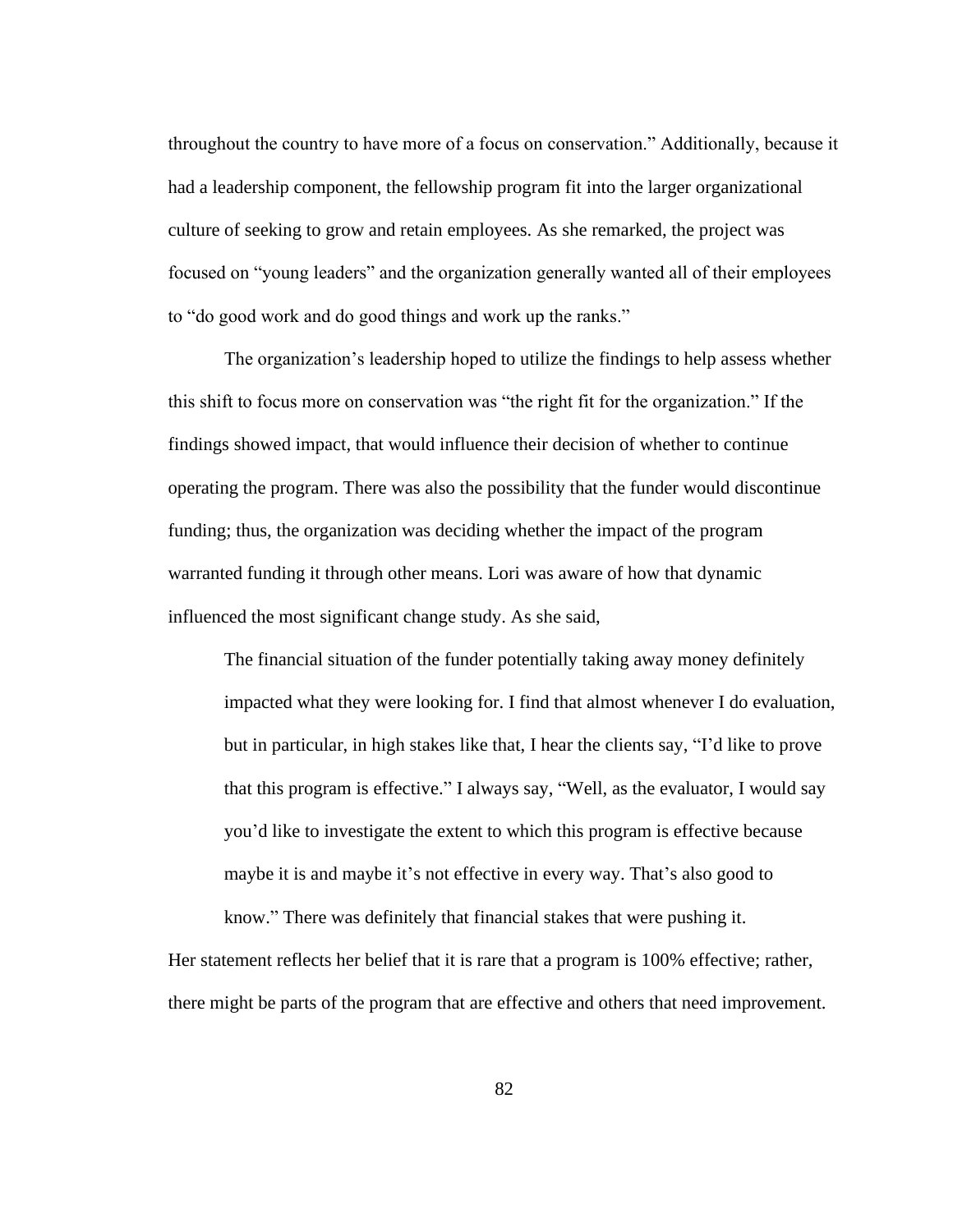The organization's leadership wanted to know what parts of the program they might be able to improve. As Lori said, "They really cared about how to make the program better and stronger and what was working well and what wasn't working well." The funder of the fellowship program, which was a large, private-sector company, was also interested in seeing data regarding what could be changed to improve the program. As for the fellows, their stake in the evaluation was that they had an interest in knowing what outcomes resulted from their projects, from the perspective of community members.

Because the fellows were located across the county, Lori and her evaluation partner conducted most of the evaluation work remotely. As this was a participatory evaluation, she and her partner trained the fellows in how to conduct most significant change interviews and the fellows conducted the interviews. The evaluation team then reviewed the interviews for cross-interview themes and brought those themes to an inperson discussion with the fellows. At that meeting, the evaluation team facilitated a discussion to identify which stories captured the most significant change resulting from the fellowship as a whole. Conducting the evaluation in this way met Lori's goal of building the evaluation capacity of the fellows to the point where they could use most significant change entirely by themselves in the future.

When asked whether the environmental organization utilized the findings, Lori was confident that they did. She had an opportunity to travel to the organization's office and present the results in front of leadership. She shared that, "They were really interested in the results." Additionally, she felt that having the fellows collect the impact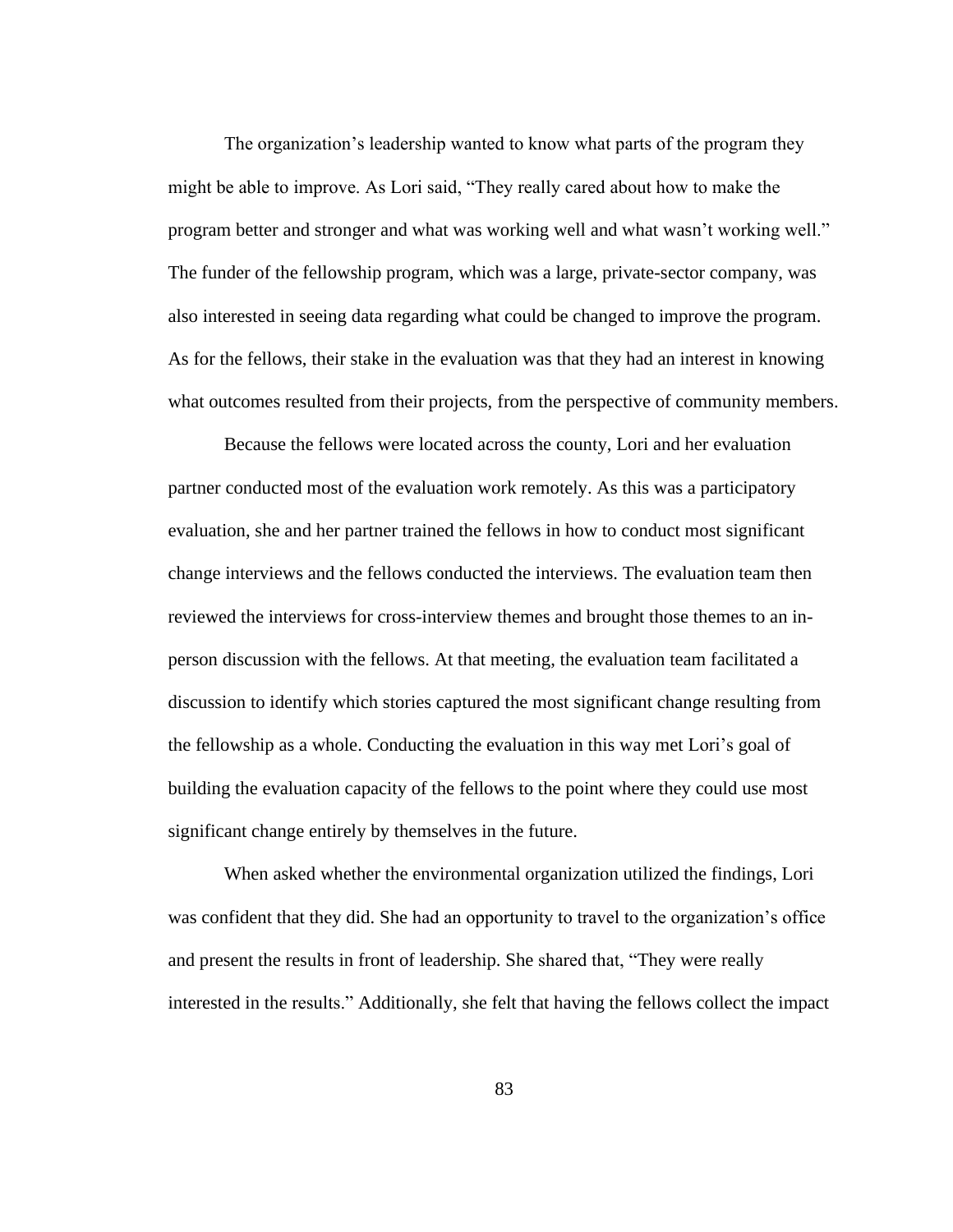stories broadened their understanding of how the fellowship as a whole had an impact. As she said of the fellows,

We got to have that in-person meeting with them where they got to look through and really think about the most significant change stories that they heard and thinking about it across — not just for their particular project. I think that it had an impact on them. I don't know if they continue to use that approach. I'm not sure exactly how it continued, but I do think that they learned something in that process.

# *Themes Within Lori's Case*

In reviewing Lori's case materials, three major themes emerged regarding how she justified using most significant change when examining causality, as well as how her evaluation context influenced stakeholders' perception of the credibility of the methodology. These three themes included: 1) the methodology highlights factors that contribute to change; 2) the methodology has multi-cultural applicability; and, 3) the methodology can be implemented in a participatory way.

**The Methodology Highlights Factors that Contribute to Change.** Lori was drawn to most significant change because she believed it could provide evidence of what factors may have contributed to change in a person's life. For her, generally the right question to ask is how something contributed to change rather than trying to attribute change to something. As she said, "The first time I heard that phrase 'contribution, not attribution,' it was like this aha moment." She expressed that it can be difficult to track and control all of the things that might have caused change to happen, so it is more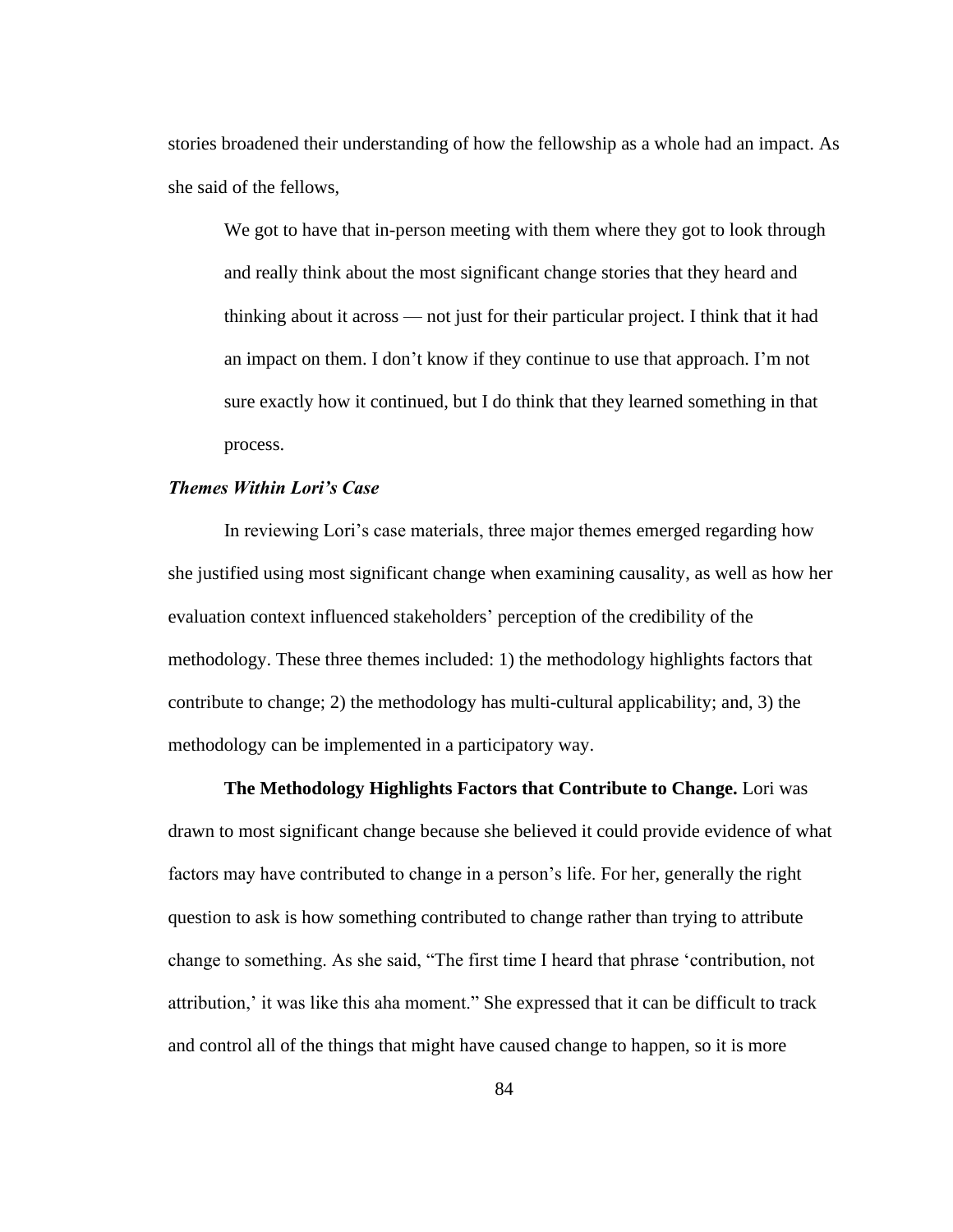appealing to think about understanding how a factor contributed to change rather than attributing change to a factor. As she expressed, "I love this idea that we can look and see if a program contributes to a particular outcome, but it won't be the only thing that has led to that outcome in someone's life."

In contrast, thinking about causality as if there is a clear linear connection between one causal factor and one effect does not align with how Lori sees the world. She gave the example of the logic model to illustrate this. She stated that logic models assume that actions and reactions occur in a tidy, linear fashion; but in her view, real life does not progress that way. Referring to logic models, she remarked "It's like this will lead to this will lead to this will lead to this, and that's how you get to that. Life isn't like that, and also there's lots of other things happening in the lives of these participants that might also contribute to that." Her sentiment is that context can influence whether change occurs, context is ever shifting, and people cannot be extracted from their context. As she remarked, "We don't want to extract people from everything else in their lives and just put them in this little box and have them go through this program and see if that leads to this thing." Thus, approaches within causal evaluation that require controlling for the effect of context and isolating the effect of a single causal factor are not credible to her.

Lori explained that trying to understand the causal contribution of a program involves considering the impact of that program within an ever-shifting context. As she says,

We want to know "Is our program, given all the other things that are happening in your life, likely to lead to that outcome?" It feels like a more holistic way of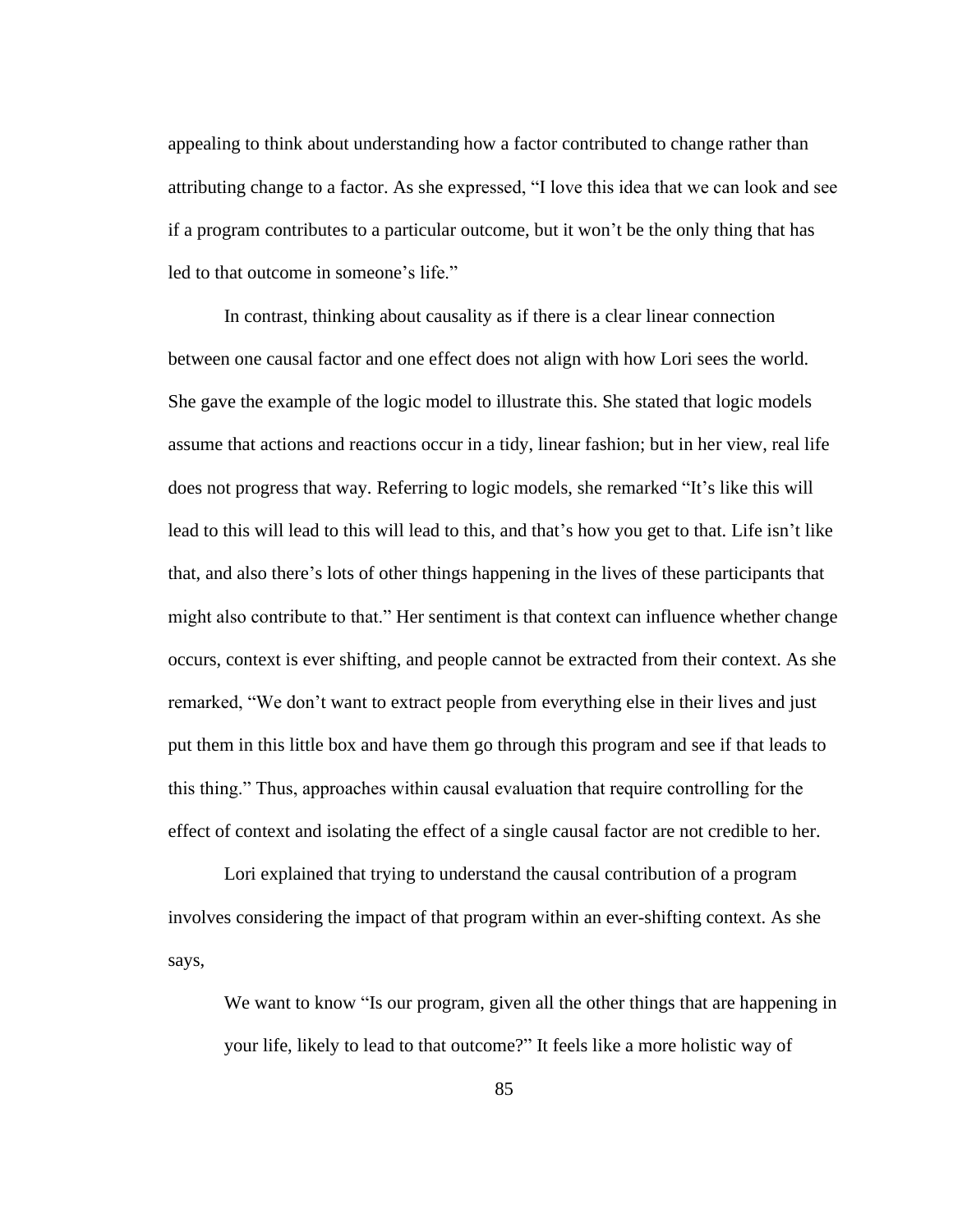looking at things, and that really appeals to my way of thinking about the world, which isn't that we want to isolate and get at the perfect thing because even assuming that one could do that, which I don't think you could, but even assuming that one could do that, it's not replicable in life because people are experiencing other things.

As she elaborated, examining causality from a lens of contribution rather than attribution involves thinking about the impact of personal motivation as well as any situational or structural conditions within a person's life that may hinder or facilitate change. She had relinquished the idea that attributing change to one single factor was even possible. As she remarked, "I don't think that there's ever one thing that leads to all the rest of the things in our lives." She believes that the right question to ask in causal evaluation is not about attribution, but about contribution, "because we know there are other things that also contribute to that outcome."

According to Lori, most significant change can help uncover what factors people think contributed to change in their lives. She explained that through the process of recounting their own story, people are able to think meta-cognitively: they analyze their life choices and the events that led to an outcome. Something about recounting their story helps individuals articulate "how experiencing something led to an aha moment" or "how this particular experience made an impact on them and led them to do other things." Thus, according to her, the kind of evidence that most significant change can produce is evidence regarding what individuals think contributed to change in their lives. Additionally, she stated that the methodology can highlight which aspects of the program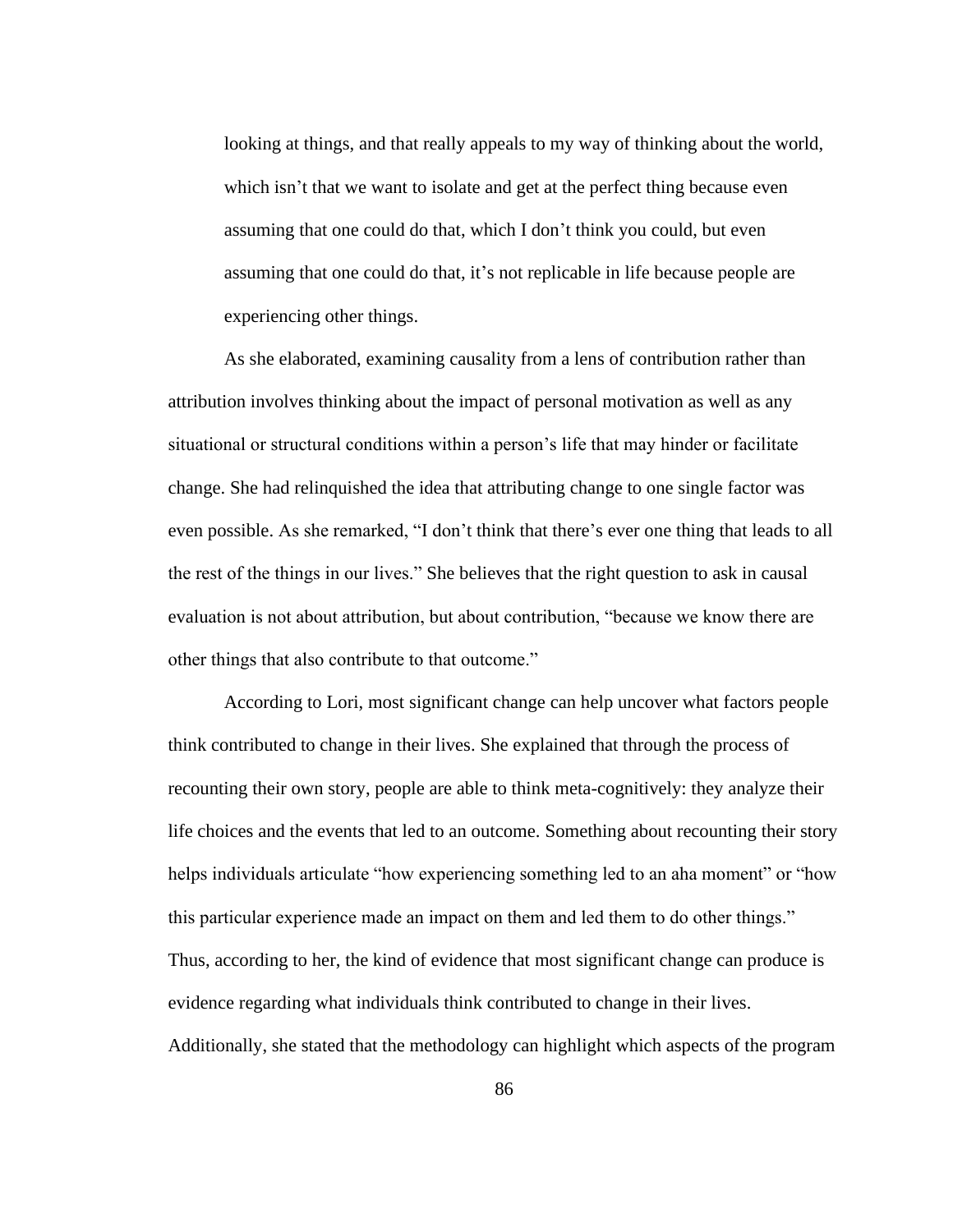may not be contributing to change in people's lives when these aspects do not show up in their accounts.

**The Methodology has Multi-cultural Applicability.** Lori had conducted most significant change studies in settings where she was not from the same community of the program staff or participants. In some of these settings, she did not speak the same language and was not of the same nationality as the staff and participants. She stated that in these multi-cultural settings the methodology worked well because it elevated and valued the cultural lens of the program staff. In a rural international evaluation she conducted, she partnered with program staff to help identify and recruit participants by drawing on their existing relationships. She said this was particularly helpful because "If we had done that ourselves, that would have taken months and months and months of our time to do that." Furthermore, she said that when doing a most significant change study, the evaluator can also partner with program staff by asking them to conduct interviews or translate participants' stories. Additionally, within the methodology there is a step when program staff rank which stories are most illustrative of the program's impact. As she explained, the evaluator does not derive what success looks like across the stories through thematic analysis; rather, it is program staff who make decisions about what impact looks like and which stories best illustrate how the program creates impact.

Finally, Lori also expressed that she thinks the central evaluation question that drives the methodology translates well across different languages and cultures. The central question in most significant change is, "What is the most significant change?" About this question, she said, "It does translate well. Literally translates in other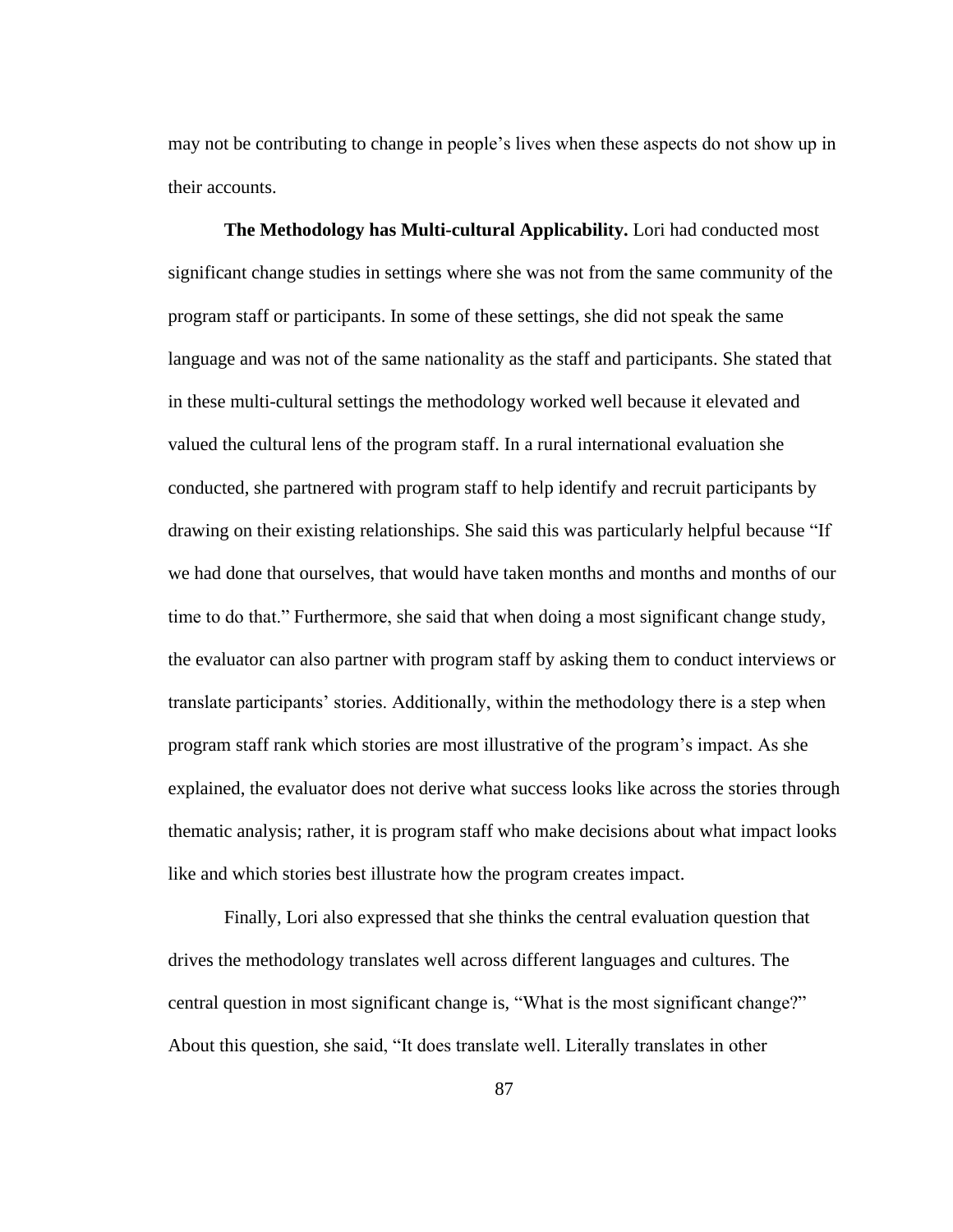languages well. Culturally, it works for the interviewees to understand what they're being asked and for the people who were doing the interviews to know what to ask." It is the simplicity of this central question that makes it easier to apply it across different cultural contexts.

**The Methodology Can be Implemented in a Participatory Way.** Lori had implemented most significant change at least twice in a participatory way, partnering with program staff. She expressed that the methodology is not hard to understand; as a result, it can easily be implemented by program staff who do not have evaluation training. As she said, "The question is 'What is the most significant change?' The person who is listening or who is answering that question can answer that question. The person who's asking the question - it seems like a fairly simple, straightforward thing to ask." Additionally, the process of gathering and re-telling a story is easy to understand because it is similar to journalism, a widely understood medium. As she said, "You get into that journalistic approach of the what, when, where, why, how, so that there are kind of ways to follow up on that." Thus, her opinion is that the approachability of the question and the familiarity of storytelling make this methodology easy to implement in a participatory way.

## **Cross-Case Findings**

The next section presents the cross-case themes that emerged from a review of the case materials from all four evaluators. These cross-case themes present the commonalities found in the arguments that the evaluators made to justify using storybased causal methodologies. These themes included: 1) type of evidence needed; 2)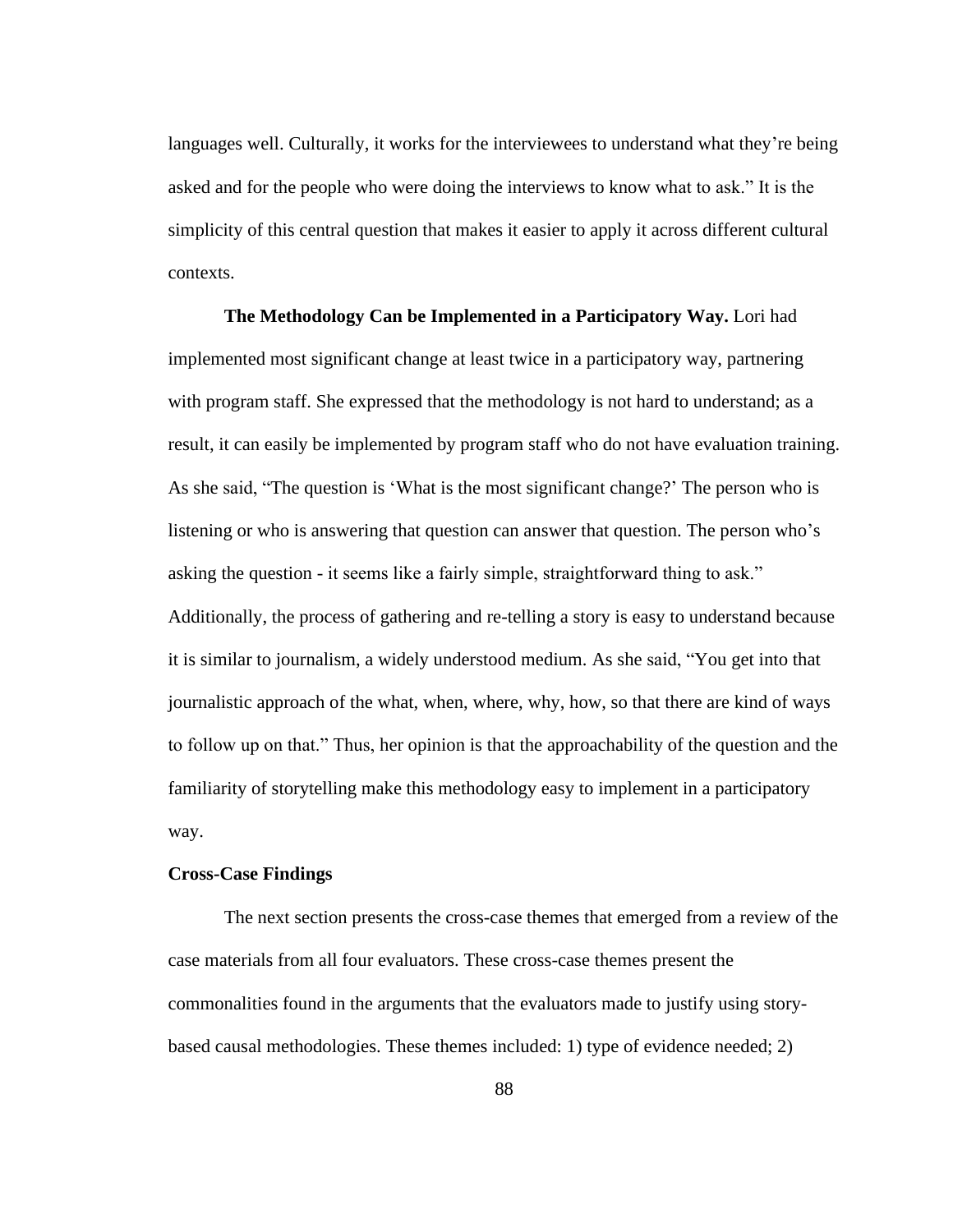paradigm as determinant of perceived credibility; 3) truthfulness of accounts; 4) triangulation among data sources; 5) elevating participant voice; 6) unexpected outcomes or mechanisms; and, 7) experience matters.

# *Theme 1: Type of Evidence Needed*

Using a story-based causal methodology is a credible choice when the methodology can produce the evidence needed to satisfy the purpose of the evaluation. The evaluators described the kinds of contexts in which story-based methodologies are a credible choice. These contexts include: 1) learning rather than proving; and, 2) contributing factors.

**Learning Rather Than Proving.** The evaluators shared that story-based causal methodologies are a credible choice when the purpose of the evaluation is to learn about the program in order to improve it. In Dan's case, the aim of the study was to learn about the success that practitioners were experiencing when implementing the tobacco cessation guidelines; the aim was not to prove anything. Emily said something similar about her experience. As she said, "The goal was not to publish, the goal was really just for internal programmatic learning." Similarly, Claire stated that the purpose of a success case method study and the purpose of evaluation generally is to improve a program by learning about what's working. Thus, these evaluators expressed that the story-based causal methodologies are a strong choice when the purpose of an evaluation is to learn in order to improve the program.

**Contributing Factors.** The evaluators expressed that story-based causal methodologies are a credible choice when stakeholders want to know what factors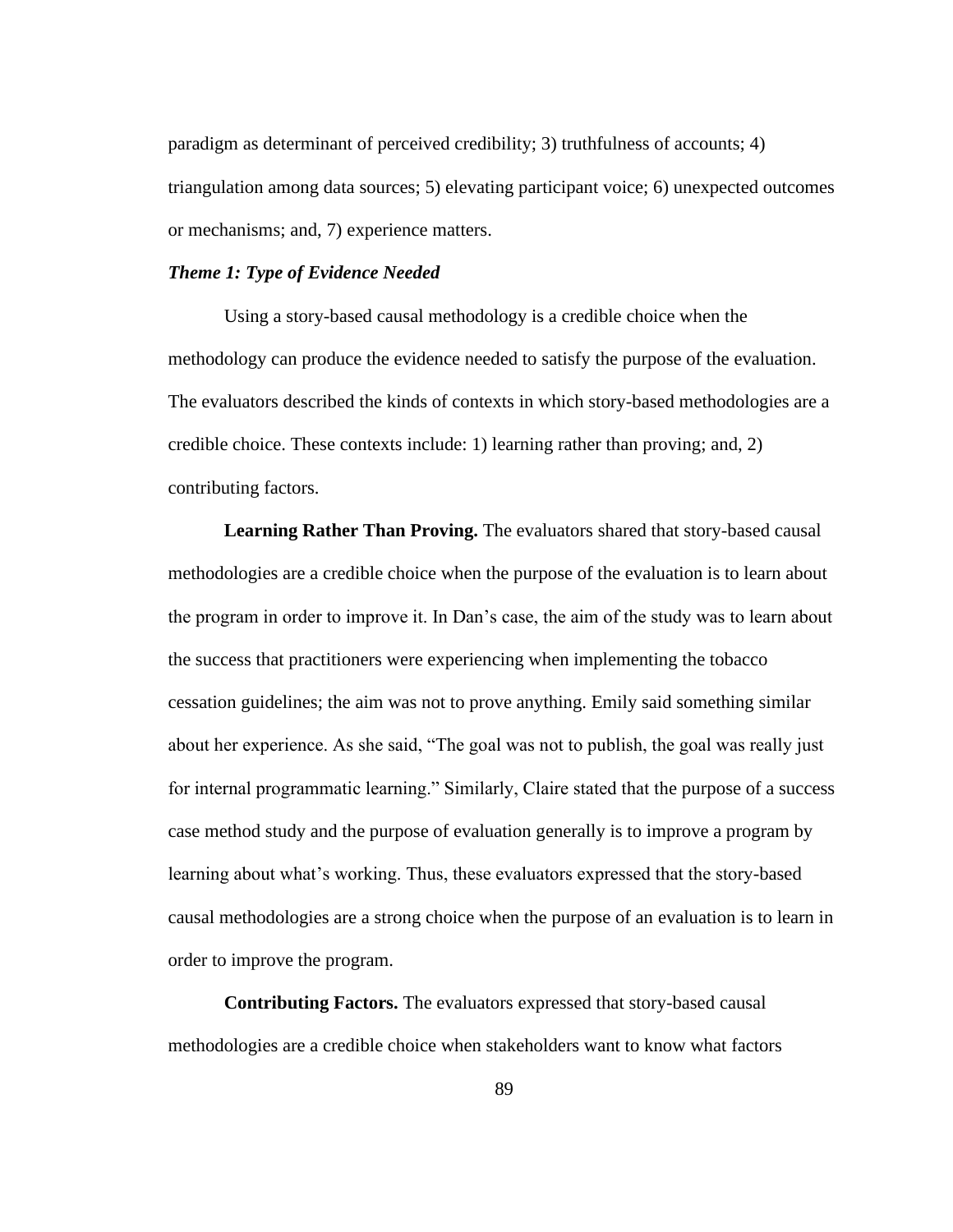contributed to change. Both Dan and Lori framed the story-based causal methodologies as ways to uncover evidence of what contributed to change. As Dan said, "We were learning, in the cases of these successes, what actually happened, what part of the education contributed, in particular, among all the other contributors." He believes that evaluations should not only produce evidence of attribution, but also of contribution. For him, success case method helps answer the question, "When change occurs, how did the educational intervention contribute?" He expressed that he believes that attribution-type studies should be combined with contribution-type studies to fully understand whether and how an intervention worked. As he reflected, "It's those two things put together that give you a much fuller understanding of the impacts of these interventions and gives you much better guidance on how to improve it in the future."

Similarly, Lori stated that most significant change is well suited to uncover contributors to change. In particular, she thinks the methodology produces evidence of how a program contributed to changes in a participant's life, from the participant's perspective. For example, one of Lori's participants shared that while participating in the program she expanded her awareness of species migration because she connected these ecological concepts to her own story of migration. Species migration is impacted by conservation efforts. Thus, this participant experiencing an increased awareness of species migration meant that they experienced the program impact of increased awareness of the need for conservation. Lori provided this participant's story:

This one woman talked about - she had immigrated from Mexico with her family to the United States. One of the things they started to notice from planting things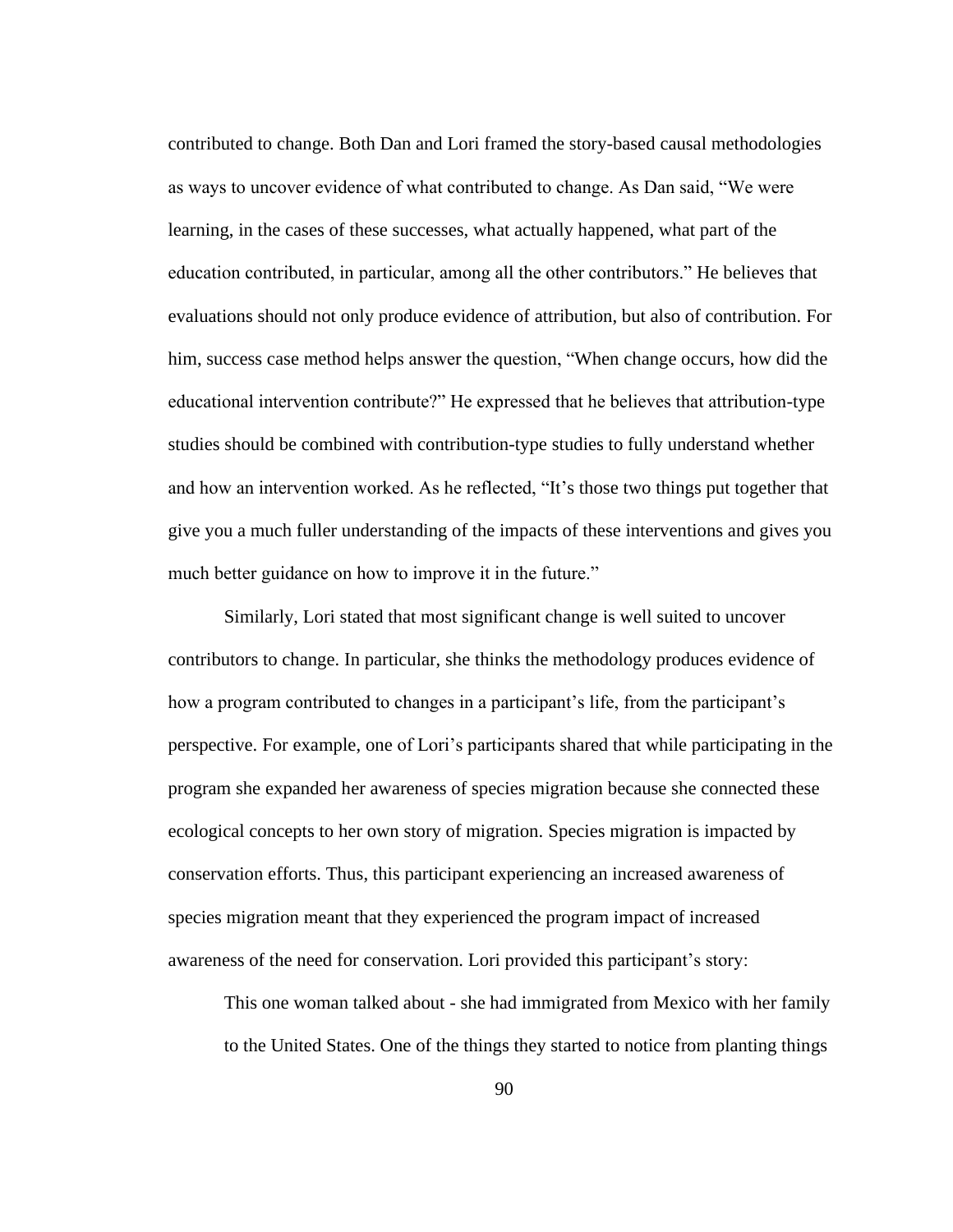was they planted a butterfly garden, and they noticed the monarchs coming. She told this really beautiful story of how her nuclear family that was doing the work was really getting so much out of being together and doing this thing that was so different than what they had done. Also, that she felt like her story was mirrored in the story of the monarch and the migration of the monarch butterfly, which goes down to Mexico and all the way up to Canada and has this story of moving. The way she said was just so powerful, how it made her feel. Not just like, "Oh, it's fun to be in nature and feel more connected nature," but in this whole other ecosystem piece of feeling connected to other animals who had a similar story.

This example demonstrates how most significant change can uncover these causal connections between how an intervention interacts with an individual's personal context to create change, as told from the participant's perspective. Claire provided a similar observation that participants can see the connections between an intervention and a change in their lives and that their accounts are credible. As she said,

If it's a success case, you can share it too. Then people are proud to share. Then they have the evidence right there. Did your sales improve? If the person says, "It's because I'm applying this element from this training," why would there be any doubt? Why would there be any question about credibility?

Thus, Lori and Claire hold a similar understanding that story-based causal methodologies can provide evidence of causal contribution by highlighting what factors caused change from the participants' perspectives.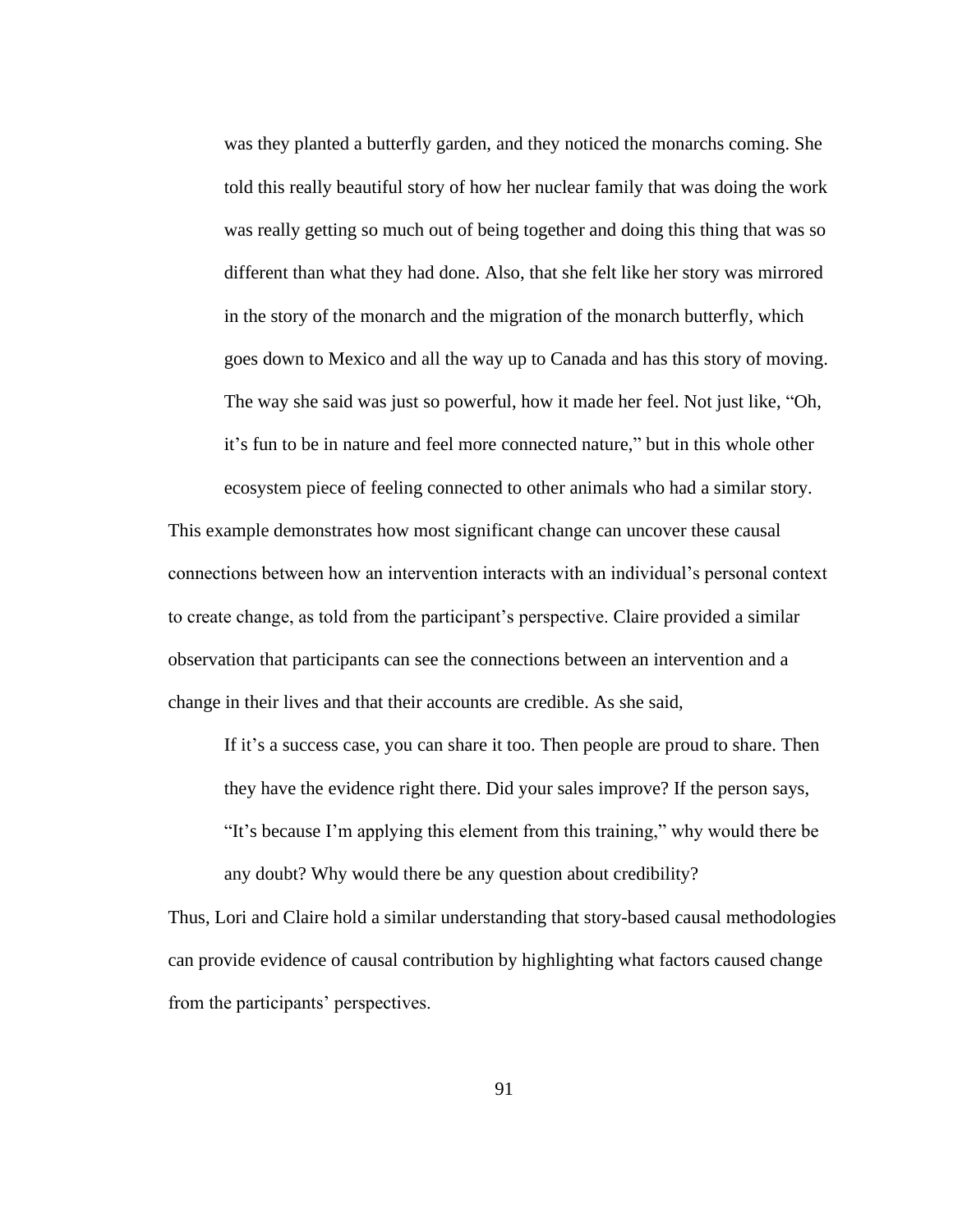# *Theme 2: Paradigm as Determinant of Perceived Credibility*

The evaluators shared the observation that whether or not a stakeholder perceives story-based causal methodologies as credible for examining causality depends upon the stakeholder's paradigm. Lori described some stakeholders as "qualitative skeptics"; she said that there were qualitative skeptics among all types of stakeholders "who just don't believe in qualitative at all." When speaking to qualitative skeptics about the credibility of most significant change, she would begin with a larger conversation about why qualitative evidence is valid before explaining why the particular methodology is valid.

Claire also encountered qualitative skeptics when discussing success case method with stakeholders; however, she perceived that the skeptics tended to be academics or peer evaluators. She had a counter-argument to these stakeholders; she argued that there is widespread recognition that observational evidence is credible – and observational evidence is often qualitative. She provided an example of how observation is a powerful form of evidence of causality, in particular when one is observing physical reactions: "You are at a billiard table, someone takes the stick and hits the white cue ball and the black cue ball, and the black cue ball goes in. What other evidence do you need?" In this example, it would be hard for the observer to argue that another causal explanation was at play.

She also made the argument that investigators rely on qualitative evidence when building a case against someone thought to have committed a crime; in general, people perceive these cases as credible. As she said, "What do investigators do in a criminal investigation? They look at footprints. It's not quantitative data, it's qualitative data. You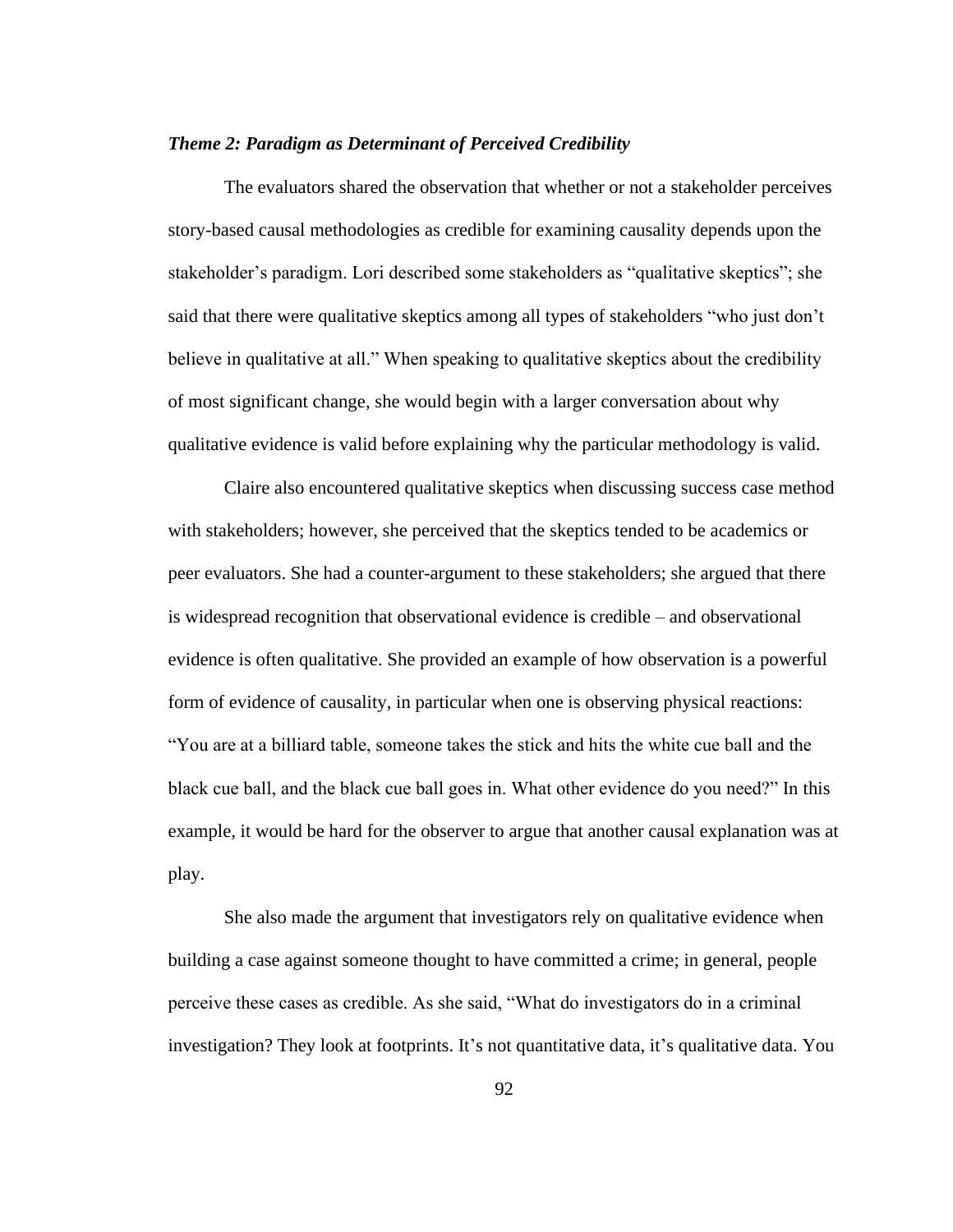still trust those people, why do you trust them?" Thus, Claire argued that since observational evidence is perceived as credible, and observational evidence is often qualitative evidence, it is possible for qualitative evidence of causality to be viewed as credible.

Similar to Claire, Dan perceived that the stakeholder's paradigm influenced whether they perceived results from success case method to be credible. When presenting information about the evaluation or the findings, he and his team would present the full case for trustworthiness, but highlight certain validity procedures depending on the audience and the assumed paradigm of that audience. For example, when a group of experts with more of a positivist leaning were the audience for the findings presentation, the team highlighted the quantitative step of the study which occurred when they selected the successful case stories.

Finally, Claire and Emily remarked that non-academic stakeholders, such as donors, staff or beneficiaries, tended to be less skeptical of the methodologies. Donors tended to accept that the findings in the evaluation report were credible, in Emily's experience. Similarly, Claire said, "Donors, funders, well they fund you to do this, to produce that kind of evidence because they trust this kind of evidence." Claire also stated that the participants she worked with also trusted this kind of evidence, namely because they were the ones recounting the stories.

#### *Theme 3: Truthfulness of Accounts*

The evaluators believe that participants can generally be trusted to tell the truth when they recount their personal stories. Claire's belief that people tell the truth was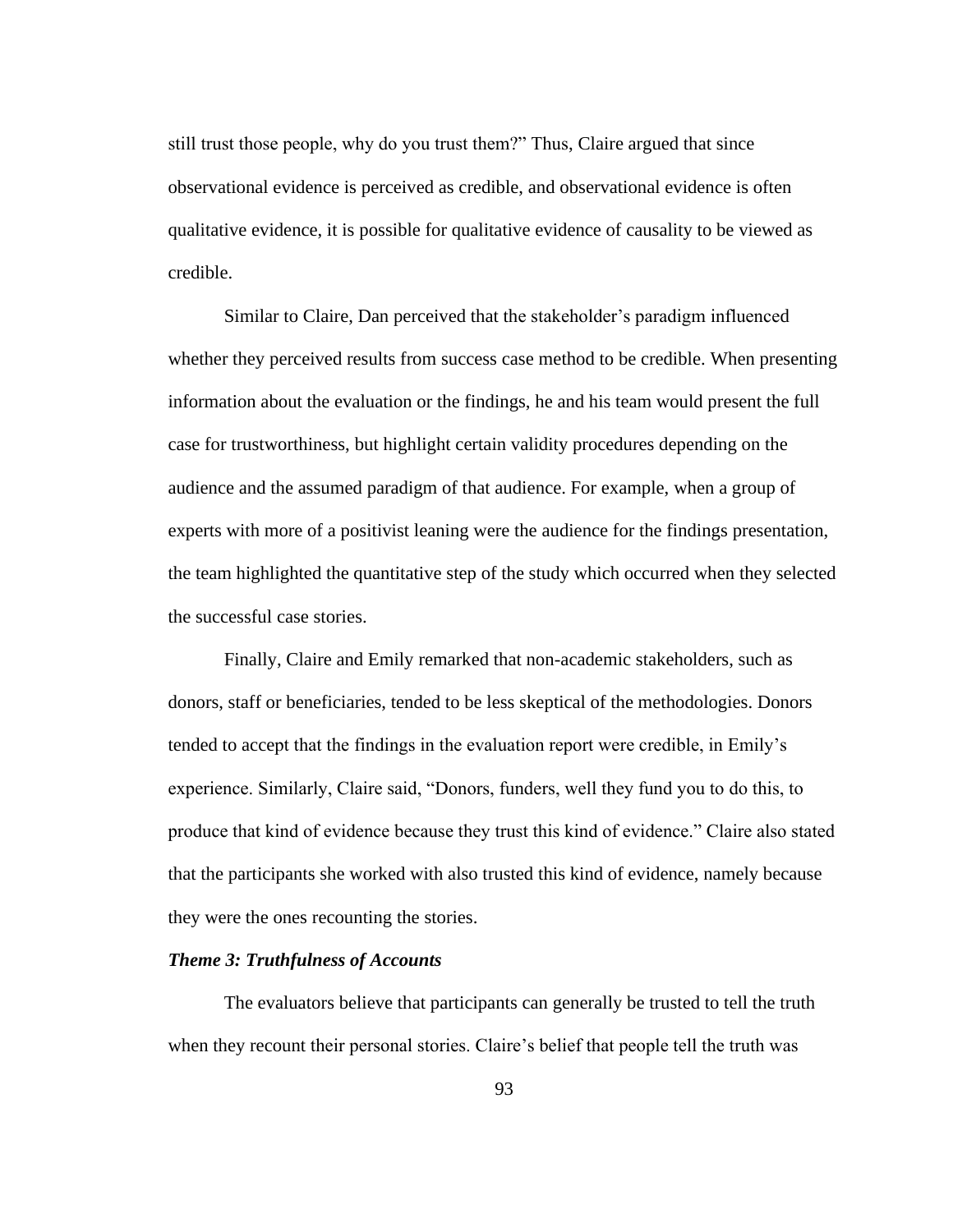unqualified. She believed that in the success case method setting, the participants have no motivation or reason to lie to the evaluator. She also argued that because participation is voluntary, they are not being coerced to participate and thus are more likely to be truthful. In her experience with the methodology, people were just as likely to speak about positive outcomes from a training as they were to voice negative experiences with supervisors. As she stated about her experience with the methodology, "People tell you the truth in general." However, she qualified her statements by saying that it is crucial that an external evaluator implement the methodology as this gives participants more confidence that their stories will remain confidential.

Dan and Emily also believe people generally can be trusted to tell the truth; however, both evaluators relied upon triangulating participants' stories with other forms of data to have more confidence that the success and impact stories were real. Dan said that he and his team were aware that participants may be tempted to frame their stories in a "positive light." This made the team's steps to triangulate the interview data with medical records or other sources of data all the more important. He also shared that when the team identified cross-case themes from different sites that gave them more confidence that the participants weren't fabricating or falsifying their success or impact. In Emily's case, the communities she was working with had a history of telling international NGOs what they wanted to hear in order to receive needed support; this dynamic challenged her certainty that participants were always telling the truth. However, through the process of validating the individual stories by speaking to participants multiple times and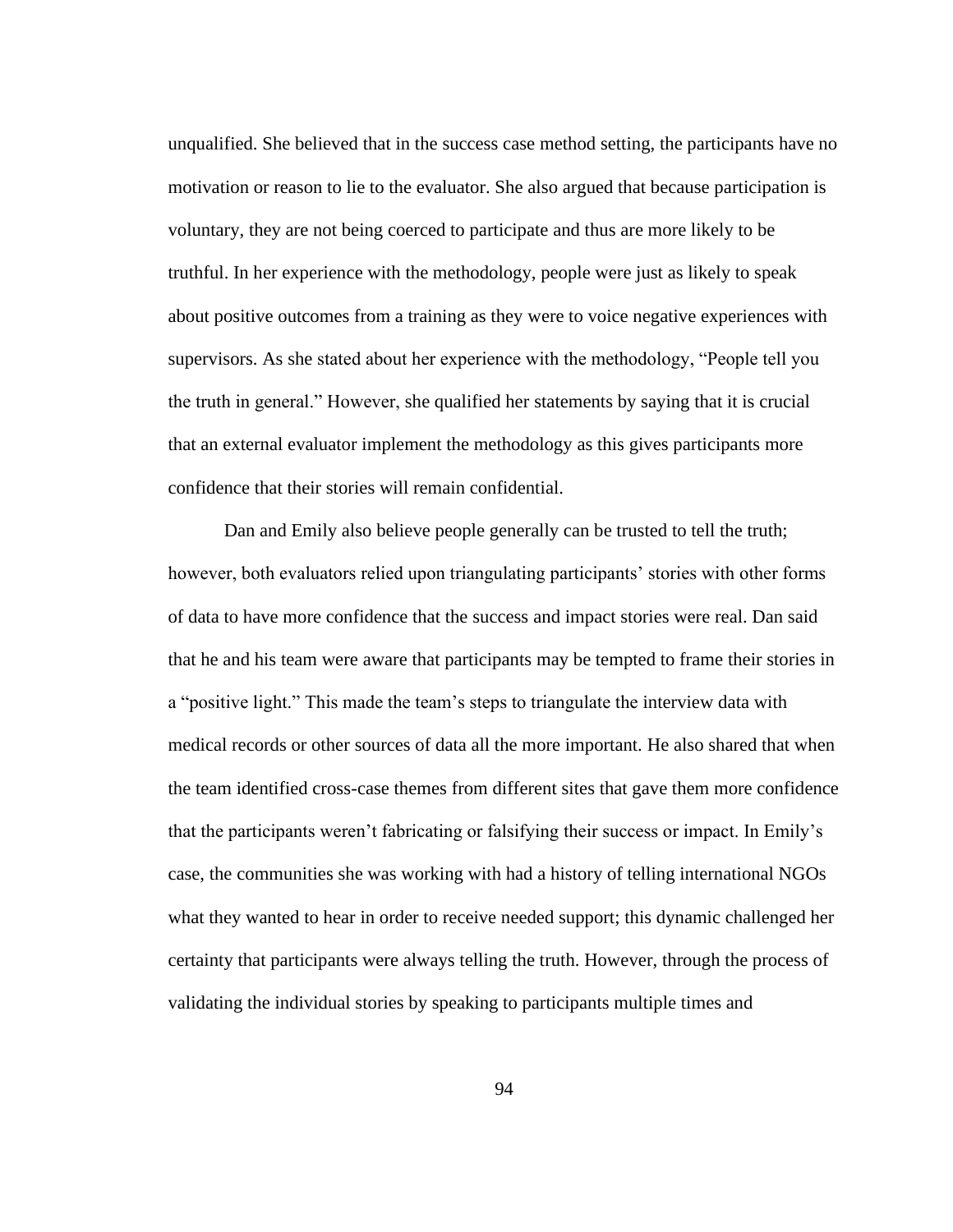conducting peer interviews, the team built more confidence that the individual stories were trustworthy.

Similarly, Lori was concerned about participants wanting to please her with their answers. However, because participants told her about outcomes that she was not expecting to hear, she felt more confident that they were not trying to please her. As she said of the outcomes the team heard, "They weren't things that anyone was looking for." Additionally, she witnessed participants reflecting on their experience and the different factors that motivated their actions; this meta-cognitive processing led her to believe that the participants' stories were credible.

Her academic training encouraged her to question people's ability to understand how context influences them. As she said, "People are not always the most reliable reporters and observers of our own lives…we don't always recognize the things that might be working on us." However, after conducting the most significant change study, she recognized that this degree of reflection, of understanding how context influences our choices and actions, was occurring for participants. As Lori said of participants, "Some revealed that they were really doing some deep thinking. That meta-cognitive piece that I wasn't sure they were going to be able to accomplish showed up." Thus, one of her key reflections was that when participants themselves draw connections between factors in their lives and changes that occurred, it makes their stories more believable.

### *Theme 4: Triangulation Among Data Sources*

The evaluators all shared the belief that story-based causal methodologies should include a component of data triangulation to assure confidence in the credibility of the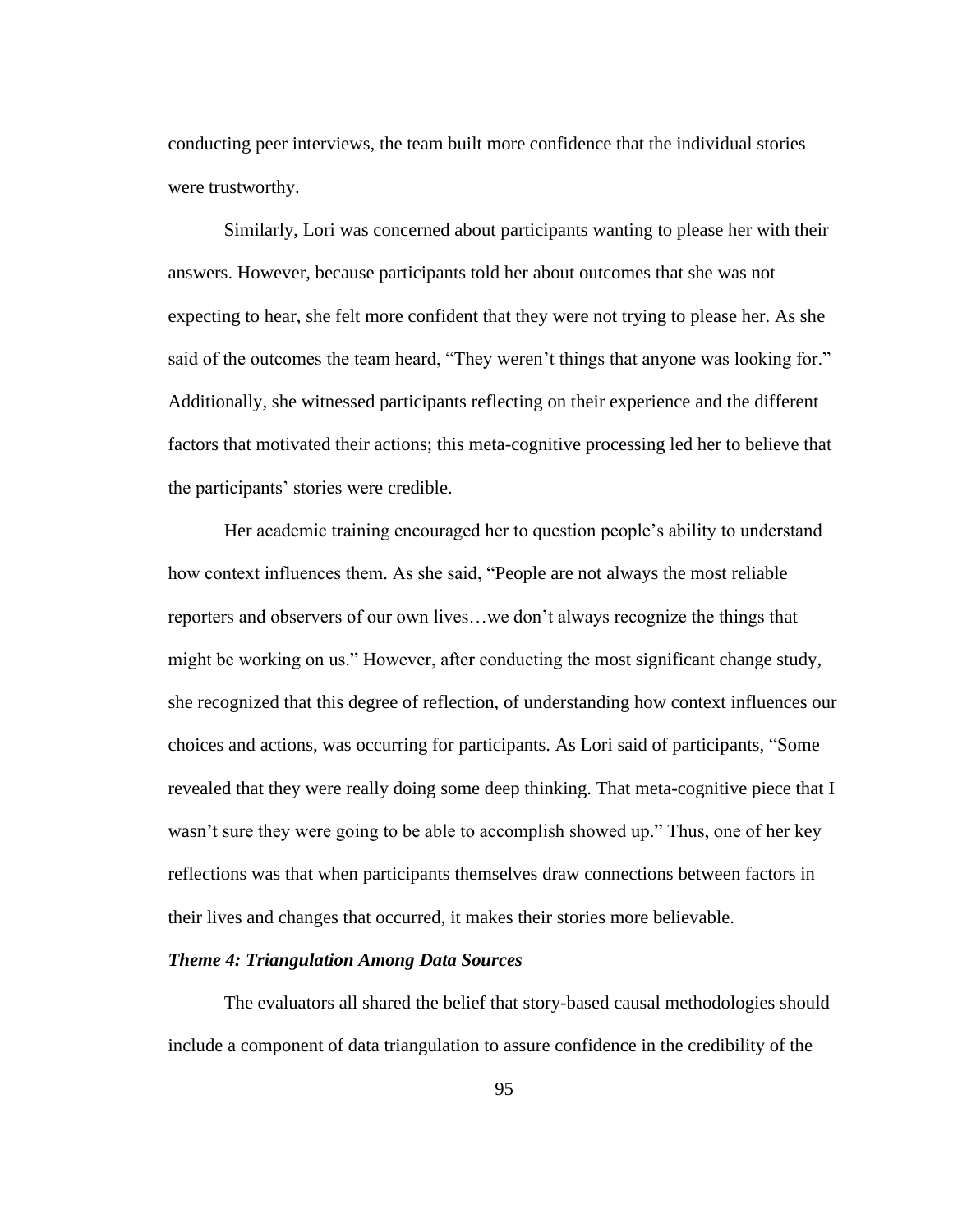findings. All four evaluators utilized procedures to corroborate the stories collected from participants. These procedures entailed triangulating the data collected from the stories with other sources of data. Sometimes, the evaluators triangulated the qualitative data collected through the participant stories with quantitative administrative or survey data. In Dan's case, he triangulated interview data with health records detailing how an intervention was implemented. Being able to review these records helped ease any concerns that participants were providing socially desirable answers. As Dan said, "We could see artifacts that gave us confidence that they weren't just yessing us." Additionally, within his evaluation, the identification of successful sites was based upon clinical quantitative data, which added credibility as it combined qualitative and quantitative methods together in the study. As he said, "That study would never have the credibility we did without such strong evidence that cases were successful."

Claire also triangulated participant stories by using existing administrative data to confirm elements of the stories. As she said about her experiences implementing success case method to evaluate trainings, "Sometimes we get organizational data for triangulation. We can look at completion, depth and breadth of completion of courses, and amount of participation." Similarly, Emily conducted a quantitative survey of members in the community where she conducted the most significant change study to have additional evidence about how change may have occurred. Thus, Dan, Claire and Emily utilized quantitative data, either available through existing administrative data or through surveys, to help support findings drawn from the qualitative data.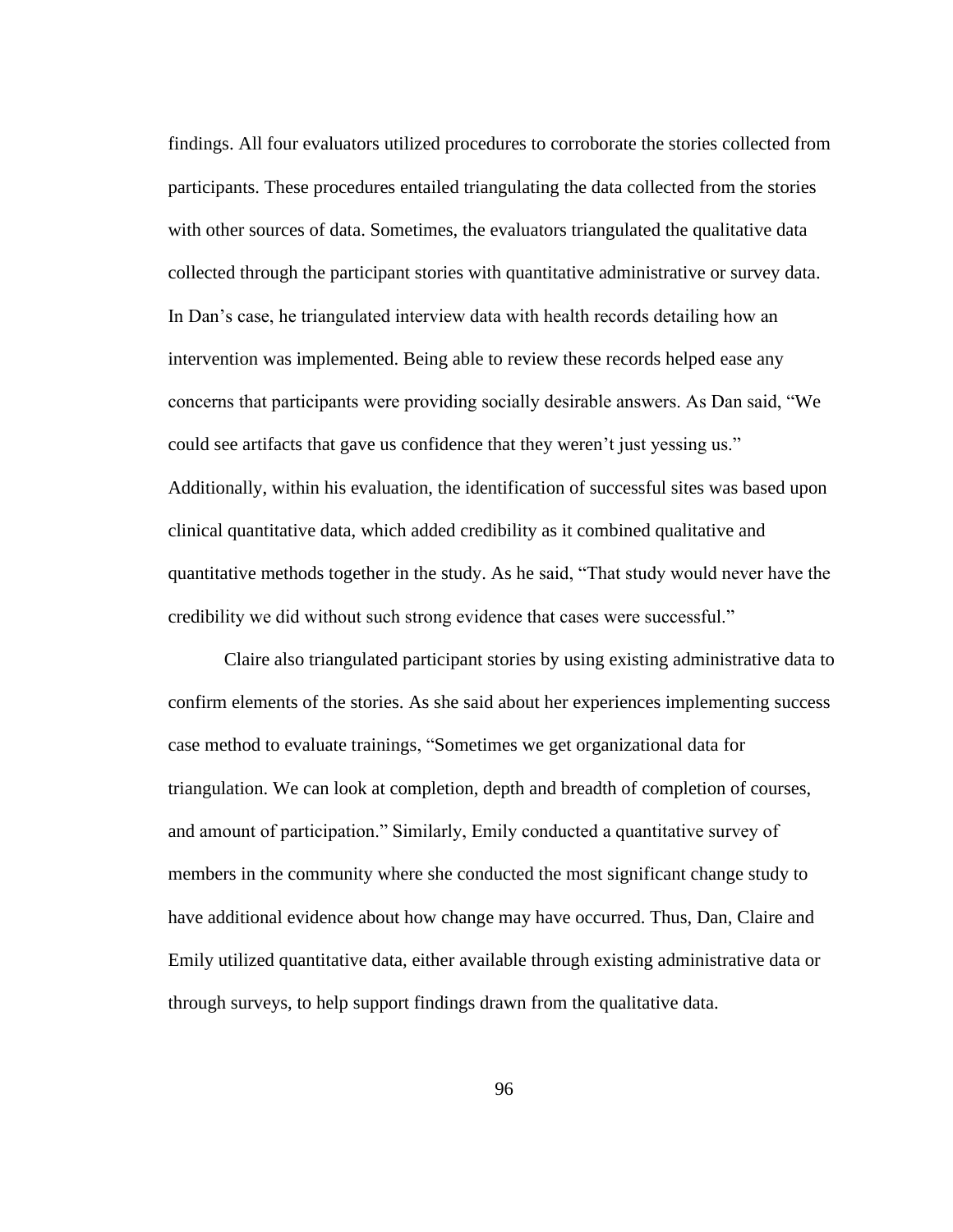Additionally, the evaluators utilized qualitative data collected from staff, peers, or other participants to triangulate the qualitative data collected in the participants' stories. In Claire's case, she corroborated stories by hearing about success in one individual's story and then asking other individuals whether they experienced something similar. As she framed it, "We do the success case interviews and sometimes we say, 'Oh, we heard from someone this and this is happening. Have you seen anything like that also?'" Emily also utilized qualitative data to corroborate the qualitative stories, first by asking peers whether they experienced an impact story in the same way as the individual who told it, and second by asking individuals at community meetings whether findings from her most significant change study resonated. Finally, Lori also utilized qualitative data to corroborate the qualitative impact stories by triangulating the fellows' perspective with the participants' perspective (both perspectives were gathered through interviews).

## *Theme 5: Elevating Participant Voice*

The evaluators had a shared understanding that story-based causal methodologies include procedures that elevate participant voice. One way the methodologies elevate participant voice is to give the participant power in directing the conversation. Dan shared that because the interviews they conducted with success case method were semistructured and open-ended, it allowed the participant to take them on a journey and direct the conversation, to some extent. As he said, "We followed where they wanted to go to some degree. We let them make decisions about what elements should be included in this story." This approach helped elevate participants' voices by giving them some power to share what they felt were important factors for success. Similarly, Emily shared that most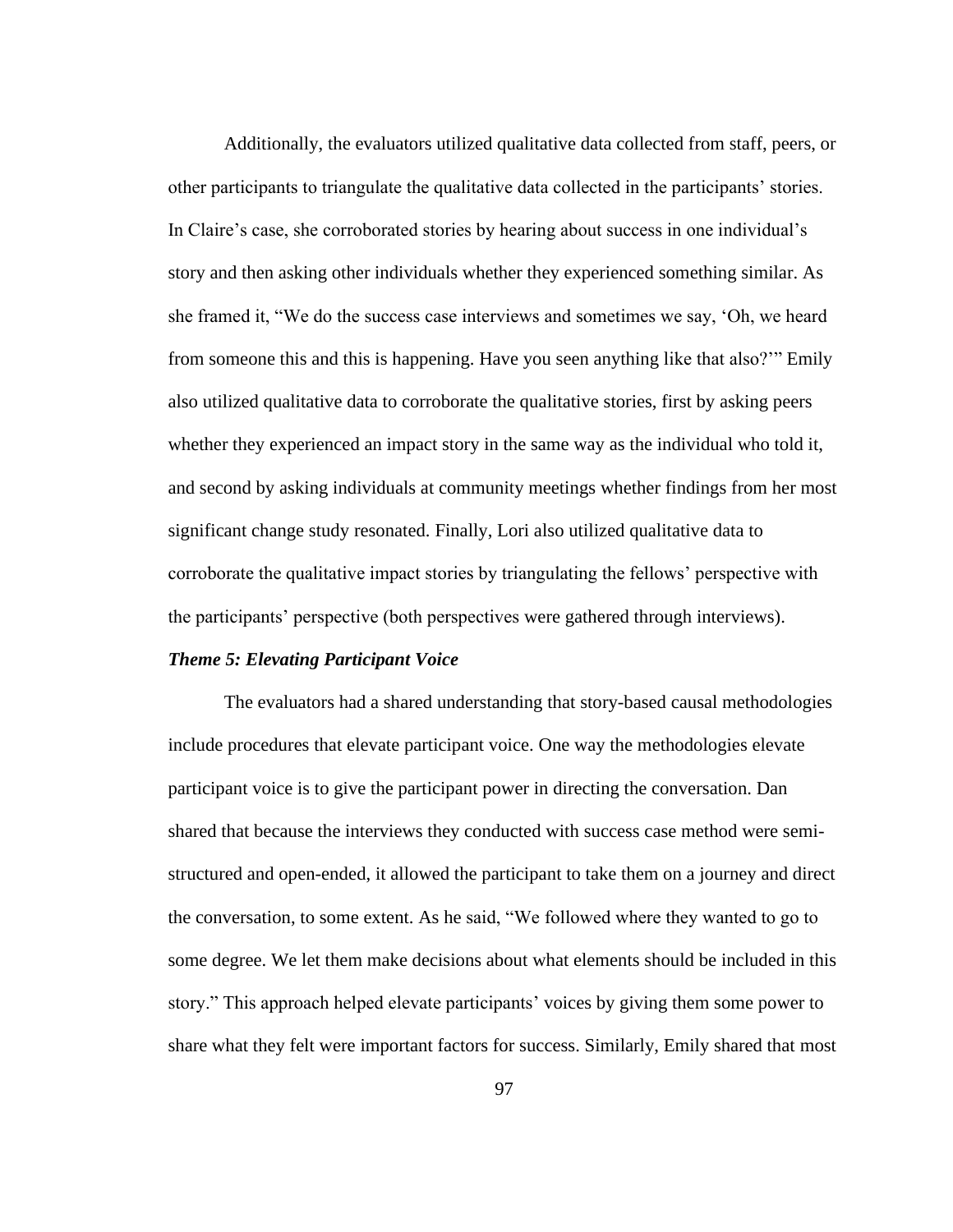significant change leaves it up to participants to decide and articulate how an intervention changed their lives. Because the central evaluation question in the methodology is so broad, it gives a participant the space to articulate what part of an intervention was most important to them. As she said:

I think really just sitting down and asking, what's the most significant change that has happened in your life since, in this case, when this NGO came to your community? It makes it broad. It's not asking about how are you directly benefiting? It's not asking how have your schools changed, how has your health changed? It's really leaving it up to them to decide.

For both Emily and Dan, the methodologies encouraged participants to share what was most important for them.

Claire and Lori also expressed that the story-based causal methodologies elevate participant voice. Claire stated that success case method elevates participant voice because it centers the participant and their experience. Lori also remarked that most significant change elevates participant voice, but not any more than other qualitative methodologies. The one difference between most significant change and other qualitative methodologies, she pointed out, is that within most significant change one focuses on the full story and context of the individual participant, while in most other qualitative methodologies the full story of each participant isn't told.

# *Theme 6: Unexpected Outcomes or Mechanisms*

The evaluators said that findings from the story-based causal methodologies revealed unexpected outcomes or unexpected mechanisms leading to outcomes that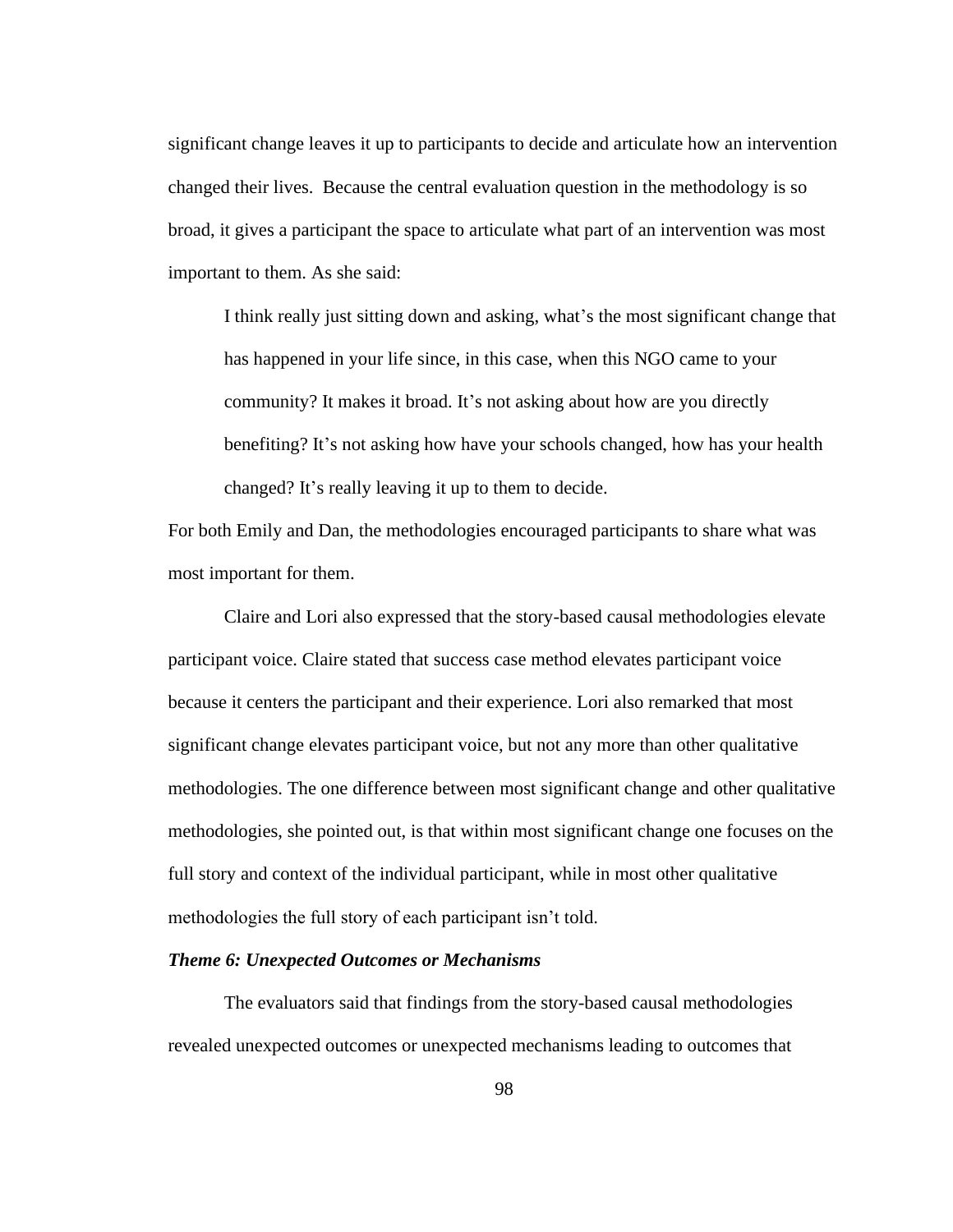occurred. This aspect of the story-based methodologies justifies their use for causal examination, because other causal methodologies cannot uncover these unexpected outcomes in quite the same way. For Lori, every time she implemented most significant change, it brought up outcomes she was not expecting to hear. The evaluation of the fellows project brought to light several outcomes that neither she nor the fellows anticipated would have resulted from conservation awareness projects, such as an increased sense of empowerment and an increased sense of connection to family and community. Similarly, Claire voiced that sometimes when conducting a success case method evaluation of training effectiveness, she is surprised that the training is effective for certain groups, such as those who have been working for many years and have experienced many trainings. For her, success case method can reveal unexpected outcomes such as these because you are providing space for participants to drive the conversation. As she said, "We learn those kinds of things because you just let people talk and follow up and it may be surprising sometimes."

In Emily's case, most significant change did not reveal any unexpected positive outcomes; however, the methodology did reveal unexpected potentially negative outcomes. For example, the evaluation team observed that new power dynamics were being introduced between the community volunteers implementing the project and local leadership. That was not their intention; so, that was a risk that the team realized they needed to mitigate.

In addition to revealing unexpected outcomes, the story-based causal methodologies reveal unexpected mechanisms that lead to change. When Dan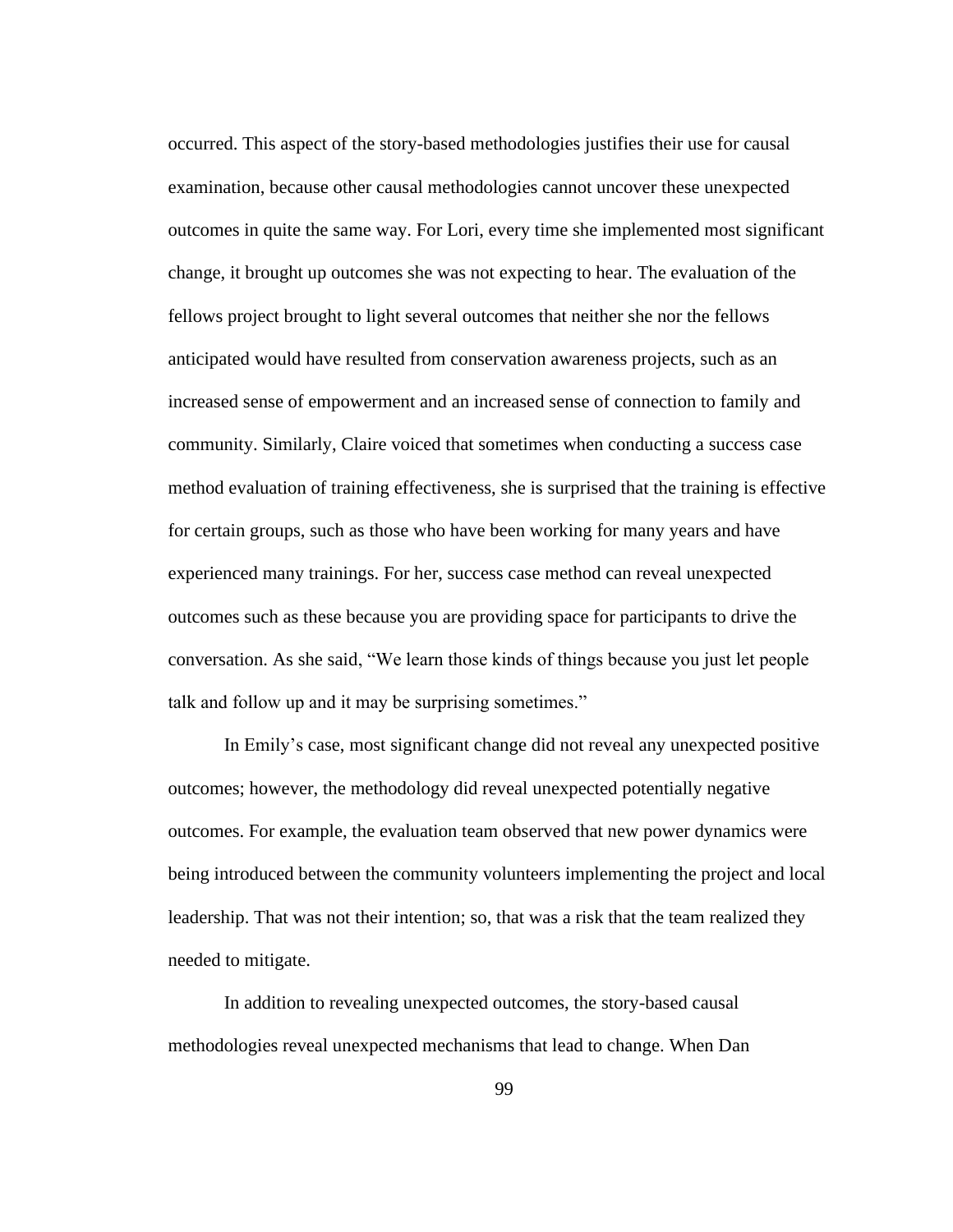implemented success change method he was able to uncover mechanisms that actually prevented change from happening. He learned that even straightforward guidance on a medical intervention can be hard to implement because changing people's day-to-day behaviors is difficult. As he said, "What our studies show, and this was a surprise, I think, was how challenging it was for them to implement even simple changes."

Similarly, Claire stated that success case method uncovers unexpected mechanisms for how an intervention produced change. She explained that in instances when one region sees successful outcomes from a training but the other doesn't, success case method can help uncover why that is through the individual interviews. As she said, the reason why a training was successful in a particular region "sometimes comes as a shocker." The participants often reveal contextual or cultural factors specific to that region that contributed to change that the evaluation team was not aware of, according to her. In this way, success case method can reveal the unexpected mechanisms behind the success of a training.

## *Theme 7: Credibility from the Evaluator or Organization*

While the evaluators had encountered skepticism that the story-based causal methodologies were credible in other settings, none of them had to justify that the methodologies were credible to the particular stakeholders involved in their case stories. Their stakeholders thought their studies were credible for reasons beyond the choice of methodology, such as: reputation of the organization that they worked for, their academic credentials, or their ability to proactively address any credibility concerns.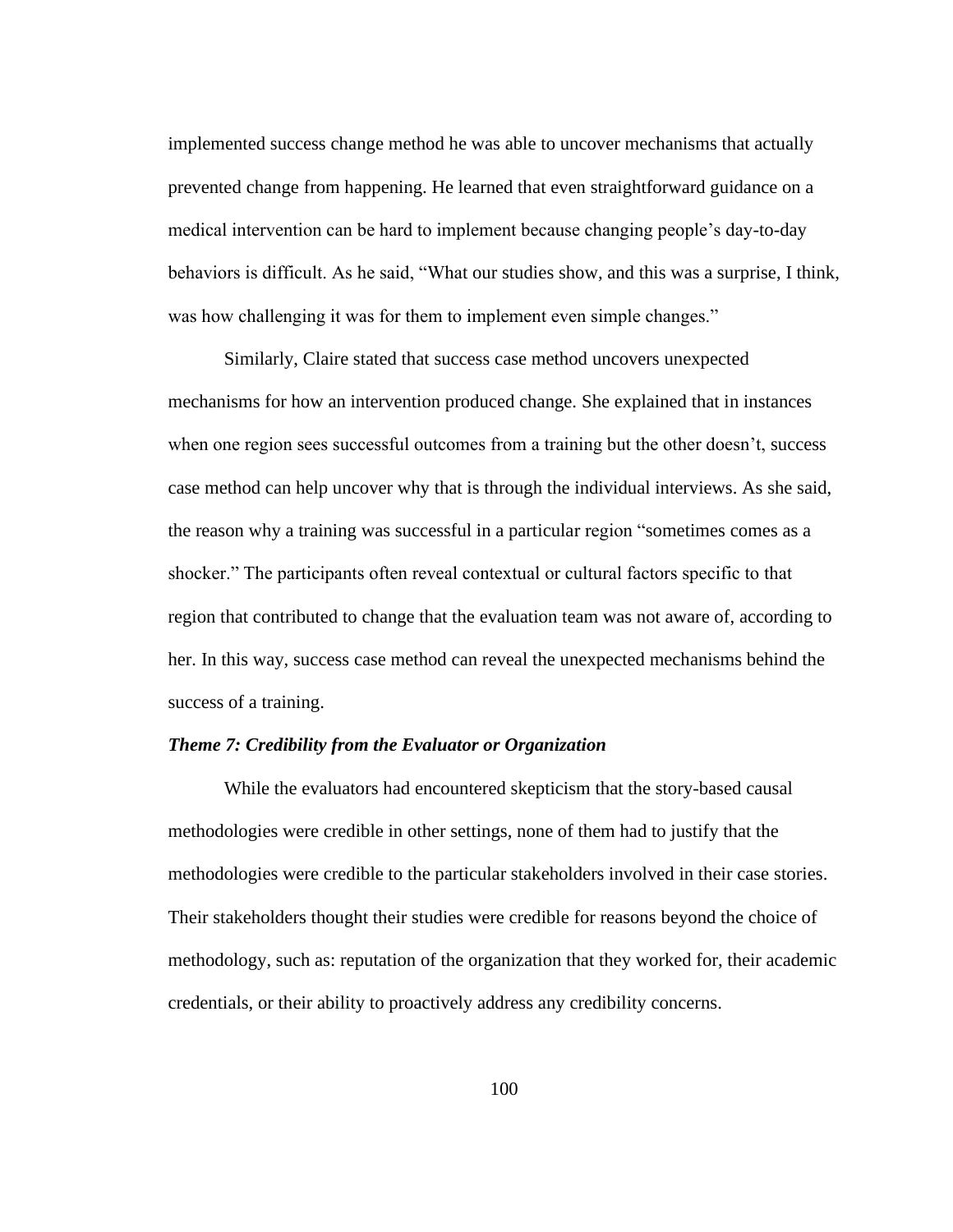Claire did not typically have to justify using success case method to stakeholders because the organization she worked for was sought out to conduct the methodology. Referring to this dynamic, she said, "The credibility of the method is established before you even start out." Additionally, the clients she worked with tended to review the credentials of the evaluator; in her case, it helped that she had a PhD in evaluation. As she explained, this credential also helped her relay to stakeholders the advantages and disadvantages of different evaluation approaches, which enhanced her credibility in their eyes.

Emily did not encounter any stakeholders challenging the credibility of most significant change because the organization had been using the methodology for a while. Interestingly, she experienced the inverse of incredulity among stakeholders; she had to caution stakeholders that the findings from most significant change could not be taken as evidence of causal inference in the same way that evidence from a randomized controlled trial might be taken. In both the cases of Emily and Claire, it appeared that the credibility of the organization and/or of the evaluator mattered in terms of whether stakeholders perceived the methodology as credible.

Dan also did not experience any stakeholders saying that success case method was not credible. However, during the proposal process, he took steps to proactively explain why the methodology was credible. As he explained, "We proposed the study in the initial grant, of course, we addressed the question of the suitability of the success case method and how trustworthy any results coming out of that might be." He also made sure that his research team was well aware of which procedures contributed to the validity of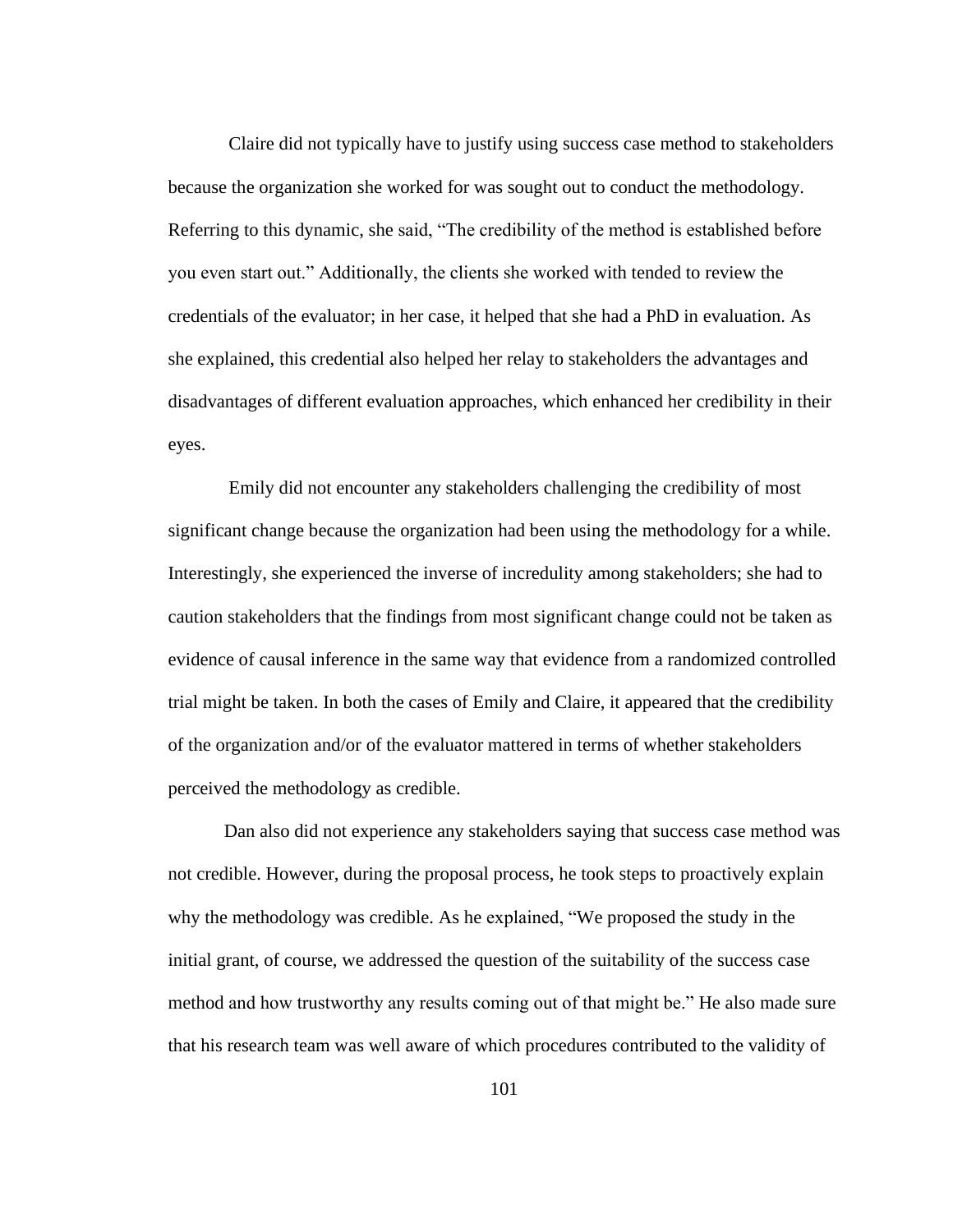the findings. As he said, "Working with my research team, I had to be very explicit about what elements of our process were oriented around building a good case for trustworthiness." He also proactively addressed how procedures within the study contributed to validity when presenting findings to partners in the project or within the academic community. These actions were crucial in heading off any criticism around the credibility of the study. As he said, "It wasn't like anyone stood up and posed a direct challenge to our methodology, but we were very mindful all along of what we needed to do to strengthen the case."

## **Summary**

This chapter included two sections. The first section described each evaluator's implementation of a success case method or a most significant change study and presented within-case themes. The second section presented the cross-case themes, which included: 1) type of evidence needed; 2) paradigm as determinant of perceived credibility; 3) truthfulness of accounts; 4) triangulation among data sources; 5) elevating participant voice; 6) unexpected outcomes or mechanisms; and, 7) credibility from the evaluator or organization. The next chapter discusses how the themes answer the study's research questions and how the themes relate to and expand upon the existing literature.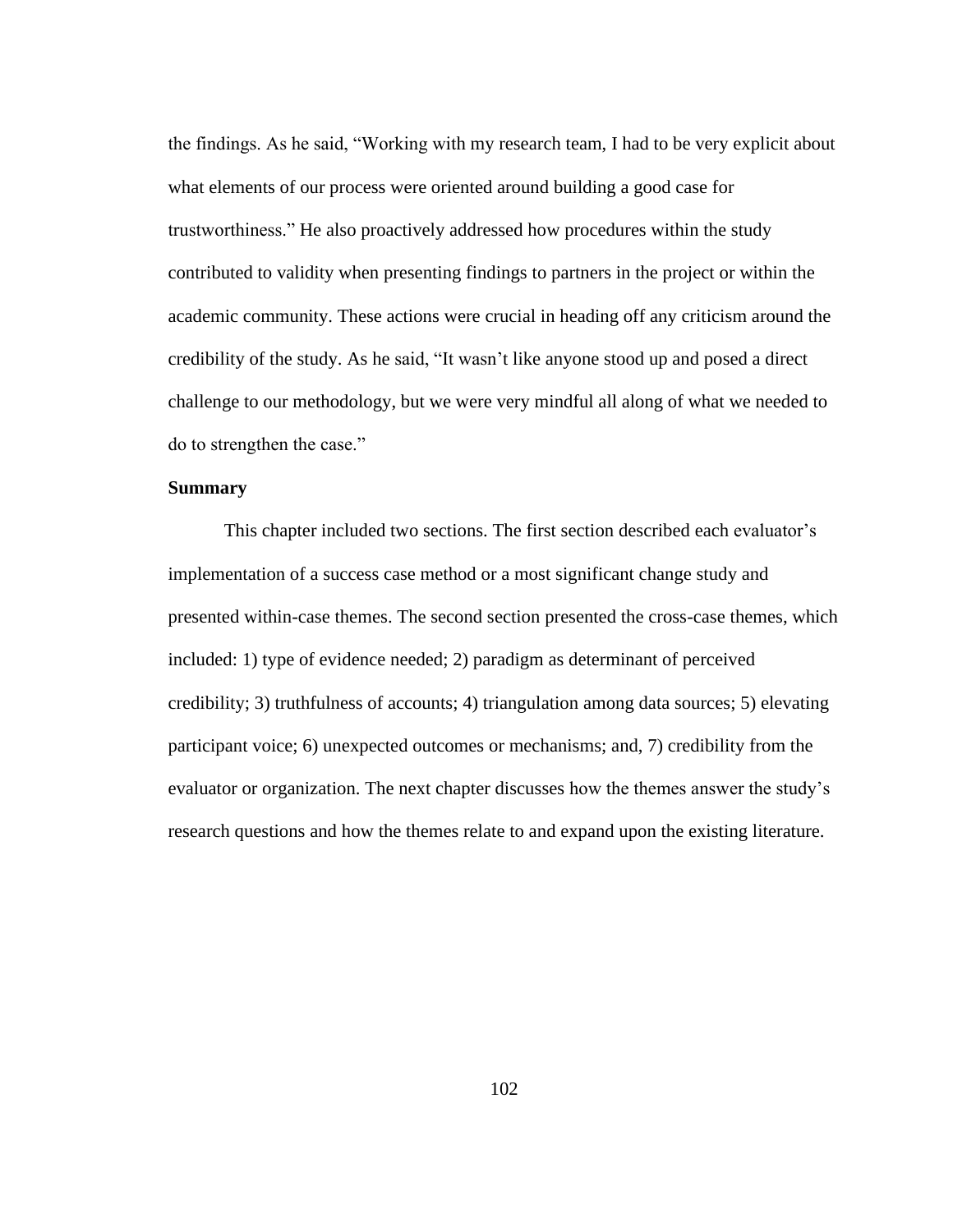### CHAPTER V: DISCUSSION

The purpose of this study was to examine how evaluators justify using storybased causal methodologies to answer causal questions in evaluation. The methodology chosen to examine this topic was multiple case study because that methodology is wellsuited for exploring cross-case themes. This chapter discusses how the study's findings answer the two main research questions: 1) What arguments are made by evaluators to justify the credibility of story-based causal methodologies to evaluation stakeholders?; and, 2) From the perspective of evaluators, how do contextual factors influence whether story based causal methodologies are perceived as credible by evaluation stakeholders? The chapter also situates the findings within existing literature pertaining to the topic of credibility as it relates to story-based causal methodologies. Finally, this chapter presents a practitioner's guide for evaluators to use in contexts in which they need to justify their choice of using story-based methodologies in causal examination.

**Question 1: What arguments are made by evaluators to justify the credibility of story-based causal methodologies to evaluation stakeholders?** 

**Story-Based Causal Methodologies Answer a Specific Causal Question**. One argument that the evaluators made to justify using story-based causal methodologies when examining causality was that these methodologies can credibly answer a specific type of causal question, which is: What are participants' perspectives of how an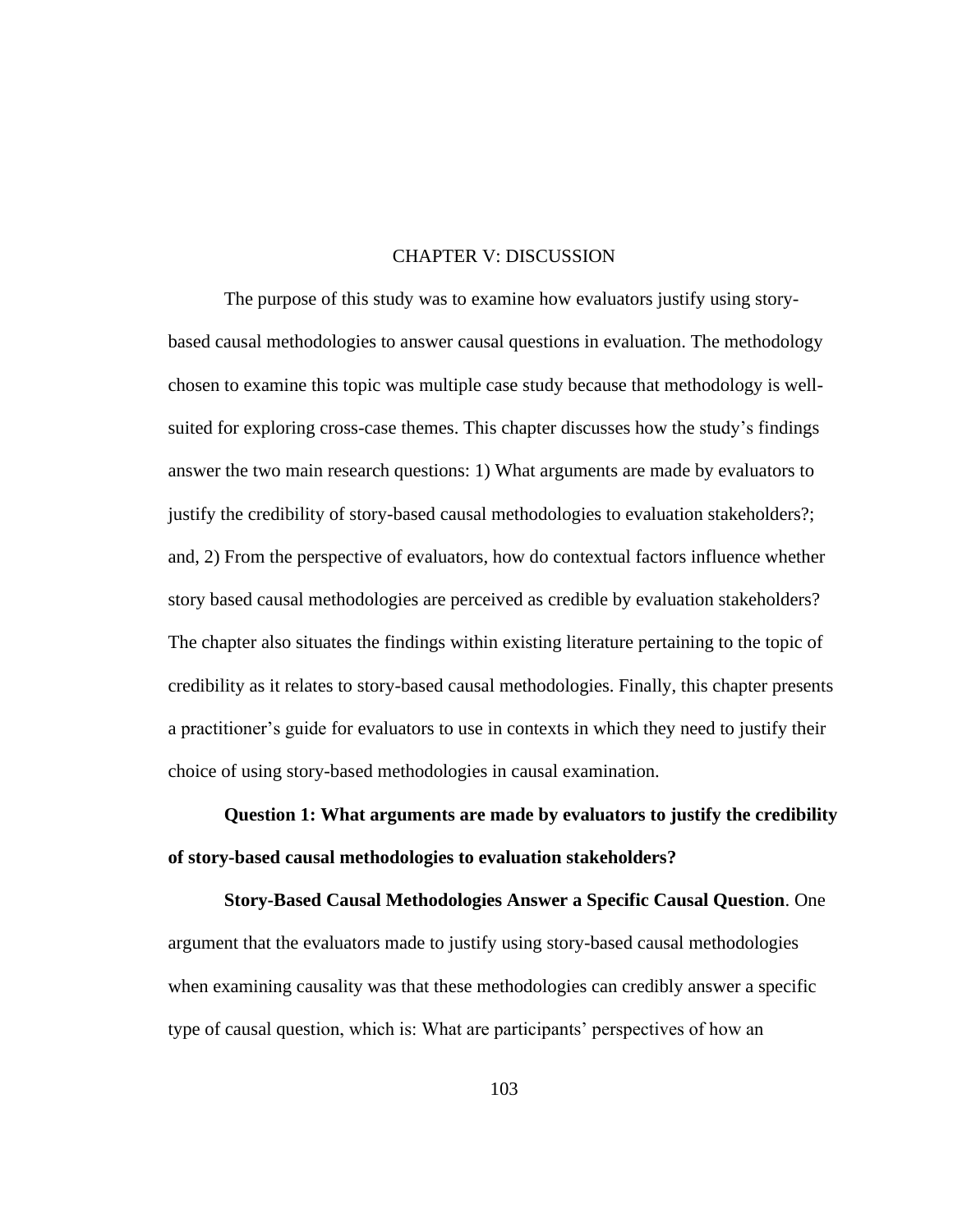intervention changed their lives? Lori believes that most significant change effectively answers this question. As presented in Chapter IV, in Lori's within-case theme of The Methodology Highlights Factors that Contribute to Change, she witnessed participants having "aha" moments in which they illustrated how a causal connection might be at play between the intervention they received and the outcomes they experienced. This was particularly salient in the example of the woman who observed the butterfly's migration pattern and likened it to her own migration and connection to a larger ecosystem. As discussed in Chapter IV within the cross-case theme of Type of Evidence Needed, Claire also expressed that success case method can effectively capture participants' perspectives of how change occurred for them.

Lori and Claire's observations resonate with existing literature about the kinds of causal questions that story-based causal methodologies are best equipped to answer. Gates & Dyson (2017) discuss how the narrative way of thinking about causality (with which story-based methodologies are aligned) has a central driving question, which is: "According to stakeholders, what influence, effects, and/or difference did the intervention make for their lives?" (p. 37). Lori and Claire stated that they do indeed utilize storybased methodologies to examine patterns of causality from the perspectives of participants in the study.

**Unexpected Outcomes Reduce Evaluator Bias.** A second argument that the evaluators made to justify using story-based causal methodologies when examining causality was that these methodologies reveal unexpected outcomes and mechanisms that the evaluator might otherwise be unaware of. The evaluation process is subject to the bias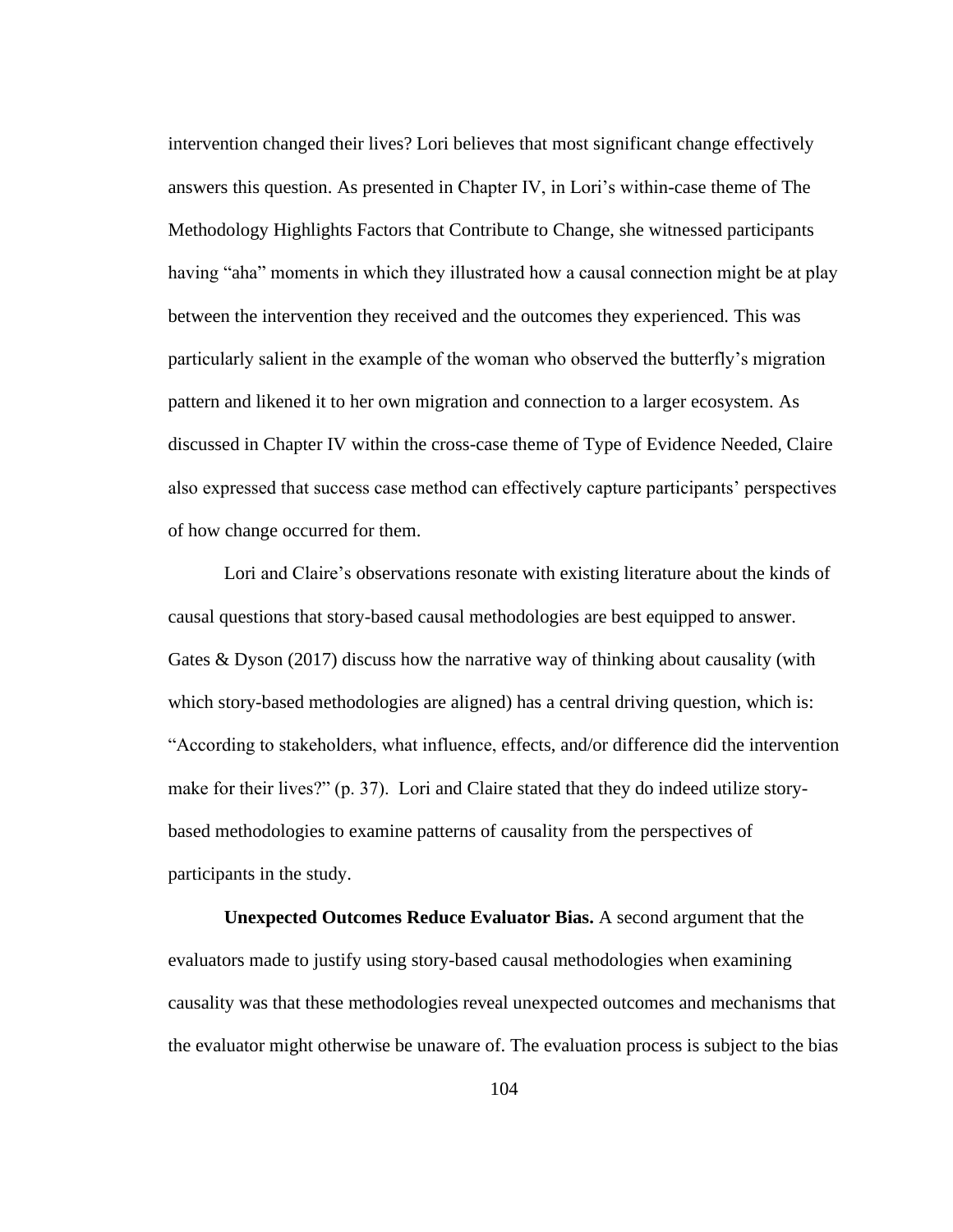of the evaluator. Throughout all stages of an evaluation, evaluators make decisions about the procedures of evaluation design, data collection, analysis and writing. Through these decisions, the evaluator places boundaries on what kind of information is and is not gathered or represented. Because the evaluator makes these decisions from their own lens and paradigm, they will necessarily be excluding a wider range of information and interpretations.

However, with story-based causal methodologies, this influence from the evaluator is greatly lessened because participants recount their story and are given more latitude to describe what outcomes occurred for them and how those outcomes occurred. As discussed in Chapter IV under the cross-case theme Unexpected Outcomes or Mechanisms, Lori shared that every time she implemented a most significant change evaluation, participants described outcomes that she was not aware she should be asking about. For example, she did not expect that the conservation project she was evaluating would produce increased sense of connection within a family. As discussed in that same cross-case theme, Claire also stated that in her general experience, success case method gives participants latitude to drive the conversation. Sometimes, participants even revealed unexpected explanations for why they were seeing success. Dan also concurred that his experience with success case method allowed him to uncover unanticipated reasons for why the intervention was not successful in some cases. Story-based causal methodologies allow participants to express their own accounts of how success or impact occurred; in doing so, they break through the boundaries that an evaluator might have placed on the knowledge gained.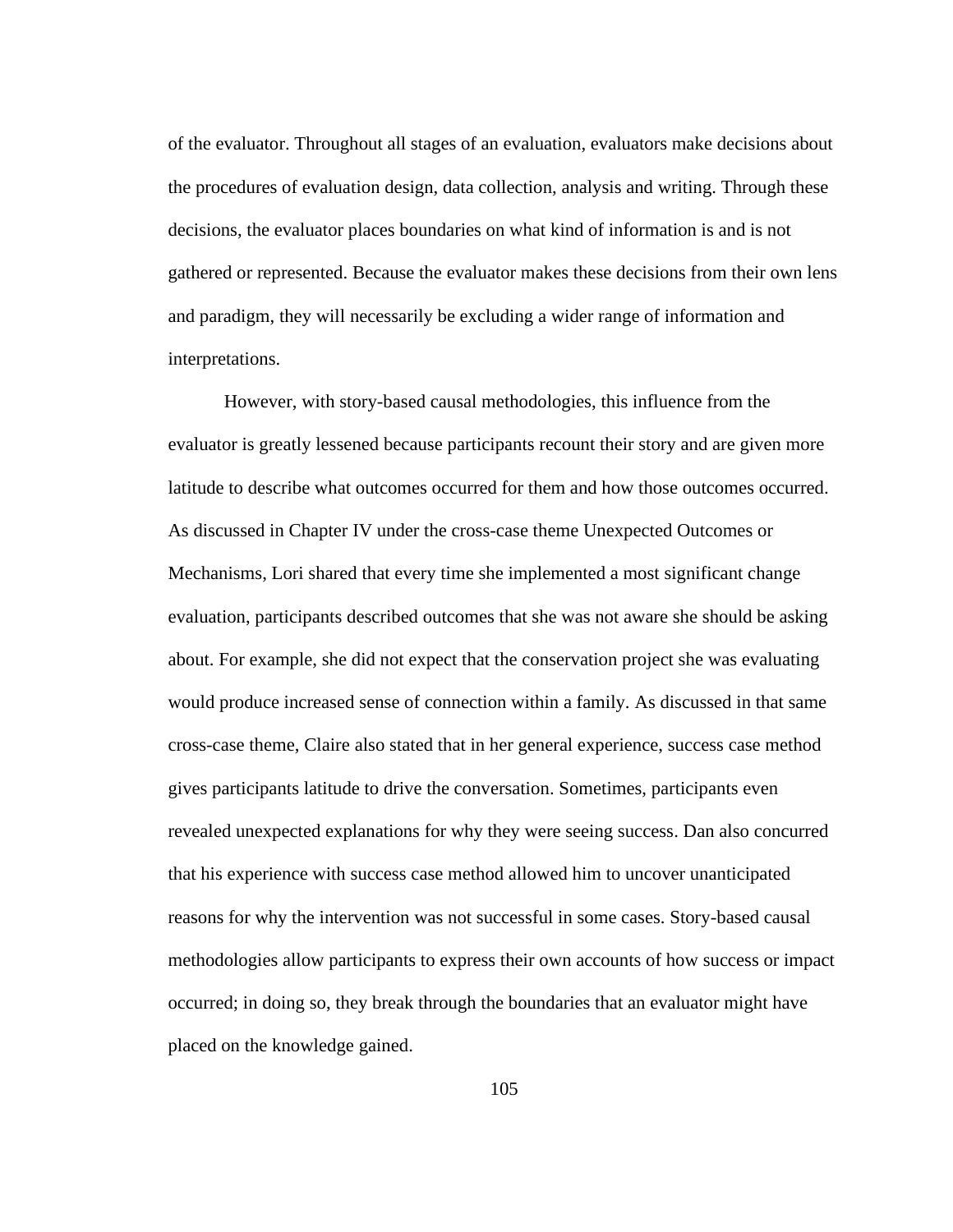This dynamic of increasing participant voice to lessen the potential bias of the evaluator accords with existing literature about multi-cultural validity. La France et al. (2015) assert that the construct of validity (similar to the construct of credibility) is culturally-bound and culturally-defined; as such, all cultures do not share one universal concept of what is valid. When evaluators make decisions about what questions to ask in the data collection phase or what data to include in the analysis stage, they are applying their own cultural lens to make decisions about what counts as credible evidence. Within story-based causal methodologies, evaluators treat participants' accounts of what occurred for them as credible evidence. In so doing, evaluators broaden the understanding of what outcomes occurred from an intervention and how an intervention works in practice.

Having the mindset that participants' accounts are credible increases the overall multi-cultural validity of the evaluation, particularly in those settings where the evaluator is located in a different culture than the participants. Viewing participant accounts as credible evidence may be particularly important when the evaluator holds more power and privilege than the community partners she is working with. As explained in LaFrance et al. (2015),

Historically, validity has been situated within the social history and culture of dominant groups, such that the legitimizing function of validity… reflects and reinforces that history and power, with negative consequences for persons in nondominant groups (p. 50).

Utilizing story-based causal methodologies to showcase participants' stories and to lessen the evaluator's decision making around whether stories are credible is one way to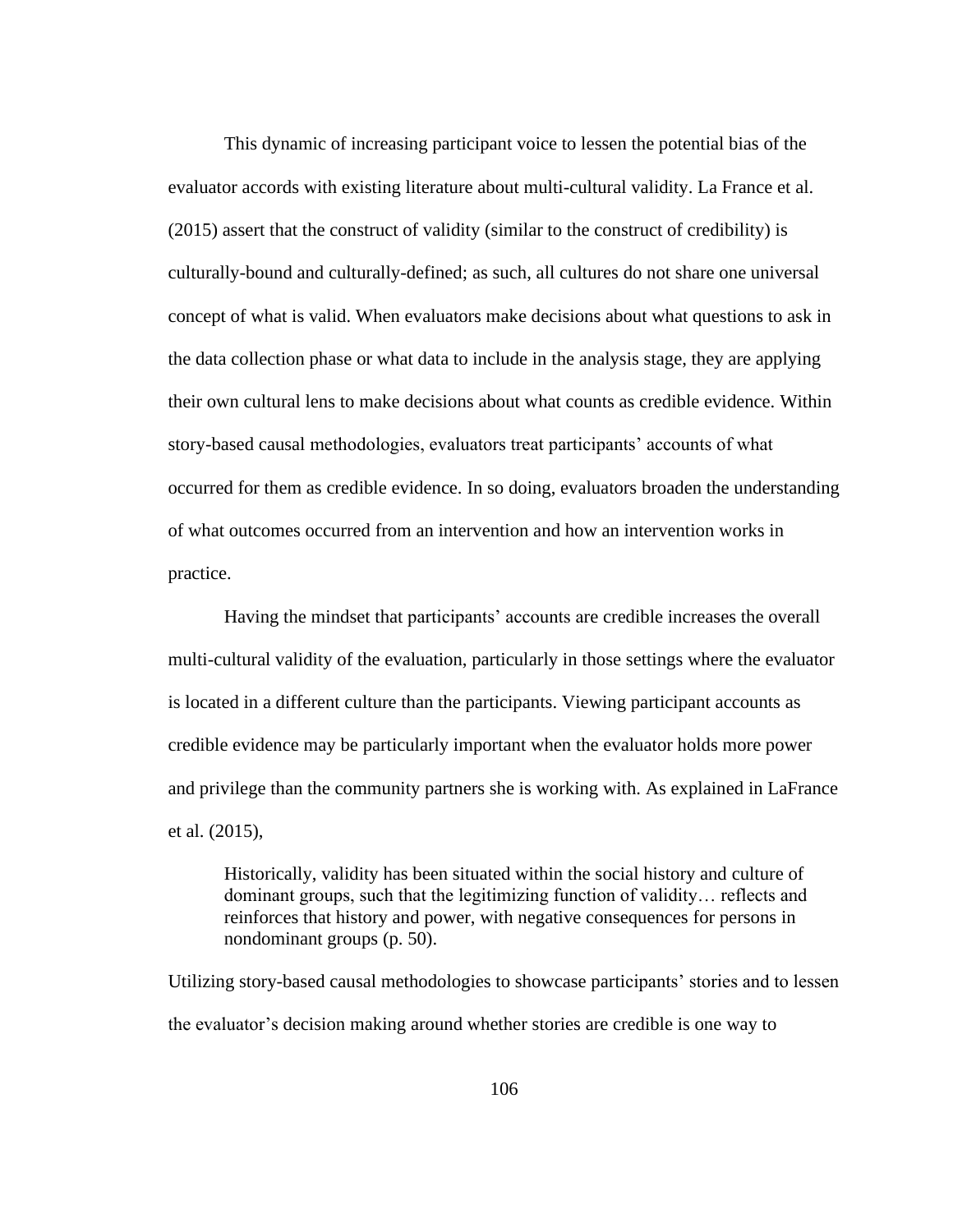increase the multi-cultural validity of a causal evaluation because "multiple means of argument and validation" (LaFrance et al., 2015, p. 57) are examined.

**Participants Can Be Trusted to Provide True Accounts.** A third argument that the evaluators made to justify using story-based causal methodologies when examining causality was that participants can be trusted to provide a true account of their own lives. Since story-based causal methodologies rely so heavily upon participant stories to elucidate instances of success or impact, believing that participants can credibly relay their accounts is foundational. As discussed in Chapter IV under the cross-case theme Truthfulness of Accounts, Claire stated that participants in a success case method study have no reason to lie, because their stories are being collected by an external evaluator who will keep their identities confidential. Additionally, in her experience implementing the methodology she perceived an equal likelihood of participants sharing negative as well as positive feedback. As discussed in that same section, Lori was convinced that participants were not simply telling her what she expected to hear because she heard so many surprising stories of how outcomes occurred. Additionally, observing participants depict how the intervention influenced their choices and actions convinced her that participants were meta-cognitively examining how the intervention and other factors influenced them. For her, observing participants use a meta-cognitive approach to re-tell their stories added to the stories' credibility.

These findings align with existing literature describing how story-based causal methodologies are rooted in the approach of narrative inquiry, which holds that participants are capable of truthfully and comprehensively recounting their stories. Abell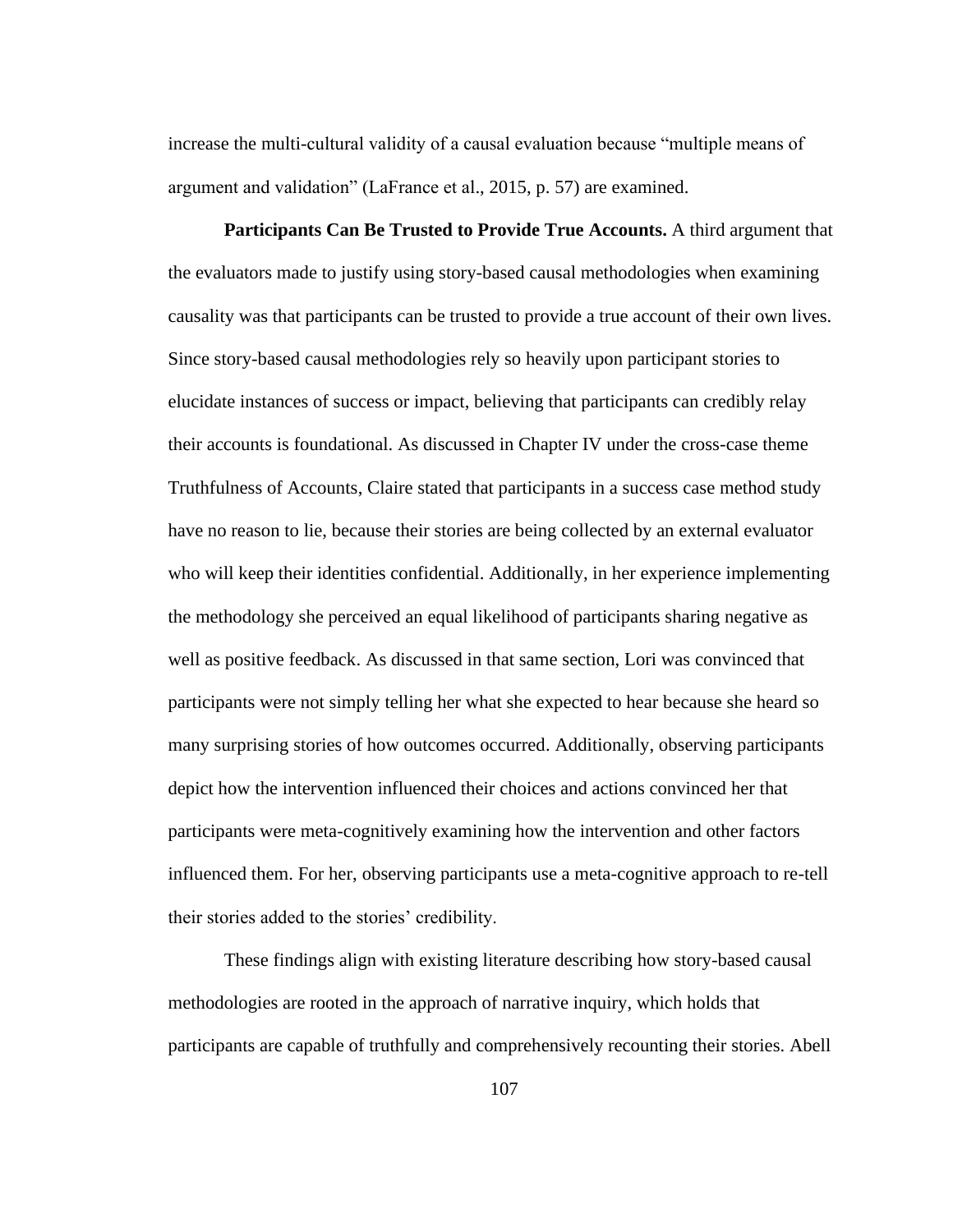(2004) states that writing about one person's story and how their actions led to results is "unimpeachable" (p. 296) evidence that change occurred for that person in that way; the caveat is that one person's causal story is not generalizable. Additionally, van Wessel (2018) argues that stories are a credible form of evidence, remarking that an individual's story can clarify their response to an intervention through how they describe their attitudes, understanding of something, or their behaviors. van Wessel (2018) also argues that stories are the only form of data that can draw connections between how outcomes build upon other outcomes to contribute to change over the course of time.

However, in the social sciences it is well known that participants may sometimes say what they think the researcher wants to hear. There is also the dynamic of participants being embarrassed or ashamed of the truth; thus, they may mask the truth when telling their story. This dynamic of hiding the truth from a researcher is sometimes termed "social desirability" (Fowler, 2014, p. 94). Indeed, Emily discussed in her within-case theme Power and Privilege that the communities she worked with had a tendency to provide socially desirable answers, driven by a need to receive resources from NGOs. However, her team was able to counteract this dynamic by asking follow up questions. While social desirability is an often-encountered dynamic, the evaluators maintained that participants are capable of telling truthful accounts and were more likely than not to do so. They also conceded that particular conditions increase the likelihood that participants tell the truth, including having an external evaluator who will keep identities confidential and including qualitative probing. Additionally, as discussed in the next section, all the evaluators included procedures to triangulate their data sources, indicating that even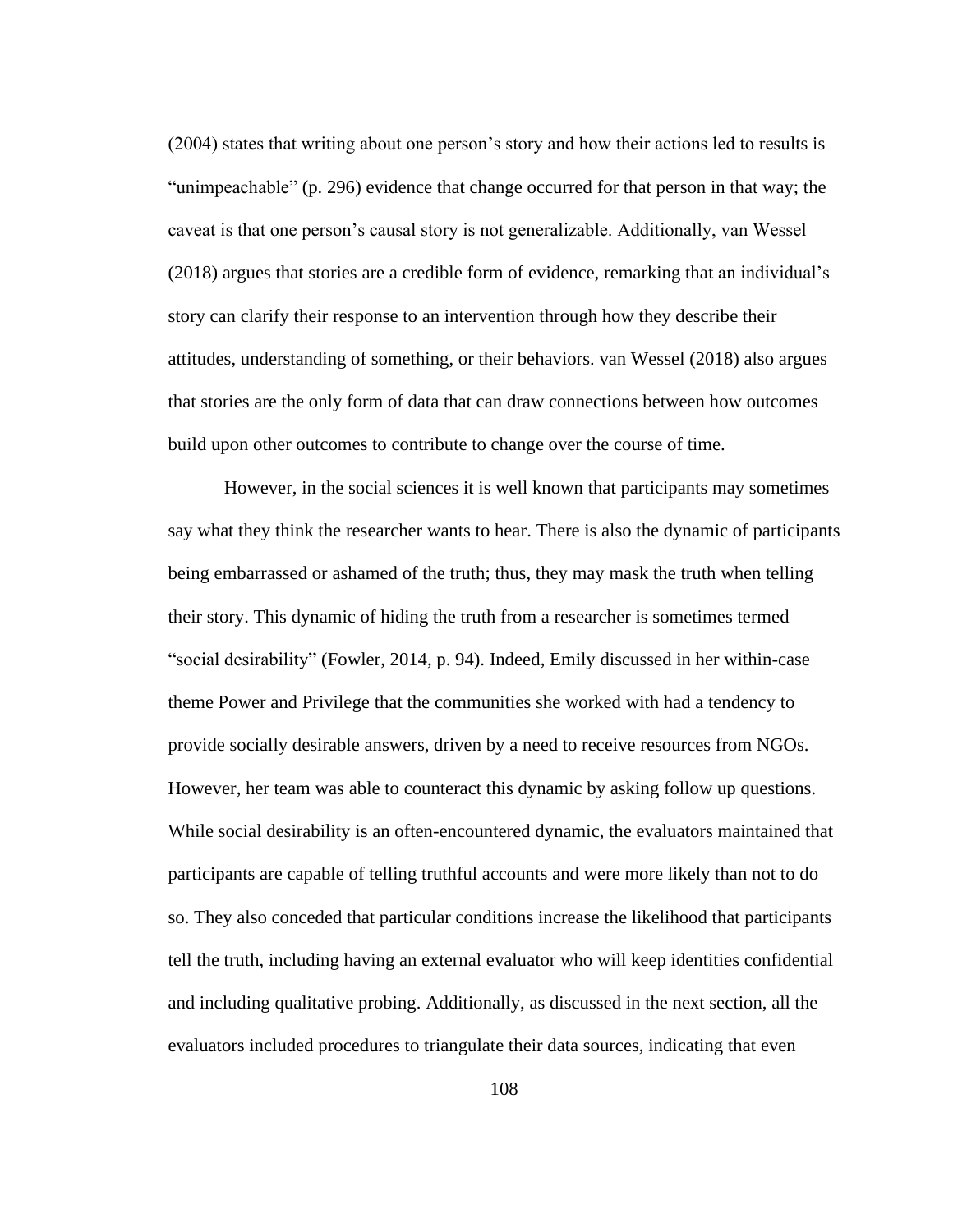though participant accounts can be trusted, gathering additional perspectives is a crucial step to building a more comprehensive picture of how a story unfolded.

**Story-Based Causal Methodologies Include Triangulation of Data**. Another argument made by the evaluators to justify using story-based causal methodologies when examining causality was that these methodologies include procedures to triangulate the data. When multiple sources of data support the same conclusions, it increases the credibility of the findings. Triangulation entails gathering multiple sources of data and cross-checking understandings gleaned from one source with another; within qualitative research, triangulation is a recommended procedure to enhance the credibility of a study (Anfara et al., 2002; Tracy, 2010).

As discussed in Chapter IV under the cross-case theme Triangulation Among Data Sources, all four of the evaluators included some component of triangulation in their studies. Dan triangulated data from interviews with health record data that demonstrated how the intervention was implemented. Similarly, Claire compared existing administrative data with story elements to corroborate the stories. Emily implemented a survey of members in the community to supplement the stories she gathered. Finally, Lori triangulated data from participant interviews with data from the fellows' interviews to build a deeper understanding of the program's achievements.

Given that triangulation is a well-known procedure for enhancing the credibility of findings from a qualitative study, it is not surprising that all four evaluators employed it. Additionally, Dart and Davies (2003) and Brinkerhoff (2003) recommend employing triangulation to strengthen the credibility of findings in most significant change and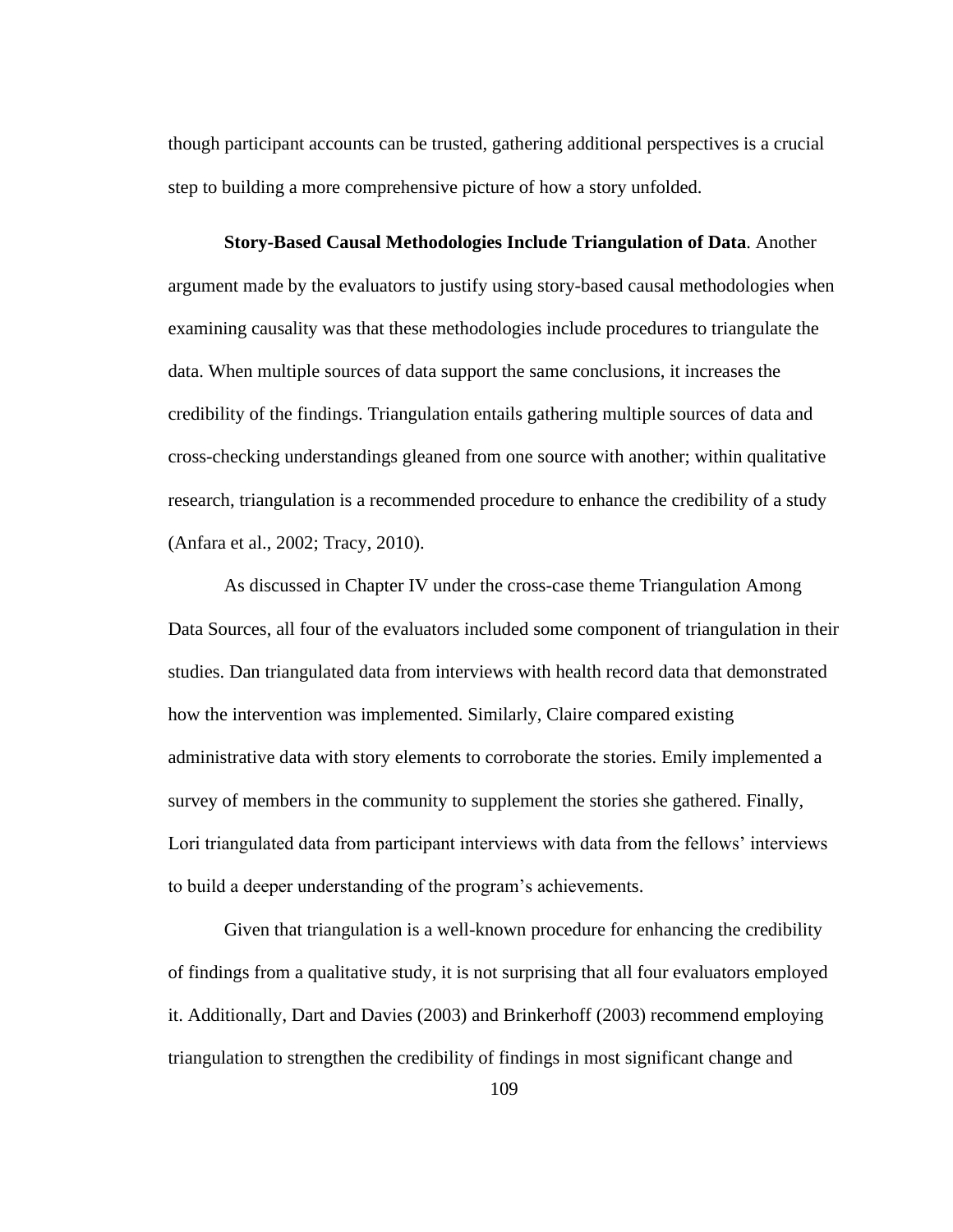success case method, respectively. Within the literature, there are also examples of storybased causal methodologies that employ triangulation to corroborate findings (Limato et al., 2017; Medina et al., 2015).

**Sub-Question 1: Do the arguments that evaluators make to justify the credibility of these methodologies differ depending on which evaluation stakeholder is the audience for the argument?** The evaluators in the study shared that it wasn't typically stakeholder type that made a difference in whether a stakeholder thought the methodology was credible; rather, it was the stakeholder's paradigm that seemed to matter. As Lori discussed in Chapter IV under the cross-case theme Paradigm as Determinant of Perceived Credibility, there were "qualitative skeptics" across all stakeholder types (donor, beneficiary, program staff, etc.) when she implemented most significant change. As discussed in the same section, Claire also encountered qualitative skeptics when she promoted using success case method.

Skepticism of using qualitative methods is long-standing. There are those who believe that the positivist research paradigm is the only one that illuminates the truth. These individuals argue that quantitative methods are superior to qualitative methods for social science (Gao et al., 2017). However, this view that the positivist research paradigm is the most credible paradigm has been challenged for the last 30 years during what has been termed the paradigm wars. Gao et al. (2017) state that the paradigm wars were fought around whether one could use experimental designs, borne from the natural sciences, within the social sciences and still have valid results. Positivists argued for the primacy of experimental designs to arrive at generalizable truth that could be transported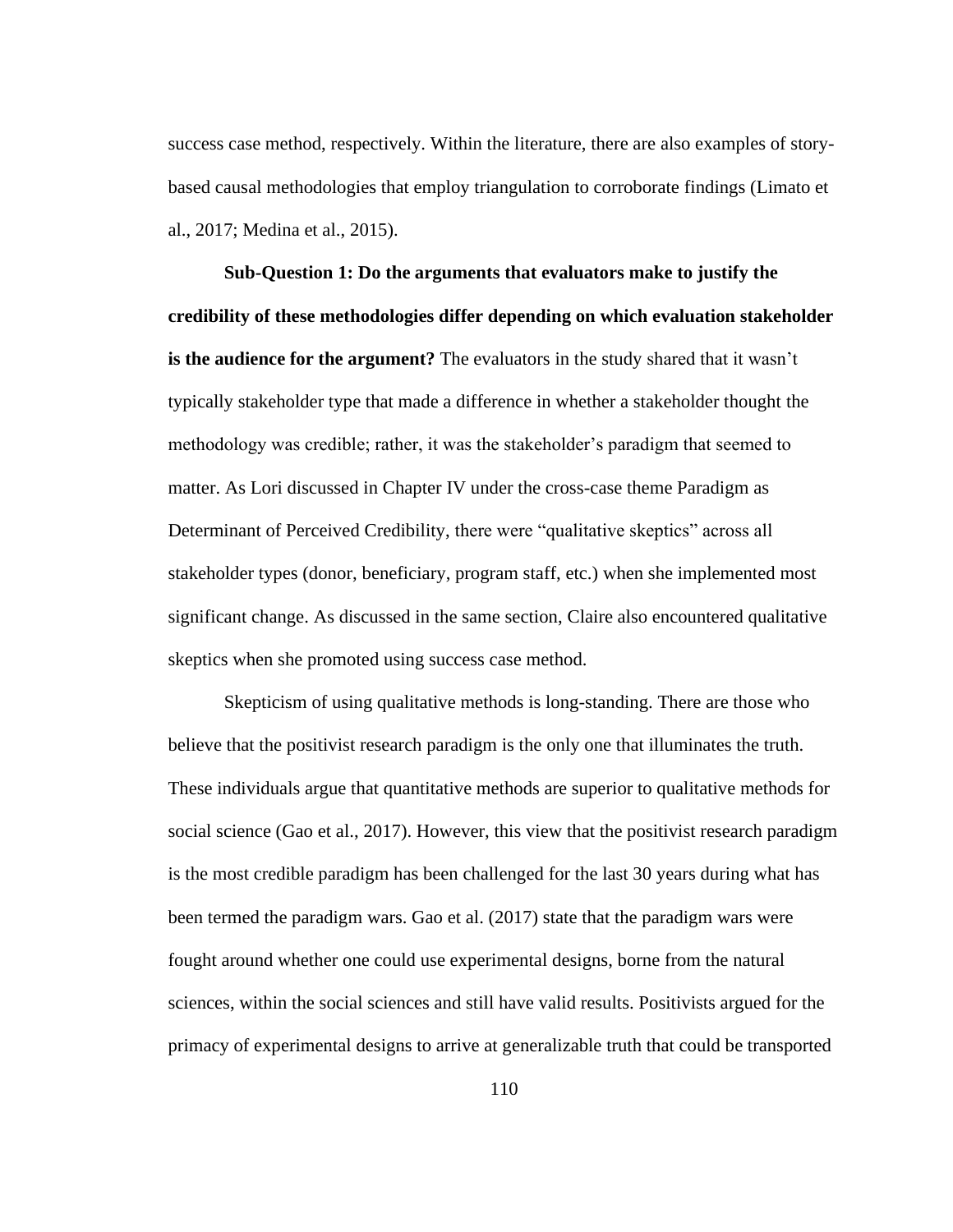to other contexts, while constructivists (proponents of qualitative methodologies) argued that truth is subjective and cannot be divorced from context (Gao et al., 2017). Some have stated that the paradigm wars reached a resolution when mixed methods emerged as a way to honor the value of both qualitative and quantitative methodologies (Christie & Fleischer, 2010).

However, others have argued that perhaps the energy from the paradigm wars was merely transferred into what is referred to as the causal wars (Scriven, as cited by Gao et al., 2017). Scriven (2008) defined the term causal wars, stating that "the causal wars are about what is to count as scientifically impeccable evidence of a causal connection, usually in the context of the evaluation of interventions into human affairs" (p. 11). In essence, the causal wars are fought over the same argument that was behind the paradigm wars - an argument over whether different ways of approaching research are equally credible.

Thus, when Lori, Dan, and Emily made arguments that story-based causal methodologies are credible for examining causal questions, they also needed to establish the argument that qualitative methods in general are credible. As discussed in Chapter IV in the cross-case theme Paradigm as Determinant of Perceived Credibility, when Lori spoke about using most significant change and why it was a credible methodology, she'd start with a general conversation about why qualitative research methods are credible. As discussed in that same section, Claire's main argument when addressing qualitative skeptics was to draw on a line of argumentation established by Scriven (2008); namely, that when a person observes factor X leading to factor Y (such as a billiard ball hitting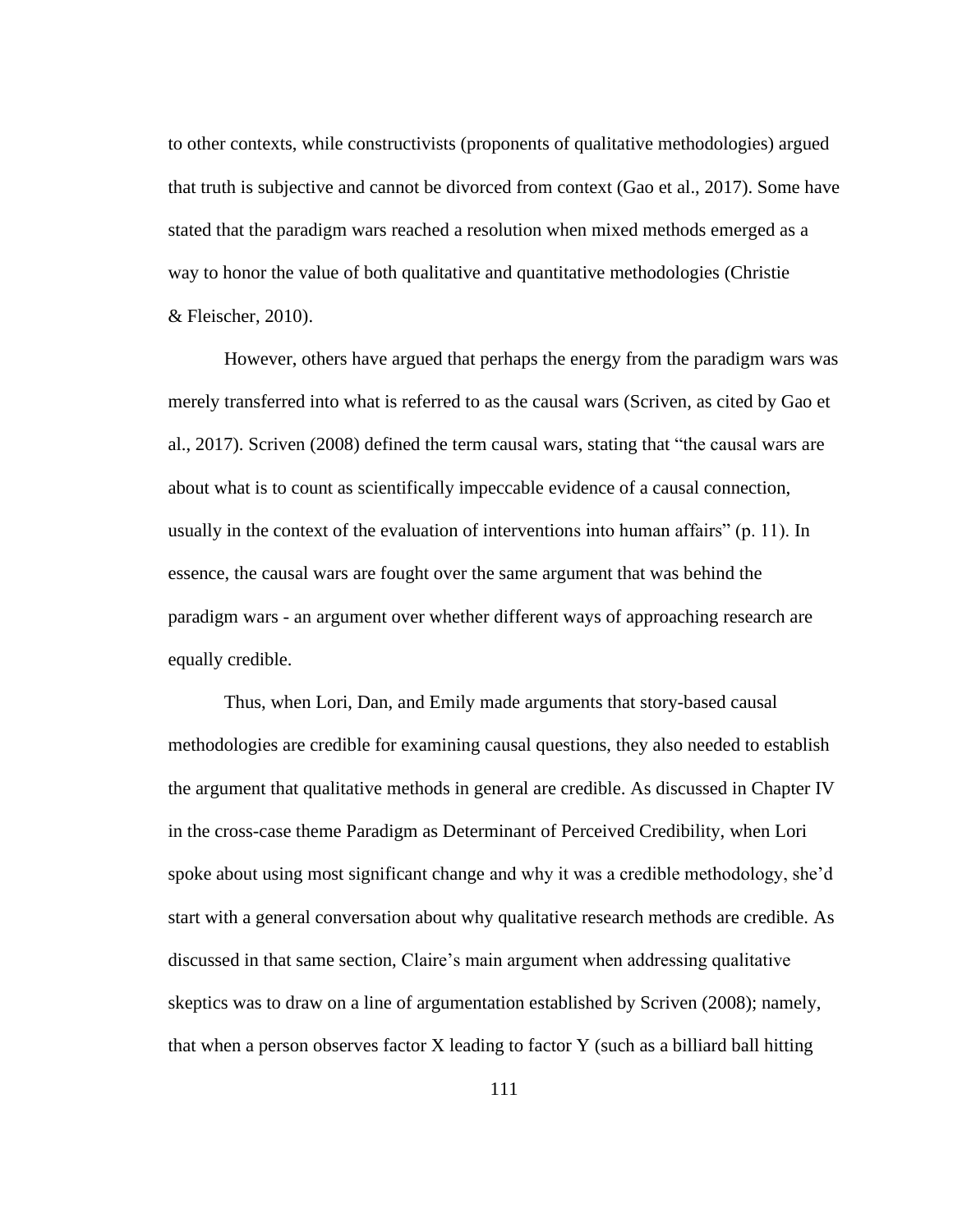another, which then goes into the pocket), that person's observation is credible evidence of causality. This is Scriven's key argument about why observational evidence is credible. As he states, "Almost all of the causal claims made in the real world that are beyond reasonable doubt are based on observation or direct inference from observation" (p. 20). Arguing from a different angle, Dan took a more holistic approach when addressing audiences that might be more skeptical of qualitative evaluation; he took care to present the full case for credibility, highlighting both quantitative procedures that were used and qualitative procedures that were used.

**Question 2: From the perspective of evaluators, how do contextual factors influence whether story-based causal methodologies are perceived as credible by evaluation stakeholders?** 

**Stakeholders in Learning Contexts May Be More Likely to Find Story-Based Causal Methodologies Credible**. When the context of the evaluation is to learn about how well a program is working and not necessarily to prove that a program works, storybased causal methodologies are more likely to be perceived as credible. As discussed in Chapter IV in the cross-case theme Type of Evidence Needed, in Dan's opinion, success case method is best suited to evaluation contexts in which there is a curiosity to learn which factors in an intervention contributed to change. As he explained, success case method can reveal details about what actually occurred over the course of an intervention. This level of detail is not typically provided in other causal evaluation approaches; thus, success case method can provide a more detailed examination of the factors that might contribute to change and how those factors operate within specific contexts. He also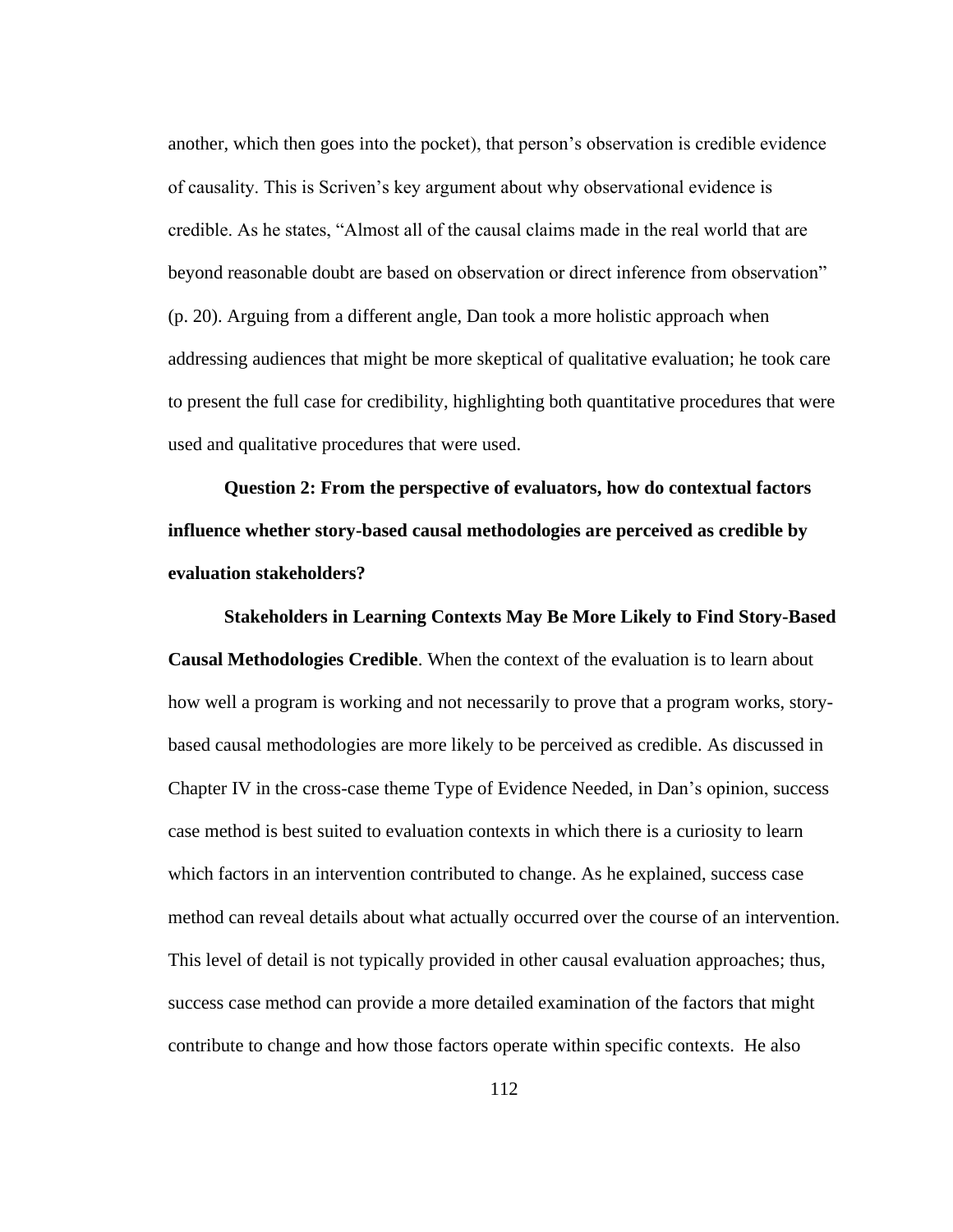emphasized that because success case method is not designed to compare effectiveness across programs, it is particularly well suited for low-stakes learning contexts wherein participants located at different sites can focus on learning from one another's stories and not be apprehensive about being compared.

As discussed in Chapter IV in the cross-case theme Type of Evidence Needed and in the within-case theme Meeting the Evidence Need, Claire also expressed that success case method is well-suited to learning contexts. She shared that success case method is designed to highlight the accounts of the best performers within an intervention so that others who are average performers or below can learn from their experience. This highlights one way in which story-based causal methodologies have a unique advantage over experimental causal evaluation approaches, as experimental approaches tend to focus on the performance of the average person and whether an intervention made a difference for them. As discussed in those same sections, Claire and Emily said that the goal of using story-based causal methodologies is not to prove that an intervention worked to publish results in an academic setting; rather, the goal is to utilize the findings to learn about the program and hopefully improve it. Thus, with story-based causal methodologies, the goal is not to produce evidence of the standard that would be needed to demonstrate that causality occurred for an academic audience. Rather, the goal is to produce evidence of the standard needed to learn about what's working for those who are seeing success and transfer those lessons learned to improve the program.

These findings resonate with existing literature describing how story-based causal methodologies can effectively produce credible evidence in a learning context. About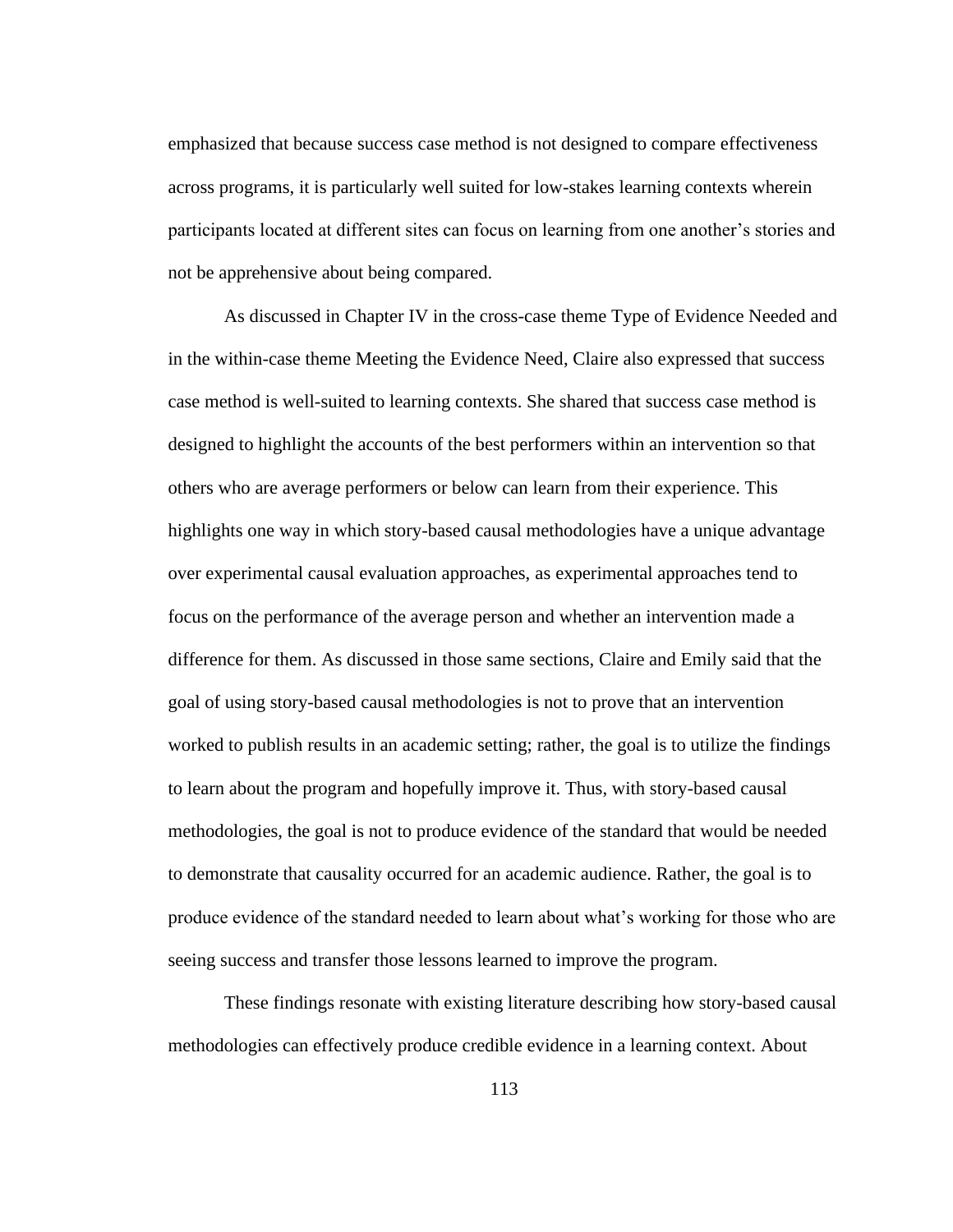success case method, Brinkerhoff (2003) states, "The SCM is a useful approach whenever there is an interest in assessing and learning about how well a program is working" (p. 191). He writes that success case method findings can be applied with a learning mindset. Findings can be used to illuminate aspects of a mature program that are working well in addition to aspects that need improvement. Or, they can be used to demonstrate which elements of a pilot program worked as intended and which elements need further refinement.

Similarly, Dart and Davies (2003) share that most significant change works well in learning environments, as the core purpose of the methodology "is to improve the program by focusing the direction of the work towards explicitly valued directions" (p. 140). By inquiring into the values held by stakeholders in the evaluation, most significant change provides findings that can be implemented to steer the intervention more toward what stakeholders' value about the program over time. Additionally, most significant change, similar to success case method, is designed to highlight extreme cases of success in order to learn from that success and alter programming to encourage more of those successes (Dart & Davies, 2003).

#### **Stakeholders in Low-Risk Contexts May Be More Likely to Find Story-Based**

**Causal Methodologies Credible**. When the context of the evaluation is a low-risk environment, story-based causal methodologies are more likely to be perceived as credible. Randomized controlled trials are a standard when evaluating causality within a medical intervention. Within a medical intervention study, such as a drug trial, the consequences of incorrectly determining that a drug was effective are high. Likewise, the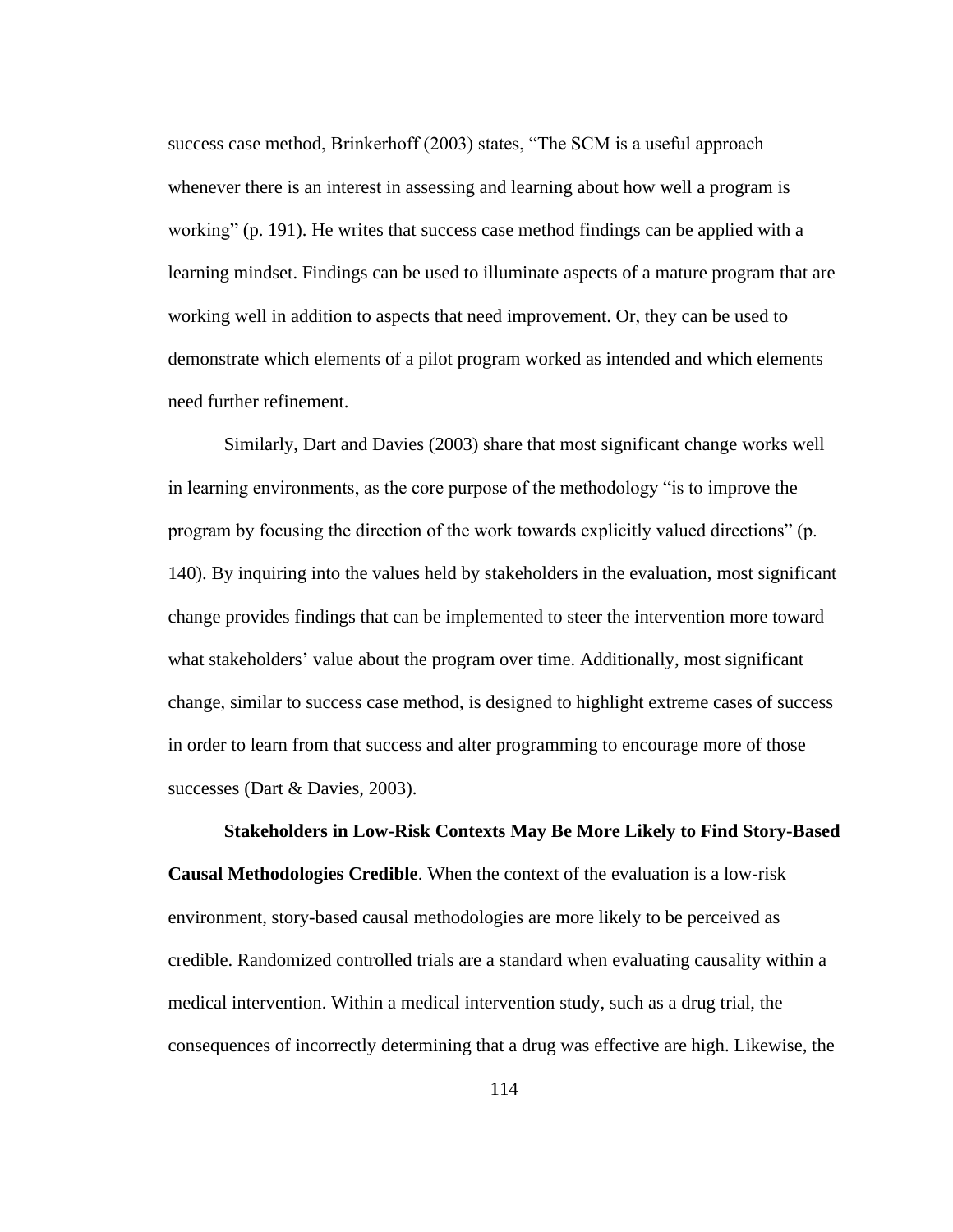consequences of incorrectly measuring the impact of side effects are high. In these evaluation contexts, utilizing a randomized controlled trial to examine causality is the correct choice because the standard of evidence must be one in which all plausible alternative causal explanations are addressed. But, as discussed in Chapter IV in Claire's within-case theme Choosing a Methodology That Produces the Evidence Needed, there are many other evaluation contexts in which the risk of incorrectly measuring the results of an intervention is low. She explained that training contexts are low-risk evaluation contexts. If the training is not as effective as the evaluation said it was, typically nobody will be seriously harmed. Thus, in evaluation contexts in which the risk is low, storybased causal methodologies are more likely to be perceived as credible because the risks of an incorrect finding from the evaluation harming anyone are low.

As discussed in that same section in Chapter IV, Claire thinks that a study should have the level of rigor needed for the intended use of the evaluation while also meeting the conditions for feasibility. The resonating argument from her, tying together themes from across her case materials, is that success case method is a highly credible methodology in contexts where: 1) the evidence needed is evidence about how an intervention is working for the best performers; 2) the risk of the findings being "wrong" and harming humans is low; and, 3) the evidence is needed quickly to make decisions to improve a program (within 8-12 weeks).

This finding that different standards of evidence are needed for different risk contexts resonates with existing literature from Grob (2017) regarding adequate evidence. Grob makes the argument to evaluators that "evaluation results will be viewed through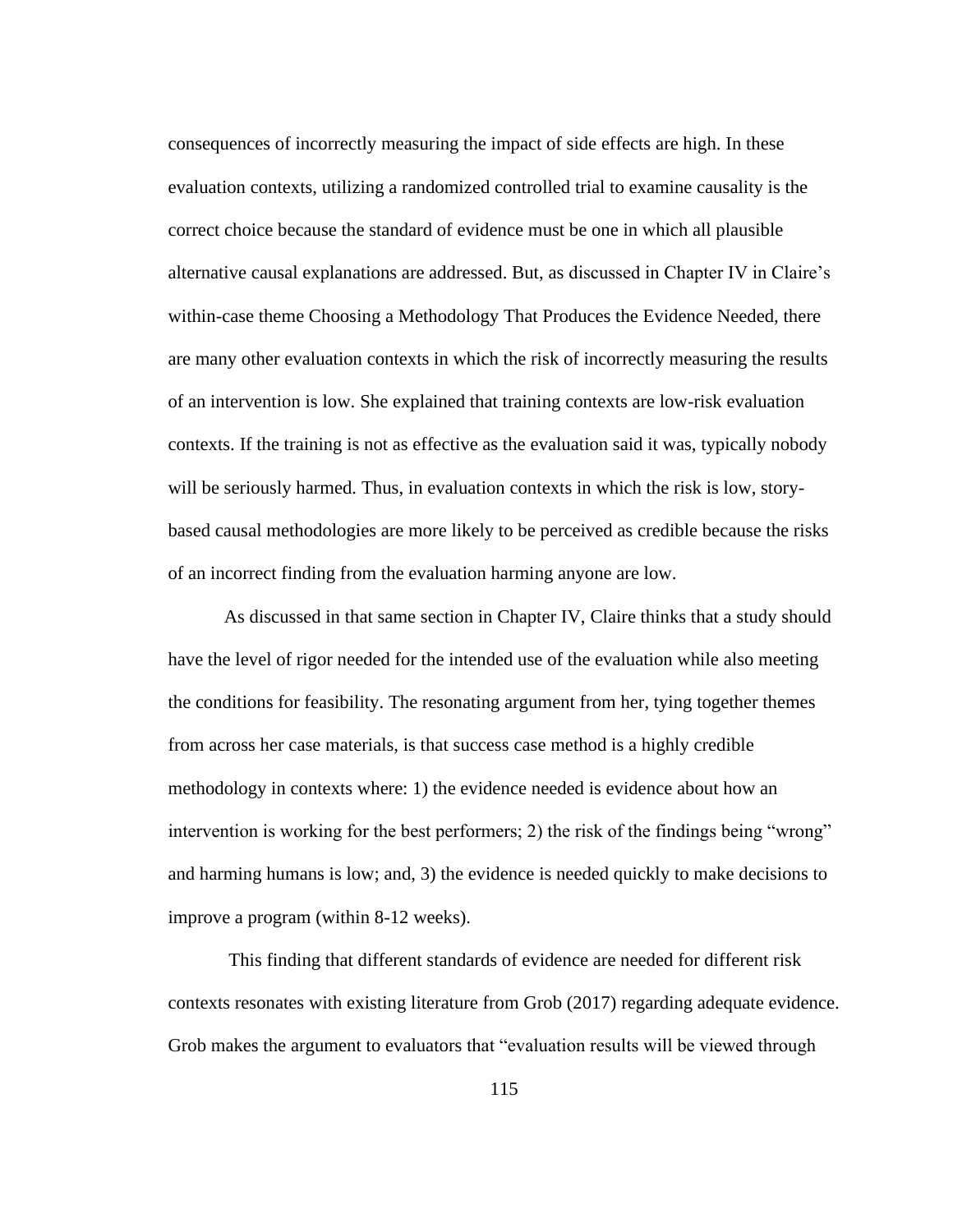their client's mind-set, not their own" (p. 126). Thus, while many evaluators rely upon methodological procedures to justify the credibility of their choice of methodology, perhaps an equally important consideration is understanding what makes a methodology credible through the eyes of evaluation stakeholders. When the evaluation stakeholders want evidence about what is working for their best performers and when they need that evidence quickly, story-based causal methodologies, and particularly success case method, are a credible choice.

**Stakeholders in Multi-Cultural Contexts May Be More Likely to Find Story-Based Causal Methodologies Credible**. When the context is multi-cultural, and the goal is to address dynamics of power and privilege through participatory evaluation, storybased causal methodologies are more likely to be perceived as credible. There are dynamics of power and privilege in multi-cultural evaluation, particularly when the evaluator is not from the same cultural or racial background as the participants. As discussed in Chapter IV in Emily's within-case theme Power and Privilege, she noted that her presence as a white foreigner working as an evaluator in West Africa influenced her most significant change evaluation. As the only person analyzing the data, she worried she was missing something. She also had concerns that her presence at data collection events might influence what participants shared.

One way that evaluators address these dynamics is the participatory evaluation approach, which entails partnering with program staff or program participants to design and implement an evaluation study. Emily engaged in participatory evaluation when she implemented the most significant change evaluation. She was an internal evaluator and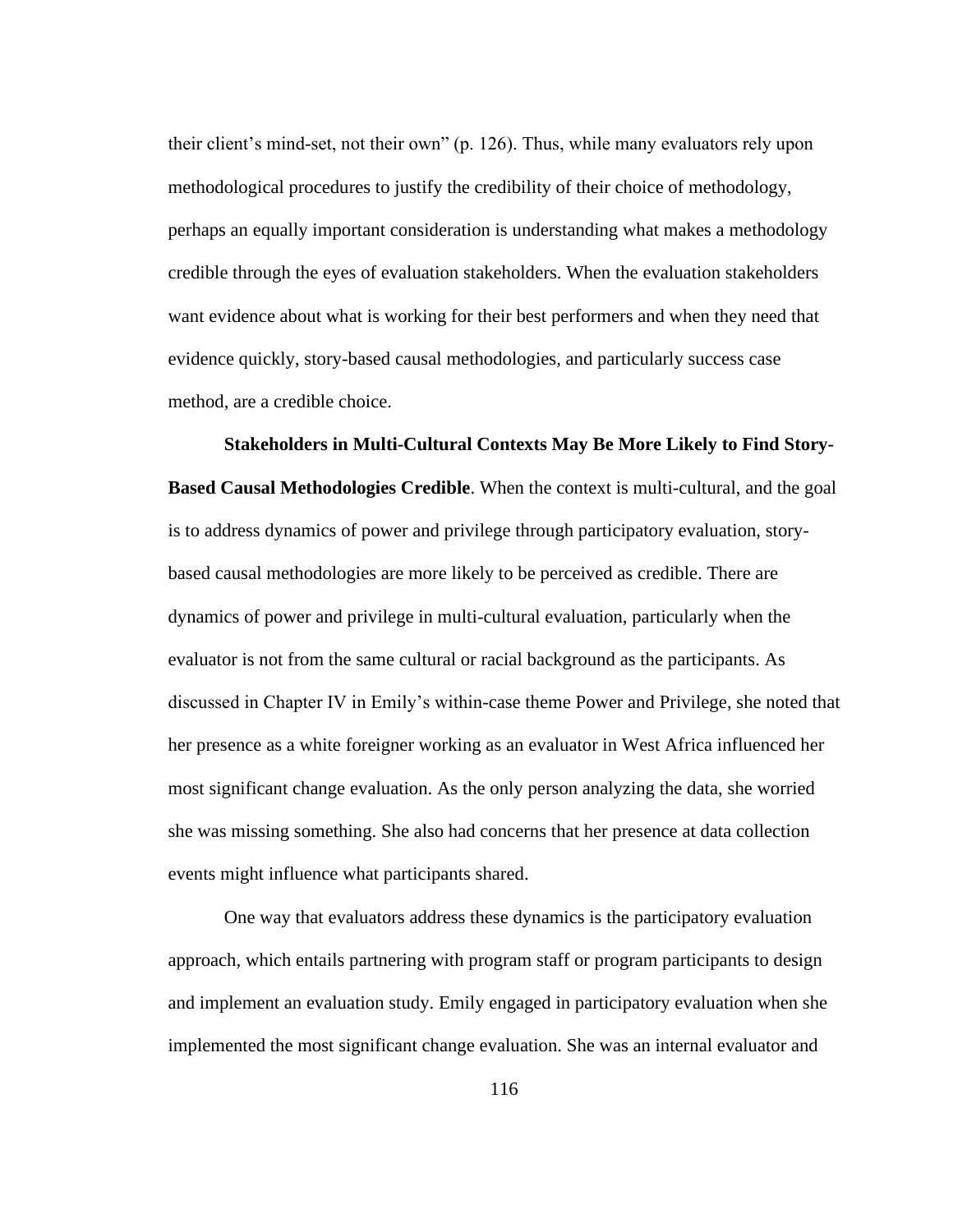she partnered with staff from her NGO who were also members of the same ethnic group as the participants who took part in the study. This was helpful, as these staff members spoke the same language as participants and knew how to follow cultural protocols when collecting the data. Relying on these staff, she limited her influence on the participants by limiting her presence at data collection events and also enhanced the credibility of the study by ensuring that translation was more accurate by utilizing native speakers for translation.

As discussed in Chapter IV in Lori's within-case themes The Methodology Has Multi-cultural Applicability and The Methodology Can Be Implemented in a Participatory Way, Lori also had experience implementing most significant change in multi-cultural settings, and used a participatory approach as well. In situations when she was not of the same cultural background as the program staff or participants, she partnered with program staff to help with recruiting participants, conducting interviews, or translating stories. Partnering with local program staff in this way enhances the credibility of most significant change because translation is more accurate and participants are less apprehensive to participate because they have existing relationships with program staff.

This finding resonates with existing literature addressing how participatory methods add credibility to evaluation work in multi-cultural settings. Kirkhart (2013) argues that "validity may be examined through different lenses and in the context of different applications" (p. 134). Kirkhart understands that there are five major perspectives that form the foundation of arguments for whether an evaluation has some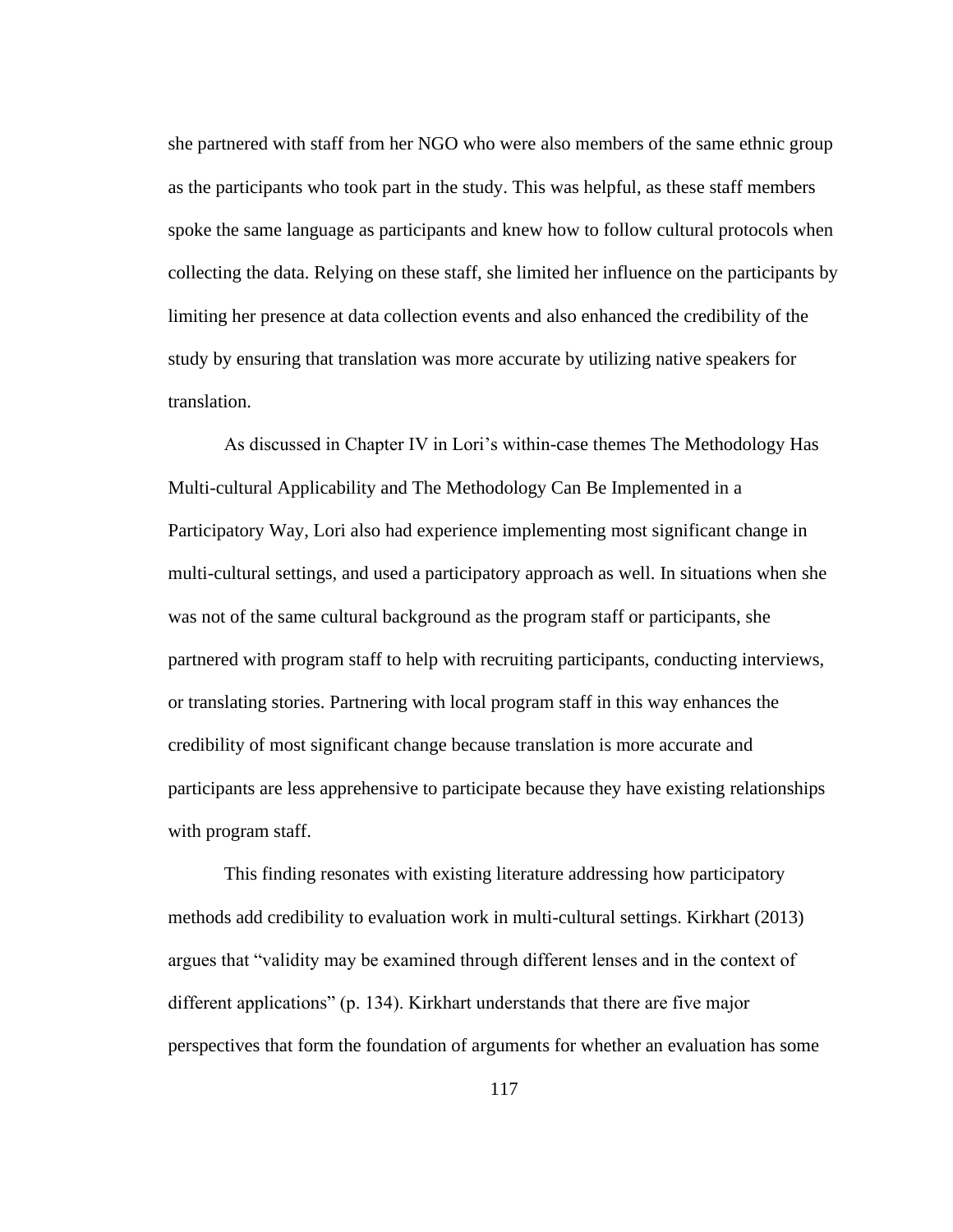degree of multicultural validity. These perspectives include methodological, relational, experiential, theoretical, and consequential:

Methodological justifications of multicultural validity direct attention to the choices of epistemology and method (design, tools and procedures). Relational justifications include relationships among evaluation participants and places. Experiential justifications approach validity from the perspective of the life experiences of program participants or other stakeholders. Invoking theoretical justifications of multicultural validity leads to scrutiny of theoretical foundations. Consequential justifications examine the impacts or sequelae of evaluation to support validity claims. Validity arguments employ multiple justifications, and these justifications interact and build upon (or oppose) one another; they are not independent (p. 135).

Applying Kirkhart's framework, because story-based causal methodologies can easily be paired with a participatory approach in which staff implement pieces of the evaluation, one can make the methodological justification that story-based causal methodologies enhance the multi-cultural validity of an evaluation through methodology. In addition, as most significant change in particular draws upon program staff expertise to help with the valuing of impact stories, one can also make the relational justification that most significant change enhances the multi-cultural validity of an evaluation by drawing on the knowledge that staff have through relationships to participants. Finally, because storybased causal methodologies center participant voice, one can make the experiential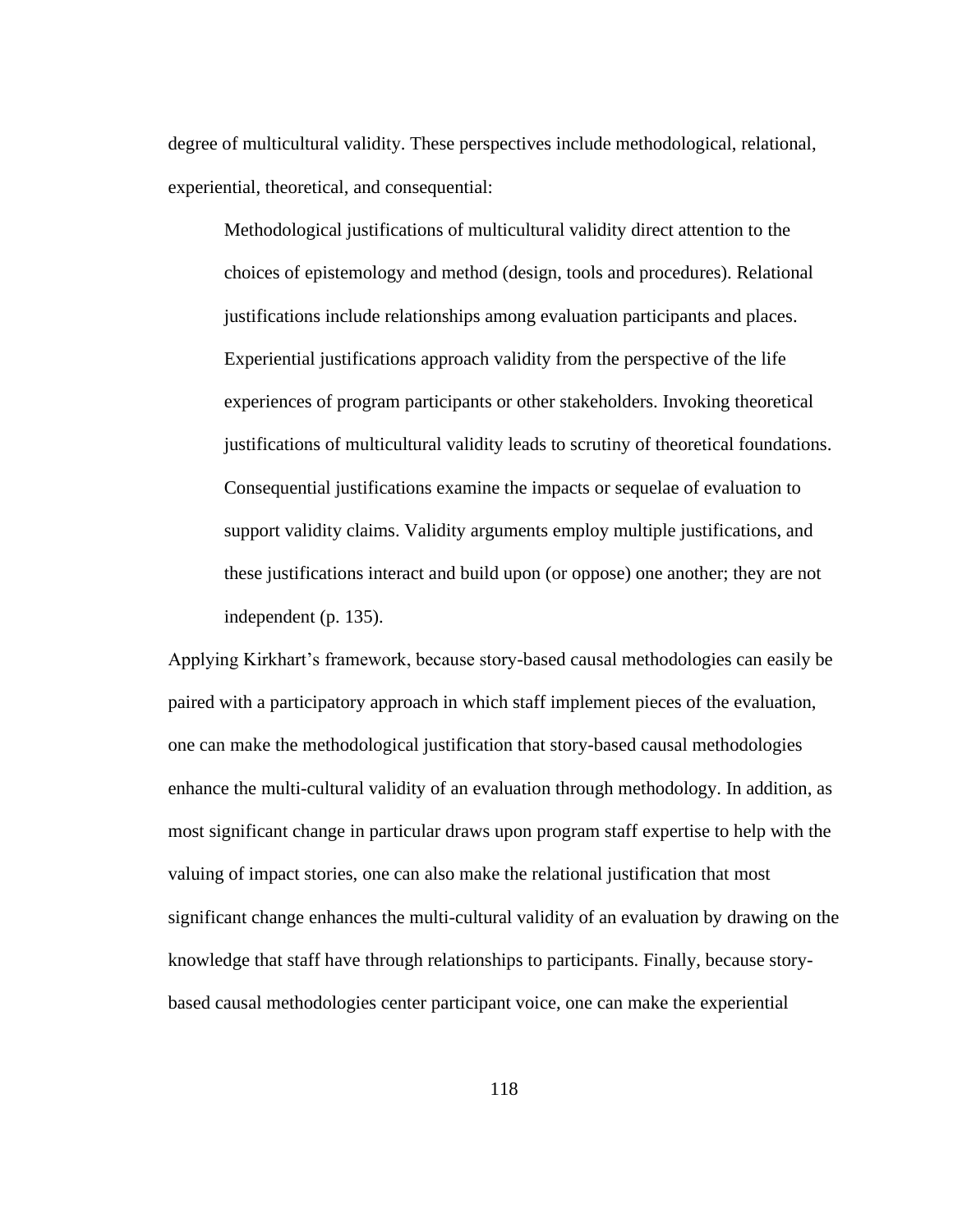justification that the methodologies increase multi-cultural validity because they value the experience of the individual participant.

**Stakeholders Who Value Centering Participant Voice May Find Story-Based Causal Methodologies More Credible**. As discussed in Chapter IV within the crosscase theme Elevating Participant Voice, all four evaluators stated that the story-based causal methodologies elevate participant voice in the evaluation process. When the organization commissioning the evaluation values elevating participant voice, then the story-based causal methodologies are more likely to be perceived as credible. As presented in Emily's case story in Chapter IV, she worked for an NGO that had a community-led approach to international development in the communities where they worked in West Africa. The NGO valued centering community members' voices in how development work should be done. This value mapped directly onto the values inherent in most significant change, which is that the evaluation stakeholders' accounts should be the central form of data collected (Dart & Davies, 2003). Additionally, the NGO steered clear of evaluation methodologies that they perceived as "extractive," which would include any evaluations that collect data from participants but do not report the findings back to participants. Most significant change includes a step in which evaluation stakeholders read the impact stories and rank which of the stories is most illustrative of impact to them; thus, they are made aware of the findings and also help participate in the analysis stage (Dart & Davies, 2003). Engaging participants in this way is not extractive; because the methodology is not extractive, it aligned with the NGO's values. Additionally, success case method also has the potential to not be extractive, as one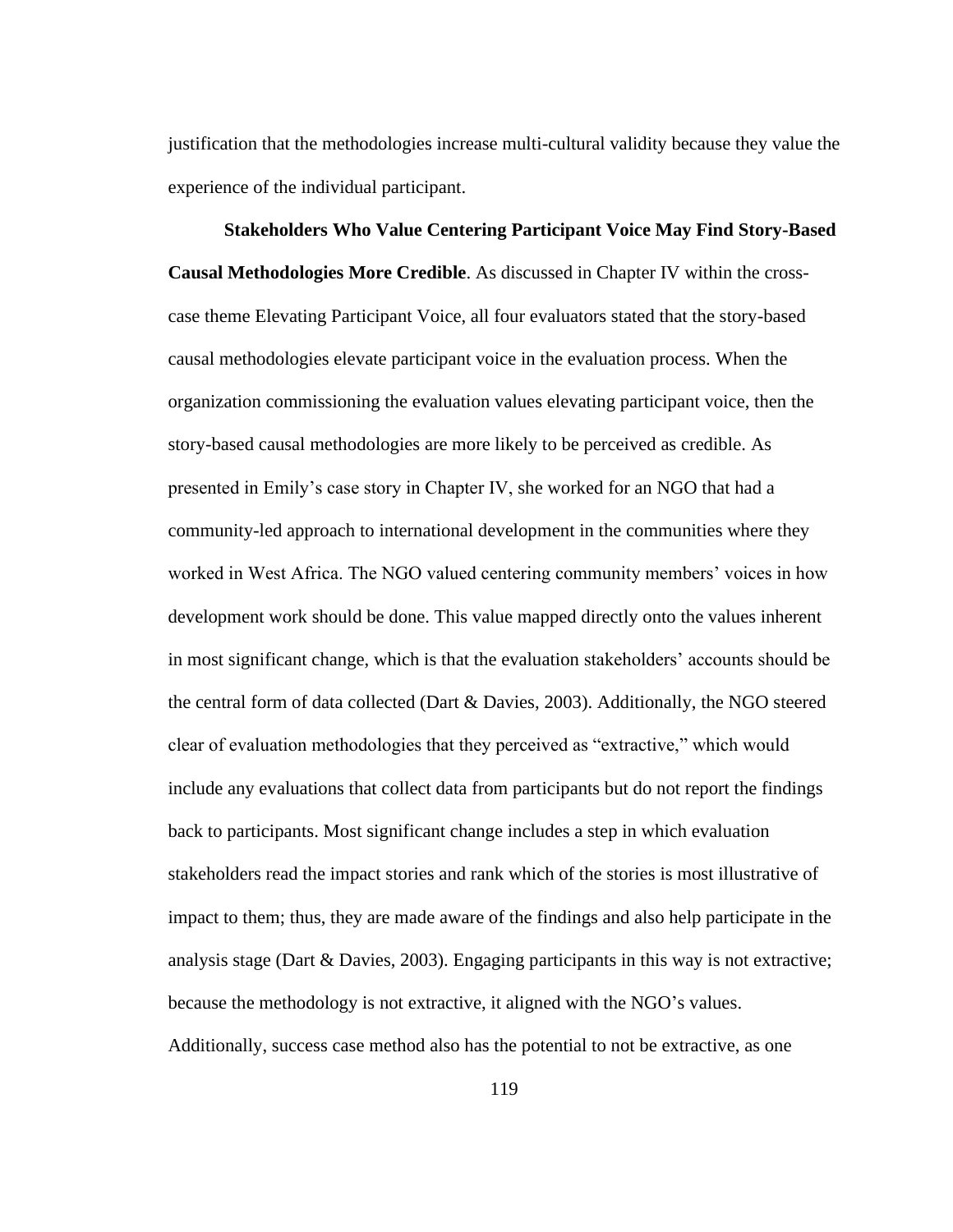potential use of success stories is to share them across an organization to encourage uptake of successful behaviors (Brinkerhoff, 2003).

#### *Contributions of the Study*

Prior to this study, there was no comprehensive literature review of justifications that evaluators make when using story-based methodologies in causal inquiry. Thus, the first major contribution of this study was to provide a comprehensive literature review in Chapter III that detailed existing justifications. For the most part, this study substantiated themes within the existing literature around how evaluators justify using story-based causal methodologies when examining causality. In particular, findings from the study resonated with existing themes that story-based causal methodologies are credible because they unearth unexpected outcomes, elevate participant voice, and include triangulation procedures. Thus, another contribution of this study was to demonstrate that the experiences of four evaluators who have conducted story-based causal methodologies resonate with themes in the existing literature. Additionally, the findings served to highlight and specify particular contexts in which stakeholders might be more likely to perceive story-based causal methodologies as credible. This level of specification detailed in Chapter IV and Chapter V did not previously exist in the literature and is a unique contribution.

The purpose of this study was also to provide a practitioner's guide for evaluators to help them navigate conversations and contexts in which they need to justify using story-based methodologies for causal examination. The practitioner's guide that follows (Table 6.) was developed to integrate the justifications found in the literature with the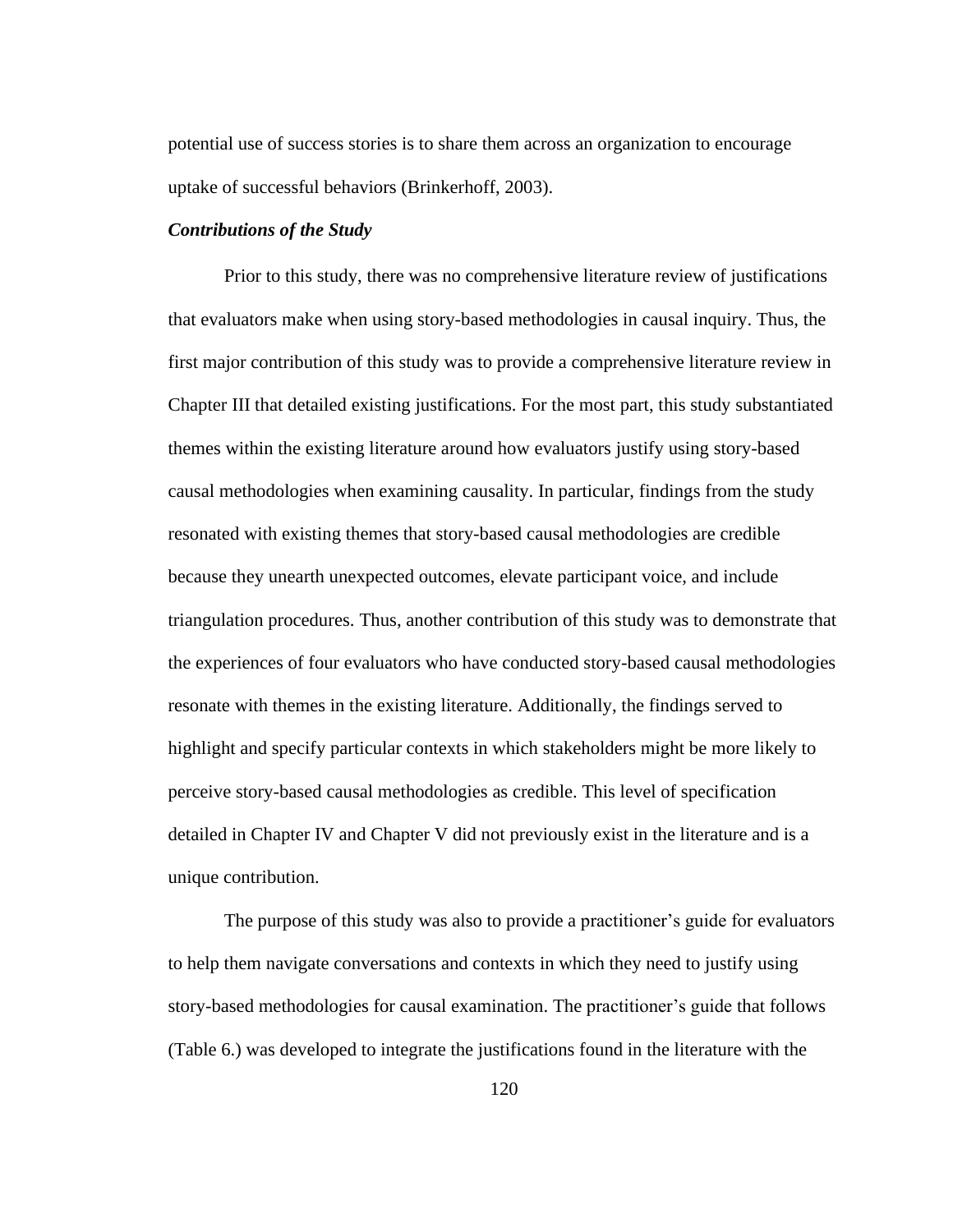justifications voiced by the evaluators in this study concerning why story-based causal methodologies are credible for use in causal examination. Having these justifications easily accessible is helpful for evaluators when responding to challenges to credibility by evaluation stakeholders. This guide also details evaluation contexts that might be more amenable to accepting story-based causal methodologies as credible, which can be helpful for evaluators when assessing whether these methodologies are the right choice. The practitioner's guide is another contribution that this study has made to the literature.

| Table 6.<br>Practitioner's Guide                                                                                     |                                                                                                                                                                                                                                                                                                                                                                                                                                   |
|----------------------------------------------------------------------------------------------------------------------|-----------------------------------------------------------------------------------------------------------------------------------------------------------------------------------------------------------------------------------------------------------------------------------------------------------------------------------------------------------------------------------------------------------------------------------|
| Arguments that<br>evaluators can<br>make to<br>establish<br>credibility of<br>story-based<br>causal<br>methodologies | When implementing an evaluation examining causality, there are<br>different causal questions that evaluators can ask. Story-based<br>causal methodologies are best suited to answer a specific causal<br>question, which is: What are participants' perspectives of how<br>and why an intervention changed their lives?                                                                                                           |
|                                                                                                                      | When the participant shares their story in a story-based causal<br>methodology, they often reveal unexpected outcomes from the<br>intervention. They also may reveal unexpected mechanisms for<br>how a casual factor, interacting with factors within the context,<br>brought about an effect. This facet of story-based causal<br>methodologies reduces potential evaluator bias and also increases<br>multi-cultural validity. |
|                                                                                                                      | More often than not, participants can be trusted to provide their<br>accounts truthfully in story-based causal methodologies. When<br>stories are collected through an external evaluator, that enhances<br>the likelihood that participants accurately present their stories.<br>Additionally, qualitative probing techniques can be employed to<br>ensure participants are providing truthful accounts.                         |
|                                                                                                                      | Story-based causal methodologies typically include procedures to<br>triangulate the data. In addition to collecting participant stories,<br>evaluators can also collect peer interviews, conduct site visits,<br>review administrative records or administer surveys to provide<br>further evidence to support that an impact or success occurred.                                                                                |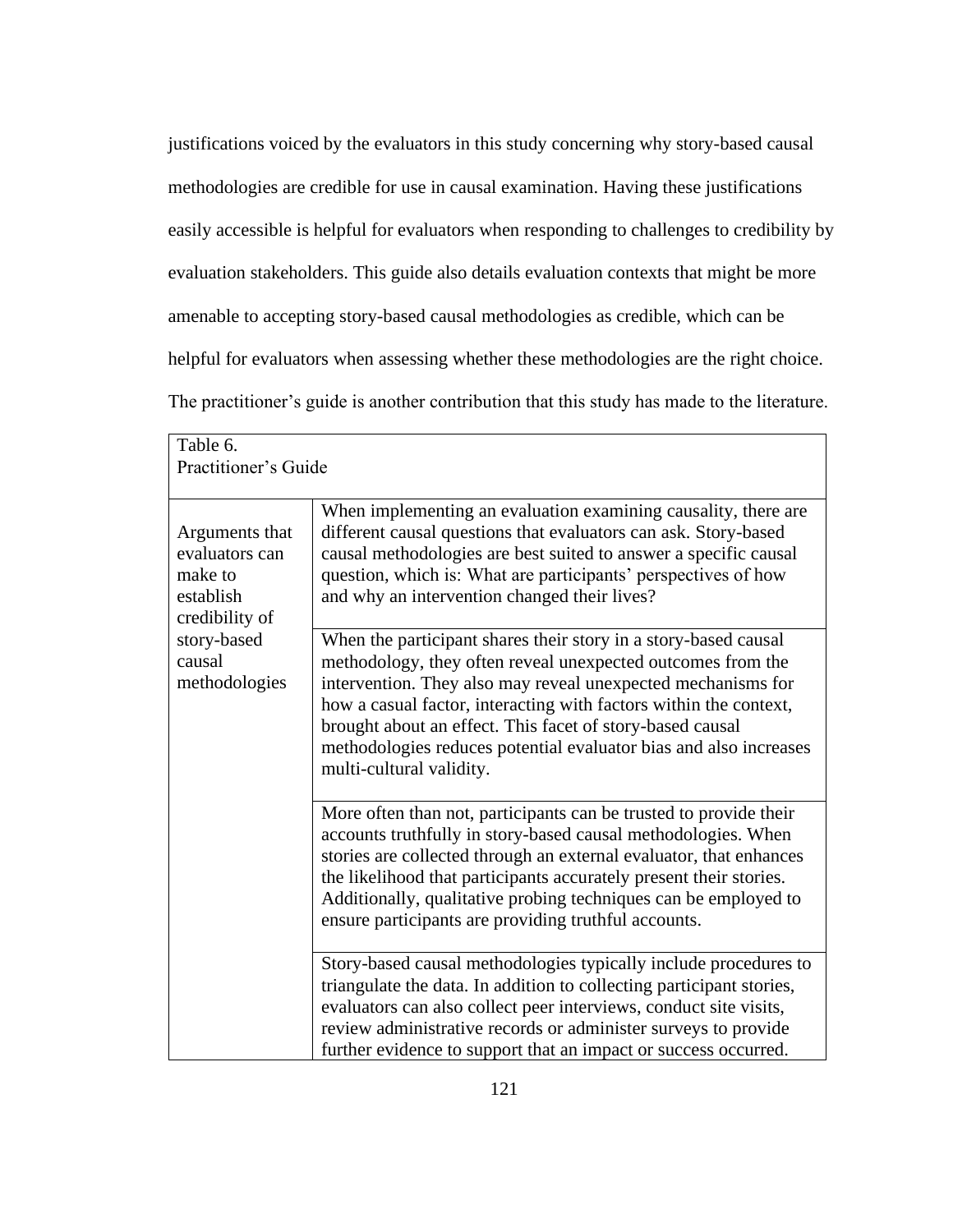| Contexts in<br>which<br>stakeholders are<br>more likely to<br>perceive story-<br>based causal<br>methodologies<br>as credible | Story-based causal methodologies are useful in scenarios when<br>the goal is to learn about how the program worked for individuals.<br>Story-based methodologies may be less helpful in scenarios when<br>the goal is to prove that an intervention worked for the average<br>participant. |
|-------------------------------------------------------------------------------------------------------------------------------|--------------------------------------------------------------------------------------------------------------------------------------------------------------------------------------------------------------------------------------------------------------------------------------------|
|                                                                                                                               | Story-based causal methodologies are a strong choice when the<br>context is a low-risk context. If there might be serious harm<br>resulting from incorrect findings, then story-based causal<br>methodologies are not the correct choice.                                                  |
|                                                                                                                               | Story-based causal methodologies are well-suited to multi-<br>cultural contexts because they can be easily implemented using a<br>participatory approach in which evaluators partner with program<br>staff to design and implement the study.                                              |
|                                                                                                                               | Story-based causal methodologies are useful in scenarios when<br>the organization requesting the evaluation wishes to elevate and<br>center participant voice as a primary source of data.                                                                                                 |

Another contribution of this study was to demonstrate a novel use of the case study methodology. The case study methodology has never been applied before to answer the research questions from this study relating to examining the credibility of using storybased methodologies for causal examination. This study demonstrated that one can effectively use a narrative methodology (case study) to examine methodological elements of other narrative methodologies (success case method and most significant change).

# **Limitations**

This study has some important limitations. The first limitation was that there were no opportunities to observe participants conducting story-based causal methodologies. The hope was to include observational data as an additional source of data to integrate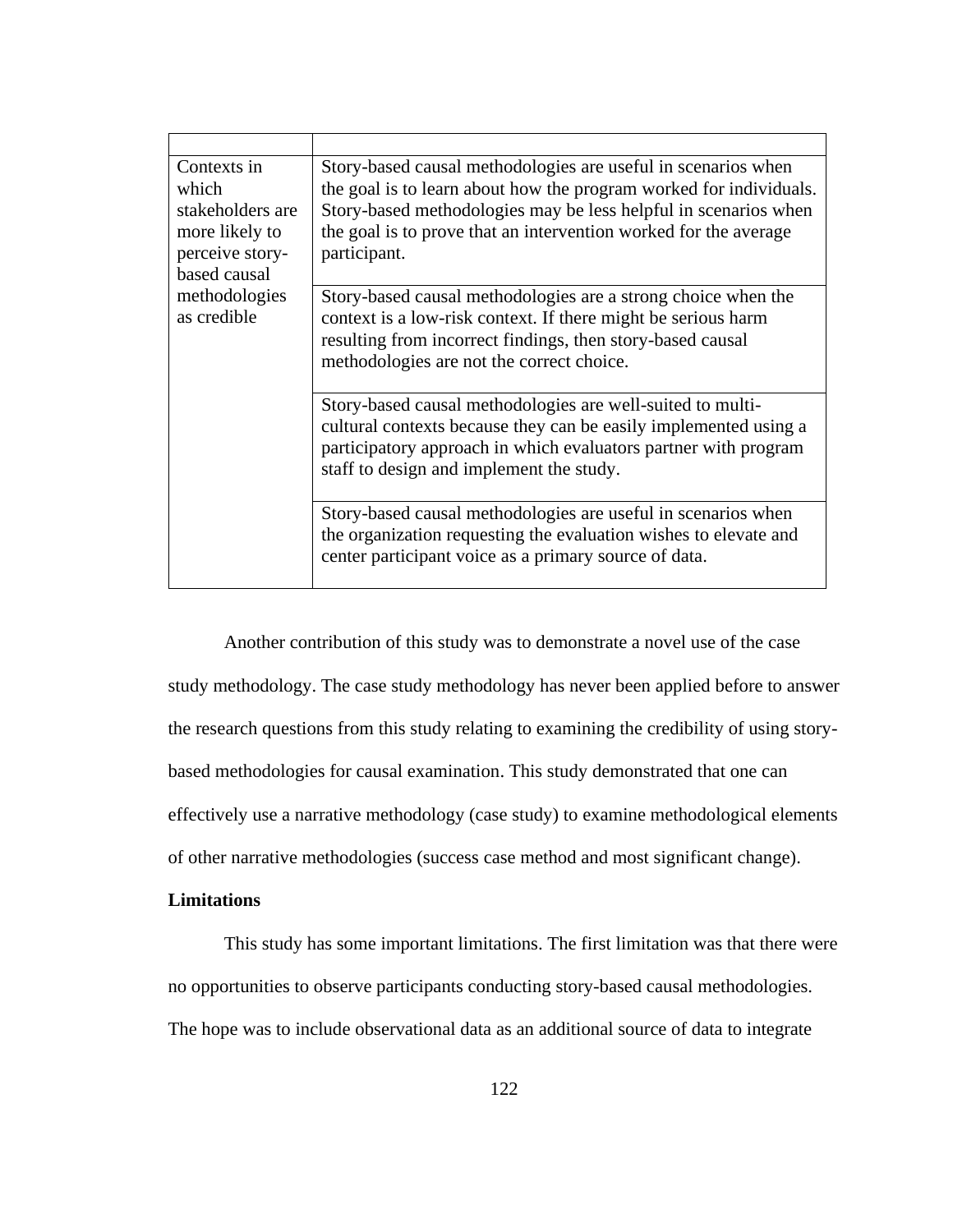into the case study in addition to the interview, document, and artifact data. Unfortunately, the COVID-19 pandemic contributed to the inability to collect observational data in person; the data collection period coincided directly with the pandemic, and in-person observation was not considered safe. Additionally, the pandemic may have limited virtual opportunities for observation, as virtual opportunities to observe were also less common as evaluation work was more generally interrupted due to the virus. The lack of observational data limited my ability to provide rich descriptions of specific evaluation contexts in which story-based causal methodologies were being implemented.

The second limitation of the study was that the only perspective gathered through interviews was that of each evaluator who participated in the study. The multiple case study design might have benefited from gathering stakeholder interviews to more directly understand their perceptions of credibility. Unfortunately, the complexity of conducting a multiple case study of that magnitude exceeded the time and resources available for this study. I attempted to account for this limitation by including other sources of data in addition to the evaluator interviews, including documents and artifacts that described the evaluations that served as the cases. The third limitation of the study was that there was a lack of racial diversity among the participants as all four participants were white. As such, the study findings do not include the perspectives of non-white evaluators. This is an important limitation, as it cannot be assumed that the experience of white evaluators is the same as the experience of non-white evaluators when justifying a methodology choice.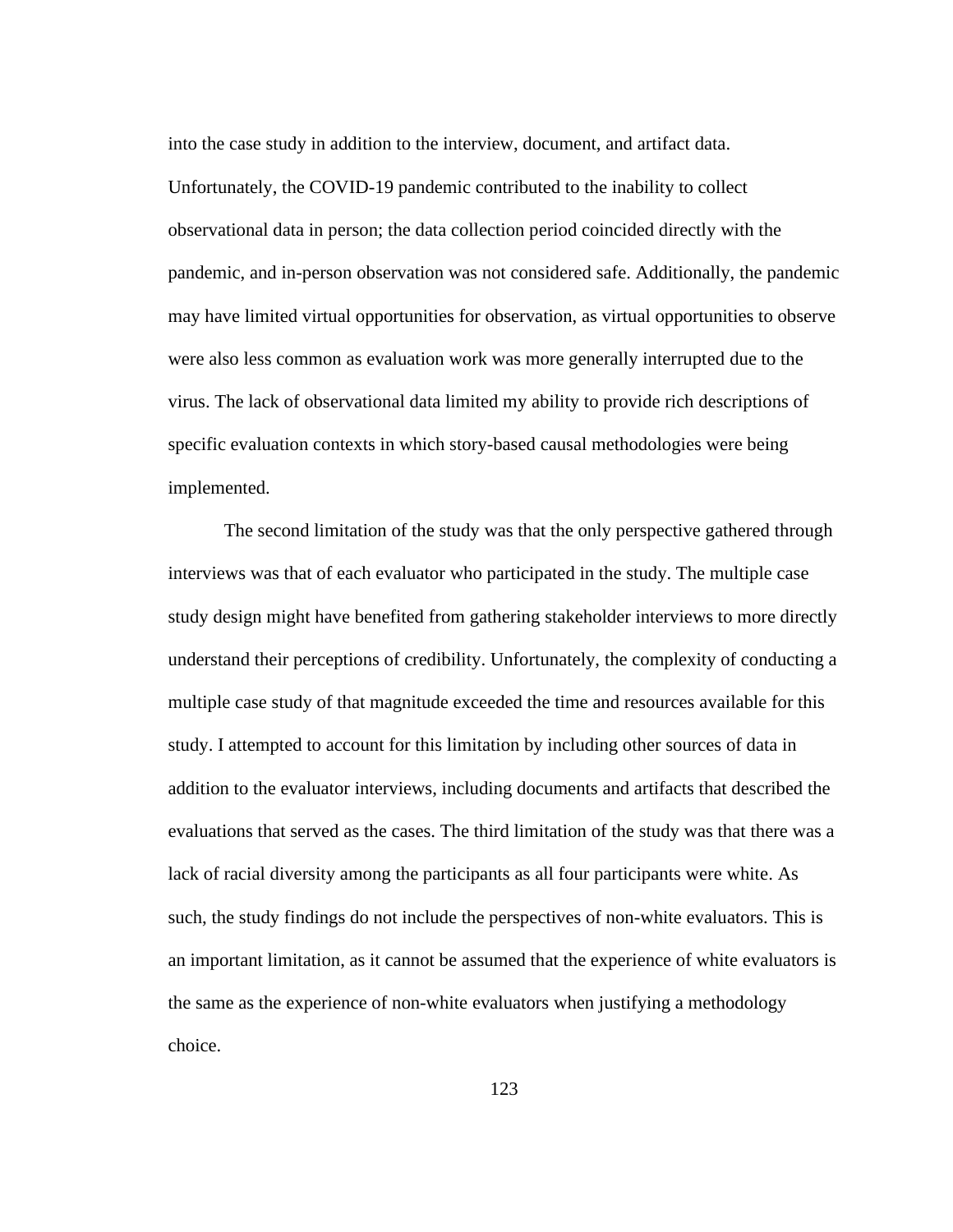## **Future Research**

In the first chapter of this study, I identified Gates & Dyson's  $(2017)$  work as influential in determining the study's purpose. Gates and Dyson invite researchers to study how evaluators defend their choice of methodology when evaluating causality. This study attempts to capture the arguments that evaluators make when using story-based causal methodologies for causal inquiry. However, there is still work to be done exploring the justifications that evaluators make when approaching causal inquiry from other less well-known viewpoints, including the causal package, generative, and complex systems causal viewpoints.

Additionally, further research to capture how evaluators construct arguments to defend using story-based causal methodologies for causal inquiry could be beneficial. For example, it might be worth conducting a phenomenological study using a larger sample size but asking a similar research question to the first one utilized in this study, which was "What arguments are made by evaluators to justify the credibility of these storybased causal methodologies to evaluation stakeholders?" Using a phenomenological approach might reveal a more concentrated explanation of evaluators' justifications, highlighting the deeper essence of the arguments. There might also be the potential for a follow-up quantitative survey to determine whether there is agreement or disagreement with the justifications presented in this study among a wider group of evaluators. Furthermore, another area for future research would be to explore how braiding different approaches to causal inquiry increases the overall validity of findings.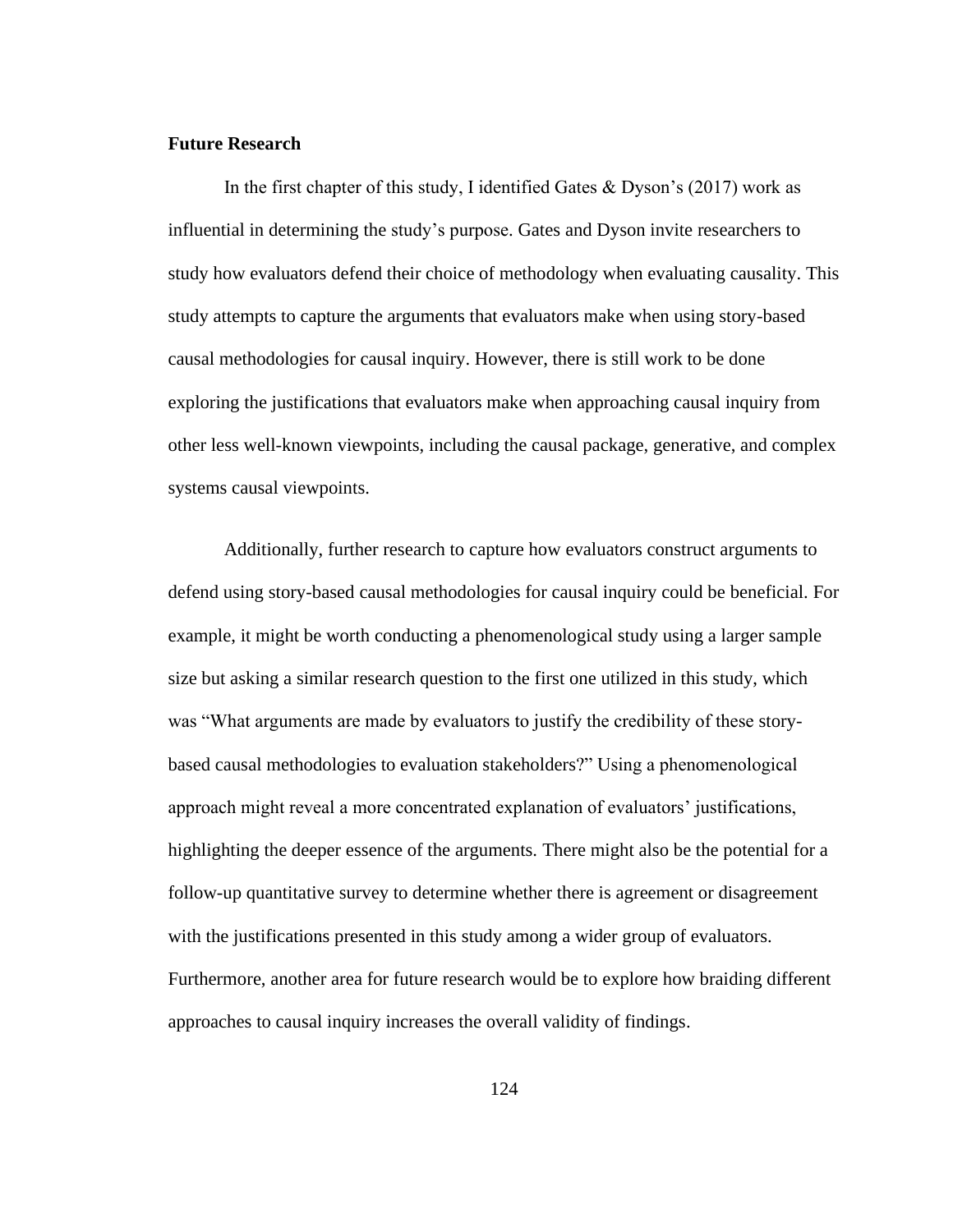Finally, another opportunity for future research would be to explore how power and privilege intersect with the determination of credibility. LaFrance et al. (2015) challenge us to ask who is served by existing definitions of credibility in evaluation. Who is left out in determining which evaluation methodologies are credible? Who decides what is legitimate? How are current definitions of what is credible in evaluation being used to hold up existing power structures within the evaluation and research world? These questions could be explored further.

## **Summary and Conclusion**

The central problem addressed by this study was the challenge that evaluators encounter when attempting to establish evidence of causality for small social programs. While some small social programs may be able to utilize experimental or quasiexperimental designs, many face challenges related to high cost, small sample sizes, or a concern that withholding services is unethical. Evaluators may also determine that experimental or quasi-experimental designs are not the correct choice for small social programs because of the complex nature of those programs, or because the evidence need is more targeted toward knowing the "how" or "why" a program worked instead of "whether" it worked. However, alternative evaluation designs to the experimental design (such as story-based causal methodologies) exist for small social programs. The challenge for evaluators is that the evidence supporting their use in causal examination is not well developed. This central problem was presented in the first chapter.

The second chapter of this study synthesized existing literature describing evaluators' justifications for using story-based causal evaluation methodologies to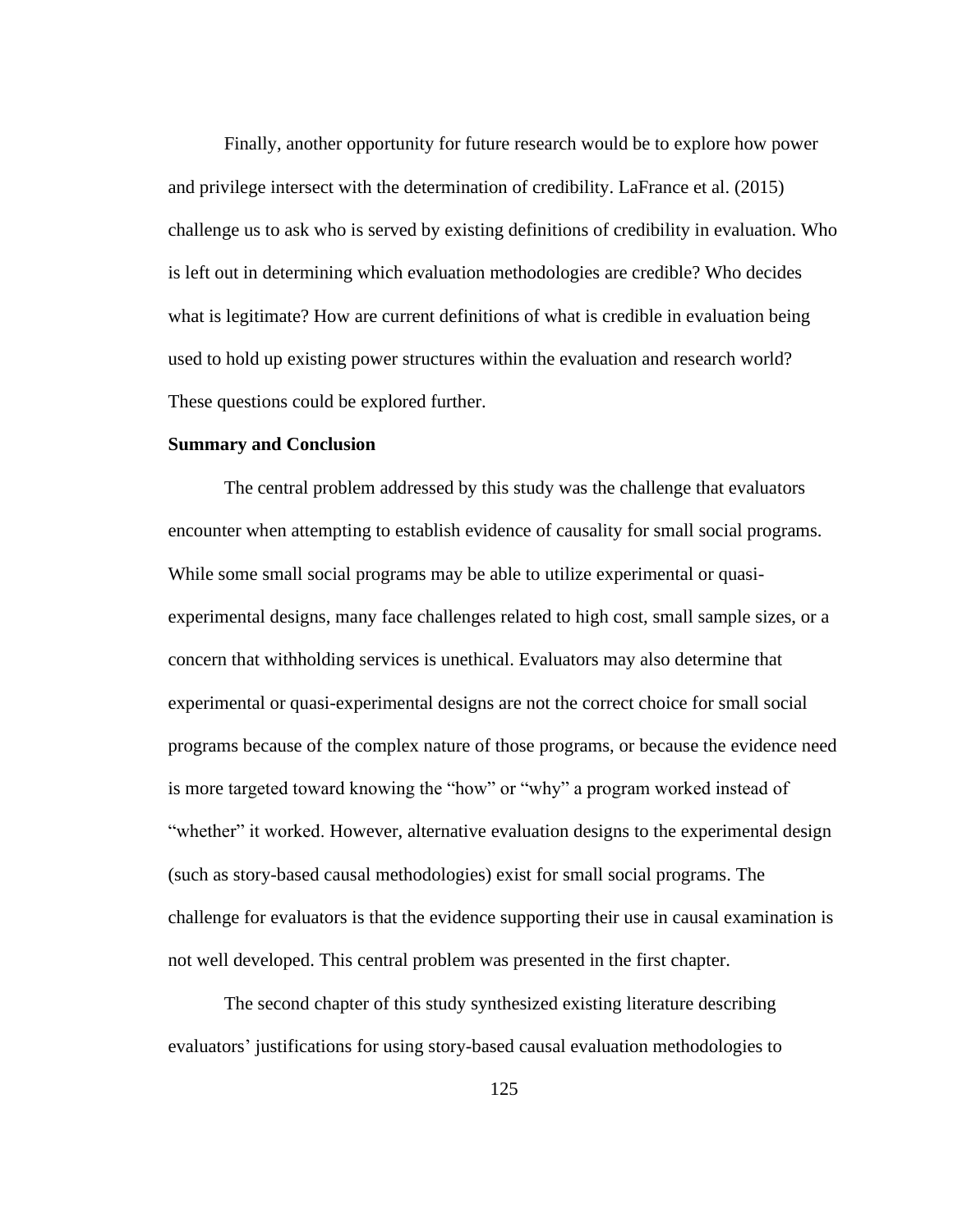conduct causal evaluation. This literature review introduced the Gates & Dyson (2017) framework that describes multiple ways of thinking about causality that are equally valid. The literature review also explored why narrative inquiry is a credible research lens, including the key argument that there is value in more deeply understanding an individual's perspective, motivation, and context. Additional key themes emerged from the literature review, including: 1) story-based causal methodologies reveal unexpected outcomes; 2) story-based causal methodologies emphasize participant voice; 3) storybased causal methodologies have the capacity to be transformational; 4) story-based causal methodologies focus on for whom an intervention was successful and which parts of the intervention made it successful; and 5) story-based causal methodologies are designed to include procedures that enhance credibility by corroborating data sources.

The third chapter of this study provided an overview of the research methodology. The research methodology included a multiple case study focusing on four cases of evaluators who implemented a story-based causal methodology. The design included interviews with each evaluator, as well as collection of documents and artifacts from each evaluator. Analysis included a cross-case synthesis approach, and within and cross-case themes were derived. The fourth chapter presented the following cross-case themes: 1) type of evidence needed; 2) paradigm as determinant of perceived credibility; 3) truthfulness of accounts; 4) triangulation among data sources; 5) elevating participant voice; 6) unexpected outcomes or mechanisms; and, 7) credibility from the evaluator or organization.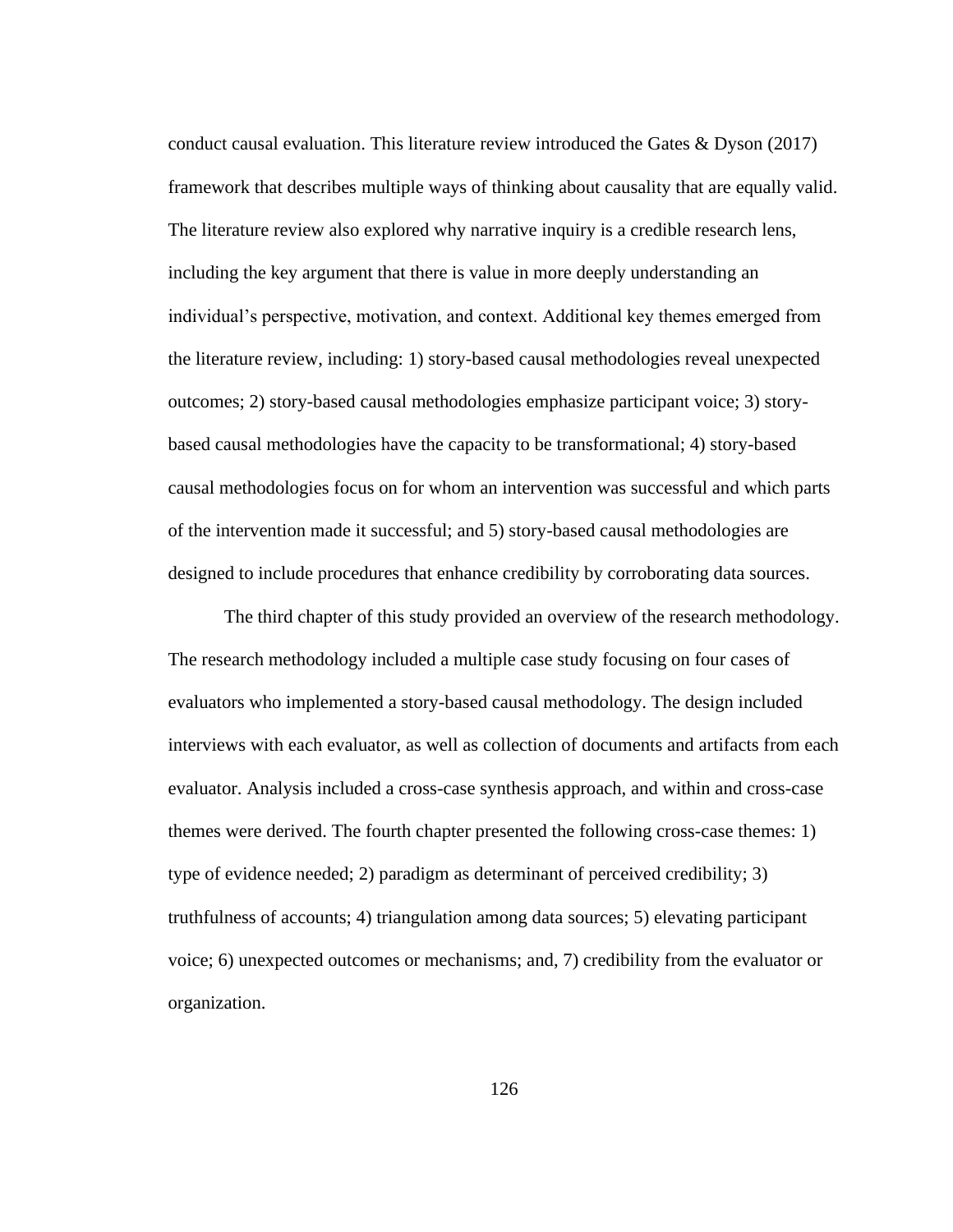The fifth chapter of this study discussed the connection between the themes derived from the multiple case study and themes within existing literature regarding story-based causal methodologies and credibility in causal inquiry. Combining the themes derived from the study with existing literature yielded a practitioner's guide that evaluators can use when seeking to justify their choice of using story-based causal methodologies for causal evaluation to multiple stakeholders. This practitioner's guide directly answers Gates & Dyson's (2017) call to the evaluation community to more deeply understand "how evaluators can justify the causal approach taken to multiple audiences" (p. 43). This study provided evaluators with a line of argumentation to defend using story-based causal methodologies with small social programs that have few options of causal inquiry designs that fit their circumstance. This study also attempted to raise awareness about the dynamic nature of credibility and how beliefs on what is credible can shift depending on stakeholders and context. It is critical that researchers continue to unpack the implications of discussions of credibility on causal inquiry within social programs.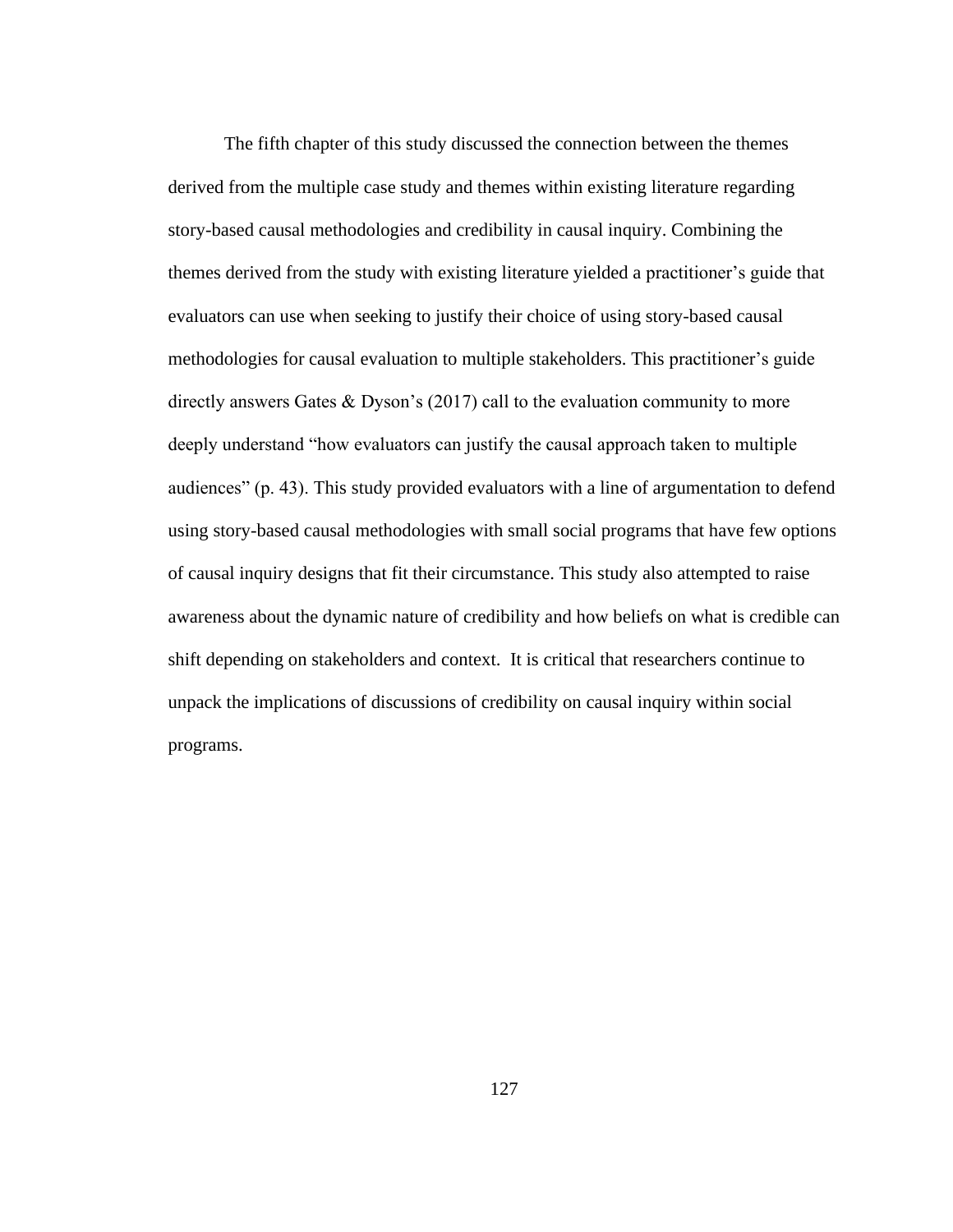## BIBLIOGRAPHY

- Abell, P. (2004). Narrative explanation: An alternative to variable-centered explanation? *Annual Review of Sociology, 30*(1), 287-310.
- Anfara, V. A., Brown, K. M., & Mangione, T. L. (2002). Qualitative analysis on stage: Making the research process more public. *Educational Researcher, 31*(7), 28-38.
- Azzam, T., & Christie, C. (2007). Using public databases to study relative program impact. *The Canadian Journal of Program Evaluation, 22*(2), 57-68.
- Boruch, R. (2007). Encouraging the flight of error: Ethical standards, evidence standards, and randomized trials. *New Directions for Evaluation, 2007*(113), 55-73.
- Brinkerhoff, R. O. (2003). *The success case method: Find out quickly what's working and what's not* (1st ed.). Berrett-Koehler.
- Corporation for National Community Service. (n.d.) *Budgeting for evaluation.* [https://www.nationalservice.gov/sites/default/files/resource/Budgeting%20for%2](https://www.nationalservice.gov/sites/default/files/resource/Budgeting%20for%20Evaluation_090914st10.17.pdf) [0Evaluation\\_090914st10.17.pdf](https://www.nationalservice.gov/sites/default/files/resource/Budgeting%20for%20Evaluation_090914st10.17.pdf)
- Chatterji, M. (2007). Grades of evidence: Variability in quality of findings in effectiveness studies of complex field interventions. *American Journal of Evaluation, 28*(3), 239-255.
- Christie, C. A., & Fleischer, D. N. (2010). Insight into evaluation practice: A content analysis of designs and methods used in evaluation studies published in North American evaluation-focused journals. *American Journal of Evaluation, 31*(3), 326- 346.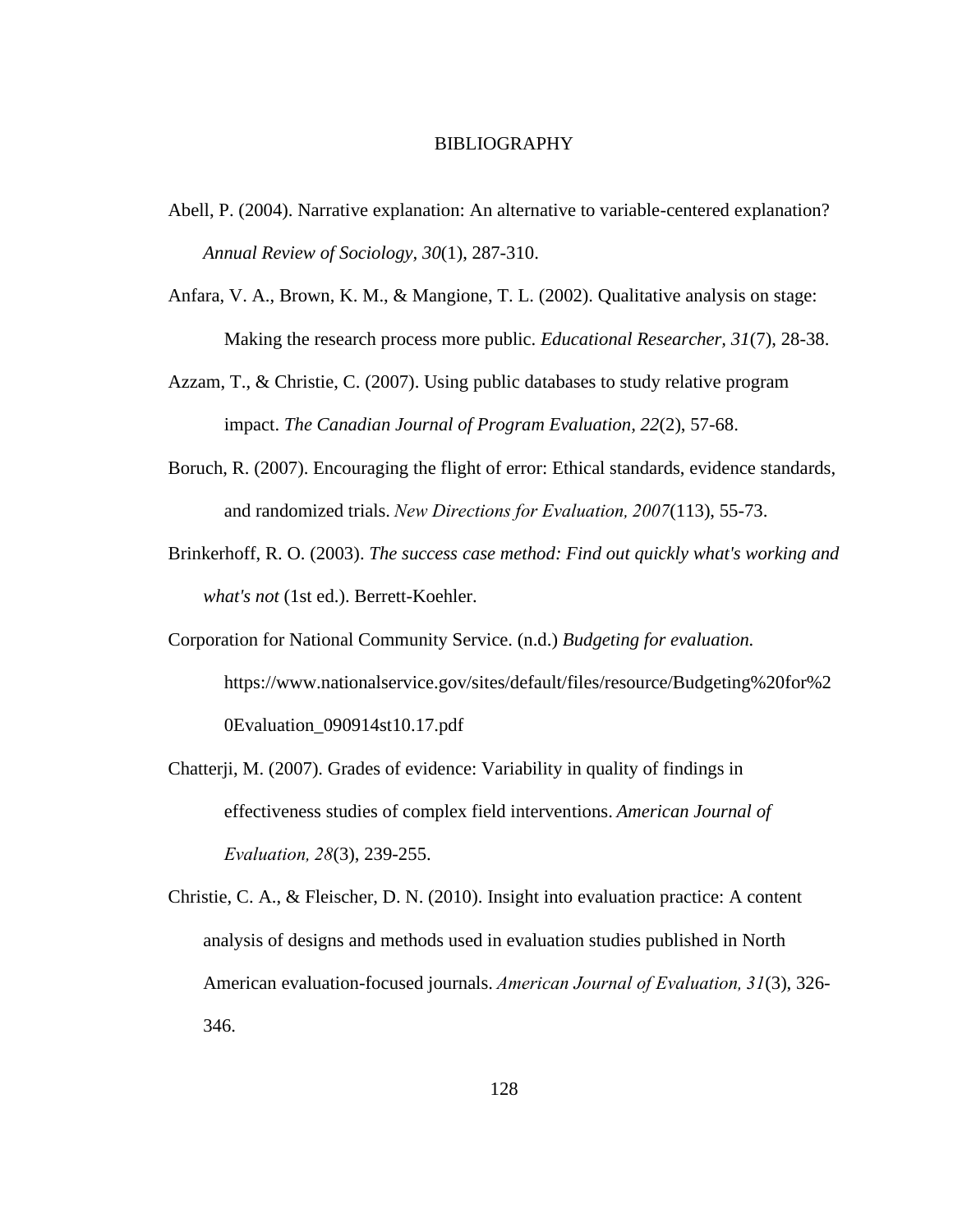- Choy, S., & Lidstone, J. (2013). Evaluating leadership development using the most significant change technique. *Studies in Educational Evaluation, 39*(4), 218-224.
- Creswell, J. (2013). *Qualitative inquiry and research design: Choosing among five approaches*. SAGE Publications.

Creswell, J. (2016). *30 essential skills for the qualitative researcher.* SAGE Publications.

- Creswell, J. and Miller, D. (2000). Determining Validity in Qualitative Inquiry. *Theory Into Practice, 39*(3), 124-130.
- Creswell, J. and Plano Clark, V. (2017). *Designing and conducting mixed methods research*. (3rd ed.). SAGE Publications.
- Dart, J., & Davies, R. (2003). A dialogical, story-based evaluation tool: The most significant change technique. *American Journal of Evaluation, 24*(2), 137-155.
- Dinh, K., Worth, H., & Haire, B. (2019). Buddhist evaluation: Applying a buddhist world view to the most significant change technique. *Evaluation, 25*(4), 477-495.

Fowler, F.J. (2014). Survey Research Methods (5th ed.). SAGE Publications.

- Gao, X., Shen, J., & Krenn, H. Y. (2017). Using WWC sanctioned rigorous methods to develop comparison groups for evaluation. *Evaluation and Program Planning, 65,* 148-155.
- Gates, E., & Dyson, L. (2017). Implications of the changing conversation about causality for evaluators. *American Journal of Evaluation, 38*(1), 29-46.
- Glass, G., & Hopkins, K. (1996). *Statistical methods in education and psychology*. (3rd ed.). Pearson.
- Gliner, J., Morgan, G., & Leech, N. (2016). *Research methods in applied settings: An*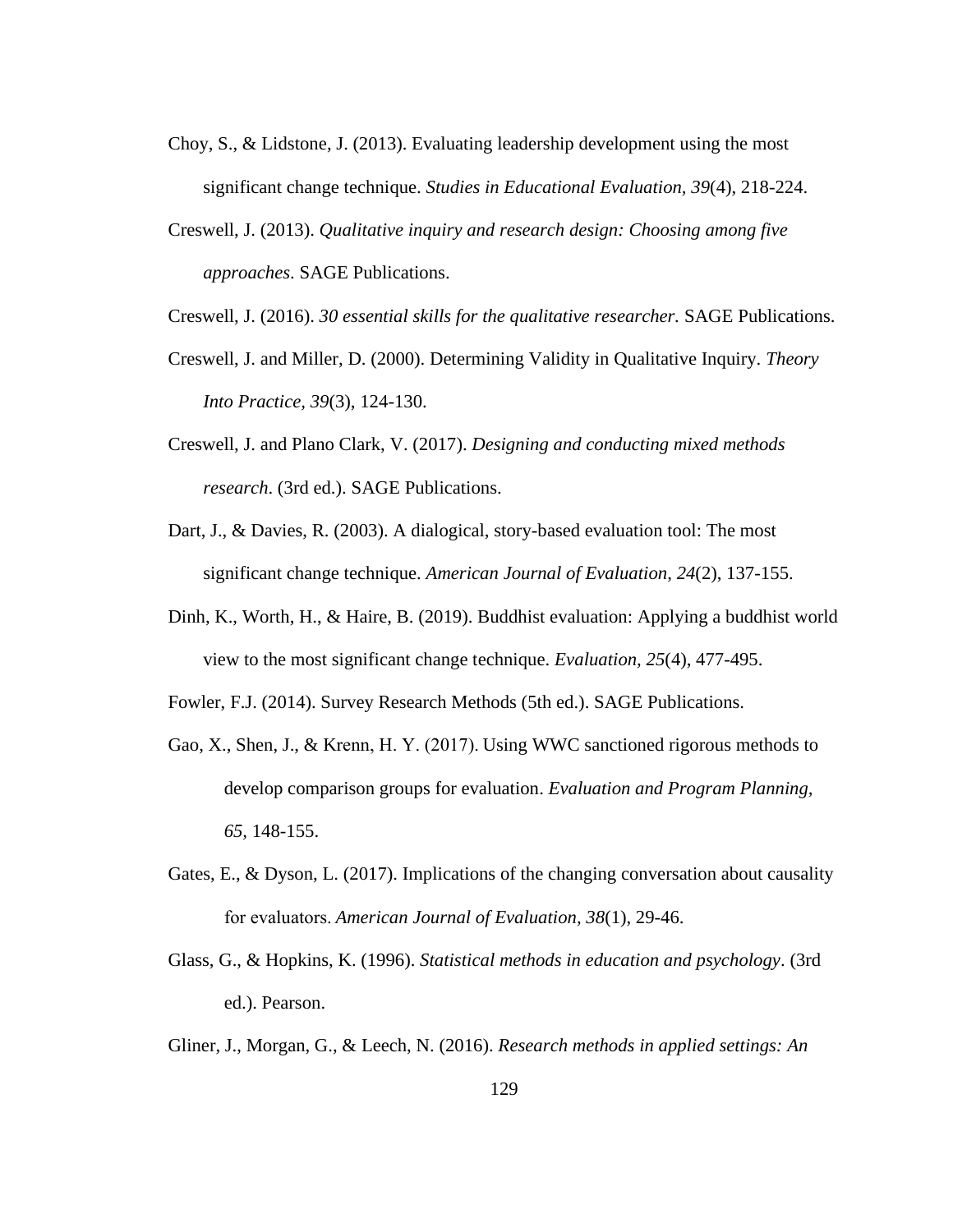*integrated approach to design and analysis.* (3rd ed.). Routledge.

- Grob, G.F. (2017). Evaluation practice: Proof, truth, client relationships, and professional growth. *American Journal of Evaluation, 93*(1), 123-132*.*
- Hawk, M. (2015). The girlfriends project: Evaluating a promising community-based intervention from a bottom-up perspective. *American Journal of Evaluation, 36*(2), 179-190.
- Hawkins, A. J. (2016). Realist evaluation and randomised controlled trials for testing program theory in complex social systems. *Evaluation, 22*(3), 270-285.
- Hood, S., Hopson, K., Kirkhart, K. (2015). Culturally responsive evaluation: Theory, practice and future implications. In H.P. Hatry, K. E. Newcomer, and J.S. Wholey (Eds.), *Handbook of practical program evaluation* (4<sup>th</sup> ed., pp. 281-318). Jossey-Bass.
- Johnson, R. (2017). Dialectical pluralism: A metaparadigm whose time has come. *Journal of Mixed Methods Research, 11*(2), 156-173.
- Kirkhart, K.E. (2013). Advancing considerations of culture and validity: Honoring the key evaluation checklist. In S.I. Donaldson (Ed.), *The future of evaluation in society: A tribute to Michael Scriven* (pp. 129-159). Information Age Publishing.
- LaFrance, J., Kirkhart, K.E., and Nichols, R. (2015). Cultural views of validity. In S. Hood, R. Hopson, & H. Frierson (Eds.), *Continuing the journey to reposition culture and cultural context in evaluation theory and practice* (pp. 49-71). Information Age Publishing.

Lehmann, E. R. (2015). What if 'what works' doesn't? *Evaluation, 21*(2), 167-172.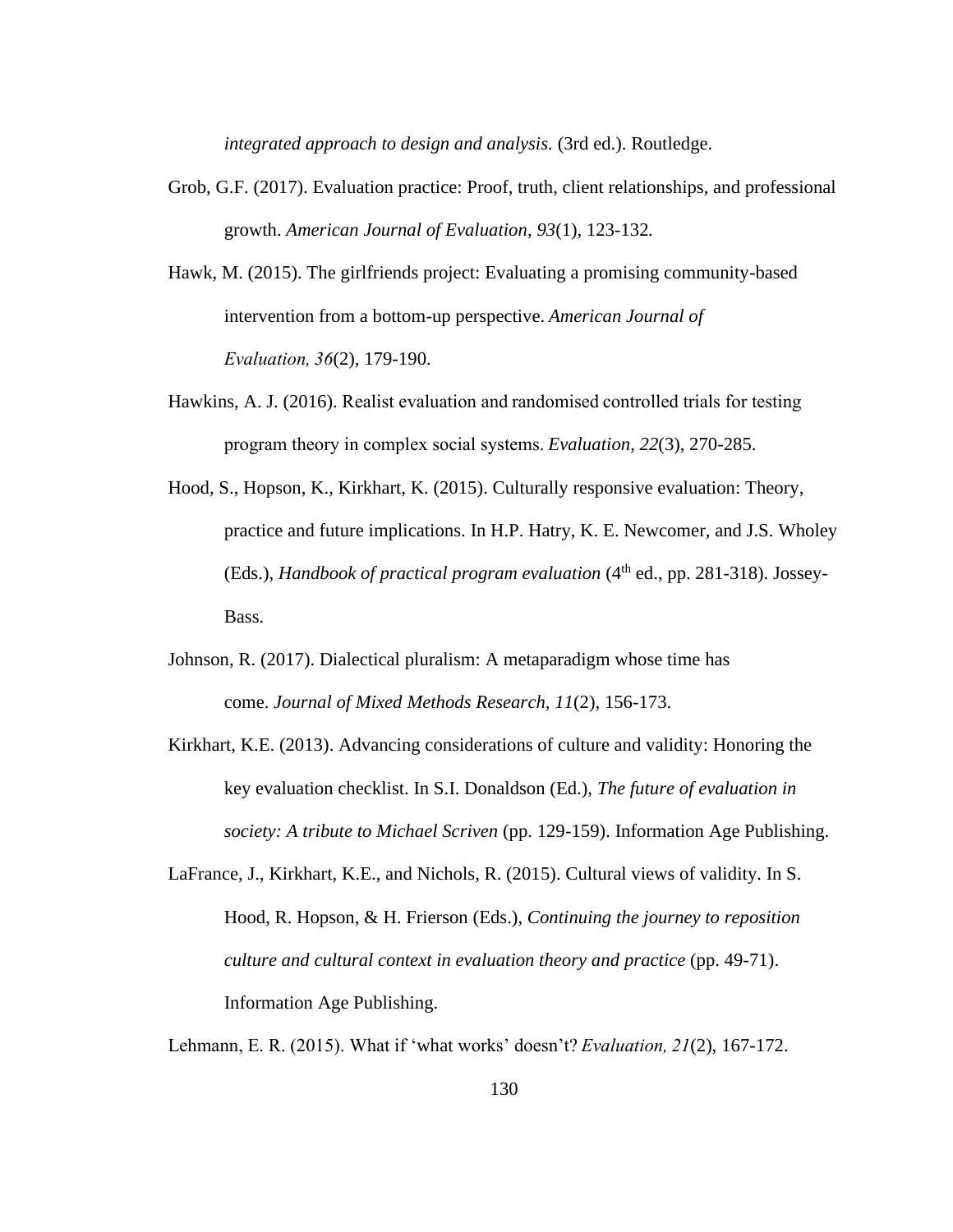- Limato, R., Ahmed, R., Magdalena, A., Nasir, S., & Kotvojs, F. (2017). Use of most significant change (MSC) technique to evaluate health promotion training of maternal community health workers in Cianjur District, Indonesia. *Evaluation and Program Planning, 66*, 102-110.
- Linden, A., Trochim, W. M. K., & Adams, J. L. (2006). Evaluating program effectiveness using the regression point displacement design. *Evaluation & the Health Professions, 29*(4), 407-423.
- Mason, W. A., Cogua-Lopez, J., Fleming, C. B., & Scheier, L. M. (2018). Challenges facing evidence-based prevention: Incorporating an abductive theory of method. *Evaluation & the Health Professions, 41*(2), 155-182.
- Marchal, B., van Belle, S., van Olmen, J., Hoerée, T., & Kegels, G. (2012). Is realist evaluation keeping its promise? A review of published empirical studies in the field of health systems research.*Evaluation, 18*(2), 192-212.
- Medina, L., Acosta-Pérez, E., Velez, C., Martínez, G., Rivera, M., Sardiñas, L., & Pattatucci, A. (2015). Training and capacity building evaluation: Maximizing resources and results with success case method. *Evaluation and Program Planning, 52*, 126-132.
- Mertens, D., & Wilson, A. (2012). *Program evaluation theory and practice: A comprehensive guide.* Guilford Press.
- Patton, M. (2015). *Qualitative research and evaluation methods* (4<sup>th</sup> ed.). SAGE Publications.
- Pawson, R. & Tilley, N. (1997). *Realistic evaluation.* SAGE Publications.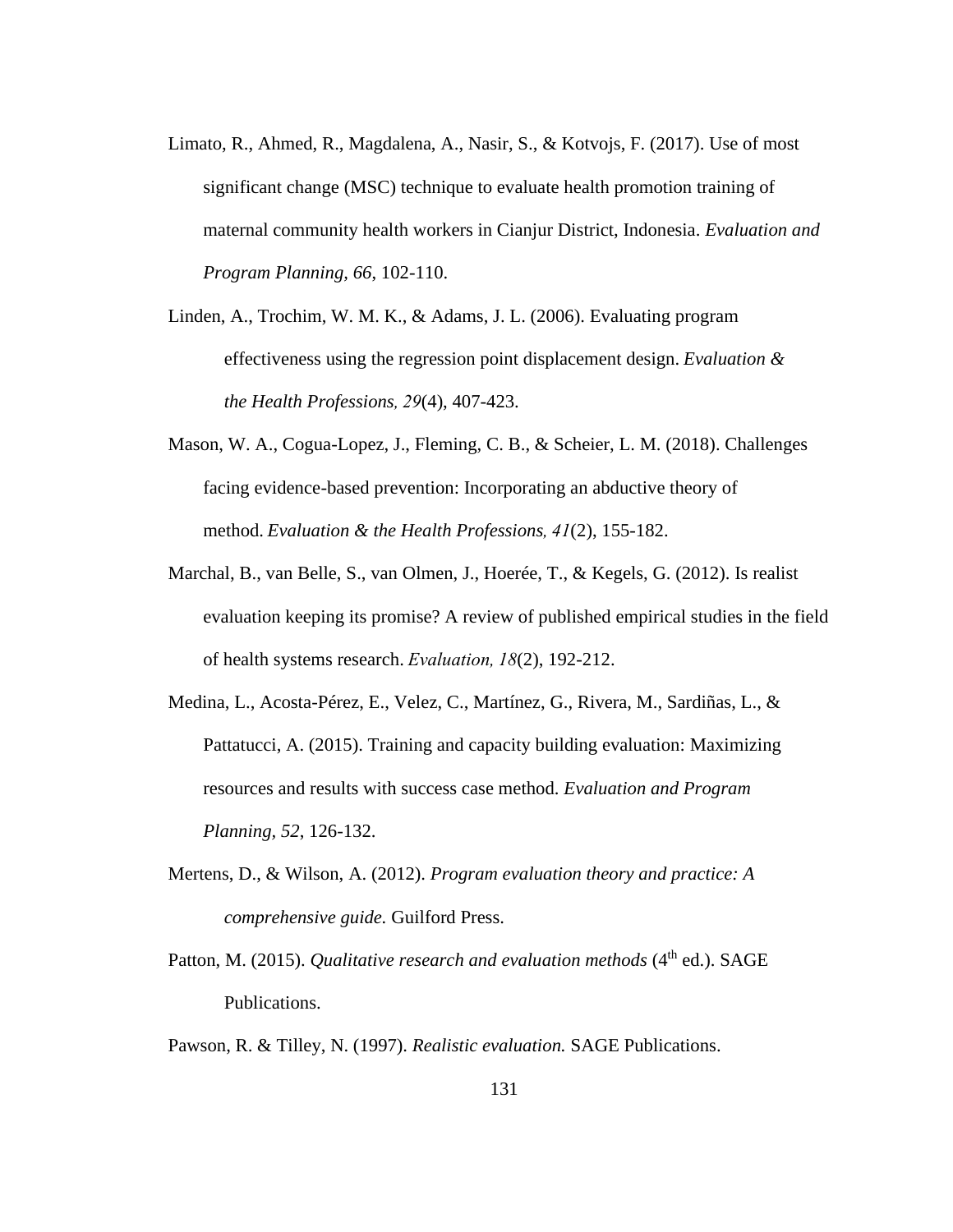- Peshkin, A. (1988). In search of subjectivit*y -* one's own. *Educational Researcher*, *17*(7), 17-21.
- Rossi, P.H., Lipsey, M.W., & Henry, G.T. (2019). *Evaluation: A systematic approach* (8th ed.). SAGE Publications.
- Scriven, M. (2008). A summative evaluation of RCT methodology: An alternative approach to causal research. *Journal of MultiDisciplinary Evaluation, 5*(9), 11-24.
- Shadish, W., Cook, T., & Campbell, D. (2002). *Experimental and quasi-experimental designs for generalized causal inference.* Houghton Mifflin Company.
- Stame, N. (2014). Positive thinking approaches to evaluation and program perspectives. *The Canadian Journal of Program Evaluation*, *29*(2) 67-86.

Stake, R.E. (1995). *The art of case study research.* SAGE Publications.

- Teddlie, C. & Tashakkori, A. (2003). Major issues and controversies in the use of mixed methods in the social and behavioral sciences. In C. Teddlie & A. Tashakkori (Eds.), *Handbook of mixed methods in social & behavioral research* (pp. 3-50). SAGE Publications.
- Tracy, S.J. (2010). Qualitative quality: Eight "big-tent" criteria for excellent qualitative research. *Qualitative Inquiry, 16*(10), 837-851.
- van Wessel, M. (2018). Narrative assessment: A new approach to evaluation of advocacy for development. *Evaluation, 24*(4), 400-418.

Vingilis, E., & Pederson, L. (2001). Using the right tools to answer the right questions: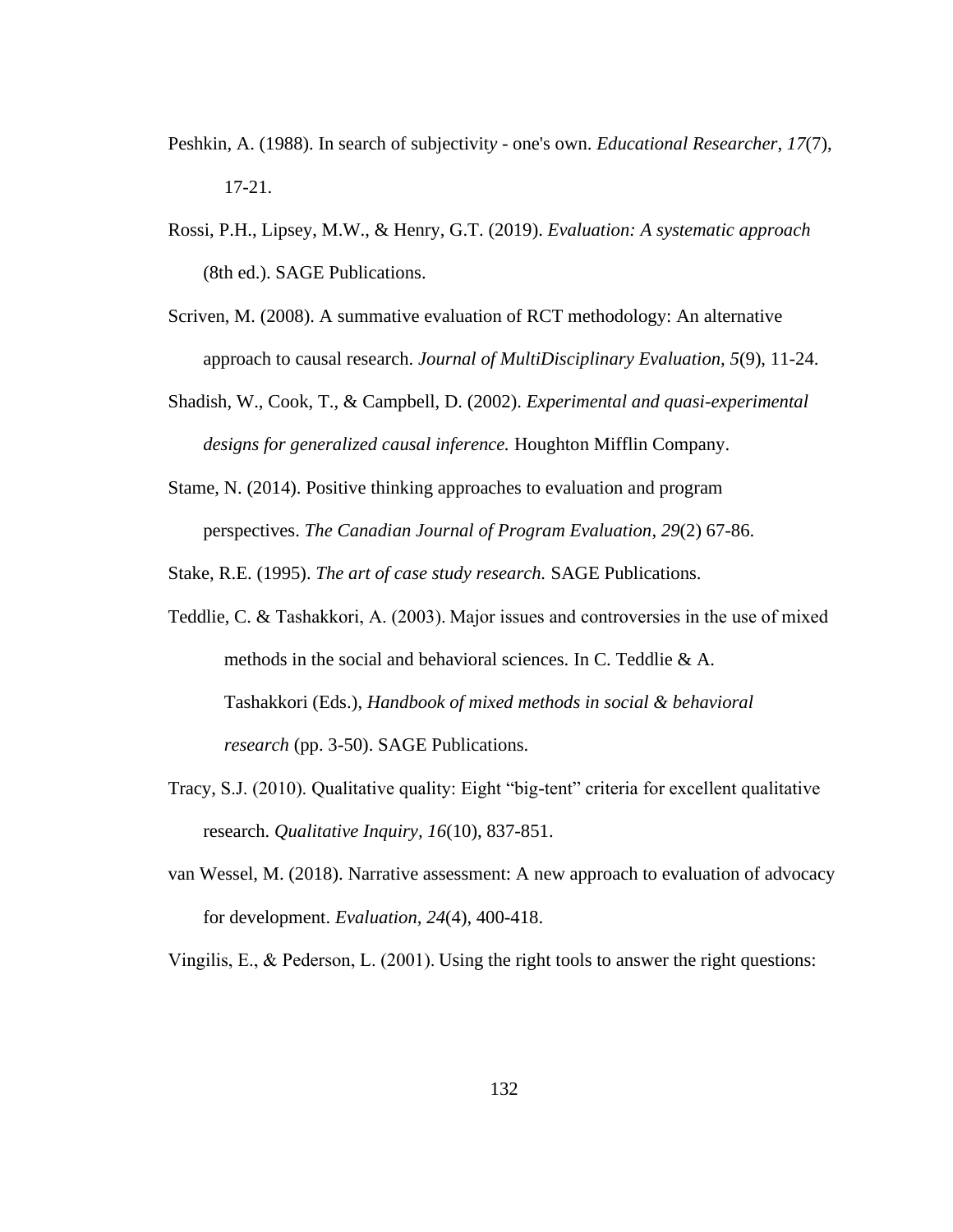The importance of evaluative research techniques for health services evaluation research in the 21st century. *The Canadian Journal of Program Evaluation, 16*(2), 1-26.

Westhorp, G. (2008). *Development of realist evaluation models and methods for use in small-scale community based settings* (Publication No. 10290761) [Doctoral dissertation, Nottingham Trent University]. ProQuest Dissertations and Theses Global.

Wilson, S. (2008). *Research is ceremony: Indigenous research*. Fernwood Publishing.

- Yarbrough, D.B., Shula, L.M., Hopson, R.K., Caruthers, F.A. (2010). *The Program Evaluation Standards: A guide for evaluators and evaluation users* (3rd ed.). Corwin Press.
- Yin, R. (2009). *Case study research: Design and methods* (4th ed.). SAGE Publications.
- Yin, R. (2018). Case study research and applications ( $6<sup>th</sup>$  ed.). SAGE Publications.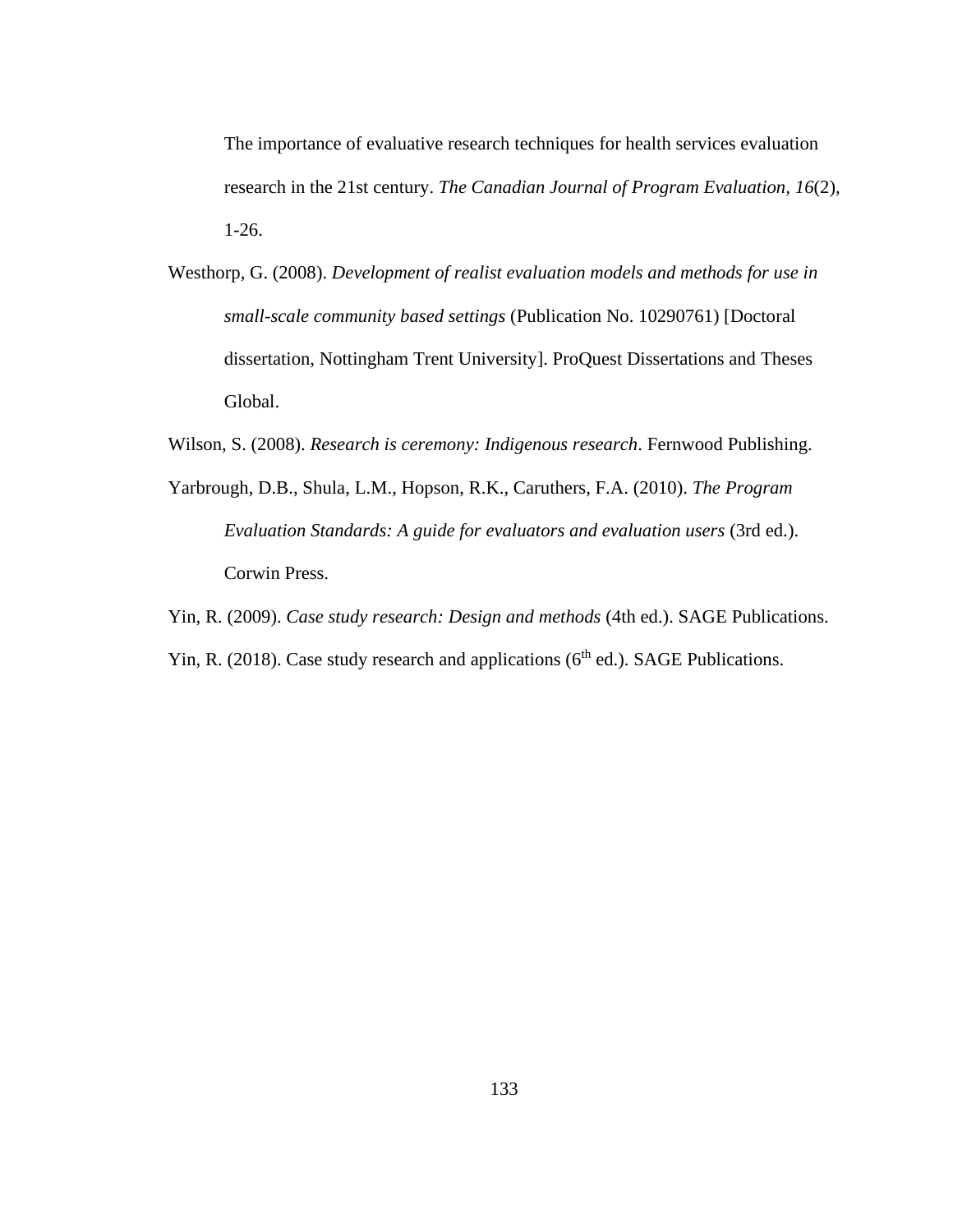### APPENDICES

Appendix A: Interview 1 Protocol - Listen to the Story

*Researcher note: The participant will be prompted ahead of time to remember a story*based causal evaluation that they completed. Upon beginning the interview, the *researcher will state: Please think back to a time when you conducted a (success case method or most significant change) evaluation. When you have one in mind and are ready to begin, please let me know.*

*This first section will focus on some of the high-level details about the evaluation.*

- 1. To begin, please give me a high-level overview of what the evaluation was.
	- a. What were you trying to demonstrate or prove?
- 2. Where was the evaluation located, and when was it conducted?
- 3. What methodology did you use in the evaluation (success case method or most significant change)?
	- a. What were your data collection, analysis, and presentation procedures?
- 4. Why did you select (success case method/most significant chance) as your method of choice?
- 5. What were your findings?

*The next section will focus on some details about you and your organization at the time of the evaluation.*

- 6. What organization did you work for at the time of this evaluation?
	- a. Was it a research institute, an evaluation firm, etc.?
- 7. What was your role in the organization?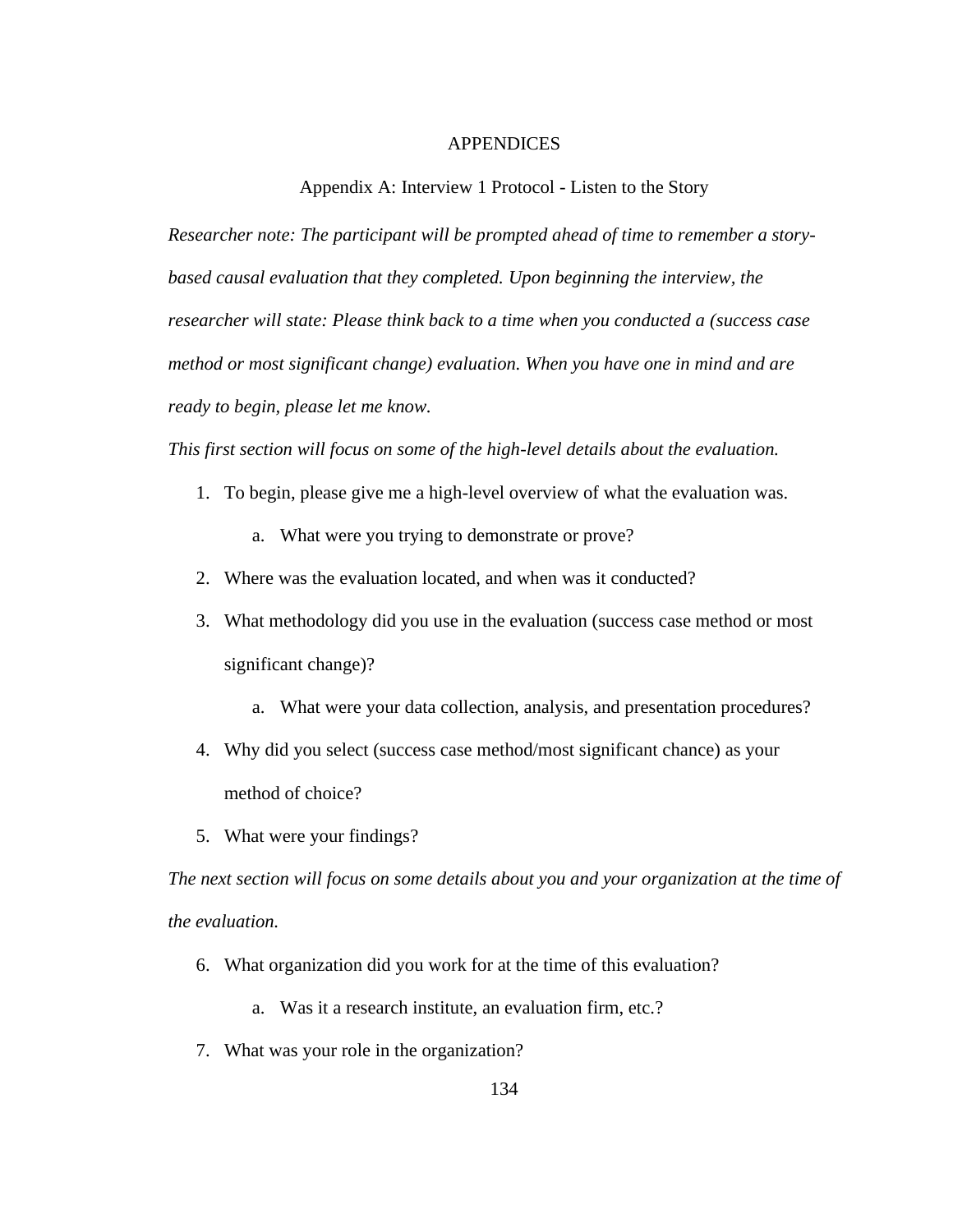- 8. What was your role in the evaluation project (the project lead, research associate, etc.)?
- 9. At this time in your career, did you ascribe to any theories or approaches about how evaluation should be done?

*The next series of questions will establish more details about the stakeholders of the evaluation.*

- 10. Often in evaluation we talk about evaluation stakeholders those who have a stake in the information produced from the evaluation. I'm going to ask you about each level of stakeholder and will ask you to help me understand their stake in the evaluation:
	- a. Donor or funder. Who was paying for the evaluation?
		- i. What was their stake in the evaluation?
	- b. Program implementer. What was the organization that implemented the services or program being evaluated? How would you characterize the organization in terms of size?
		- i. What was their stake in the evaluation?
	- c. Program participants: Who were you collecting data from?
		- i. What was their stake in the evaluation?
	- d. Program beneficiaries. Who was the program intending to serve?
		- i. What was their stake in the evaluation?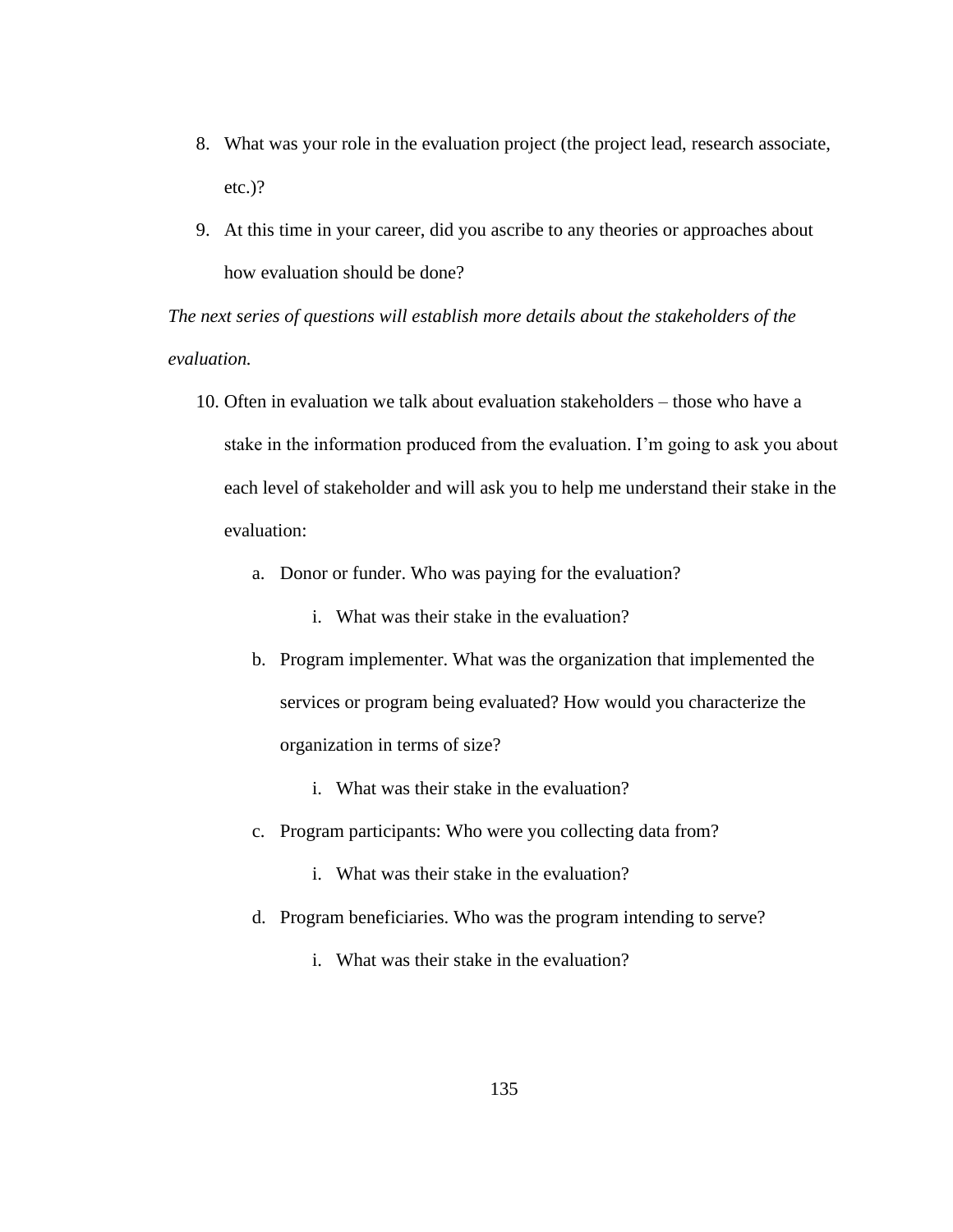- e. Peer evaluators/research community. Were peer evaluators or the research community involved in the evaluation in any way? Did you share knowledge about this evaluation with the evaluation/research community?
	- i. What was their stake in the evaluation?
- f. Political stakeholders. Were there any members of the political or government community that were interested in your findings?
	- i. What was their stake in the evaluation?

*The next series of questions will establish more details about the context of the evaluation. When I say the word "context" what I'm referring to are contextual or environmental factors such as: physical location of the program, organization that you worked for, culture and diversity, values and beliefs, history and tradition, power and privilege, and political context.*

11. Now that you have all of those factors in your mind, can you describe how any of these may have played a role in the evaluation?

*The next series of questions will focus on major moments of the evaluation story.* 

- 12. As you moved through the evaluation, did you encounter any conflicts or challenges?
	- a. How did you resolve those conflicts or challenges?
- 13. Did the client utilize the findings? If so, how?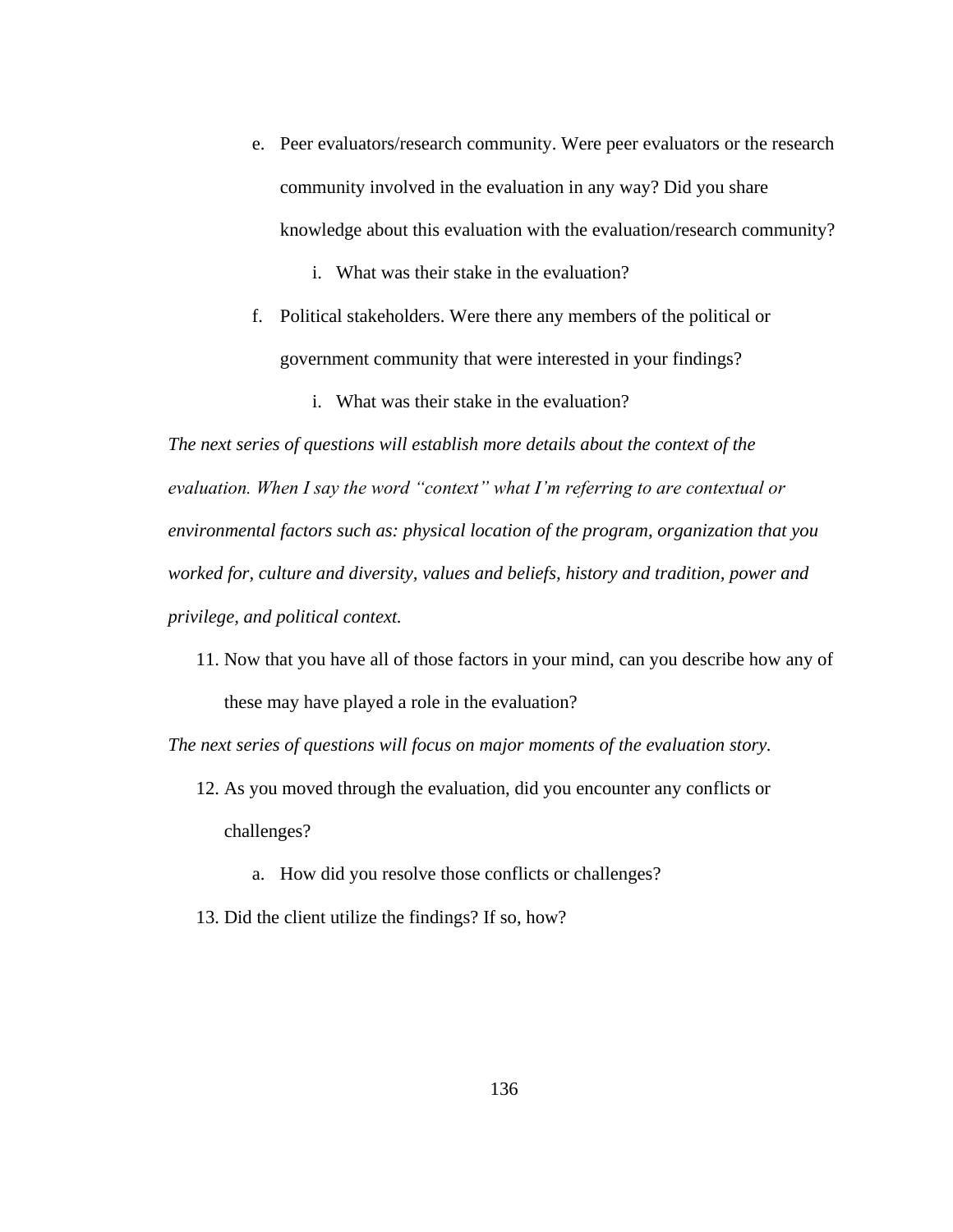Appendix B: Interview 2 Protocol - Clarify the Justifications

*Researcher note: The focus of this interview will be on the arguments you might make to justify this choice of methodology for use in causal evaluation. The focus of this interview will also be on which factors about the evaluation context may influence perceived credibility of these methods among evaluation stakeholders.* 

*Now we will think back to the evaluation story that you shared in the first interview. Let's take a moment to remember that story. When you are ready, please let me know.* 

- 1. Were there moments during the evaluation when you had to justify that (success case method or most significant change) was a credible methodology for demonstrating that an intervention made a difference?
	- a. What kinds of justifications or arguments did you make?
- 2. Did your justifications change depending on who the evaluation stakeholder was? As a reminder, evaluation stakeholders can include:
	- a. Donor or funder
	- b. Program implementers
	- c. Program participants
	- d. Program beneficiaries
	- e. Peer evaluators/research community
	- f. Political stakeholders

*Next, I'm going to ask a few questions about components of the (success case method or most significant change) methodology that may relate to credibility. You will see in these*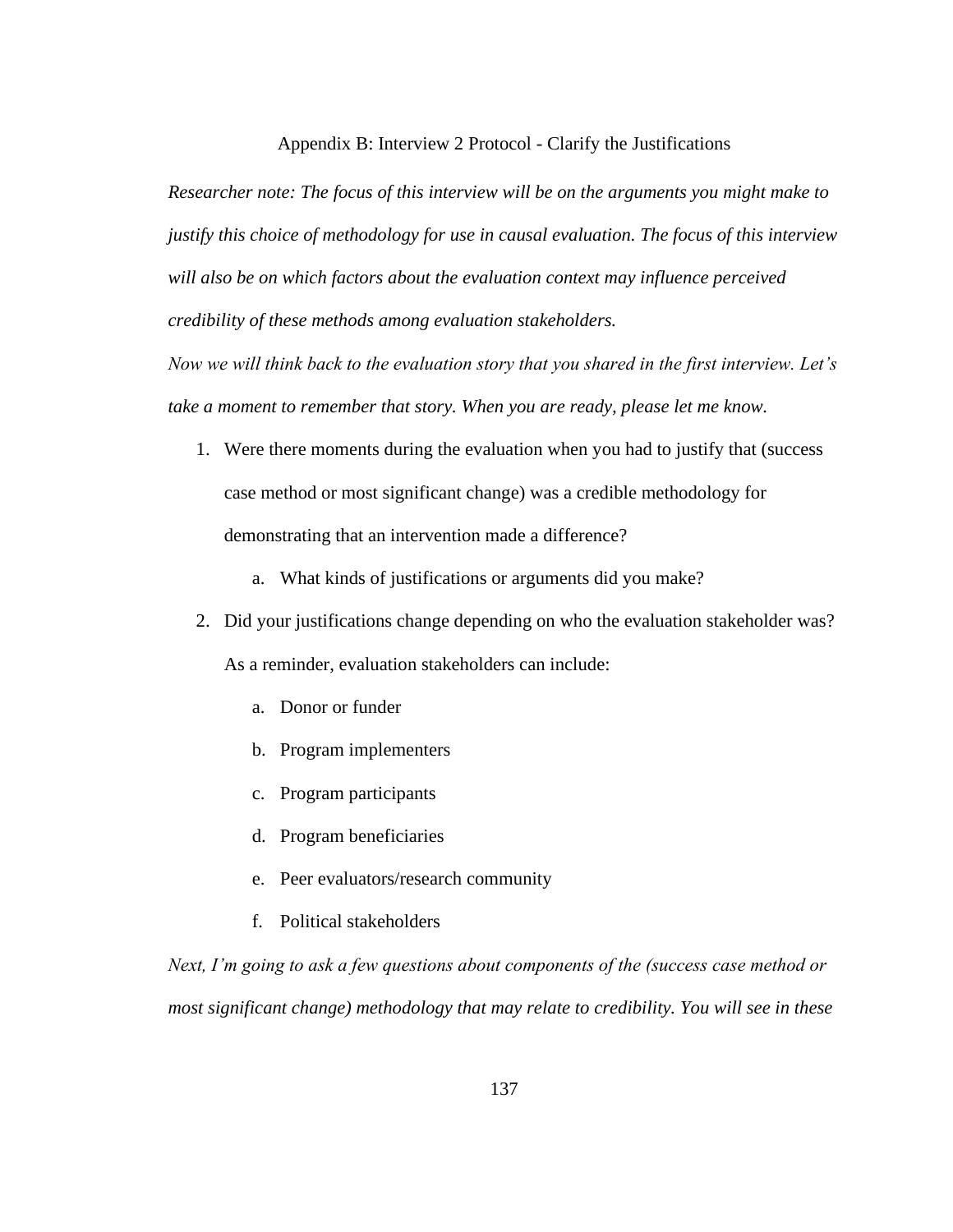*questions that I am aiming to ground your responses in examples from the evaluation story.* 

- 2. As you know, the (success case method or most significant change) methodology gathers individual's accounts of how an intervention impacted their lives*.* Based on your experience implementing this methodology for this evaluation, did you trust the individual to provide their own account of how an intervention changed their lives? If so, why?
- 3. Did this methodology uncover evidence of outcomes that the program staff or the evaluator did not know had occurred? If so, how?
- 4. *(If the participant used the methodology in multi-cultural settings)* Based on your experience during this evaluation, was the methodology a credible choice for use in a multi-cultural setting? If so, why?
- 5. Did the methodology elevate participant voice? If so, how?
- 6. Did the methodology address issues of power and privilege in evaluation? If so, how?
- 7. Did you generalize the findings that were produced from this methodology? Why or why not?
- 8. Did you corroborate the evidence produced from the stories with other forms of evidence? If so, why?

*Now let's shift to speak about the context of your evaluation story and perceptions of credibility. Similar to the previous interview, when I say the word "context" what I'm referring to are contextual or environmental factors such as: physical location of the*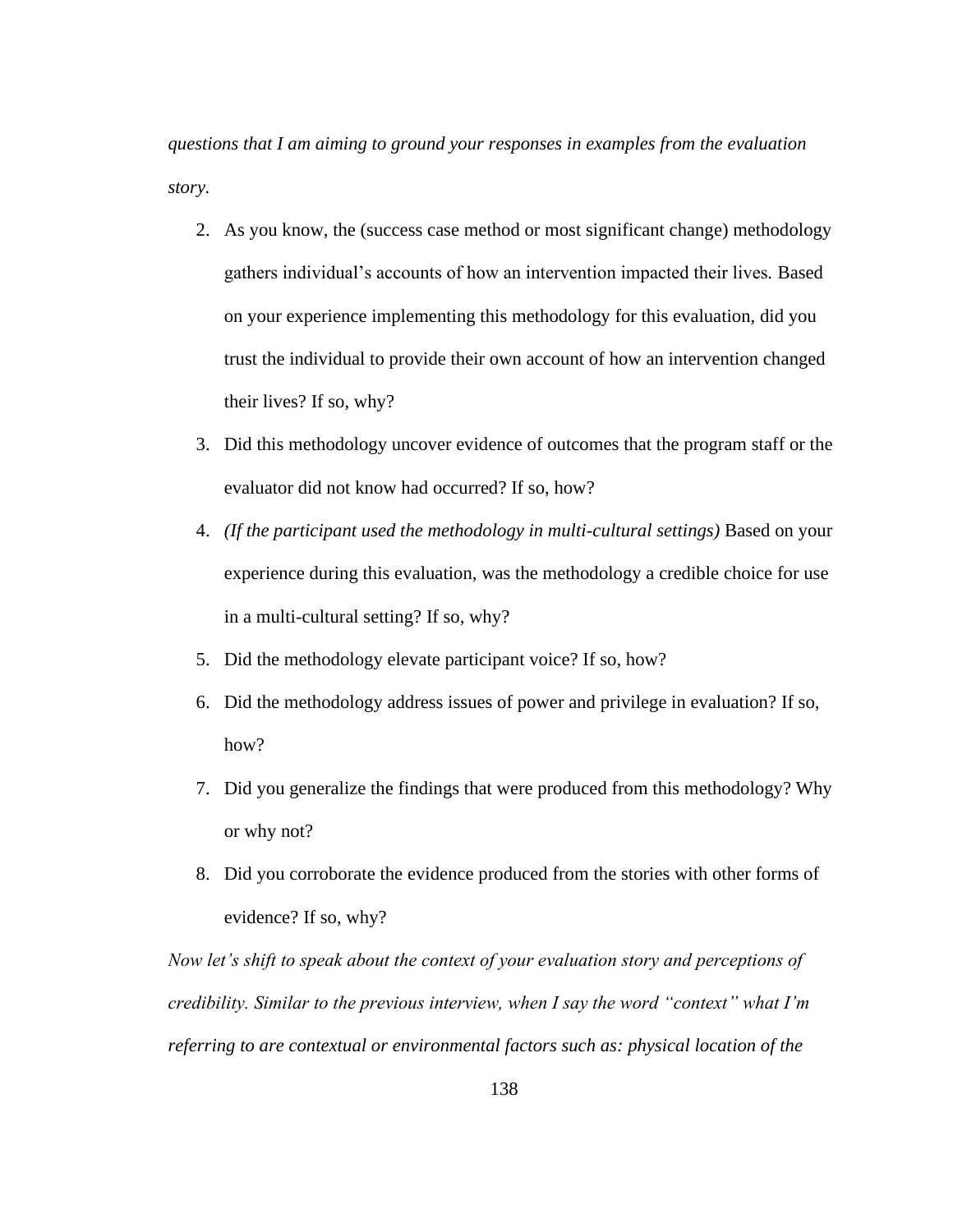*program, organization that you worked for, culture and diversity, values and beliefs, history and tradition, power and privilege, and political context.*

- 9. Now that you have all of those factors in your mind, can you speak to how any of these may have had a role in whether or not stakeholders perceived your evaluation as credible?
- 10. Are there any other contextual or environmental factors that may have influenced whether stakeholders perceived your evaluation as credible?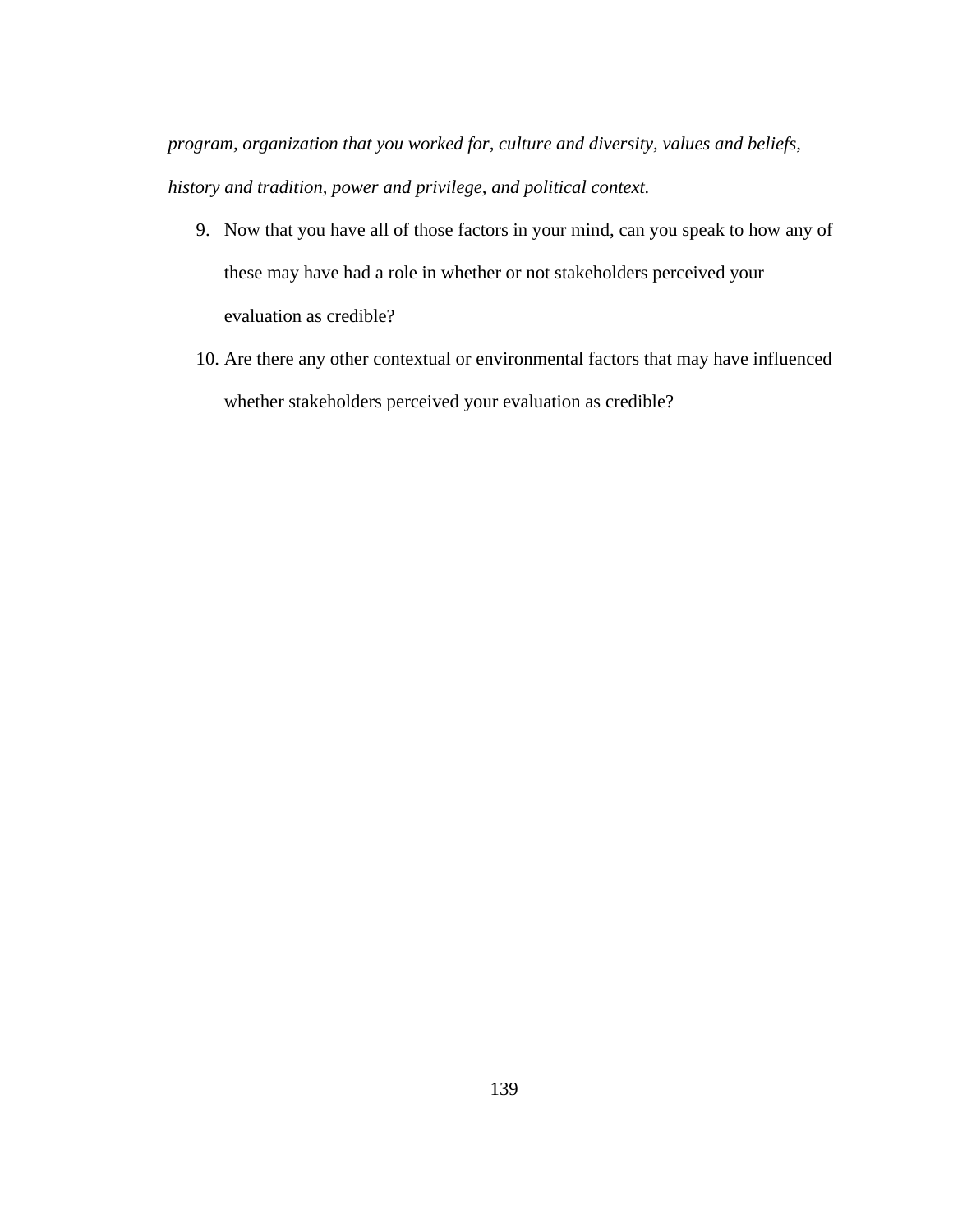| Appendix C                                                                                                                                              |          |
|---------------------------------------------------------------------------------------------------------------------------------------------------------|----------|
| Document and Artifact Review Protocol                                                                                                                   |          |
|                                                                                                                                                         |          |
| <b>Protocol Question</b>                                                                                                                                | Response |
| Write down descriptive details of this<br>document/artifact: object title, high level<br>overview of content, purpose of object,<br>audience of object. |          |
| How does this object describe key                                                                                                                       |          |
| elements of the story of the evaluation                                                                                                                 |          |
| (setting, characters, plot, chronology)?                                                                                                                |          |
| How does this object describe details of                                                                                                                |          |
| the evaluation context or setting?                                                                                                                      |          |
| How does this object justify the use of                                                                                                                 |          |
| story-based causal approaches?                                                                                                                          |          |
|                                                                                                                                                         |          |

## Appendix C: Document and Artifact Review Protocol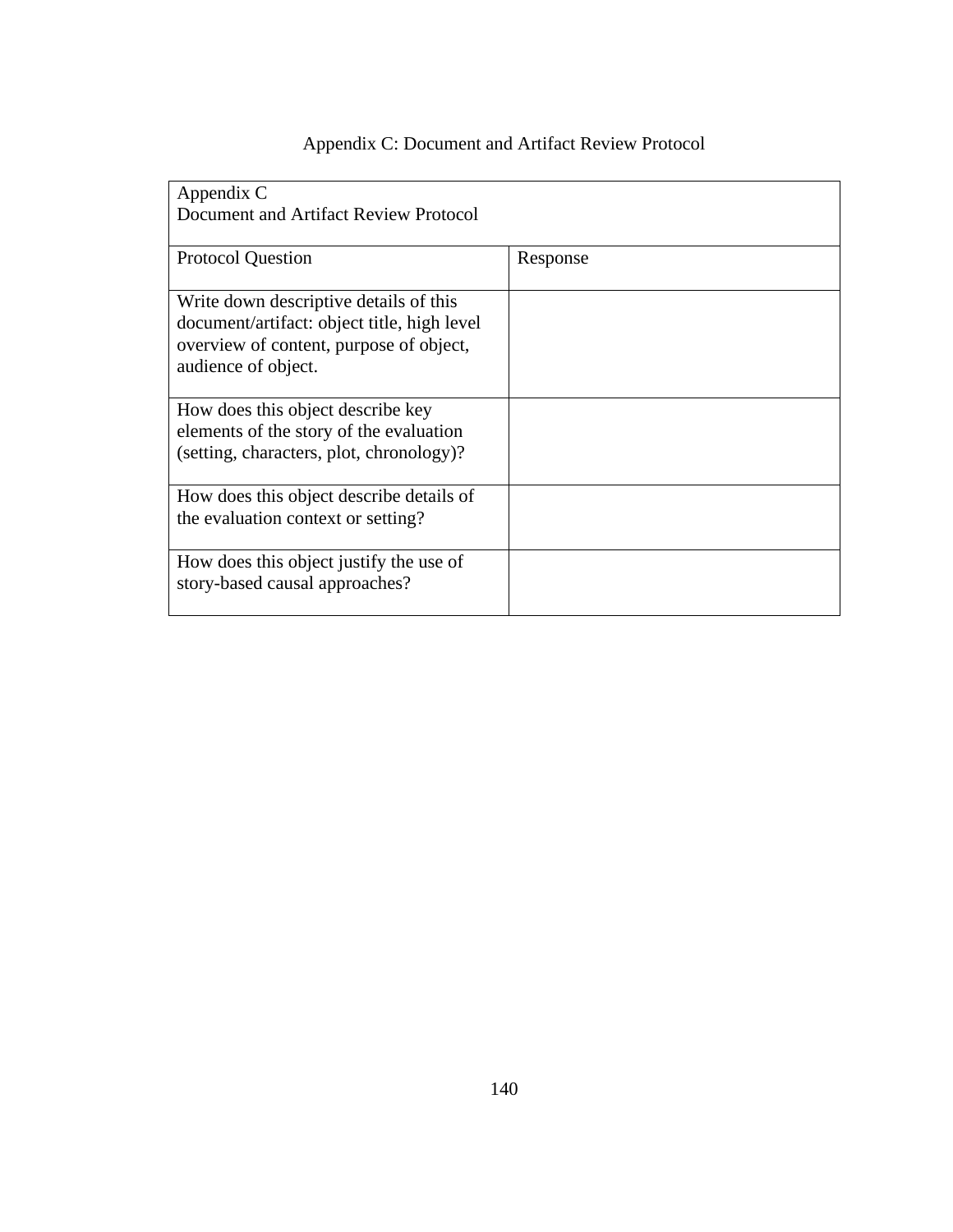| Appendix D  | Alignment of Data Collection Protocols and Research Questions                                                                                                                                              |                                             |
|-------------|------------------------------------------------------------------------------------------------------------------------------------------------------------------------------------------------------------|---------------------------------------------|
| Protocol    | Question                                                                                                                                                                                                   | Research<br><b>Question</b><br>Aligned With |
| Interview 1 | To begin, please give me a high-level overview of<br>what the evaluation was.                                                                                                                              | RQ2                                         |
| Interview 1 | What were you trying to demonstrate or prove?                                                                                                                                                              | RQ <sub>2</sub>                             |
| Interview 1 | Where was the evaluation located, and when was it<br>conducted?                                                                                                                                            | RQ2                                         |
| Interview 1 | What methodology did you use in the evaluation<br>(success case method or most significant change)?                                                                                                        | RQ2                                         |
| Interview 1 | What were your data collection, analysis, and<br>presentation procedures?                                                                                                                                  | RQ2                                         |
| Interview 1 | What were your findings?                                                                                                                                                                                   | RQ2                                         |
| Interview 1 | What organization did you work for at the time of<br>this evaluation?                                                                                                                                      | RQ2                                         |
| Interview 1 | Was it a research institute, an evaluation firm, etc.?                                                                                                                                                     | RQ <sub>2</sub>                             |
| Interview 1 | What was your role in the organization?                                                                                                                                                                    | RQ2                                         |
| Interview 1 | What was your role in the evaluation project (the<br>project lead, research associate, etc.)?                                                                                                              | RQ <sub>2</sub>                             |
| Interview 1 | At this time in your career, did you ascribe to any<br>theories or approaches about how evaluation should<br>be done?                                                                                      | <b>RQ2, RQ1</b>                             |
| Interview 1 | Often in evaluation we talk about evaluation<br>stakeholders – those who have a stake in the<br>information produced from the evaluation. I'm going<br>to ask you about each level of stakeholder and will | RQ2                                         |

## Appendix D: Alignment of Data Collection Protocols and Research Questions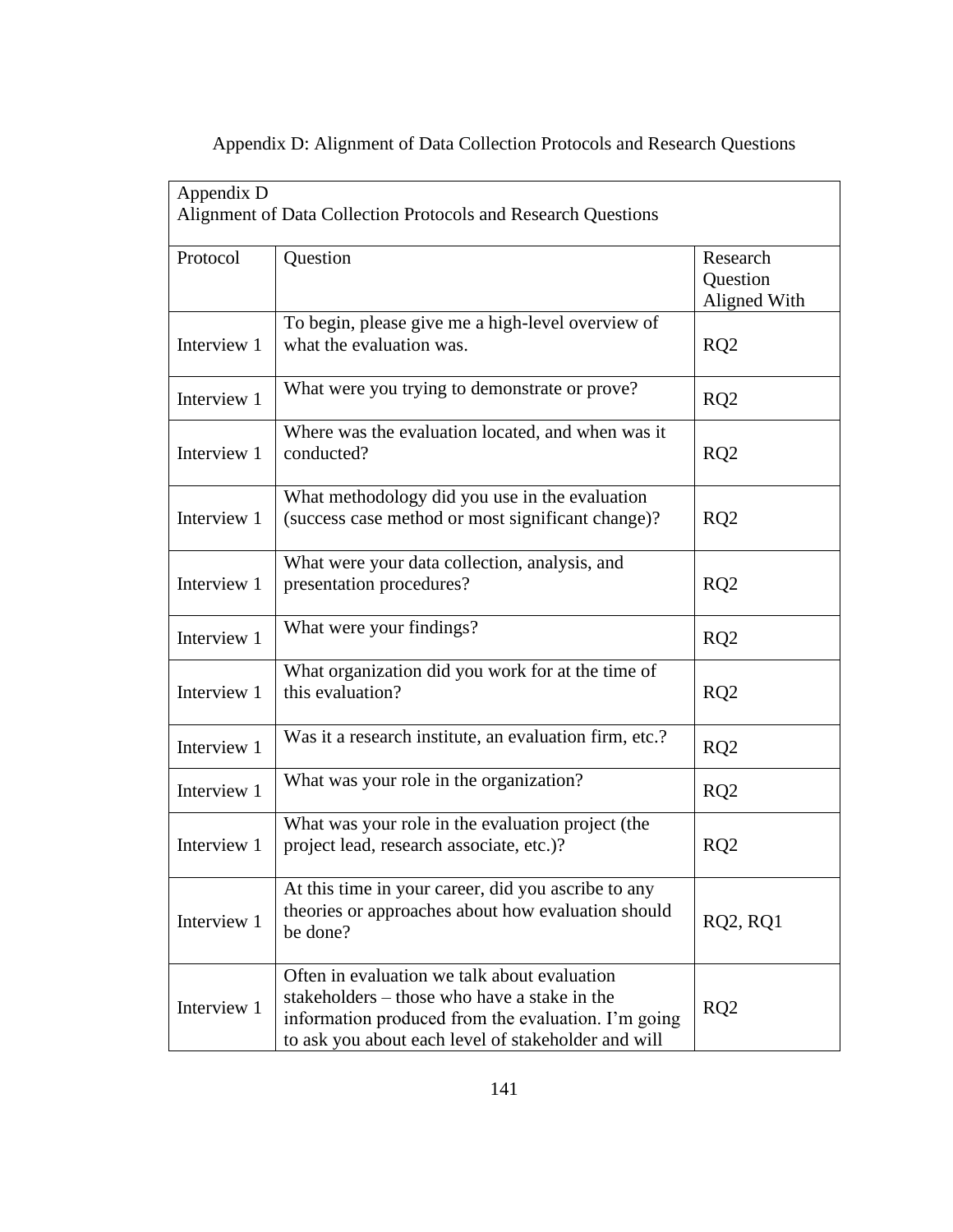|             | ask you to help me understand their stake in the<br>evaluation.<br>Donor or funder<br>Program implementers<br>Program participants<br>Program beneficiaries<br>Peer evaluators/research community<br>Political stakeholders<br>$\bullet$                                                                                                                                 |     |
|-------------|--------------------------------------------------------------------------------------------------------------------------------------------------------------------------------------------------------------------------------------------------------------------------------------------------------------------------------------------------------------------------|-----|
| Interview 2 | Were there moments during the evaluation when you<br>had to justify that (success case method or most<br>significant change) was a credible methodology for<br>demonstrating that an intervention made a<br>difference?                                                                                                                                                  | RQ1 |
| Interview 2 | What kinds of justifications or arguments did you<br>make?                                                                                                                                                                                                                                                                                                               | RQ1 |
| Interview 2 | Did your justifications change depending on who the<br>evaluation stakeholder was? As a reminder,<br>evaluation stakeholders can include:<br>Donor or funder<br>Program implementers<br>Program participants<br>Program beneficiaries<br>Peer evaluators/research community<br>Political stakeholders                                                                    | RQ1 |
| Interview 2 | As you know, the (success case method or most<br>significant change) methodology gathers individual's<br>accounts of how an intervention impacted their lives.<br>Based on your experience implementing this<br>methodology for this evaluation, did you trust the<br>individual to provide their own account of how an<br>intervention changed their lives? If so, why? | RQ1 |
| Interview 2 | Did this methodology uncover evidence of outcomes<br>that the program staff or the evaluator did not know<br>had occurred? If so, how?                                                                                                                                                                                                                                   | RQ1 |
| Interview 2 | (If the participant used the methodology in multi-<br>cultural settings) Based on your experience during                                                                                                                                                                                                                                                                 | RQ1 |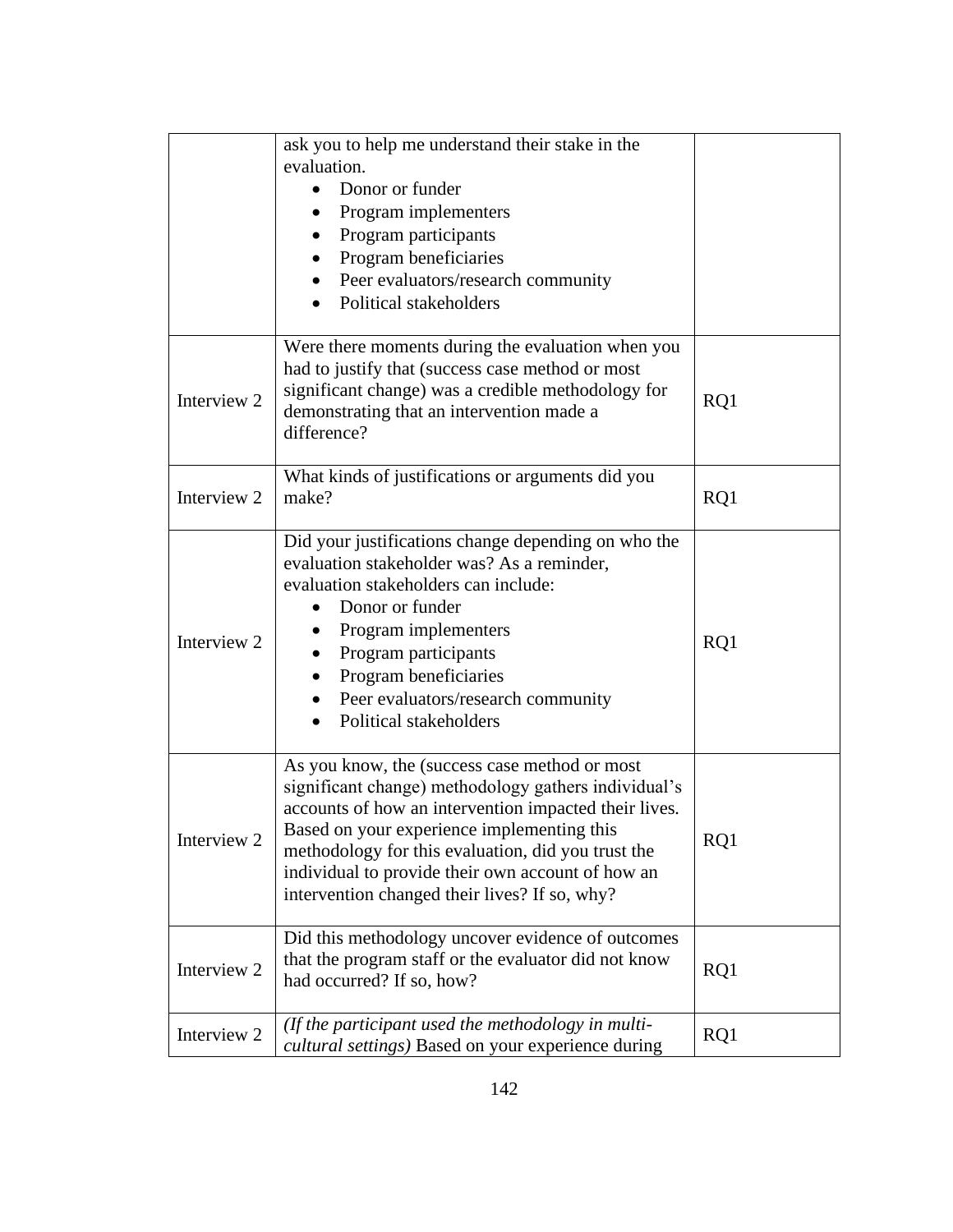|                           | this evaluation, was the methodology a credible<br>choice for use in a multi-cultural setting? If so, why?                                                                                                                                                                                                                                                                                                                                                                                                                                                                                                                                      |                 |
|---------------------------|-------------------------------------------------------------------------------------------------------------------------------------------------------------------------------------------------------------------------------------------------------------------------------------------------------------------------------------------------------------------------------------------------------------------------------------------------------------------------------------------------------------------------------------------------------------------------------------------------------------------------------------------------|-----------------|
| Interview 2               | Did the methodology elevate participant voice? If so,<br>how?                                                                                                                                                                                                                                                                                                                                                                                                                                                                                                                                                                                   | RQ1             |
| Interview 2               | Did the methodology address issues of power and<br>privilege in evaluation? If so, how?                                                                                                                                                                                                                                                                                                                                                                                                                                                                                                                                                         | RQ1             |
| Interview 2               | Did you generalize the findings that were produced<br>from this methodology? Why or why not?                                                                                                                                                                                                                                                                                                                                                                                                                                                                                                                                                    | RQ1             |
| Interview 2               | Did you corroborate the evidence produced from the<br>stories with other forms of evidence? If so, why?                                                                                                                                                                                                                                                                                                                                                                                                                                                                                                                                         | RQ1             |
| Interview 2               | Now let's shift to speak about the context of your<br>evaluation story and perceptions of credibility.<br>Similar to the previous interview, when I say the<br>word "context" what I'm referring to are contextual<br>or environmental factors such as: physical location<br>of the program, organization that you worked for,<br>culture and diversity, values and beliefs, history and<br>tradition, power and privilege, and political context.<br>Now that you have all of those factors in your mind,<br>can you speak to how any of these may have had a<br>role in whether or not stakeholders perceived your<br>evaluation as credible? | RQ2             |
| Interview 2               | Are there any other contextual or environmental<br>factors that may have influenced whether<br>stakeholders perceived your evaluation as credible?                                                                                                                                                                                                                                                                                                                                                                                                                                                                                              | RQ2             |
| Documents<br>or Artifacts | How does this object describe key elements of the<br>story of the evaluation (setting, characters, plot,<br>chronology)?                                                                                                                                                                                                                                                                                                                                                                                                                                                                                                                        | RQ <sub>2</sub> |
| Documents<br>or Artifacts | How does this object describe details of the<br>evaluation context or setting?                                                                                                                                                                                                                                                                                                                                                                                                                                                                                                                                                                  | RQ2             |
| Documents<br>or Artifacts | How does this object justify the use of story-based<br>causal approaches?                                                                                                                                                                                                                                                                                                                                                                                                                                                                                                                                                                       | RQ1             |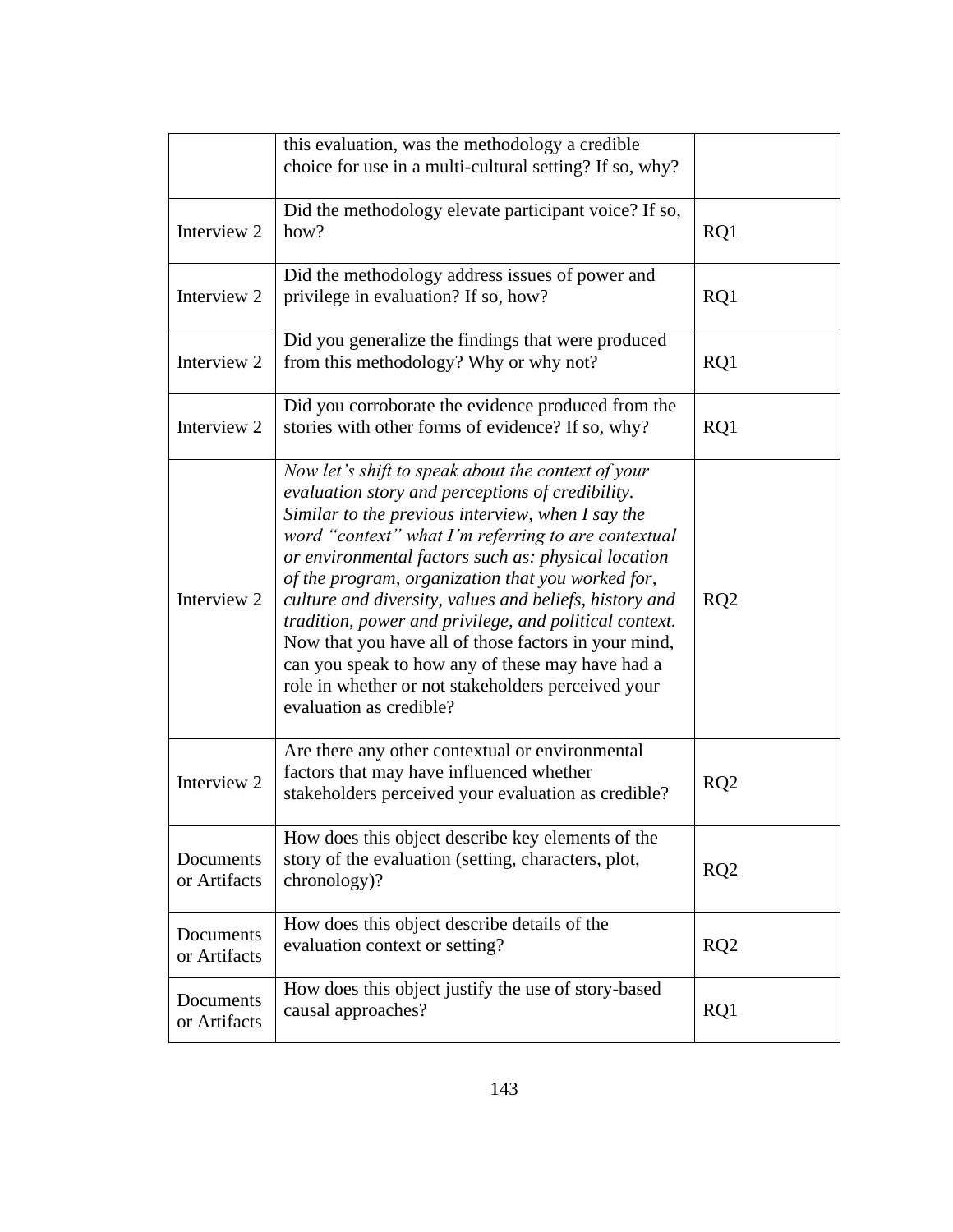| Appendix E<br>A Priori Code Codebook |                                                                                                                                                                                                                                           |
|--------------------------------------|-------------------------------------------------------------------------------------------------------------------------------------------------------------------------------------------------------------------------------------------|
| Code                                 | <b>Explanation of Code</b>                                                                                                                                                                                                                |
| Corroboration                        | Any text referring to how these<br>methodologies require rigorous<br>corroboration with other forms of data in<br>addition to the story, increasing their<br>credibility for use in causal research.                                      |
| Narrative/credible                   | Any text referring to narrative ways of<br>thinking, or story-based ways of thinking,<br>as being credible for causal research.                                                                                                           |
| Participant voice/cultural validity  | Any text referring to how these<br>methodologies raise different cultural<br>perspectives and place value on what<br>outcomes participants find meaningful<br>from their own cultural perspective.                                        |
| Successful parts v. whole            | Any text referring to how these<br>methodologies have the ability to focus<br>on what works for whom (as opposed to<br>what works for the average participant).                                                                           |
| Transformation                       | Any text referring to how these<br>methodologies challenge existing power<br>and privilege structures, and thus reveal<br>alternative explanations for causality that<br>might not have been revealed with other<br>causal methodologies. |
| Unexpected outcomes                  | Any text referring to how the story-based<br>methodologies can reveal to the evaluator<br>different outcomes than what could have<br>been revealed with other causal<br>methodologies.                                                    |

## Appendix E: A Priori Codebook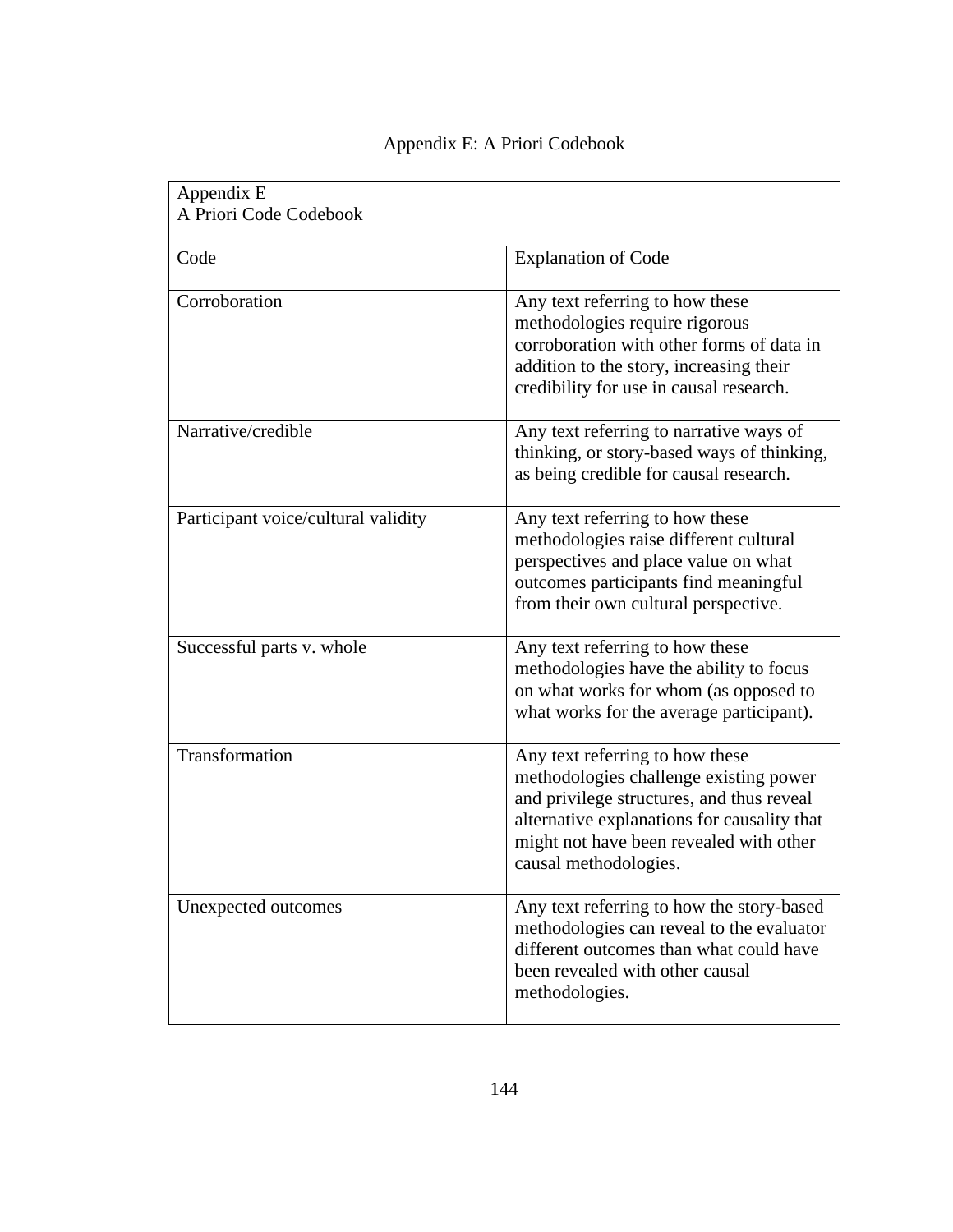| Appendix F                                         |                                                                                                                                           |
|----------------------------------------------------|-------------------------------------------------------------------------------------------------------------------------------------------|
| <b>Final Codebook</b>                              |                                                                                                                                           |
|                                                    |                                                                                                                                           |
| Code                                               | <b>Explanation of Code</b>                                                                                                                |
| Capacity building with the method                  | Any text referring to the evaluator teaching their<br>client to do success case method or most significant<br>change themselves.          |
| Context $&$ credibility - culture and<br>diversity | Any text referring to how the context of culture and<br>diversity in the evaluation influenced perceptions of<br>credibility.             |
| Context & credibility - external<br>evaluator      | Any text referring to how the context of being an<br>external evaluator in the evaluation influenced<br>perceptions of credibility.       |
| Context $&$ credibility - history and<br>tradition | Any text referring to how the context of history and<br>tradition in the evaluation influenced perceptions of<br>credibility.             |
| Context & credibility -<br>organization            | Any text referring to how the organization's<br>reputation influenced the perceived credibility of<br>the methodology among stakeholders. |
| Context $&$ credibility - power and<br>privilege   | Any text referring to how the context of power and<br>privilege in the evaluation influenced perceptions of<br>credibility.               |
| Context & credibility -<br>relatable/accessible    | Any text referring to how credibility is increased<br>when data is collected or presented through stories,<br>as stories are relatable.   |
| Context & credibility - evaluator<br>background    | Any text referring to how the context of evaluator<br>background in the evaluation influenced<br>perceptions of credibility.              |
| Contribution vs. attribution                       | Any text referring to the difference between looking<br>at contribution and attribution in causality.                                     |
| Corroboration                                      | Any text referring to how these methodologies                                                                                             |

|  |  |  | Appendix F: Final Codebook |
|--|--|--|----------------------------|
|--|--|--|----------------------------|

require rigorous corroboration with other forms of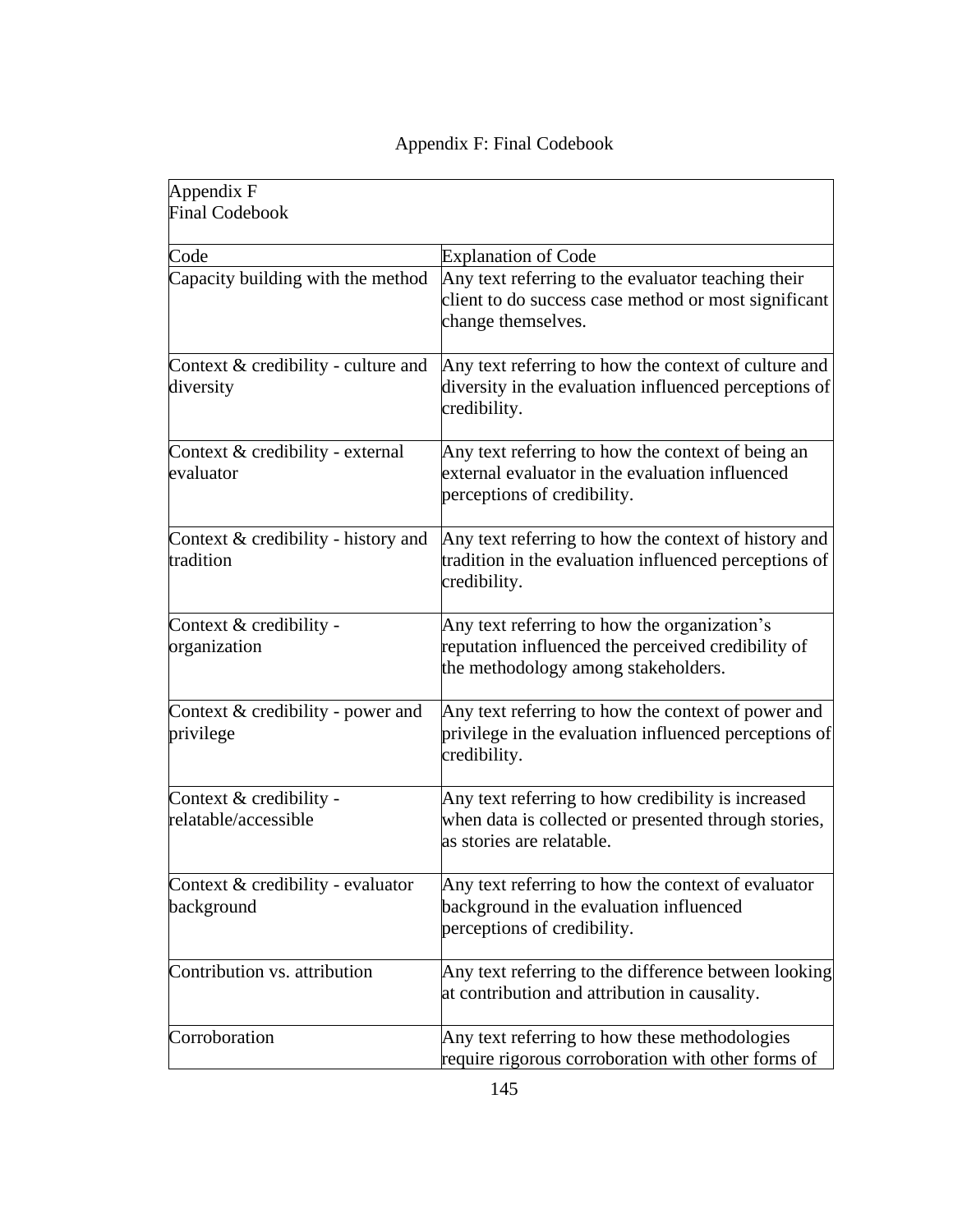|                                                                                   | data in addition to the story, increasing their<br>credibility for use in causal research.                                                                                                                                                                                                                   |
|-----------------------------------------------------------------------------------|--------------------------------------------------------------------------------------------------------------------------------------------------------------------------------------------------------------------------------------------------------------------------------------------------------------|
| Credibility - strengthened with<br>other methods                                  | Any text referring to how combining most<br>significant change or success case method with<br>other methodologies or methods increased the<br>credibility of the approach. Any text referring to<br>instances in which validity procedures outside of<br>corroboration were utilized to enhance credibility. |
| Cultural validity                                                                 | Any text referring to how these methodologies raise<br>different cultural perspectives and place value on<br>what outcomes participants find meaningful from<br>their own cultural perspective.                                                                                                              |
| Definition of impact                                                              | Any text referring to how the evaluator defines<br>what impact means.                                                                                                                                                                                                                                        |
| Narrative/credible                                                                | Any text referring to narrative ways of thinking, or<br>story-based ways of thinking, as being credible for<br>causal research.                                                                                                                                                                              |
| No challenge to credibility                                                       | Any text referring to the evaluator not having a<br>problem with stakeholders challenging the<br>credibility of success case method or most<br>significant change.                                                                                                                                           |
| Participant voice                                                                 | Any text referring to how the method elevates<br>participant voice.                                                                                                                                                                                                                                          |
| Purpose of evaluation                                                             | Any text referring to the reason why evaluators do<br>evaluation – the underlying purpose.                                                                                                                                                                                                                   |
| Right evidence for context                                                        | Any text referring to evidence needing to fit the<br>context it is produced for; this relates to what the<br>methodology can and can't do.                                                                                                                                                                   |
| Stakeholder perception of<br>$\alpha$ eredibility – non-technical<br>stakeholders | Any text referring to what credibility looks like to<br>non-technical stakeholders, such as participants or<br>beneficiaries or staff without experience in<br>evaluation.                                                                                                                                   |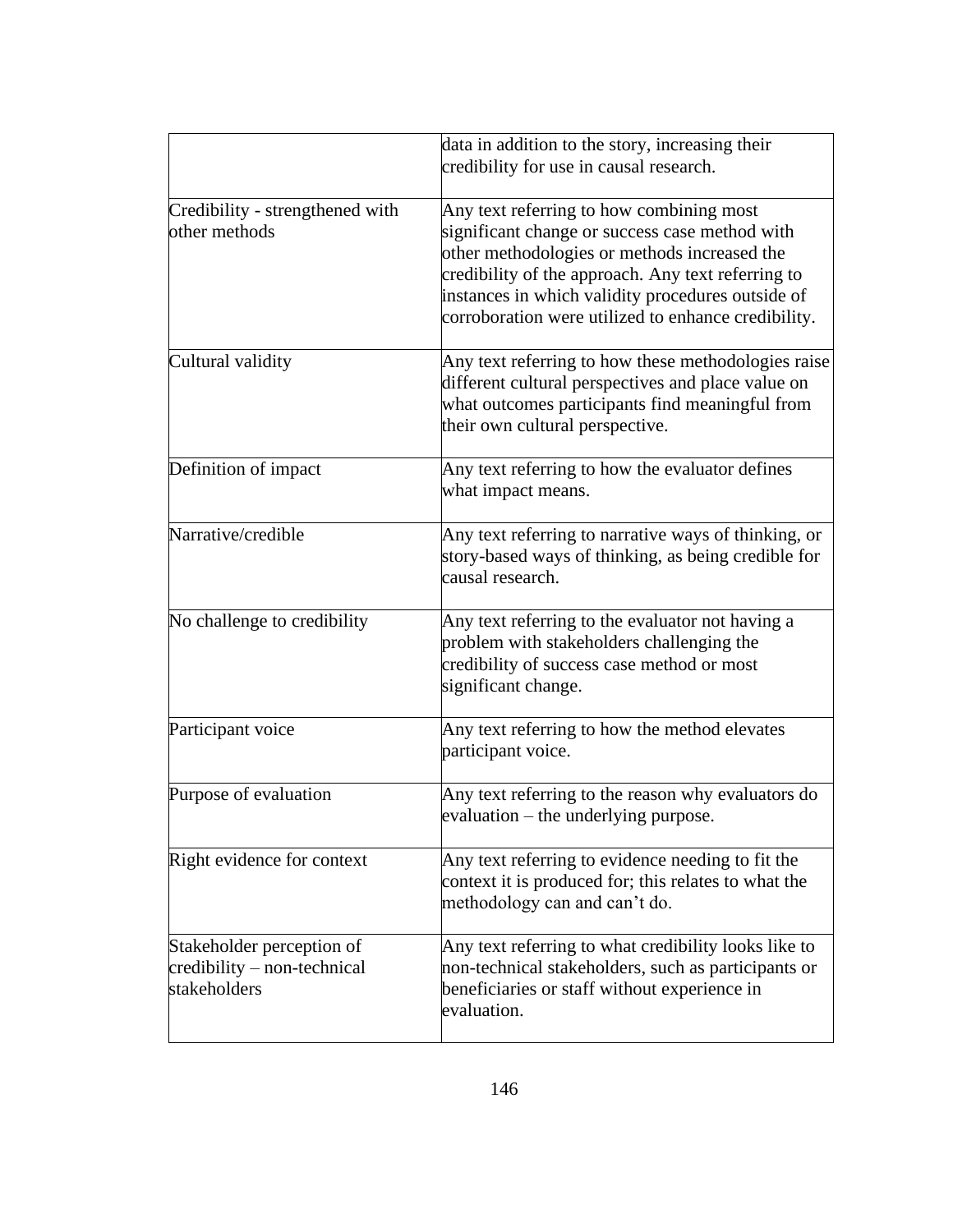| Stakeholder perception of                      | Any text referring to how perception of credibility                                                                                                                                                                                    |  |  |  |
|------------------------------------------------|----------------------------------------------------------------------------------------------------------------------------------------------------------------------------------------------------------------------------------------|--|--|--|
| credibility - paradigm                         | shifts depending on the stakeholder's paradigm.                                                                                                                                                                                        |  |  |  |
| Stakeholder perception<br>of credibility - use | Any text referring to stakeholders' willingness to<br>participate depending on use of the findings.                                                                                                                                    |  |  |  |
| Successful parts v. whole                      | Any text referring to how these methodologies have<br>the ability to focus on what works for whom (as<br>opposed to what works for the average participant).                                                                           |  |  |  |
| Transformation                                 | Any text referring to how these methodologies<br>challenge existing power and privilege structures,<br>and thus reveal alternative explanations for<br>causality that might not have been revealed with<br>other causal methodologies. |  |  |  |
| Unexpected outcomes                            | Any text referring to how the story-based<br>methodologies can reveal to the evaluator different<br>outcomes than what could have been revealed with<br>other causal methodologies.                                                    |  |  |  |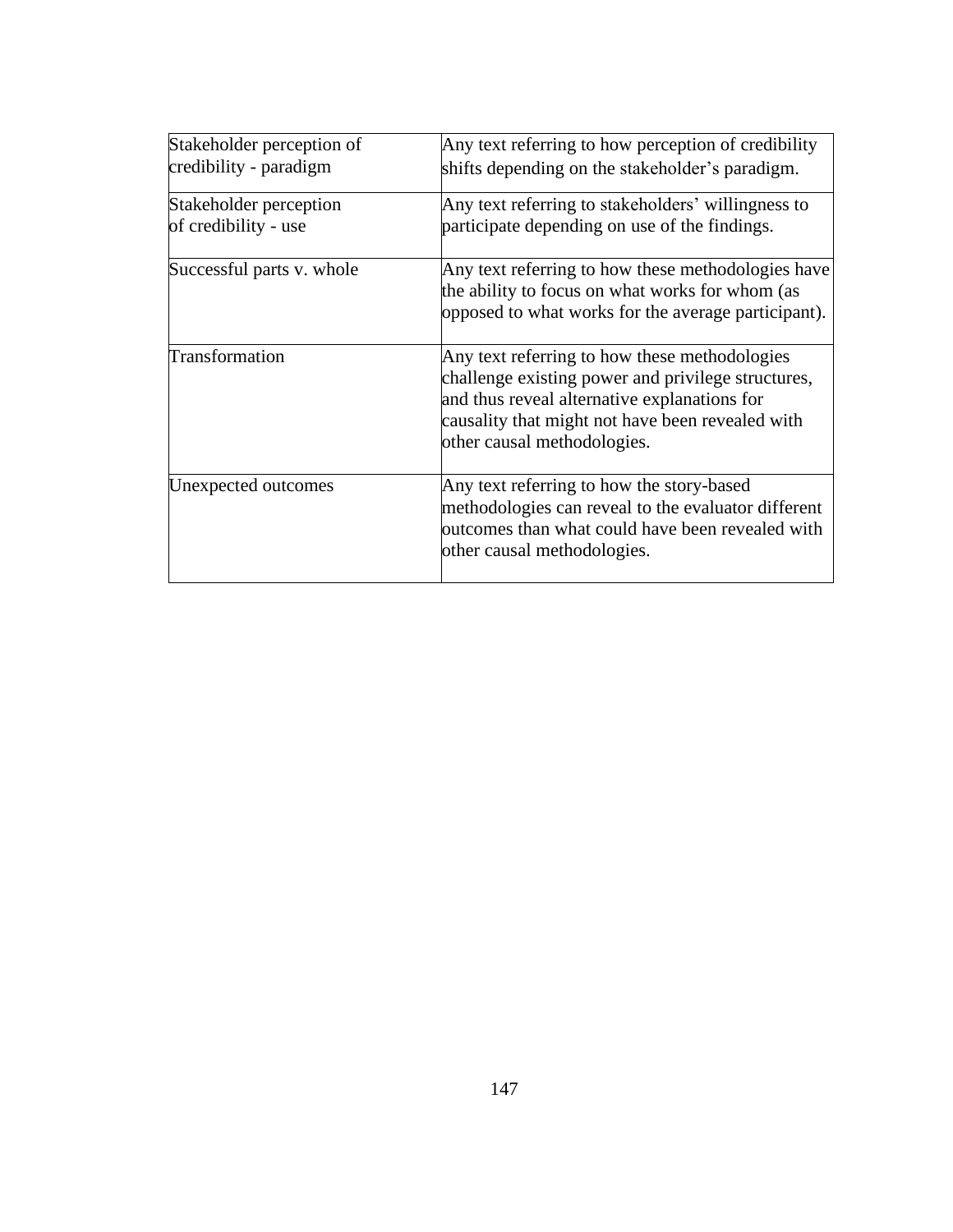| Code                                                                     | Case 1           | Case 2           | Case 3           | Case 4           | Total times<br>code was<br>applied |
|--------------------------------------------------------------------------|------------------|------------------|------------------|------------------|------------------------------------|
| Capacity building with the<br>method                                     | $\overline{0}$   | $\mathbf{1}$     | $\overline{0}$   | $\overline{4}$   | 5                                  |
| Context & credibility - culture<br>and diversity                         | $\overline{0}$   | 1                | 1                | $\theta$         | $\overline{2}$                     |
| Context & credibility -<br>external evaluator                            | $\overline{0}$   | $\mathbf{1}$     | $\overline{0}$   | $\boldsymbol{0}$ | $\mathbf{1}$                       |
| Context & credibility - history<br>and tradition                         | $\boldsymbol{0}$ | 1                | 4                | $\mathbf{1}$     | 6                                  |
| Context & credibility -<br>organization                                  | 1                | 1                | $\overline{4}$   | 2                | 8                                  |
| Context & credibility - power<br>and privilege                           | 1                | $\overline{2}$   | $\overline{2}$   | 0                | 5                                  |
| Context & credibility -<br>relatable/accessible                          | $\overline{0}$   | $\overline{0}$   | 1                | 1                | $\overline{2}$                     |
| Context & credibility -<br>evaluator background                          | $\overline{0}$   | 1                | $\overline{0}$   | $\theta$         | $\mathbf{1}$                       |
| Contribution vs. attribution                                             | 1                | $\overline{0}$   | 1                | 2                | 4                                  |
| Corroboration                                                            | $\overline{2}$   | 1                | 3                | 1                | 7                                  |
| Credibility - strengthened with<br>other methods                         | 4                | $\overline{0}$   | 3                | 0                | 7                                  |
| Cultural validity                                                        | 1                | 1                | 1                | 2                | 5                                  |
| Definition of impact                                                     | $\theta$         | 2                | $\overline{0}$   | $\boldsymbol{0}$ | $\overline{2}$                     |
| Narrative/credible                                                       | 2                | 3                | 3                | 1                | 9                                  |
| No challenge to credibility                                              | 1                | 1                | 1                | 2                | 5                                  |
| Participant voice                                                        | 1                | 2                | 4                | $\overline{2}$   | 9                                  |
| Purpose of evaluation                                                    | $\mathbf{1}$     | 6                | $\boldsymbol{0}$ | $\boldsymbol{0}$ | 7                                  |
| Right evidence for context                                               | $\overline{4}$   | 12               | 3                | $\overline{2}$   | 21                                 |
| Stakeholder perception of<br>credibility - non-technical<br>stakeholders | $\overline{0}$   | $\boldsymbol{0}$ | $\overline{2}$   | $\overline{2}$   | $\overline{4}$                     |
| Stakeholder perception of<br>credibility - paradigm                      | 3                | 3                | $\overline{2}$   | $\mathbf{1}$     | 9                                  |

## Appendix G: Code Frequency Table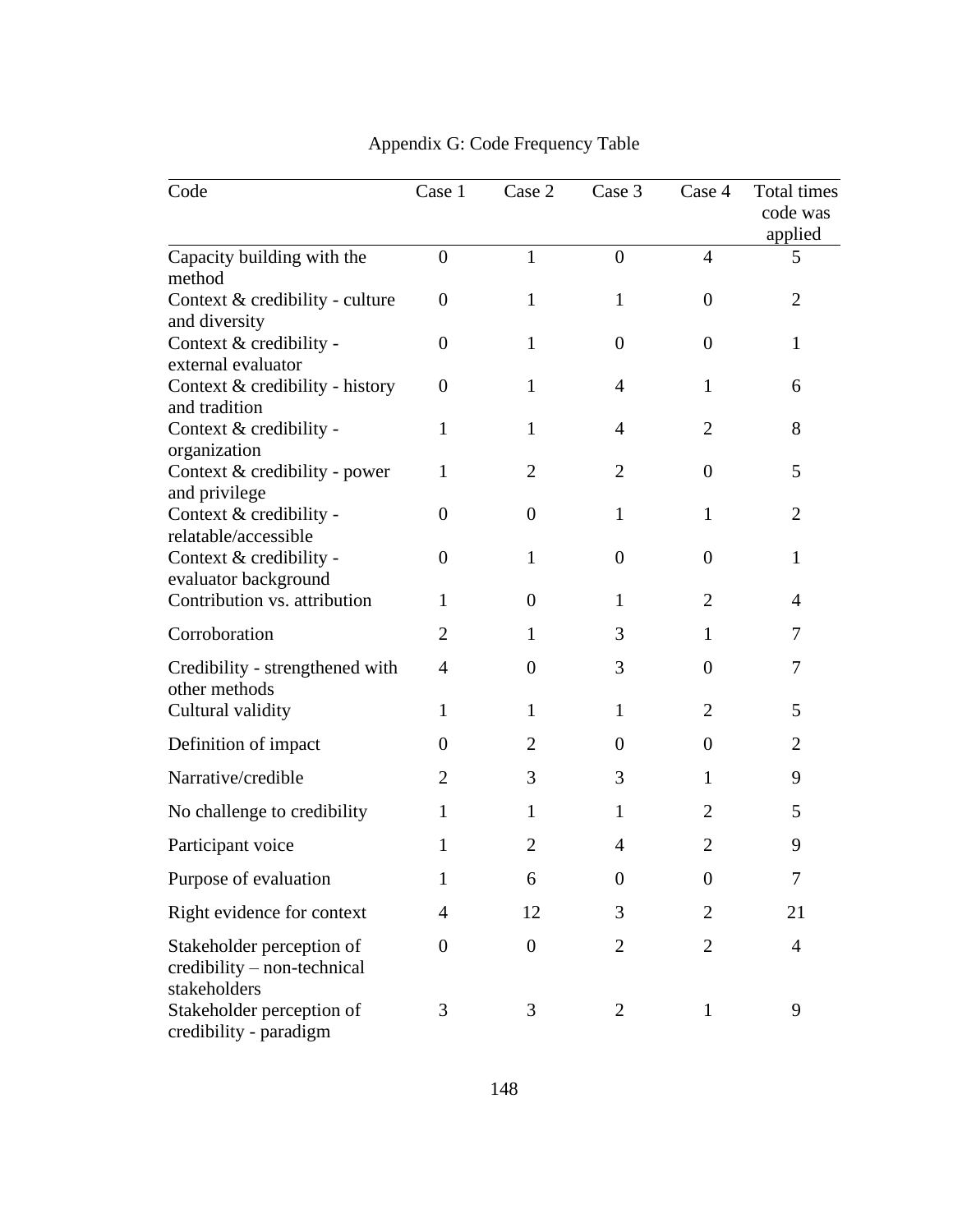| Code                                           | Case 1           | Case 2 | Case 3 | Case 4 | Total times<br>code was<br>applied |
|------------------------------------------------|------------------|--------|--------|--------|------------------------------------|
| Stakeholder perception<br>of credibility - use |                  | 3      | ↑      |        | 8                                  |
| Successful parts v. whole                      | $\left( \right)$ |        |        |        |                                    |
| Transformation                                 | $\theta$         |        |        |        |                                    |
| Unexpected outcomes                            |                  |        |        |        |                                    |